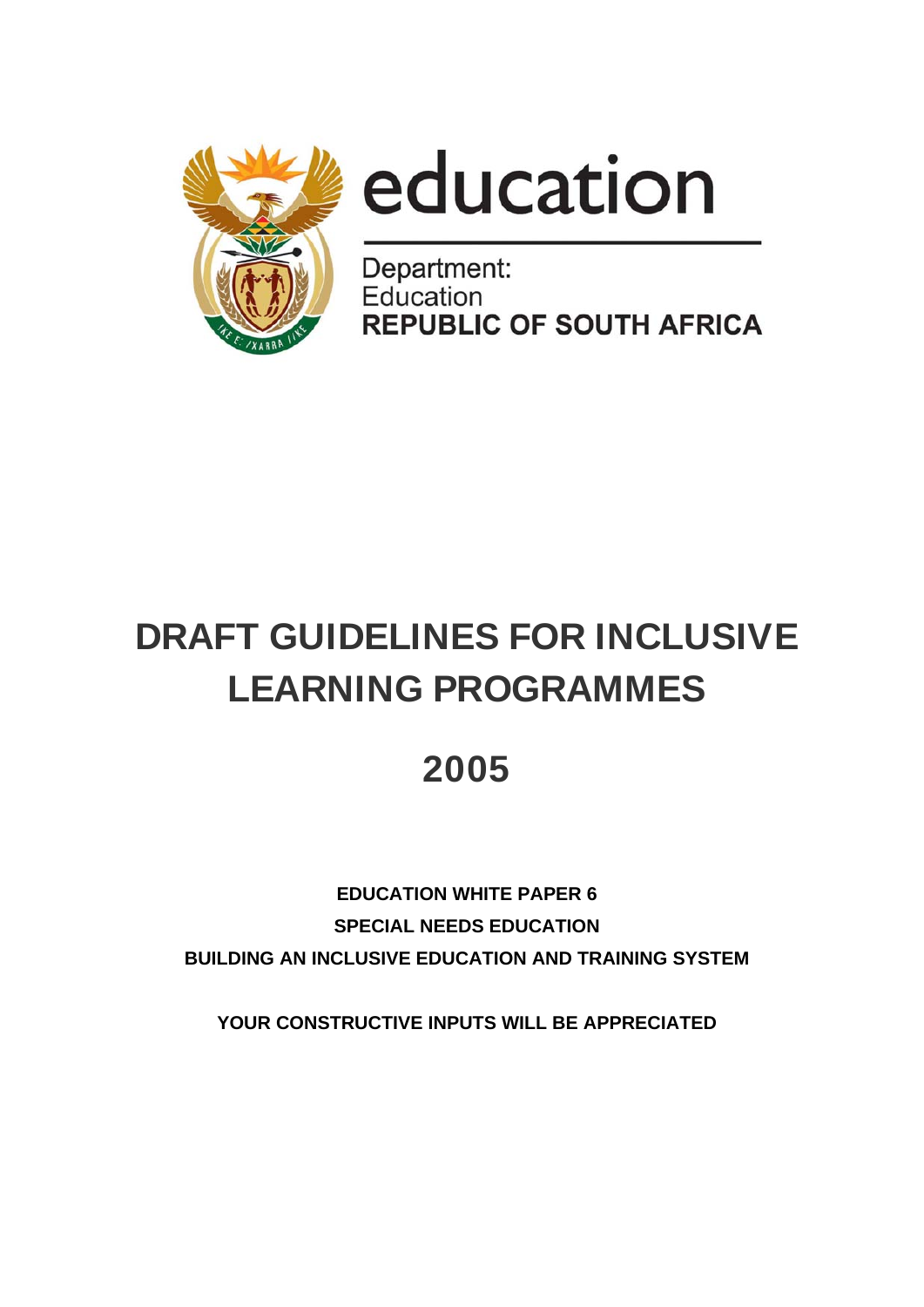#### **GUIDELINES FOR INCLUSIVE LEARNING PROGRAMMES**

#### **2005**

Directorate Inclusive Education Sol Plaatje House Schoeman Street, Pretoria (012) 312 5349 Fax (012) 312 5029 www.education.pwv.gov.za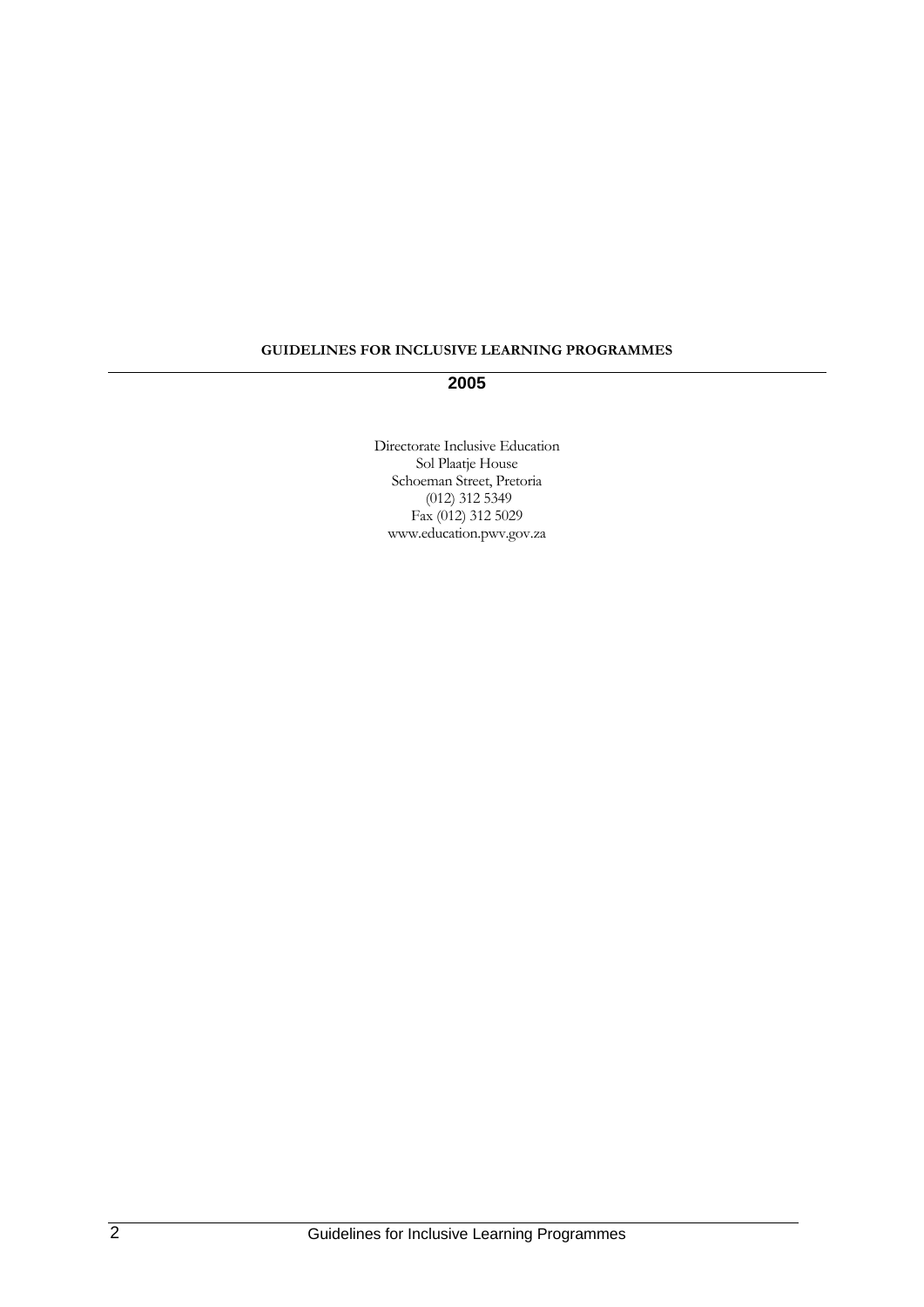# **TABLE OF CONTENTS**

#### **INTRODUCTION**

| 1.1<br>1.2               |       |                                                                                                                                                                                                                                                                         |  |  |  |  |  |  |  |
|--------------------------|-------|-------------------------------------------------------------------------------------------------------------------------------------------------------------------------------------------------------------------------------------------------------------------------|--|--|--|--|--|--|--|
|                          | 1.2.1 |                                                                                                                                                                                                                                                                         |  |  |  |  |  |  |  |
|                          | 1.2.2 |                                                                                                                                                                                                                                                                         |  |  |  |  |  |  |  |
|                          | 1.2.3 |                                                                                                                                                                                                                                                                         |  |  |  |  |  |  |  |
|                          | 1.2.4 |                                                                                                                                                                                                                                                                         |  |  |  |  |  |  |  |
|                          | 1.2.5 |                                                                                                                                                                                                                                                                         |  |  |  |  |  |  |  |
|                          | 1.2.6 |                                                                                                                                                                                                                                                                         |  |  |  |  |  |  |  |
|                          |       |                                                                                                                                                                                                                                                                         |  |  |  |  |  |  |  |
|                          |       | DIFFERENTIATION OF LEARNING PROGRAMMES, WORK SCHEDULES AND LESSON PLANS<br>TO ACCOMMODATE ALL LEARNERS IN AN INCLUSIVE EDUCATION SYSTEM20                                                                                                                               |  |  |  |  |  |  |  |
| 2.1<br>2.2               |       |                                                                                                                                                                                                                                                                         |  |  |  |  |  |  |  |
|                          | 2.2.1 |                                                                                                                                                                                                                                                                         |  |  |  |  |  |  |  |
|                          | 2.2.2 | Influence of the learner profile of a special school, special school as resource centre                                                                                                                                                                                 |  |  |  |  |  |  |  |
| 2.3<br>2.4               |       | Implications for adapting learning programmes, work schedules and lesson plans at<br>special schools, special schools as resource centres and/or full service schools 23                                                                                                |  |  |  |  |  |  |  |
|                          | 2.4.1 |                                                                                                                                                                                                                                                                         |  |  |  |  |  |  |  |
|                          | 2.4.2 |                                                                                                                                                                                                                                                                         |  |  |  |  |  |  |  |
|                          | 2.4.3 |                                                                                                                                                                                                                                                                         |  |  |  |  |  |  |  |
|                          | 2.4.4 |                                                                                                                                                                                                                                                                         |  |  |  |  |  |  |  |
|                          | 2.4.5 | The use of programmes-to-work linkages to facilitate access to the curriculum27                                                                                                                                                                                         |  |  |  |  |  |  |  |
|                          | 2.4.6 |                                                                                                                                                                                                                                                                         |  |  |  |  |  |  |  |
|                          | 2.4.7 |                                                                                                                                                                                                                                                                         |  |  |  |  |  |  |  |
|                          | 2.4.8 |                                                                                                                                                                                                                                                                         |  |  |  |  |  |  |  |
| 2.5<br>2.6<br>2.7<br>2.8 |       |                                                                                                                                                                                                                                                                         |  |  |  |  |  |  |  |
|                          |       |                                                                                                                                                                                                                                                                         |  |  |  |  |  |  |  |
|                          |       |                                                                                                                                                                                                                                                                         |  |  |  |  |  |  |  |
| 2.9                      |       | The Curriculum Ladder as a strategy for differentiation or Differentiation  36<br>2.10 Specific tips for interaction with learners who experience language barriers:  38<br>2.11 Specific tips for interaction with the learner who experience memory and concentration |  |  |  |  |  |  |  |
|                          |       |                                                                                                                                                                                                                                                                         |  |  |  |  |  |  |  |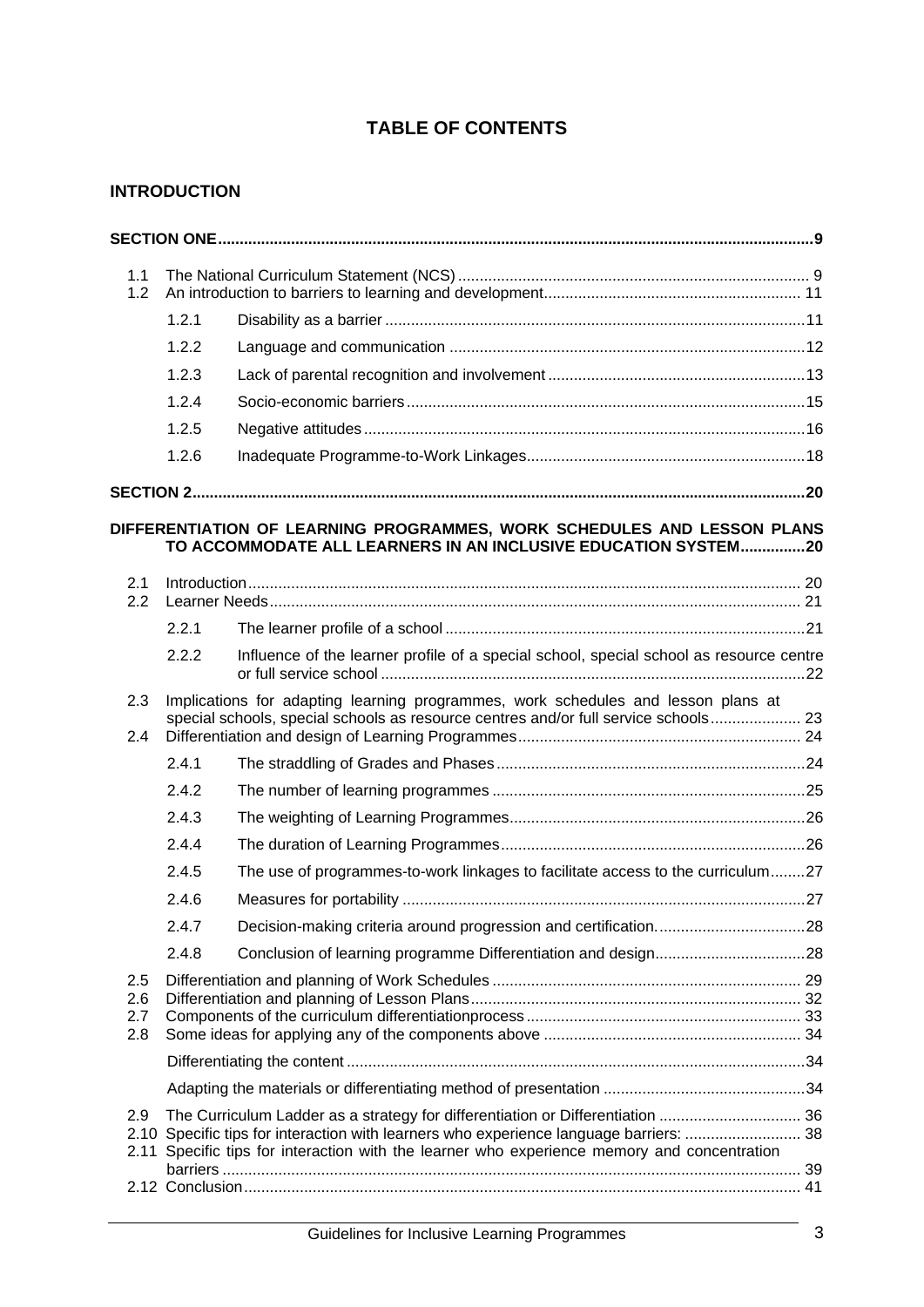|            | DIFFERENTIATION OF THE LEARNING AREA STATEMENTS OF THE NCS TO ACCOMMODATE                                                                                   |     |  |  |  |  |  |  |
|------------|-------------------------------------------------------------------------------------------------------------------------------------------------------------|-----|--|--|--|--|--|--|
| 3.1        |                                                                                                                                                             |     |  |  |  |  |  |  |
| 3.2        |                                                                                                                                                             |     |  |  |  |  |  |  |
| 3.3        | General recommendations on resources and terminology used in the Learning Area                                                                              |     |  |  |  |  |  |  |
| 3.4        |                                                                                                                                                             |     |  |  |  |  |  |  |
|            | 3.4.1                                                                                                                                                       |     |  |  |  |  |  |  |
|            | 3.4.2                                                                                                                                                       |     |  |  |  |  |  |  |
|            | 3.4.3                                                                                                                                                       |     |  |  |  |  |  |  |
|            | 3.4.4                                                                                                                                                       |     |  |  |  |  |  |  |
|            | 3.4.5                                                                                                                                                       |     |  |  |  |  |  |  |
|            | 3.4.6                                                                                                                                                       |     |  |  |  |  |  |  |
|            | 3.4.7                                                                                                                                                       |     |  |  |  |  |  |  |
|            | 3.4.8                                                                                                                                                       |     |  |  |  |  |  |  |
|            |                                                                                                                                                             |     |  |  |  |  |  |  |
|            |                                                                                                                                                             |     |  |  |  |  |  |  |
|            |                                                                                                                                                             |     |  |  |  |  |  |  |
| 4.1        |                                                                                                                                                             |     |  |  |  |  |  |  |
| 4.2        |                                                                                                                                                             |     |  |  |  |  |  |  |
| 4.3<br>4.4 |                                                                                                                                                             |     |  |  |  |  |  |  |
|            | 4.4.1                                                                                                                                                       |     |  |  |  |  |  |  |
|            | The three-step process in developing a lesson to accommodate diversity91<br>4.4.2                                                                           |     |  |  |  |  |  |  |
| 4.5        |                                                                                                                                                             |     |  |  |  |  |  |  |
|            | 4.5.1                                                                                                                                                       |     |  |  |  |  |  |  |
|            | 4.5.2<br>Grouping.                                                                                                                                          | .94 |  |  |  |  |  |  |
|            |                                                                                                                                                             |     |  |  |  |  |  |  |
|            | 4.5.2                                                                                                                                                       |     |  |  |  |  |  |  |
|            |                                                                                                                                                             |     |  |  |  |  |  |  |
|            |                                                                                                                                                             |     |  |  |  |  |  |  |
| 5.1        |                                                                                                                                                             |     |  |  |  |  |  |  |
| 5.2        |                                                                                                                                                             |     |  |  |  |  |  |  |
| 5.3        | What are the Logistic Arrangements Necessary for Successful Implementation of                                                                               |     |  |  |  |  |  |  |
| 5.4        | How will learners be Assessed to Determine the Nature and Extent of their Needs in<br>terms of Inclusive Learning, Teaching and Assessment Strategies?  101 |     |  |  |  |  |  |  |
| 5.5        | What is the Role of the Teacher in the Inclusive Learning, Teaching and Assessment                                                                          |     |  |  |  |  |  |  |
|            | Which Barriers Need to be Addressed by Inclusive Learning, Teaching and Assessment                                                                          |     |  |  |  |  |  |  |
| 5.6        |                                                                                                                                                             |     |  |  |  |  |  |  |
| 5.7        | Inclusive Learning, Teaching and Assessment Strategies and the Learning Outcomes 102                                                                        |     |  |  |  |  |  |  |
| 5.8        | How can the 'Listening' Outcome of the NCS be Attained Through Inclusive Learning,                                                                          |     |  |  |  |  |  |  |
| 5.9        | How can the 'Speaking' Outcome of the NCS be Attained Through Inclusive Learning                                                                            |     |  |  |  |  |  |  |
|            |                                                                                                                                                             |     |  |  |  |  |  |  |
|            | 5.10 How can the 'Reading and Viewing' Learning Outcome of the NCS be Attained Through                                                                      |     |  |  |  |  |  |  |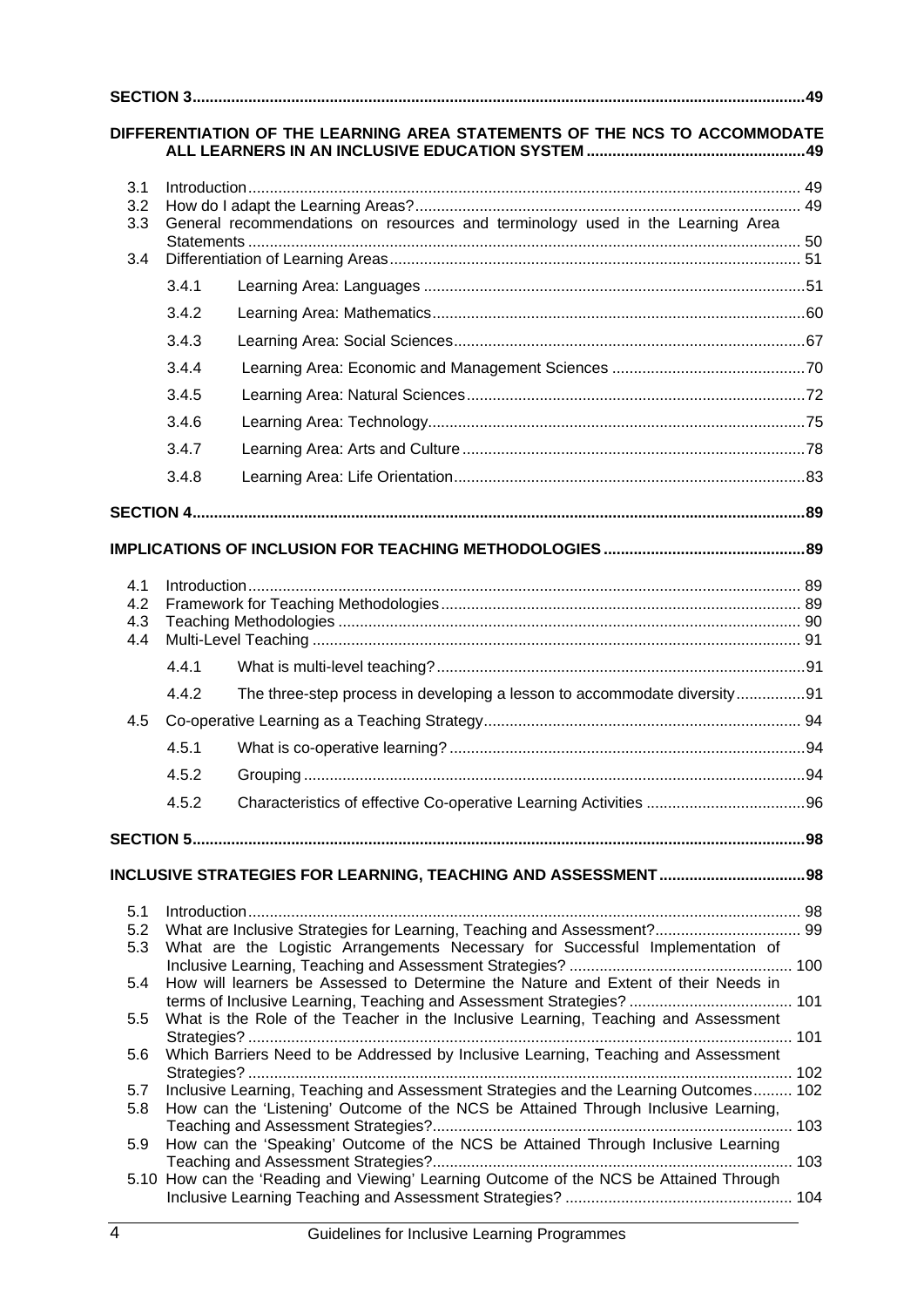|     | 5.11 How can the 'Writing' Learning Outcome of the NCS be Attained Through Inclusive                                                                               |  |
|-----|--------------------------------------------------------------------------------------------------------------------------------------------------------------------|--|
|     | 5.12 How can the 'Critical Thinking and Reasoning' Learning Outcomes of the NCS be<br>Attained Through Inclusive Learning, Teaching and Assessment Strategies? 105 |  |
|     | 5.13 How can the 'Language Structure and Use' Learning Outcome of the NCS be Attained                                                                              |  |
|     |                                                                                                                                                                    |  |
|     | 5.14 How can the Mathematics Learning Outcomes of the NCS be Attained Through Inclusive                                                                            |  |
|     |                                                                                                                                                                    |  |
|     |                                                                                                                                                                    |  |
|     |                                                                                                                                                                    |  |
|     |                                                                                                                                                                    |  |
|     |                                                                                                                                                                    |  |
| 6.1 |                                                                                                                                                                    |  |
| 6.2 | How do we Recognise the Way in which Different Intelligences Process Information, and                                                                              |  |
|     |                                                                                                                                                                    |  |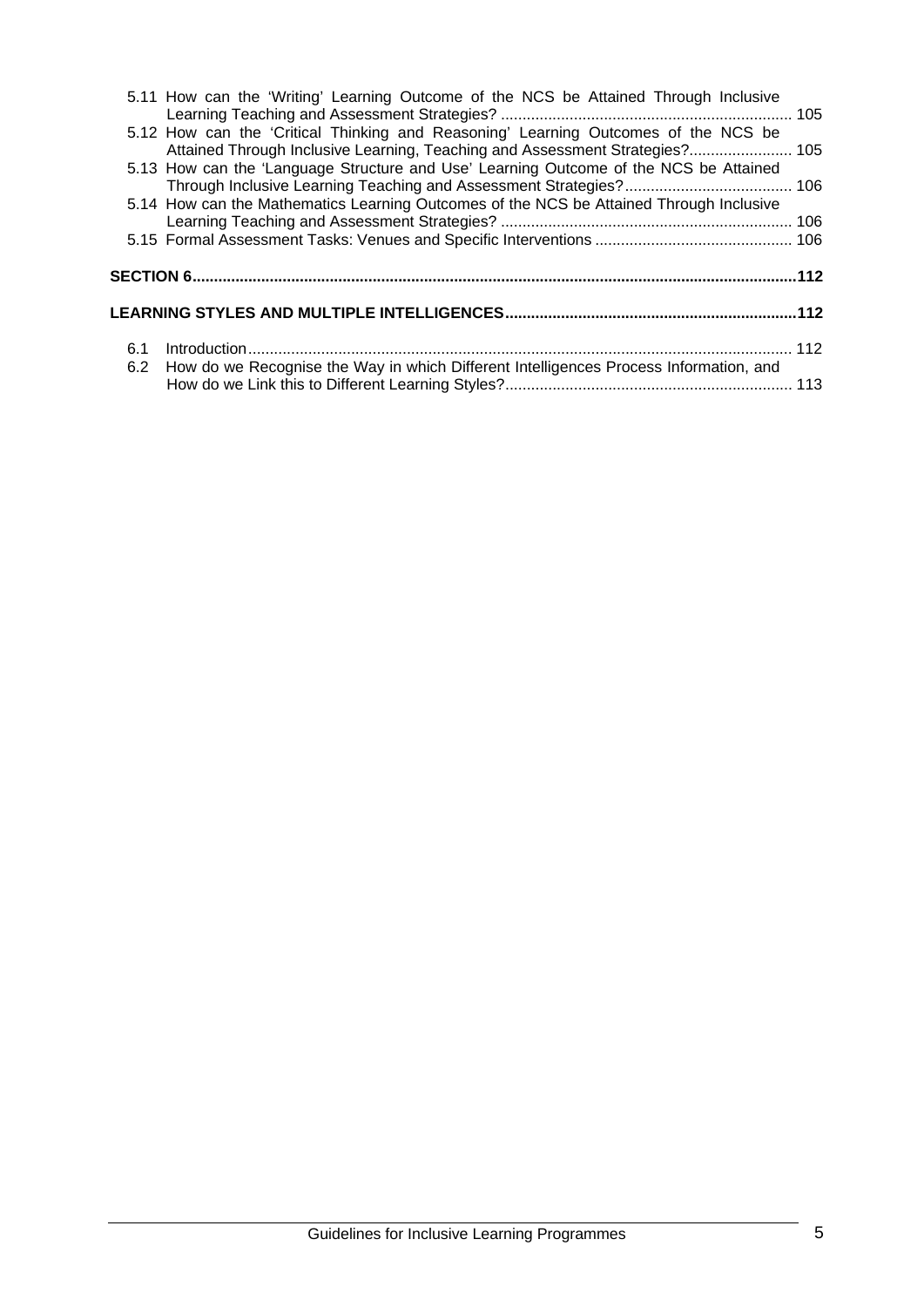# **Terminology**

| <b>Barriers to learning</b>                                           | The notion refers to difficulties that arise within the education system as a whole, the<br>learning site and/or within the learner him/herself which prevent both the system and the<br>learner needs from being met. When, based on objective evaluation made by an<br>educational authority, it is ascertained that teaching and learning are hampered where<br>such needs are not met, educationally sound measures must be applied.                                                                                                                                                                                                                                                                                                                                                                                                                                                                                                          |  |  |  |  |  |  |  |
|-----------------------------------------------------------------------|---------------------------------------------------------------------------------------------------------------------------------------------------------------------------------------------------------------------------------------------------------------------------------------------------------------------------------------------------------------------------------------------------------------------------------------------------------------------------------------------------------------------------------------------------------------------------------------------------------------------------------------------------------------------------------------------------------------------------------------------------------------------------------------------------------------------------------------------------------------------------------------------------------------------------------------------------|--|--|--|--|--|--|--|
| <b>District Based</b><br><b>Support Teams</b><br>(DBST)               | Groups of departmental employees whose job it is to promote inclusive education through<br>training, curriculum delivery, distribution of resources, identifying and addressing barriers<br>to learning, leadership and general management.                                                                                                                                                                                                                                                                                                                                                                                                                                                                                                                                                                                                                                                                                                       |  |  |  |  |  |  |  |
| <b>Ordinary local</b><br>schools                                      | In terms of the South African Schools Act (1996) a public school may be an ordinary<br>public school or a public school for learners with special education needs (Section 12(3)).<br>The local ordinary school would be the school closest to where the learner lives.                                                                                                                                                                                                                                                                                                                                                                                                                                                                                                                                                                                                                                                                           |  |  |  |  |  |  |  |
| <b>Full-Service Schools</b><br>(FSS)                                  | Ordinary schools which are specially equipped to address a full range of barriers to<br>learning in an inclusive education setting. In addition to their ordinary learner population<br>they will become accessible to most learners in an area who experience barriers to<br>learning and provide the necessary support. In the initial implementation stages these full<br>service schools will be models of institutional change which reflect effective inclusive<br>cultures, policies and practices.                                                                                                                                                                                                                                                                                                                                                                                                                                        |  |  |  |  |  |  |  |
| <b>Special Schools</b><br>(SSs)                                       | Schools equipped to deliver education to learners requiring high-intensive educational<br>and other support either on a full-time or a part-time basis.                                                                                                                                                                                                                                                                                                                                                                                                                                                                                                                                                                                                                                                                                                                                                                                           |  |  |  |  |  |  |  |
| <b>Special</b><br><b>Schools/Resource</b><br><b>Centres (SpS/RCs)</b> | These would be special schools which are transformed to fulfil a wider function of<br>accommodating learners who have high intensity support needs, as well as providing a<br>range of support services to ordinary schools, full-service schools as part of the District-<br>based Support System.                                                                                                                                                                                                                                                                                                                                                                                                                                                                                                                                                                                                                                               |  |  |  |  |  |  |  |
| <b>Support</b><br>programmes                                          | Support programmes refer to structured interventions delivered at schools and in<br>classrooms within specific time frames. The support programmes would mainly consist of<br>curriculum support but could also be support for educators and managers. Support<br>programmes could provide for staff time and expertise (consultation, training, mentoring,<br>therapeutic intervention) as well as physical and material resources (transport, assistive<br>devices, teaching and learning materials, ramps and accessibility features)                                                                                                                                                                                                                                                                                                                                                                                                          |  |  |  |  |  |  |  |
| <b>Category of</b><br>disability                                      | The main organiser for schools, funding and post provisioning in the current special<br>education system. The weighted categories are: Multiply disabled, deaf, hard of hearing,<br>blind, partially sighted, deaf/blind, cerebral palsy, specific learning disability, behavioural<br>disorder, mild or moderate intellectual disability, severe intellectual disability, physical<br>disability, autistic spectrum disorders, epilepsy, attention deficit disorder, with/without<br>hyperactivity.                                                                                                                                                                                                                                                                                                                                                                                                                                              |  |  |  |  |  |  |  |
| Level of support<br>needs                                             | A range of factors will be taken into account to determine the level of intensity of support<br>needed by individual learners. These factors could be intrinsic to the learner him/herself<br>or factors within the learning and living environment of the learner.                                                                                                                                                                                                                                                                                                                                                                                                                                                                                                                                                                                                                                                                               |  |  |  |  |  |  |  |
| <b>Institution Level</b><br><b>Support Teams</b><br>(ILSTs)           | Teams established by institutions in general, further and higher education, as institution-<br>level support mechanism whose primary function is to put in place co-ordinated learner<br>and educator support services. The teams have different names in different provinces<br>such as Site Based Support Teams, Teacher Support Teams, etc.                                                                                                                                                                                                                                                                                                                                                                                                                                                                                                                                                                                                    |  |  |  |  |  |  |  |
| <b>Individual Support</b><br>Plan                                     | This plan will be designed for learners who need additional support or expanded<br>opportunities. The plan to support a learner will be developed in collaboration with the<br>parents, the teachers and the Institution-level Support Team. This should not be fixed but<br>should be reviewed on a regular basis in terms of its applicability and effectiveness. It<br>should be applied to enhance the learner's participation in all classroom activities, taking<br>into account all factors that may hamper his/her progress at an academic, social or<br>emotional level. The plan should be captured in the Learner Profile and used to inform the<br>kind of ongoing support that is given to him/her by teachers in the classroom as well as by<br>other support providers. Such a plan should never become a stand-alone programme that<br>functions outside the scope of the curriculum planning which teachers do for all learners. |  |  |  |  |  |  |  |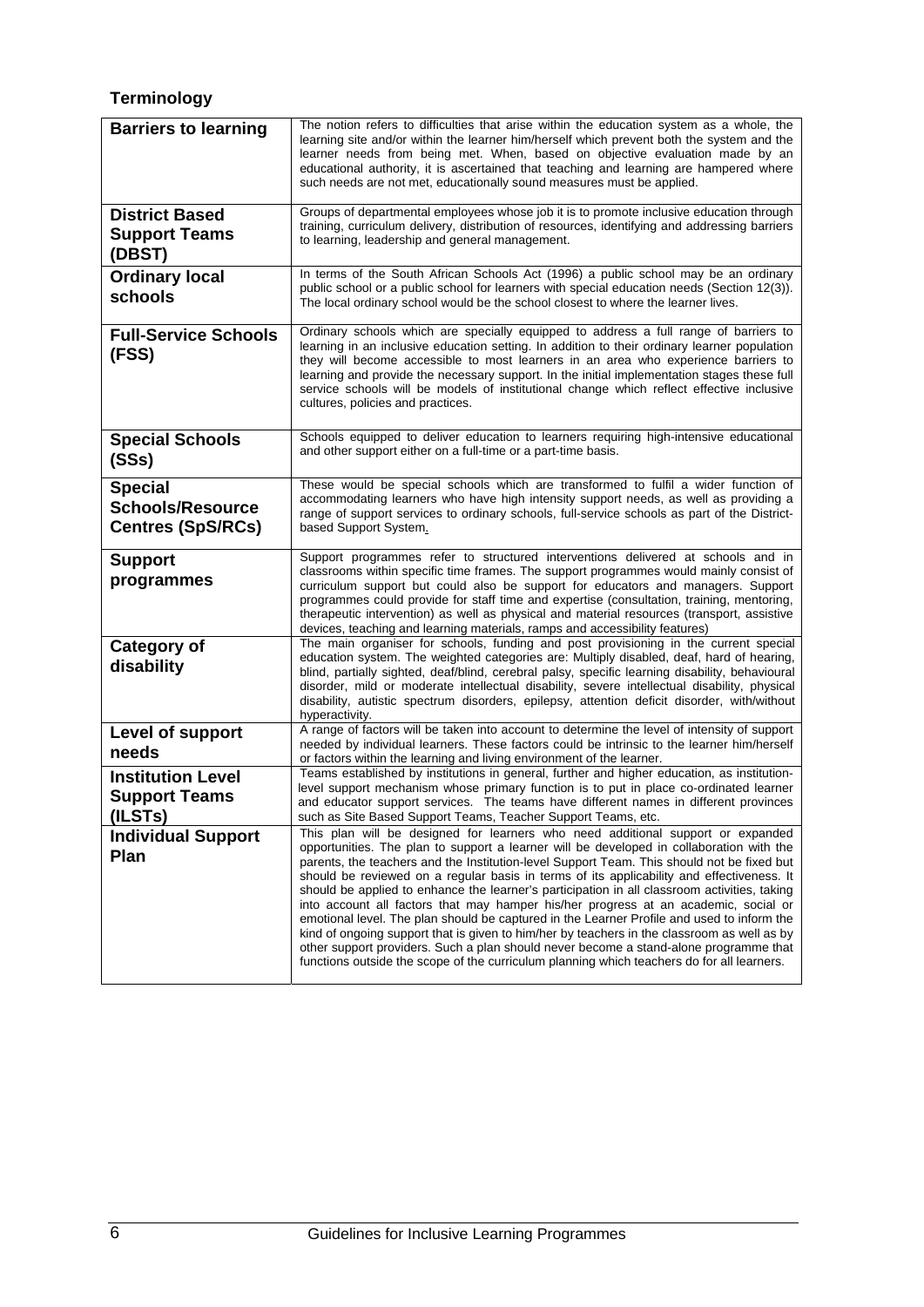#### **INTRODUCTION**

In 1996 the government of South Africa amalgamated 17 Departments of Education, which had been designated along racial lines, to one Department of Education with one curriculum (Interim Syllabus) for all South African learners. Prior to 1996, learners experiencing barriers to learning and development were catered for in Special Schools, which were designated along categories of disability. Where learners who experienced barriers to learning did attend ordinary schools, it was largely by default, and very little was done by these schools to adapt teaching methods, the learning environment and assessment procedures to accommodate them. Learners were expected to adapt to the school. The majority of learners experiencing barriers to learning and development were unable to access education.

In July 2001 the Ministry of Education launched the Education White Paper 6 Special Needs Education: Building an Inclusive Education and Training System. White Paper 6 reminds us that our constitution challenges us to ensure that **all learners** pursue their learning potential to the fullest. (EWP6 p.11). It commits the state to the achievement of equality and non-discrimination. The policy framework outlined in White Paper 6 outlines the ministry's commitment to "the provision of educational opportunities, in particular for those learners who experience or have experienced barriers to learning and development or who have dropped out of learning because of the inability of the education and training system to accommodate the diversity of learning needs, and those learners who continue to be excluded from it". (EWP6 p 11)

Education White Paper 6 on Inclusive Education sets out to address the needs of all learners in one undivided education system. It moves from the categorisation of learners according to disability (medical model) to assessing the needs and levels of support required by individual learners to facilitate their maximum participation in the education system as a whole. The focus is on ensuring that there is sufficient differentiation in curriculum delivery to accommodate learner needs and making the support systems available for learners and schools. It departs from the previous notion of referring learners with particular disabilities to specific special schools, but permits all schools to offer the same curriculum to learners while simultaneously ensuring variations in mode of delivery and assessment processes to accommodate all learners.

The guidelines to inclusive learning, teaching and assessment offered here take into consideration that flexibility has already been built into the National Curriculum Statement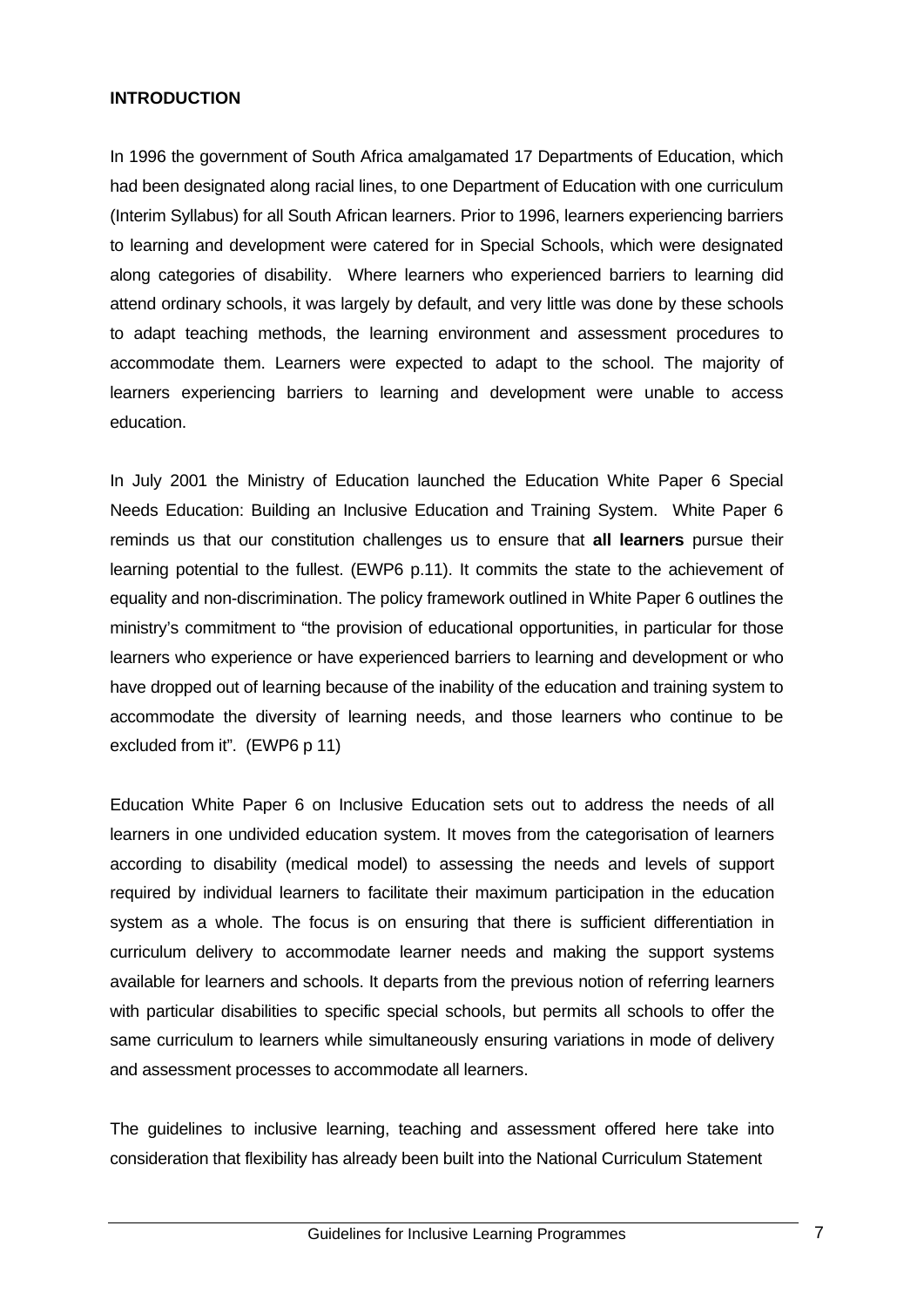The rationale for curriculum differentiation is based largely on Education White Paper 6 on Special Education Needs: Building an Inclusive Education and Training System. The following statements emphasise the fact that inclusion is centrally a curriculum issue:

- The policy outlines how the education and training system must change to accommodate the full range of learning needs with particular attention to strategies for instructional and curriculum transformation. [Education White Paper 6, p. 11, 12 par 1.1.6 – 1.1.7]
- Inclusive education and training are about acknowledging that all children and youth can learn provided they receive support. [Education White Paper 6 p.16 par. 1.4.1]
- Inclusive education and training are about enabling teaching and learning methodologies and curricula and the maximising of the participation of all learners in the culture and curricula of educational institutions. [Education White Paper 6 p.16 par. 1.4.1]
- Inclusive education and training are about uncovering and minimising barriers to learning. [Education White Paper 6 p.16 par. 1.4.1]
- One of the most significant barriers to learning is the curriculum. Barriers to learning arise from the different aspects of the curriculum such as the content, the language, classroom organisation, teaching methodologies, pace of teaching and time available to complete the curriculum, teaching and learning support materials and assessment. [Education White Paper 6 p.19]
- Central to the accommodation of diversity in our schools and all other education institutions, is a flexible curriculum and assessment policy that is accessible to all learners, irrespective of the nature of their learning needs and whether they are in 'special' schools or in 'ordinary' schools. [Education White Paper 6 p. 31 par. 2.2.6.1]
- Participation in special and full-service schools will be expanded by promoting the opportunity for specific life skills training and programme-to-work linkages. [Education White Paper 6 p. 32 par. 2.2.6.3]

In the light of what has been said, these guidelines for developing inclusive learning programmes, provides guidance to teachers, administrators and other personnel on how to deal with diversity in the classrooms and schools of our country. The guidelines are divided into six sections. Section 1 deals the flexible features of the National Curriculum Statement (NCS) and barriers to learning. Section two discusses Differentiation of learning programmes, work schedules and lesson plans. Section 3 provides guidance on how to go about adapting lesson plans within each of the Learning Areas of the NCS. Section 4 deals extensively with teaching methodologies to accommodate diverse learner needs. Section 5 outlines inclusive strategies for learning, teaching and assessment. Section 6 provides information on learning styles and multiple intelligences.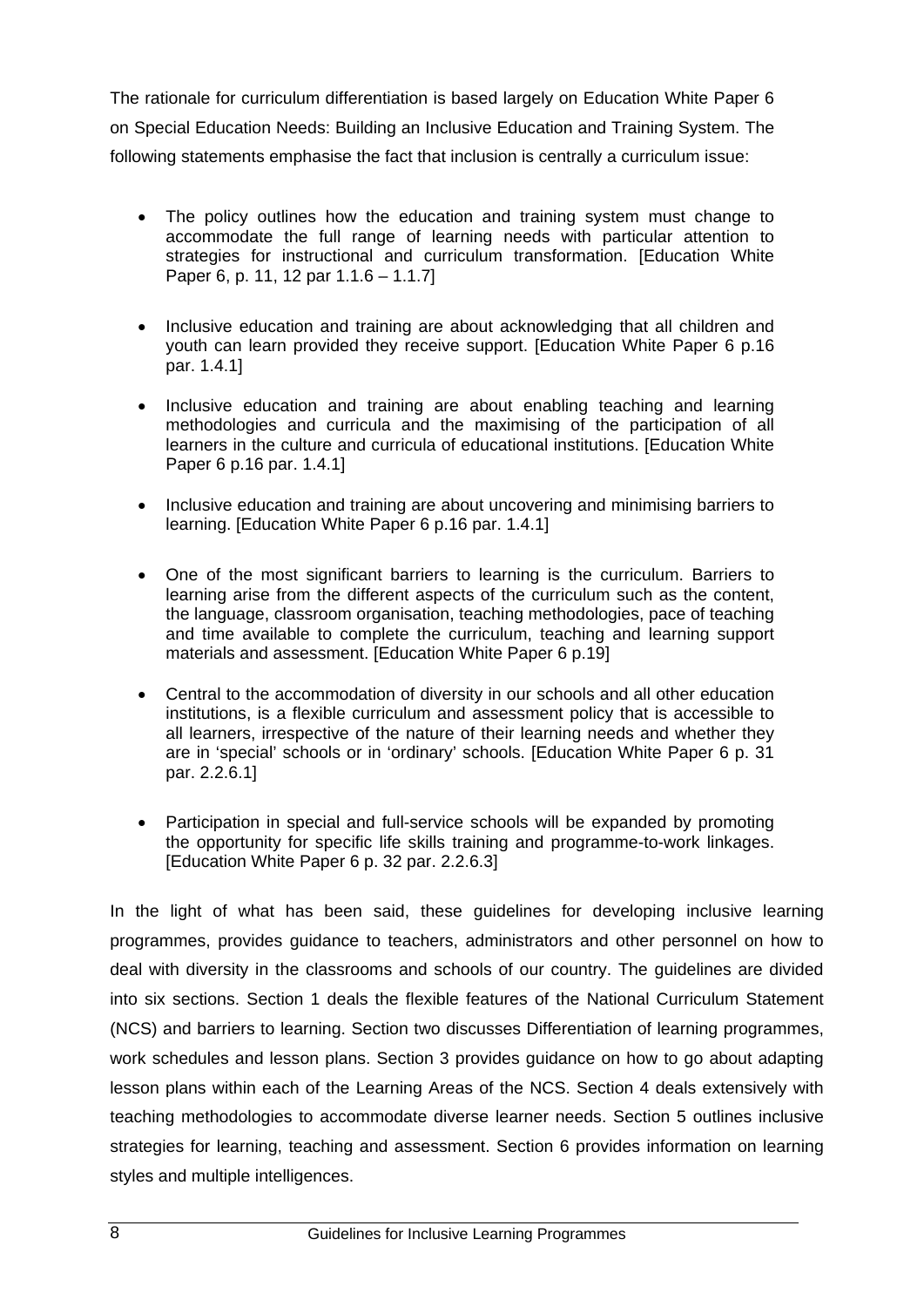#### **SECTION ONE**

#### **1.1 The National Curriculum Statement (NCS)**

The National Curriculum Statement adopts an inclusive approach by specifying minimum requirements for all learners. The special educational, social, emotional and physical needs of learners will be addressed in the design and development of appropriate learning programmes (DOE, 2002: Overview of National Curriculum Statement, p10.)

Differentiation in the NCS should not be viewed as creating a new or alternative curriculum to the NCS. It is intended to supplement the Teacher's Guides for the Development of Learning Programmes for the Foundation Phase and those for the different Learning Areas (Intermediate Phase and Senior Phase) of the General Education and Training Band. The purpose of this guide with the guidelines that follow is to provide guidance to teachers on how they could adapt the National Curriculum Statement so all learners who experience barriers to learning can access the curriculum. Learning programmes, work schedules and lesson plans can be adapted to cater for the individual needs of learners.

Curriculum differentiation refers to modifications that relate specifically to instruction or content of a curriculum. Curriculum differentiation deals with adaptation, modification and any adjustment to: (i) learning, teaching and assessment environment, (ii) learning, teaching and assessment techniques, (iii) learning, teaching and assessment support material that enhances a learner's performance or allows at least partial participation in a learning activity (iv) structure and number of learning programmes and (v) assessment. The NCS has several components that are flexible enough to allow for differentiation. Examples of these flexible features include:

- "The outcomes and assessment standards emphasise participatory, learnercentred and activity-based education. They leave considerable room for creativity and innovation on the part of teachers in interpreting what and how to teach." (DOE, 2002: Overview of National Curriculum Statement, p14.)
- Learning outcomes do not prescribe content or method. Therefore, content and methodology could be appropriate for a learner's needs. (DOE, 2002: Overview of National Curriculum Statement, p14.)
- Activities can be flexible. (DOE, 2003: Teacher's Guide for the development of Learning Programmes, p.10)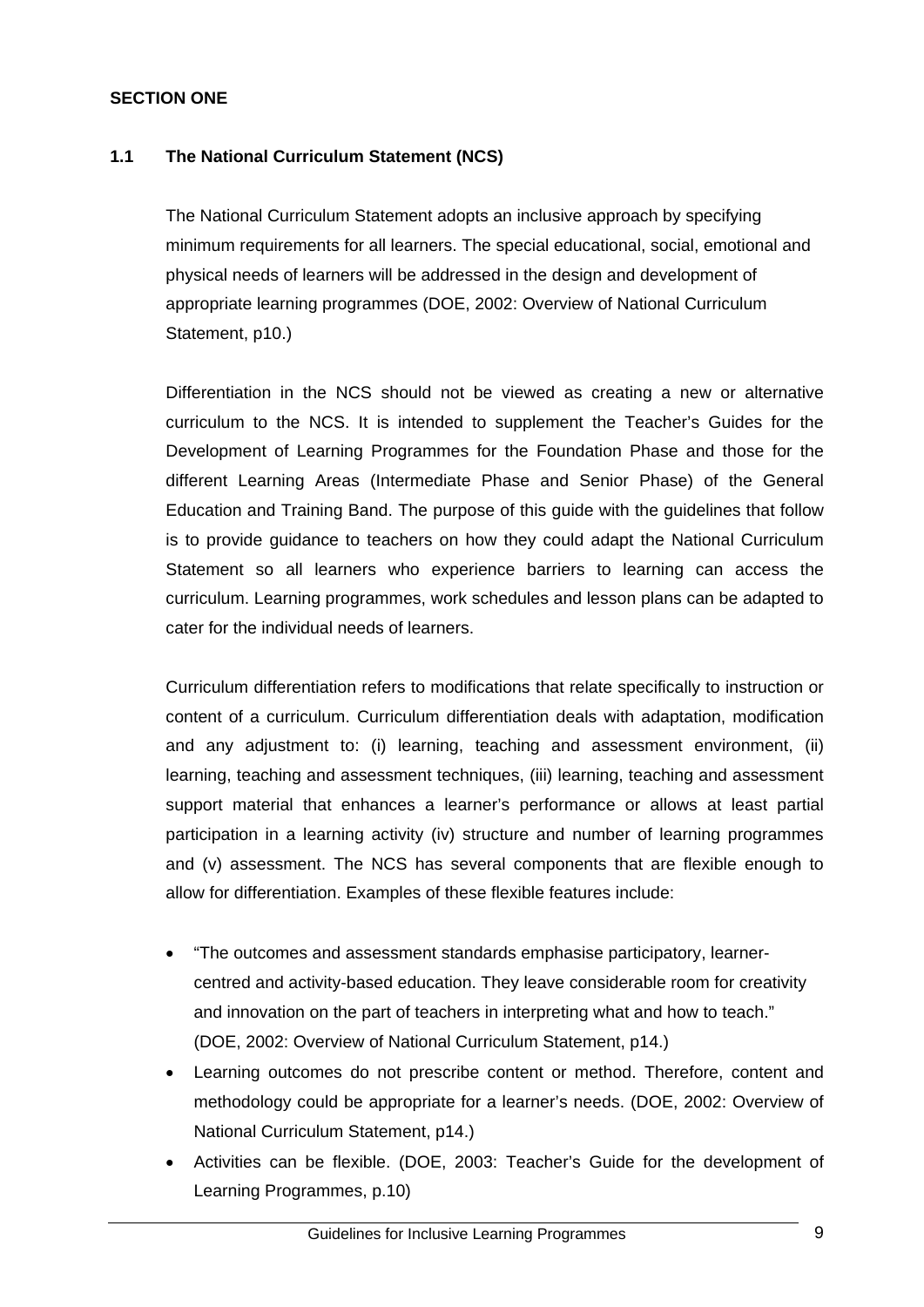- The context can be made relevant to the learners' needs. (DOE, 2003: Teacher's Guide for the development of learning Programmes, p.10)
- More time can be provided for assessment and execution of a task. (DOE, 2003: Teacher's Guide for the development of Learning Programmes, p.11)
- Assessment strategies are flexible. (DOE, 2003: Teacher's Guide for the development of Learning Programmes, p.1)
- The learning programme can be structured to meet the needs of the specific learners. (DOE, 2003: Teacher's Guide for the development of Learning Programmes, p.2)
- Learners can communicate using SA sign language, Braille, assistive devices or any other communication method. (DOE, 2003: Teacher's Guide for the development of Learning Programmes, p1)
- Expectations can be adapted to the abilities of the learner within the framework of high expectations. (DOE, 2002: Overview of National Curriculum Statement, p12.)
- The curriculum emphasizes the principles of social justice, healthy environment, human rights and inclusivity. (DOE, 2003: Teacher's Guide for the development of Learning Programmes, p.5)
- Teachers are encouraged to consider any particular barriers to learning and/or assessment that exist in different Learning Areas and make provision for these when developing learning programmes. (DOE, 2003: Teacher's Guide for the development of Learning Programmes, p.7)
- assessment standards can be broken into finer components. (DOE, 2003: Teacher's Guide for the development of Learning Programmes, p.1)
- A lesson plan time allocation can range from a single activity up to a term's teaching or more time if necessary, depending on the needs of the learner. (DOE, 2003: Teacher's Guide for the development of Learning Programmes, p.1)
- Time allocation and weightings regarding learning outcomes and learning programmes should vary according to the learner's needs. (DOE, 2003: Teacher's Guide for the development of Learning Programmes, p.6)
- The number and nature of learning programmes at a special school, special school as resource centre or full service school can vary depending on the availability of staff, resources and the needs of learners.
- Flexibility in the selection of appropriate assessment standards according to the individual needs of a learner is possible on the recommendation of the assessment team in the case of a learner not capable of achieving a GETC.
- Work Schedules are not limited to a grade/year. Differently gifted learners may require acceleration or slowing down of the process.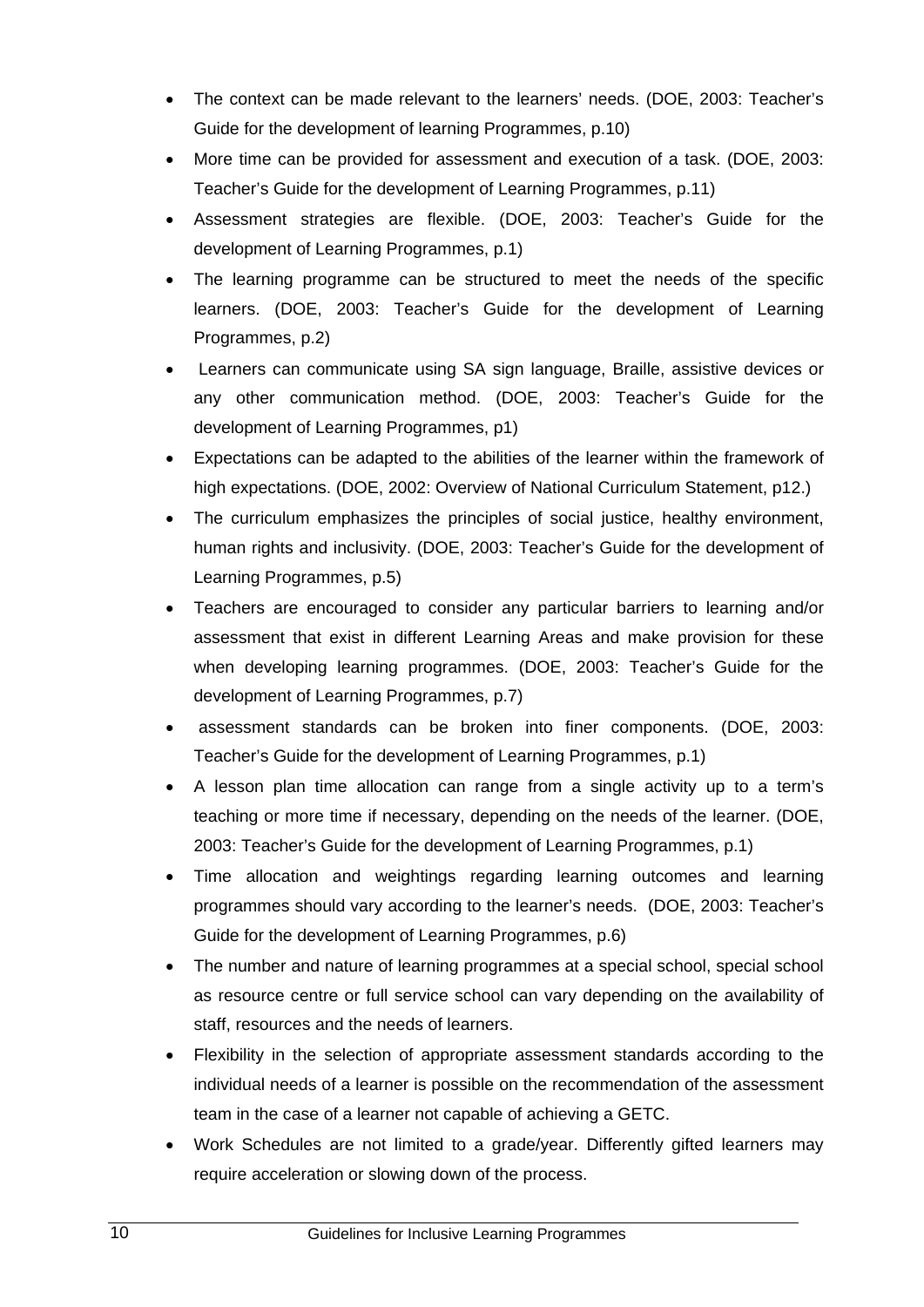The scale and scope [extent] of curriculum differentiation will only be determined after a thorough assessment of individual learners. Learning programmes, work schedules and lesson plans have to be designed on the basis of the needs and strengths (profile) of the majority of learners at a school or in a phase or grade. Lesson plans have to provide differentiated learning, teaching and assessment activities to ensure effective multi-level teaching. However, differentiation of learning, teaching and assessment activities will be required at lesson plan level for learners in a class who need **specific additional support** because of individualised barriers to learning. Those involved in this process of differentiation must include the teachers, parents, school based and district based support teams (where they exist). Other relevant professionals from the community can also be consulted.

#### **1.2 An introduction to barriers to learning and development**

All barriers to learning and development should be addressed in our classrooms and schools. Amongst the more frequent causes of barriers are:

- Disability as a barrier
- Language and Communication
- Lack of Parental Recognition and Involvement
- Socio-economic Barriers
- **•** Attitudes
- Inadequate opportunity for programme-to-work linkages (White Paper 6, p.21 and 32 par. 2.2.6.3)

#### **1.2.1 Disability as a barrier**

#### **Understanding disability as a barrier to learning and development**

Most understandings of disability relate to individual deficit. Therefore, disability has always been regarded as a barrier to learning. These barriers include:

- Visual barriers
- Auditory barriers
- Oral barriers
- Cognitive barriers
- Physical barriers
- Medical barriers
- Psychological barriers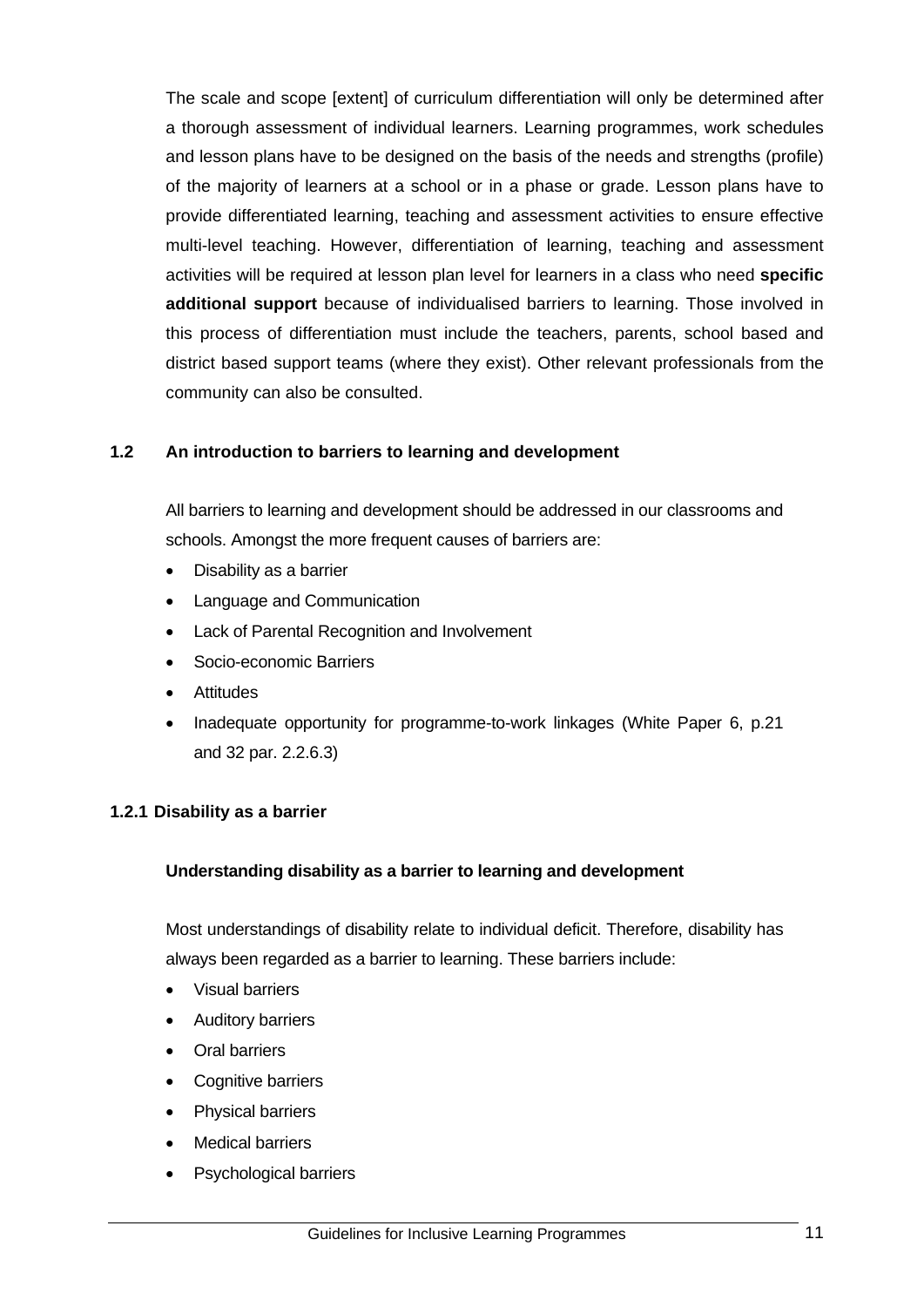#### **Policy implications and guidelines for addressing disability as a barrier**

Learners who experience barriers to learning as a result of disability should be welcomed in ordinary school environments provided that the necessary support is in place for learners to achieve their full potential. Teams that include parents, teachers and other relevant professionals should establish the nature and extent of support needed by the learner. Below are a few examples of how the system could be modified or changed to meet different kinds of support that individual learners may require:

- Modified access to buildings e.g. ramps, adapted toilets and speaker systems in where applicable.
- Brailed signage on doorframes, passages and outbuildings.
- Enlarged print.
- Appropriate assistive devices e.g. Braillers, hearing aids, tape recorders, splints, adapted computers, wheelchairs, walkers, modified tricycles and standing frames.
- Therapeutic intervention.
- Learner based and learner paced teaching.

#### **1.2.2 Language and communication**

# **What are the common barriers associated with language and communication?**

There are normally three main barriers related to language. Firstly, learners are often forced to communicate and learn in a language which they do not usually use at home and are not competent to learn effectively.

Secondly, learners who use South African Sign Language as a language for teaching and learning and as a (language) subject did not have access to the language.

Thirdly, learners experience difficulties with communication. Learners who are nonspeaking due to the severity of their disability experience enormous barriers to learning and development. These barriers arise from the general unavailability of augmentative and alternative communication (AAC) strategies to enable them to engage in the learning process, and more often than not find themselves totally excluded from learning and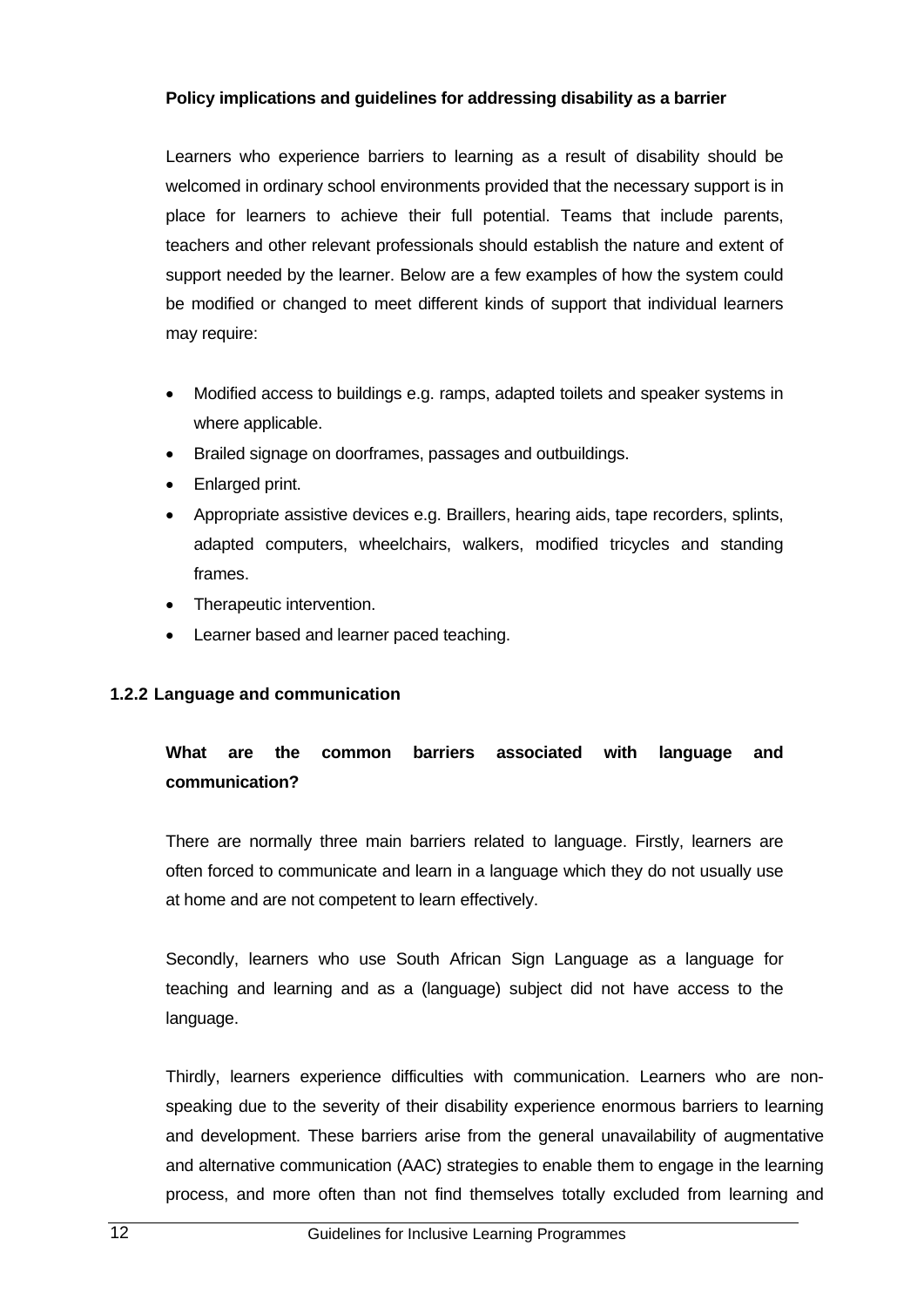development experiences. AAC systems could consist of alternative communications systems, supplements to vocal communication and communication through facilitators.

# **Policy implications and guidelines to address language and communication barriers**

- All learners are to learn their home language and at least one additional official language which include South African Sign Language. Braille as a code can be used as a medium of teaching and learning.
- When learners enter a school where the language of learning and teaching is not their home language, the teachers of all the learning areas/programmes and the school should provide support and supplementary learning in the language of learning and teaching until such time that learners are able to learn effectively through the medium of that particular language. It is the responsibility of each individual teacher to ensure that the language of learning and teaching does not become a barrier to learning in such instances. Ideally, parents should be encouraged to participate in interventions regarding language.
- Learners should receive extra support in the language ("subject') which is also the language of learning and teaching. The learner should work towards and be assessed against the assessment standards of the appropriate language level (Home Language, First Additional Language or Second Additional Language).

#### **1.2.3 Lack of parental recognition and involvement**

# **Barriers and difficulties which arise as a result of a lack of parental recognition and involvement**

- Parents whose children do not utilise oral communication experience communication barriers with their children.
- Difficulties around parental support of learners may arise due to a range of situations e.g. a parent who cannot read Braille would not be able to support a grade one learner with his or her Braille homework.
- Parents are not always adequately informed of their children's problems or progress, and therefore are often deprived of the opportunity to participate in their children's development.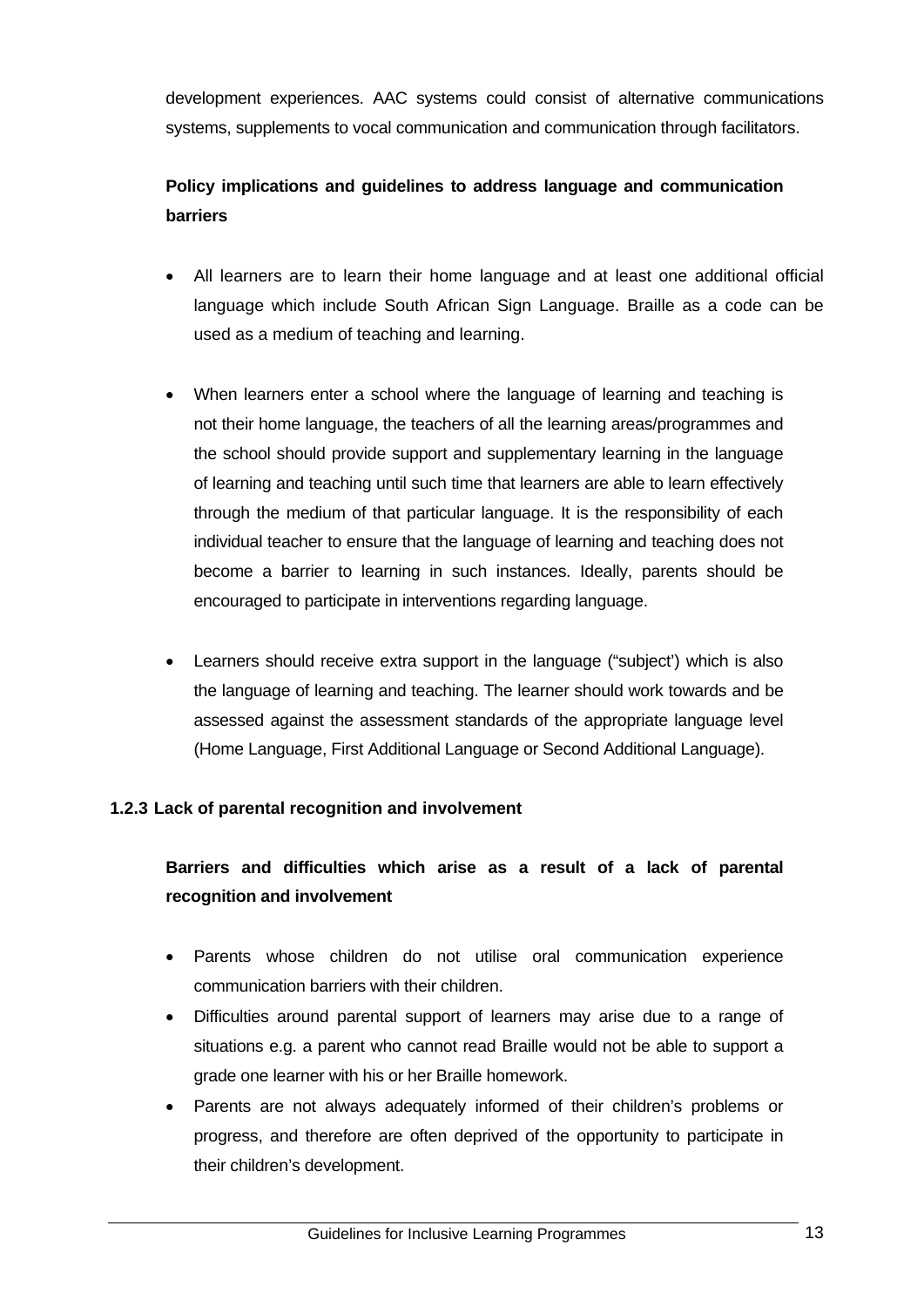- Parents who are unable to understand the emotional and/or behavioural problems of their children may aggravate their barriers
- Non-involvement and non-recognition of parents by the system creates a lack of respect for parents as, informed role players in the assessment and future development of their children.
- A lack of communication and support around HIV/Aids infected or affected families creates barriers for learners from such families.
- Some parents abdicate all responsibility for all their children.

# **Policy implications and guidelines for addressing lack of parental recognition and involvement**

- At school level, partnerships should be established with parents in order to equip them with skills and knowledge to participate effectively in their children's learning and school life.
- Parents should also be fully involved and informed regarding the identification, screening and assessment and placement of their children.
- Parents should be encouraged to take an active interest in the teaching, learning and assessment of their children.
- In order to facilitate early intervention for children with disabilities parents may consult community based clinics and/or other professional practitioners including teachers to conduct an initial assessment and to plan a suitable course of action for the learner.
- Schools which use South African Sign Language are encouraged to run accredited SA Sign Language courses for parents and teachers.
- Braille courses should be run to enable parents to communicate with their children and assist them with homework, reading and writing in Braille.
- General newsletters can assist in keeping parents informed of developments and programmes at the school. This is particularly important for boarding schools where distance separates parents from the school.
- Schools can run information sessions and workshops to enable parents to better understand their children and their emotional and behavioural problems. Staff from district based support teams, including psychologists and social workers, could assist at such workshops.
- Where appropriate, school-based support teams should be strengthened with expertise from the local community, district-support teams and higher education.
- It is essential that schools maintain open channels of communication with families infected and/or affected by HIV/Aids, and render support to parents and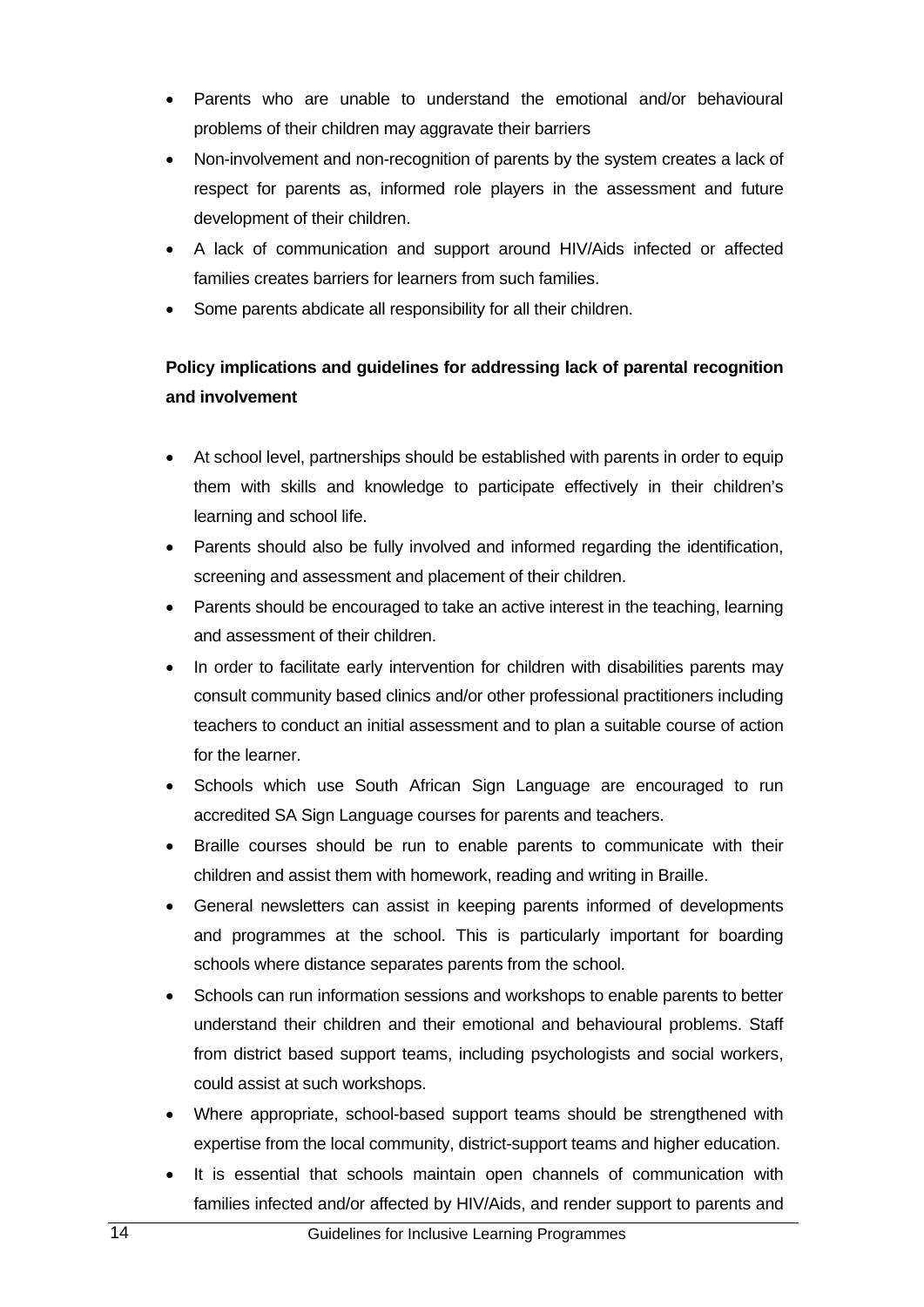learners wherever possible. This could be facilitated by openly displaying a clear HIV/Aids policy for the school. Shared HIV and Aids status could also help destigmatise the disease

#### **1.2.4 Socio-economic barriers**

#### **Barriers created as a result of socio-economic factors**

- Poor reading and print background (learners have not had pre-school exposure to literacy and print in general). Parents of such learners have often had limited education opportunities.
- Lack of exposure to numerical concepts.
- Sensory deprivation, resulting from a lack of opportunities during early childhood to explore the environment and wider world.
- Poor oral language development as a result of a lack of communication, interaction and learning opportunities.
- Poor self-image.
- Latch key children often experience social isolation and developmental deprivation.
- Impact of alcoholism and violence.
- Dysfunctional and anti-social behaviour patterns e.g. minor stealing and lying.
- Depression and hopelessness in both adults and learners.
- Substance abuse by learners, most commonly dagga and thinners.
- Teenage pregnancy.
- Learner headed households and poor homes require additional responsibilities from learners.
- Mobility of families creates lack of continuity in learning as a result of school hopping.
- Learners move from nuclear family to extended family.
- Late enrolment at school.
- Learners with offending behaviour including theft, housebreaking, assault and sexual misconduct.

#### **How do we overcome the socio-economic barriers?**

This is not a welfarist approach to poverty but rather a serious concern about the pedagogical implications of poverty.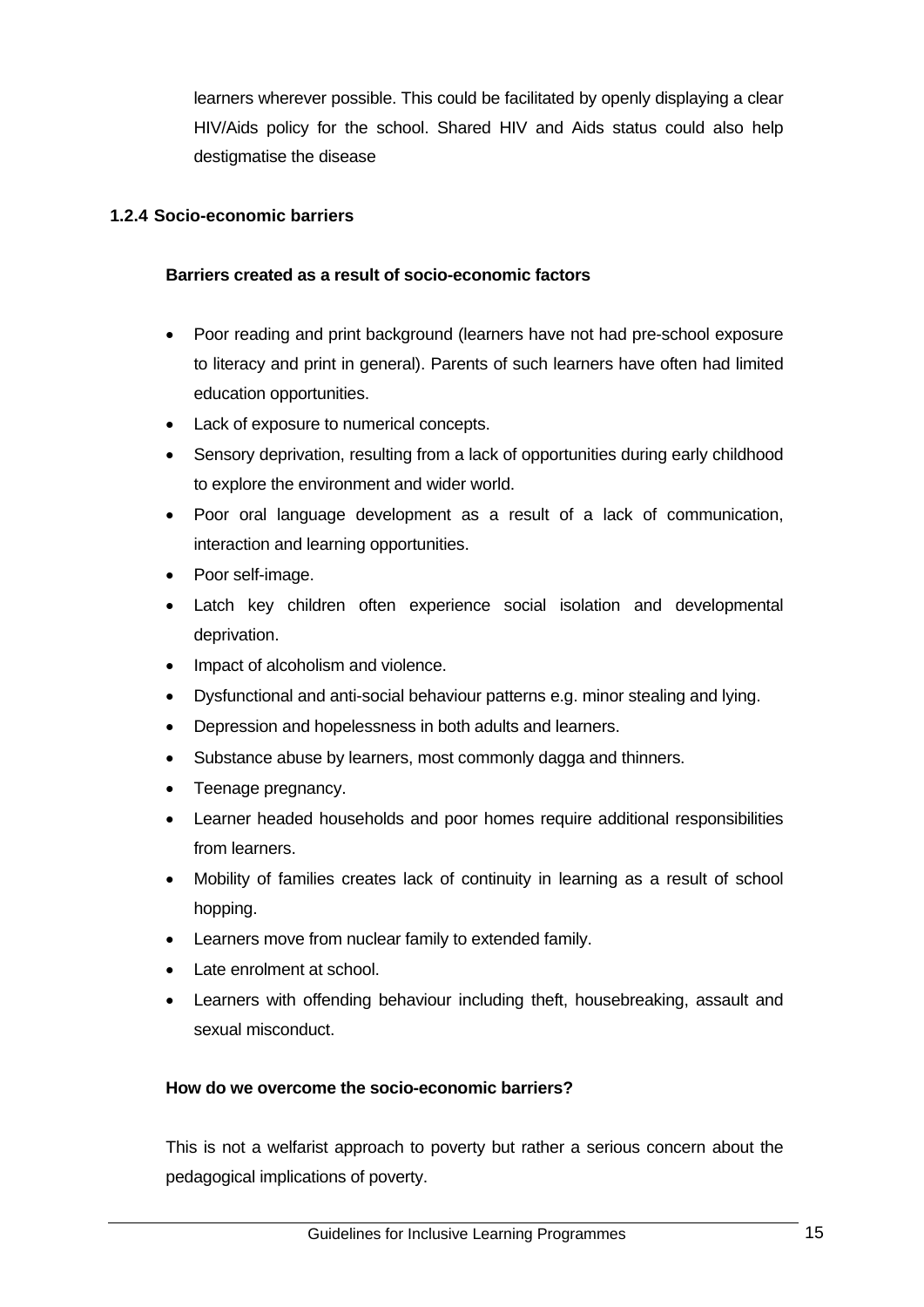- Teachers need to be sympathetic towards learners by creating a welcoming and supporting environment.
- Experiences that involve stimulation, enrichment and play must be created to compensate for the previous deprivation regarding reading, mathematics, spatial development and sensory experiences. These could often be enrichment programmes that involve first hand experiences (actual experience), play with concrete objects and reading to learners so they understand that print is meaningful.
- At social level, an environment should be created that is comforting, that listens to the voice of learners, that is able to detect distress and depression. Appropriate referral to professionals should be made for formal assessment of depression.
- The school needs to reach out to poor communities, and should be a secure haven for learners.
- School nutrition programmes should act as incentives for poor and hungry learners to attend school.
- Schools should establish meaningful relationships with the courts, police, relevant NGO's [e.g. child welfare and SANCA] and the Department of Social Services. Joint procedures to discourage any form of abuse should be developed. When learners become the perpetrators of abuse and crime the above contacts are essential.
- Where district based support teams have been established they should be called upon to assist in matters of abuse and other learner related issues. Where such support teams do not exist, institution level support teams must be established.
- Use of accelerated academic bridging programmes and programmes-to-work linkages are vital for learners who enter the system late or who have experienced severe interruption in their schooling as a result of socio-economic factors.
- Baseline assessment should be used to establish current academic level and facilitate placement in the appropriate grade and/or set of learning programmes.
- Fast tracking to acquire basic literacy, numeracy and life skills through accelerated programs with a view to assisting the learner to catch up with his /her age cohort.

#### **1.2.5 Negative attitudes**

#### **Understanding negative attitudes as barriers to learning**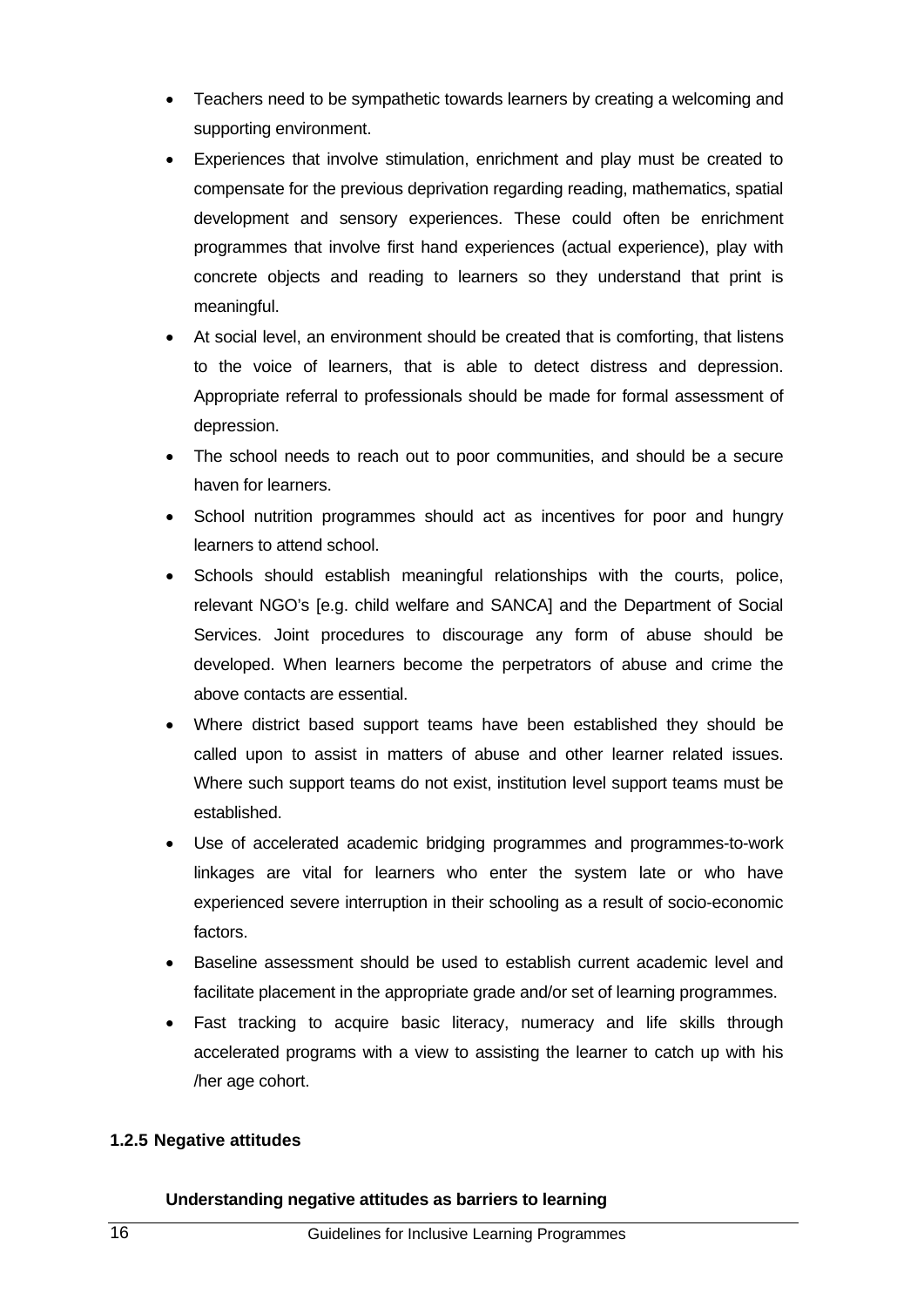Negative and harmful attitudes towards *difference* in our society remain critical barriers to learning and development. Discriminatory attitudes resulting from prejudice against people on the basis of race, class, gender, culture, disability, religion, ability, sexual preference and other characteristics manifest themselves as barriers to learning when such attitudes are directed towards learners in the education system.

# **How do we overcome negative attitudes towards learners who experience barriers and their inclusion in ordinary education?**

- Labelling of learners should be discouraged since it makes it difficult for learners to grow beyond the limitations of the label. It is important for teachers, parents and peer groups to adopt positive attitudes towards learners who experience barriers. Even learners who were once regarded as ineducable benefit from appropriate intervention.
- Learners should not be categorized since they often are placed in a particular learning environment merely because of the category and not because of the particular learning needs of the individual learner. In many cases, the categorisation was convenient for the system and not in the best interests of the learner.
- Do not discriminate against learners who are HIV positive or who have AIDS since a lack of knowledge about this issue has led to negative assumptions associated with the disease. All learners and staff should be treated equally. When it comes to blood all cases are treated as universally HIV positive.
- All learners should be viewed in a positive light and there should be a determined effort to establish what their real strengths are for the purpose of further development.
- Do not create conditions for fear of learners with disabilities to develop, since negative attitudes often result from beliefs that are illogical and encourage discrimination.
- Schools must be welcoming environments for all learners, since any negative attitude by adults in a school environment influences learners.
- Schools should embark on positive awareness campaigns about difference and the value of celebrating diversity based on new South African policy and principles.
- Acknowledge and respect differences in learners, whether due to age, gender, ethnicity, language, class, disability or HIV status, sexual preference, etc.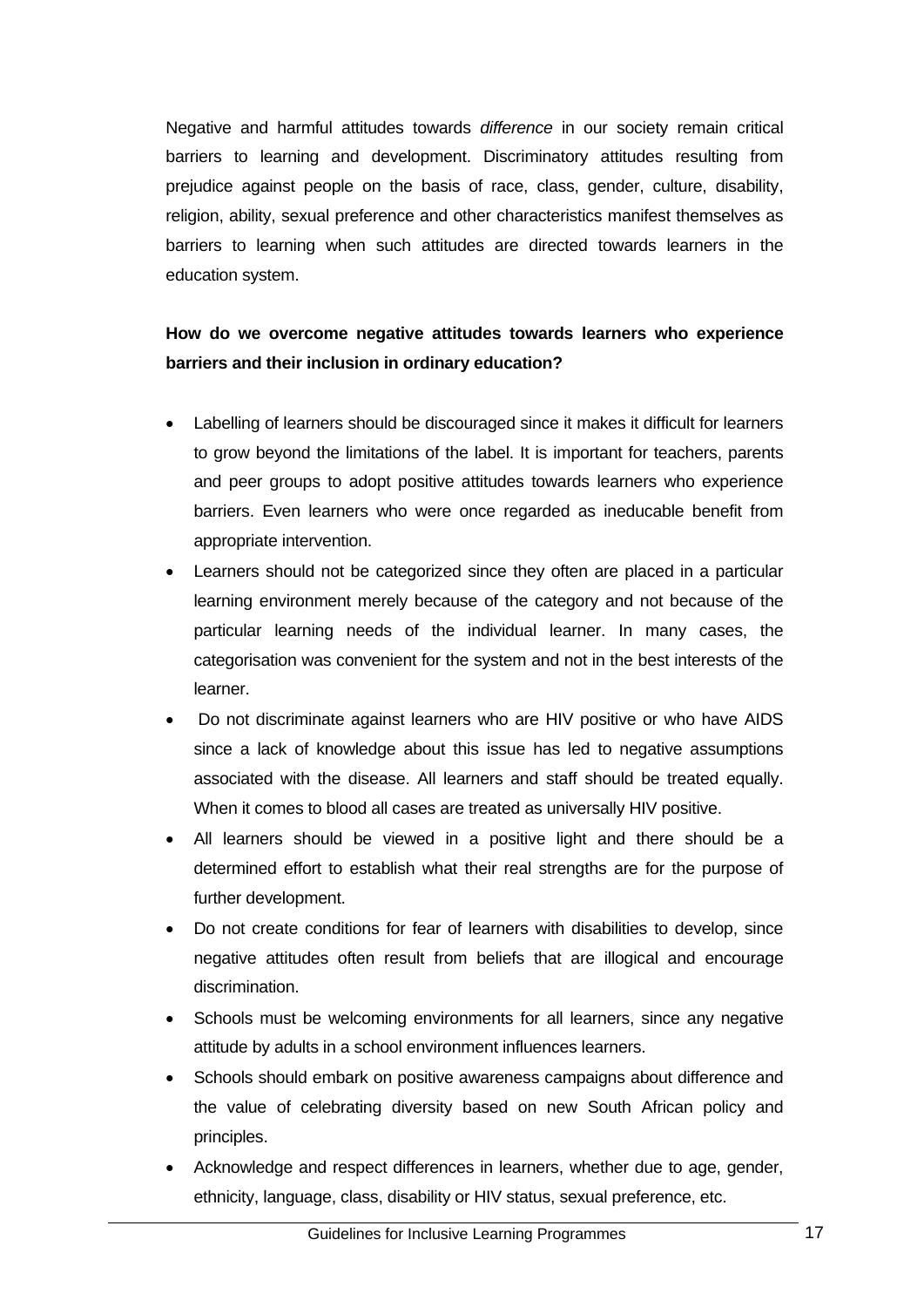#### **1.2.6 Inadequate Programme-to-Work Linkages**

(White Paper 6, p. 21 and p.32 par. 2.2.6.3)

# **How do we understand the barriers created by inadequate programme-to-work linkages?**

- Learners with cognitive barriers who are unlikely to achieve a full GETC as well as learners who, due to age constraints and social barriers, need specific programmeto-work linkages.
- Appropriate accreditation and certification for the level of skills achieved need recognition to facilitate life long learning.
- A lack of partnerships between education and industry which would facilitate job accessibility could be a stumbling block to learners.

#### **How do we overcome the inadequate programme-to-work linkages?**

- Weighting of learning areas and time allocation can be adjusted to allow for chosen learning areas or learning programmes to become the major tool or vehicle for learning, thus fulfilling the vision of Education White Paper 6 of providing more options for learners as ways to learn and to provide programme-to-work linkages.
- Linkages across learning areas will allow for assessment standards from various learning areas and from different grades to be achieved within the skills learning programmes allowing for work related linkages.
- Collaboration between teachers within and across a phase or grade would be essential in the planning of learning programmes for specific learners or groups of learners to ensure effective programme-to-work linkages.
- At local school level partnerships with industry should be established to assess the educational requirements of future employers and to facilitate hands-on work experience for learners.
- Schools may issue a certificate of competency that includes specific reference to Learning Pogrammes that reflect programme-to-work linkages to learners who do not achieve a GETC.
- Learners should not be expected to show competence in all the learning areas for the end of the GETC band at the same time, but should be allowed to show their competence in the different learning areas/programmes over a period of time in order to be eventually awarded a GETC or Grade 9 promotion.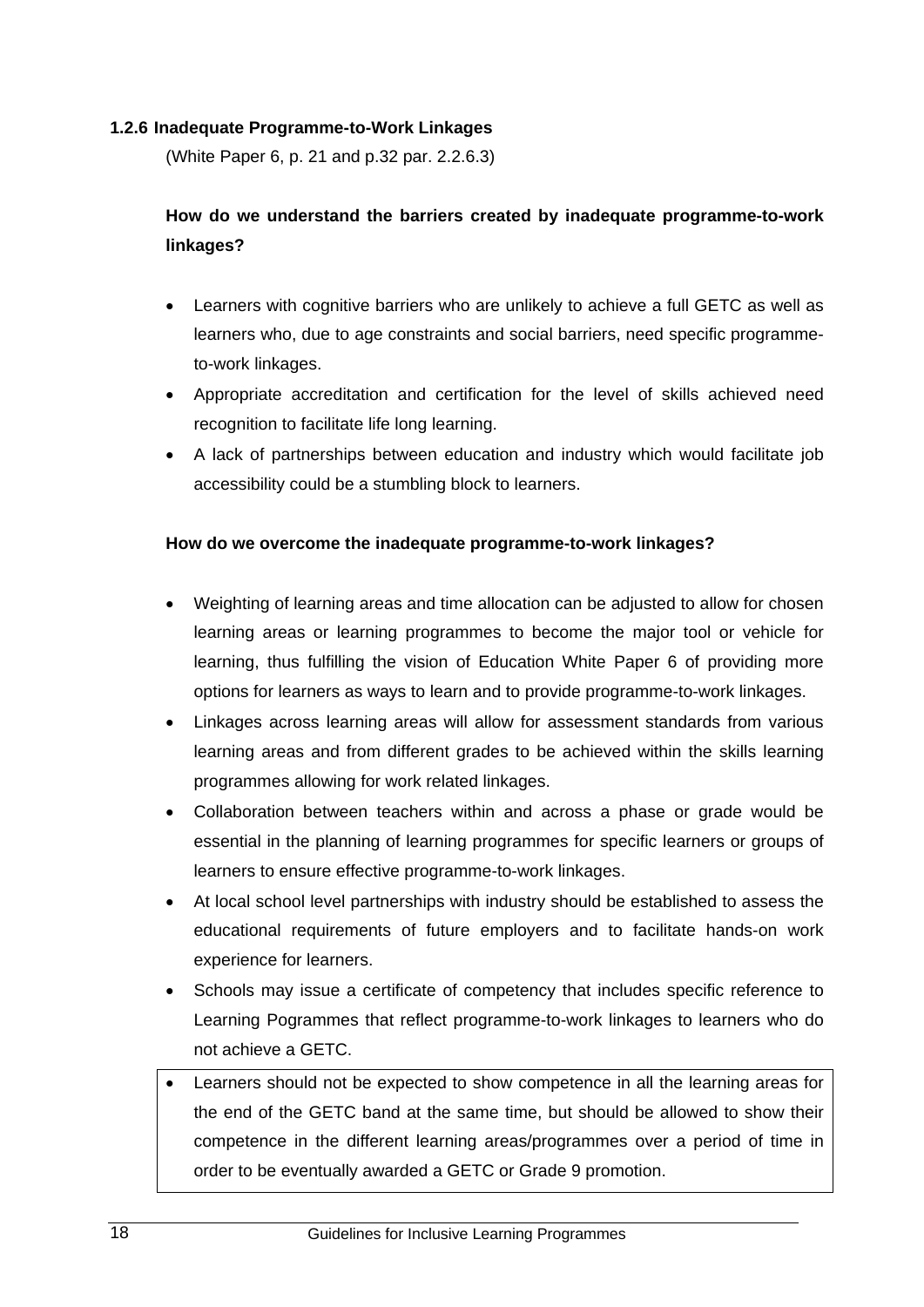### **PROPOSED RECOMMENDATIONS FOR CHANGES TO LEGISLATION**

- The schools section within the Department of Education should establish partnerships with SAQA, Umalusi and other relevant stakeholders.
- Qualifications should be developed and assessed for appropriate accreditation leading to life long learning for those learners who cannot achieve the GETC.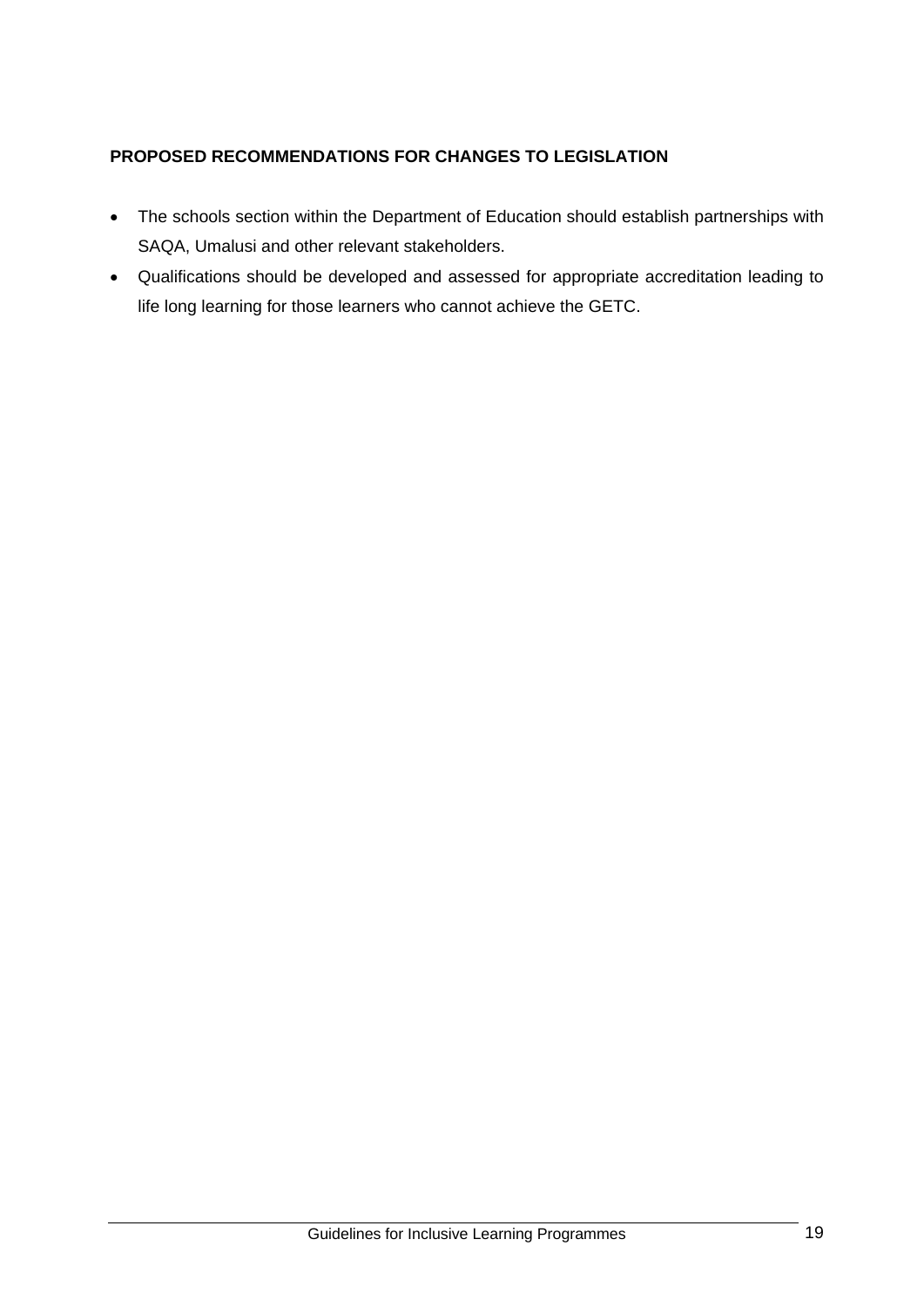#### **SECTION 2**

# **DIFFERENTIATION OF LEARNING PROGRAMMES, WORK SCHEDULES AND LESSON PLANS TO ACCOMMODATE ALL LEARNERS IN AN INCLUSIVE EDUCATION SYSTEM**

#### **2.1 Introduction**

Presently learners in the GET-band who experience barriers to learning can attend ordinary schools, full service schools, special schools or special schools as resource centres. Some of these schools already have a range of human and physical resources which can be utilised to expand opportunities for learners who experience barriers to learning. These can include teachers with specialised competencies, adapted or modified classrooms, workshops, computer rooms etc. for addressing all barriers to learning and the teaching of work related skills where applicable. Programmes-to work linkages and other learning programmes should become the vehicles or tools through which learners demonstrate their performance as required by the Learning Areas Statements of the NCS Grade R – 9 (Schools) (2002).

Differentiation of existing learning programmes, work schedules and lesson plans as well as newly designed learning programmes, work schedules and lesson plans that provide life-skills training and programme-to-work linkages to meet the needs of learners must by no means compromise the standard of the curriculum as prescribed by the NCS Grade R-9 (Schools) (2002). An attempt is made here to provide principals, school management teams, institution level support teams, district based support teams and all teachers with guidelines that will assist them with differentiation, modification, adaptation, planning and management of the curriculum to address diversity.

In conceptualising the framework for differentiation of the curriculum, a wide range of factors that have direct impact on the learner, the school and its resources, the parents and the community were considered. The effects of these factors as well as strategies to address them are discussed briefly in this document.

Before the above mentioned issues are addressed it is imperative to emphasise that readers are familiar with the National Curriculum Statement (Overview) as well as Section 1 (a generic section) of the Teacher's Guides for the Development of Learning Programmes (Foundation Phase and all Learning Areas e.g. Languages, Mathematics for the Intermediate and Senior Phase, 2003).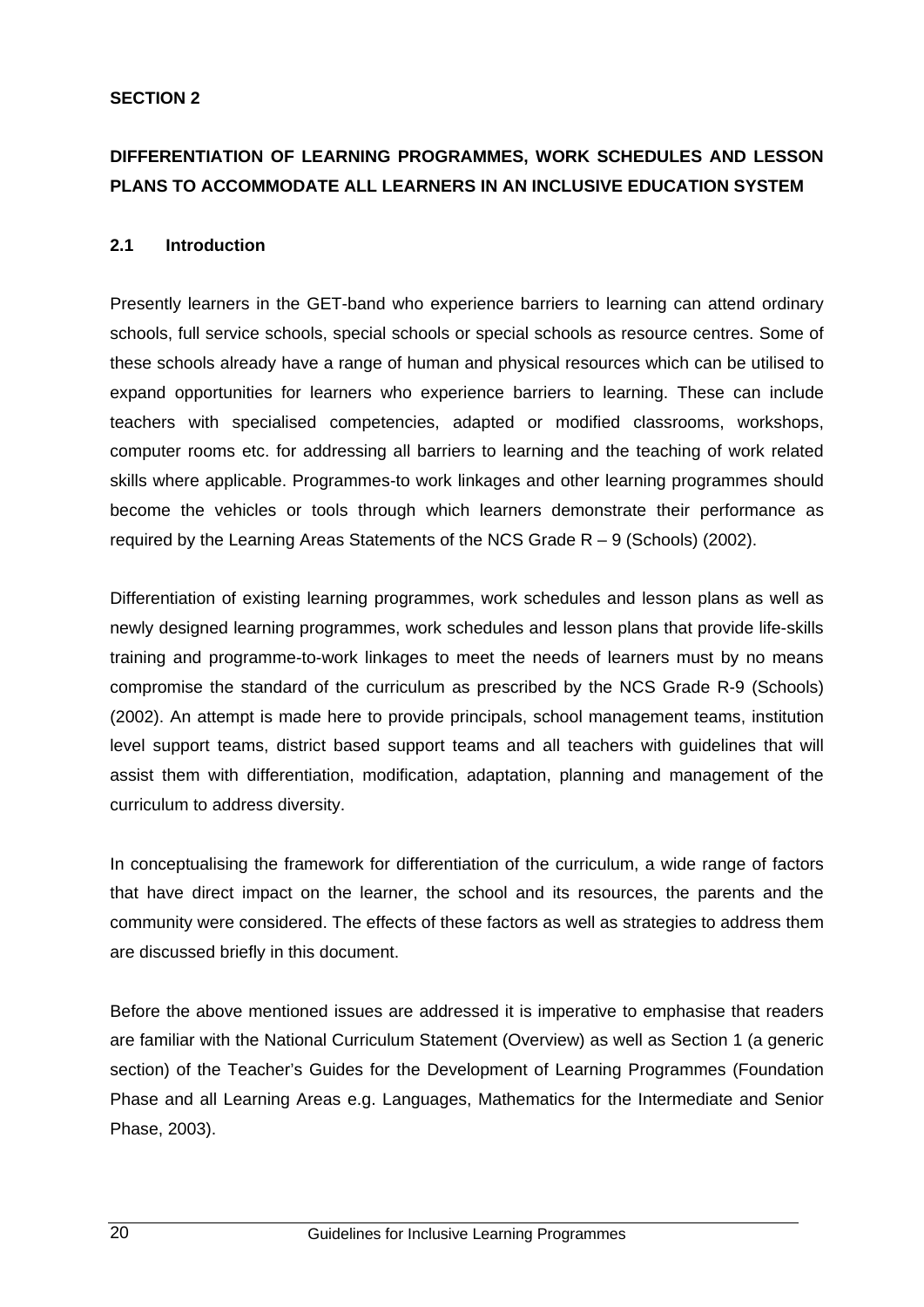#### **2.2 Learner Needs**

The developmental needs of learners should not prevent them from progressing with their age cohort as the value of peer interaction is essential for social development, self-esteem, etc. The 1998 policy on Assessment allows for learners to spend a maximum of one extra year per phase. An additional year over and above what the policy currently states may be granted by the head of education of the province. This would mean that learners experiencing barriers to learning may be older than their peers.

#### **2.2.1 The learner profile of a school**

In any school whether it be an ordinary school, a full service school, a special school or a special schools as a resource centre, there will be learners with diverse needs. Within the majority group there will be different needs which can be dealt with in a classroom at the lesson plan level through differentiated tasks/activities and alternative assessment.

Within the variety of learner needs there will be a minority or an individual learner or two that need more or different support than the others, whether it is in a ordinary school or class or any other type of school, centre or class. This minority group or individual learner may not be able to work towards the assessment standard(s) selected for the rest of the group. However, it is important that the learning opportunities for these learners be planned against assessment standards within the same learning outcome(s) and that their learning opportunities also show conceptual progression. In order to plan their learning more than differentiated tasks may be needed. Teachers may have to adapt the assessment standards (attainment targets) to suit their level of development within the same context and/or content and learning outcomes so that they can still be working within the same class or group. All learners must therefore experience their learning meaningfully and they must be working towards the same type of activity. The availability of the type of support plays a major role in accommodating these learners in an education system.

For the minority learners individual support plans must be used to outline how the specific needs of that particular learner must be addressed. Such individual support plans should include a learning pathway that will describe the details of how the work schedule or year plan and the specific lesson plans will be differentiated. Such specialised planning should be done in collaboration with the Institution Level Support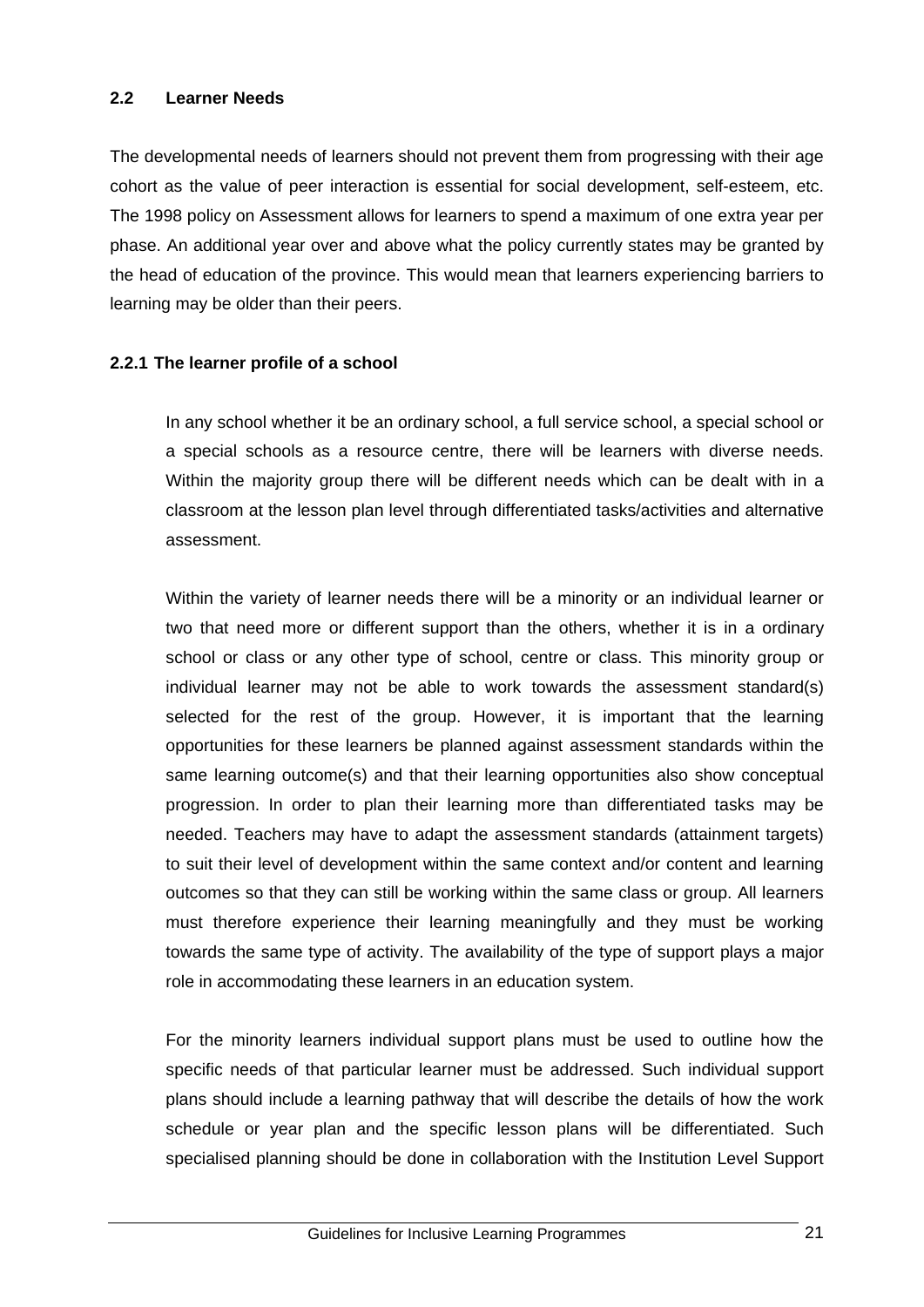Team (ILST) based on appropriate available resources, skills and knowledge, values and attitudes.

Further guidelines on the planning of individual support plans will be discussed in the next section.

# **2.2.2 Influence of the learner profile of a special school, special school as resource centre or full service school**

The needs of the majority of learners in a special school, special school as resource centre or full service school will be different to the needs of the majority of learners in a ordinary school. Therefore special schools, full service schools and special schools as resource centres need to take their learner profile into account when designing learning programmes, work schedules and lesson plans. The level and type of resources and activities in the full service schools, special schools and special schools as resource centres must be true to the profile of the majority of the learners in those schools. The availability of resources, whether human, physical or material is a further determining factor.

The learners who experience barriers because of intellectual disability will require a curriculum which straddles two or more grades or phases. This has implications for planning learning programmes, work schedules and lesson plans.

In the case where learners learn in a language which is not their home language it could create a barrier to learning. This may require intensive differentiation within the existing Language Learning Programmes or even the planning of new Language Learning Programmes to support the learners. This includes learners whose home language is South African Sign Language (SASL).

Some learners may need South African Sign Language (SASL) support, others may need tactile communication support, and yet others may need reinforced spoken language support as well as assistive devices.

It is important that teachers understand that the majority of learners who need SASL support have parents who are not proficient in SASL and therefore cannot give their children the required support at home. This also means that these learners have limited language acquisition prior to entering school. Optimal exposure to mature users of SASL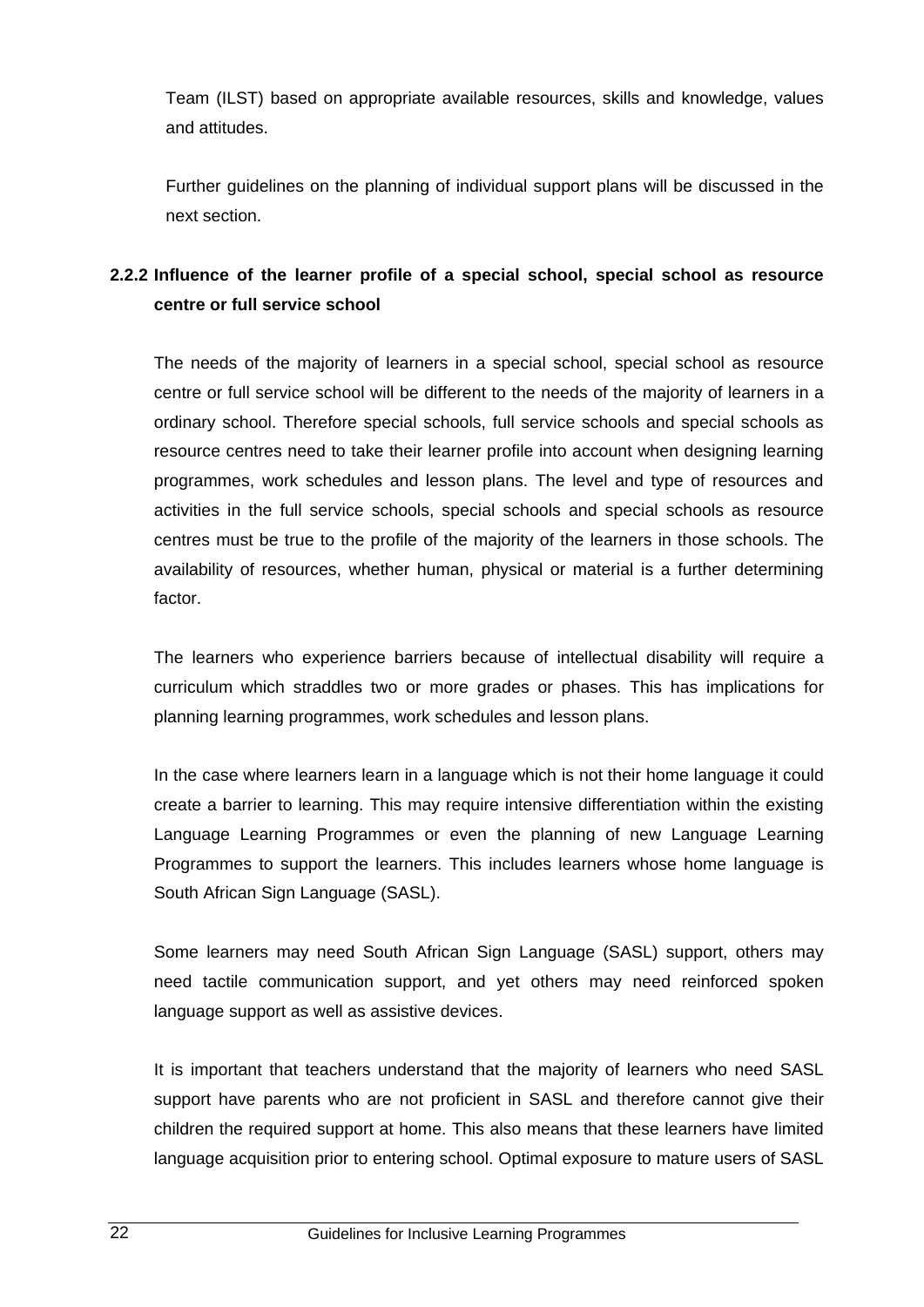is essential for proficient language acquisition for learners for whom SASL will be the language of learning, teaching and assessment.

The structure of sign language is very different to that of spoken and written language. It is therefore not desirable to sign and speak simultaneously.

Learners who experience auditory, oral, visual and physical barriers to learning will require specialised and specific differentiation of existing learning programmes, work schedules and lesson plans in order to access the curriculum.

Learners for whom the language of learning and teaching is not their home language will require support in acquiring the language of learning and teaching. All learning programmes and Learning Area teachers should be language teachers because learners experiencing barriers need continuous focus on language acquisition.

Planning learning programmes, work schedules and lesson plans for multi-grade classes presents an exciting challenge to teachers teaching several grades in one classroom.

Home tasks are critical in the learning and development of a learner who experiences barriers to learning. Caution must be taken not to overload the learner with homework. Where more than one teacher teaches a particular class it is essential that a homework timetable be in place. The homework tasks should be clearly explained in the classroom, and written down by the learners. When learners encounter barriers to reading and/or writing, alternative methods of recording homework tasks should be utilised. Peer support for learners experiencing barriers to learning is of great value and can be enhanced through a "buddy" system.

# **2.3 Implications for differentiating learning programmes, work schedules and lesson plans at special schools, special schools as resource centres and/or full service schools**

Learning, teaching and assessment strategies must be differentiated or adapted to meet the individual needs of all learners. Adequate and timeous planning and modification of existing phase long learning programmes, year long work schedules and lesson plans can ensure that all learners will learn effectively and achieve their full potential.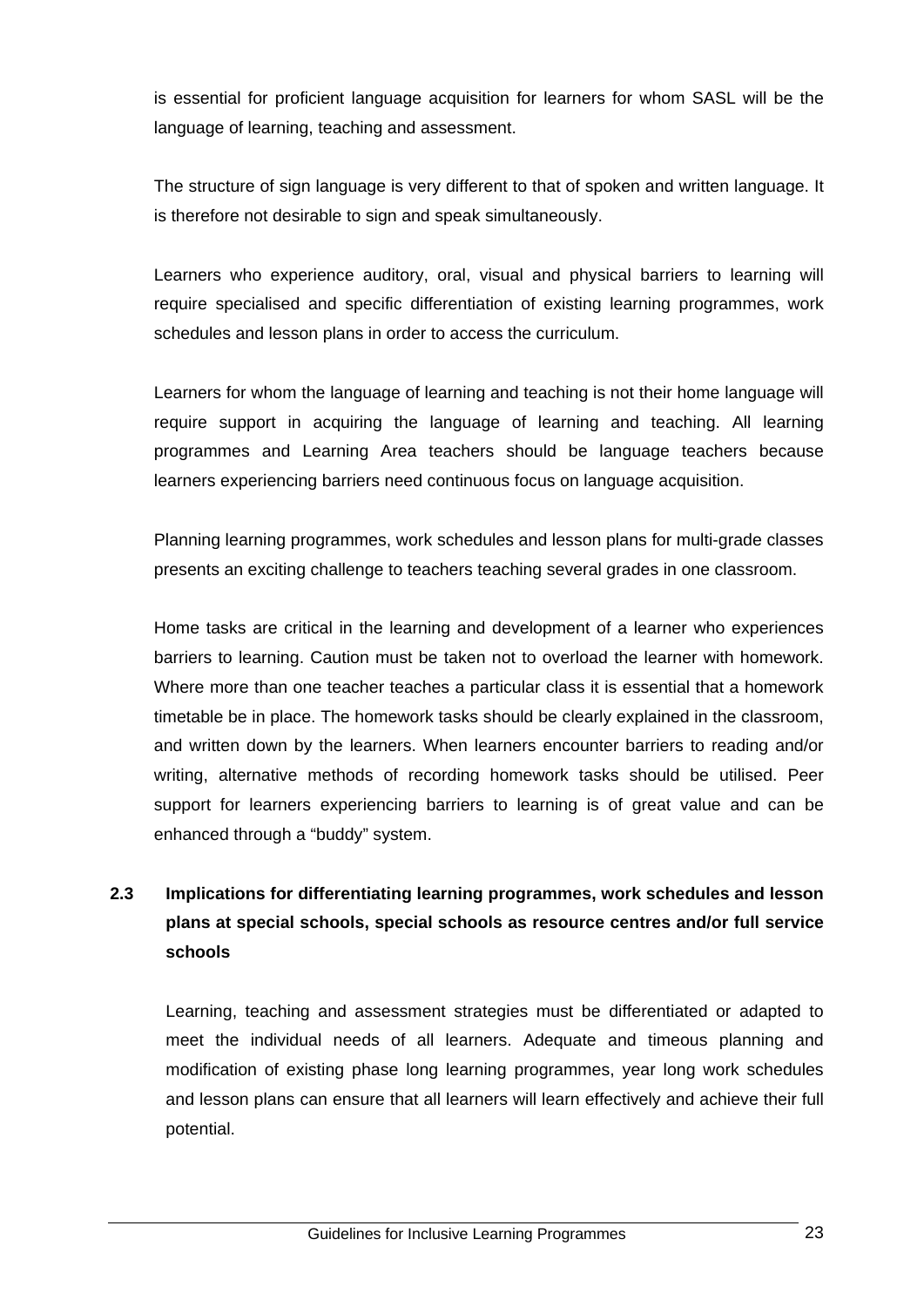Designing down is one of the important principles of Outcomes Based Education and the National Curriculum Statement. In some learning areas Designing down involves breaking down the assessment standard in order to build it up in a logical progressive way. Simply put, designing down involves looking at an assessment standard and dividing this minimum expected set standard for the year end into smaller, achievable components which are spread across the duration of the year. In other learning areas the content must be identified and the learning outcomes that are process learning outcomes should be applied to the content. This allows time for each component to be achieved in a step by step way, thus working gradually towards achieving the assessment standard by the end of the year.

The assessment standards of all learning outcomes are the minimum requirements per grade to be demonstrated at the end of a year. For learners experiencing barriers to learning, the strategy of "designing down", "breaking down" or "scaffolding" (these terms are inter changeable) of assessment standards into manageable units is highly recommended. This process should include the practical demonstration of skills, knowledge and values.

#### **2.4 Differentiation and design of Learning Programmes**

The differentiation of the design of learning programmes in special schools, special schools as resource centres and full service schools to suit the needs, strengths and interests of learners experiencing barriers to learning could influence:

- The straddling of Grades and Phases
- The number of learning programmes
- The weighting of learning programmes
- The duration of learning programmes
- The use of programmes-to-work linkages to facilitate access to the curriculum
- Measures for portability
- Decision-making criteria around progression and certification.

### **2.4.1 The straddling of Grades and Phases**

The GETC band of education ranges from Grade R - 9. This band is divided into three phases: Foundation (Gr R – 3), Intermediate (Gr 4 – 6) and Senior Phase (Gr  $7 - 9$ ). Learners who experience one or more of a range of barriers to learning may not fit comfortably within a particular phase or grade. In such cases straddling must be implemented. Straddling is when a learner or group of learners at a specific grade or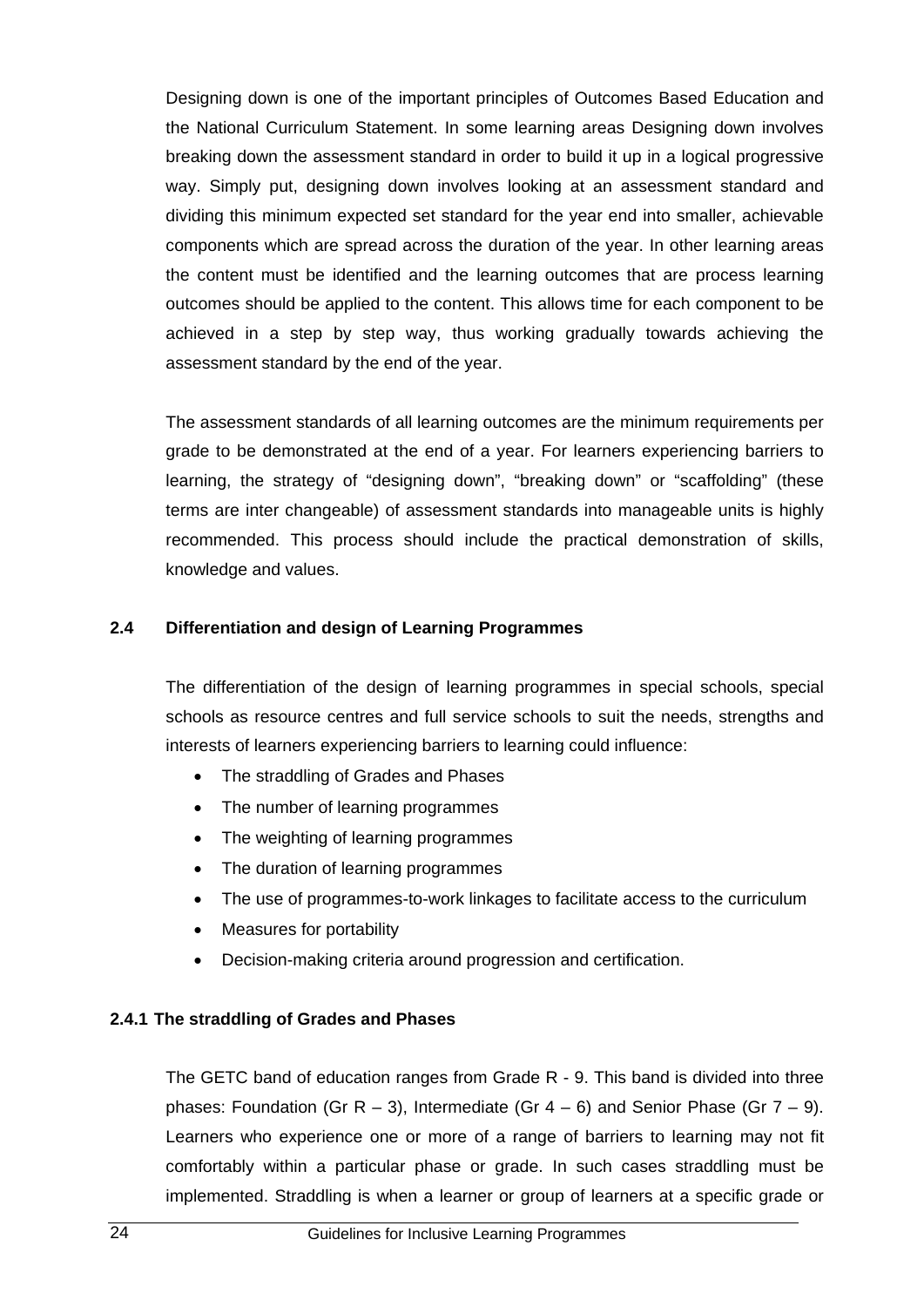level work towards attaining assessment standards from more than one grade within learning areas or learning programmes.

Learning programmes for such learners, which will be designed to fit the individual needs of a learner, may straddle both grades and phases e.g. Harry who experiences cognitive barriers to learning is extremely gifted at pottery and gardening and can achieve at Grade 7 level in assessment standards which relate directly to skills which are achieved within Technology and Arts and Culture and Natural Sciences and Economic and Management Sciences, while he achieves at Grade 4 level in Languages and at Grade 3 level in Mathematics. Learning programmes for learners such as Harry must therefore accommodate Harry's diverse needs, strengths and interests and will draw learning outcomes and assessment standards from a number of grades and phases across all the Learning Areas.

When the needs of the majority of learners in a special school, special school as resource centre or full service school require straddling of grades and phases it should be reflected in the learning programmes designed for such groups of learners. The recording and reporting of learner performance have to reflect this.

#### **2.4.2 The number of learning programmes**

The number of learning programmes within the Intermediate and Senior Phases at special schools, special schools as resource centres and full service schools could vary according to the needs, strengths and interests of the learners and available human and physical resources of the individual schools.

It is essential that the learning outcomes and assessment standards as stated in the eight Learning Areas be addressed by the various learning programmes at a school, irrespective of the final number of learning programmes offered.

Learners should be in a position to select a set of learning programmes from a variety of learning programmes depending on the resources. These learning programmes may be academically or practically based using specific programme-to-work linkages as tools to achieve the learning outcomes and assessment standards. The knowledge, skills and values learned in the practical components of learning programmes should be transferable to the cognitive component of the learning programme for the achievement of learning outcomes and assessment standards.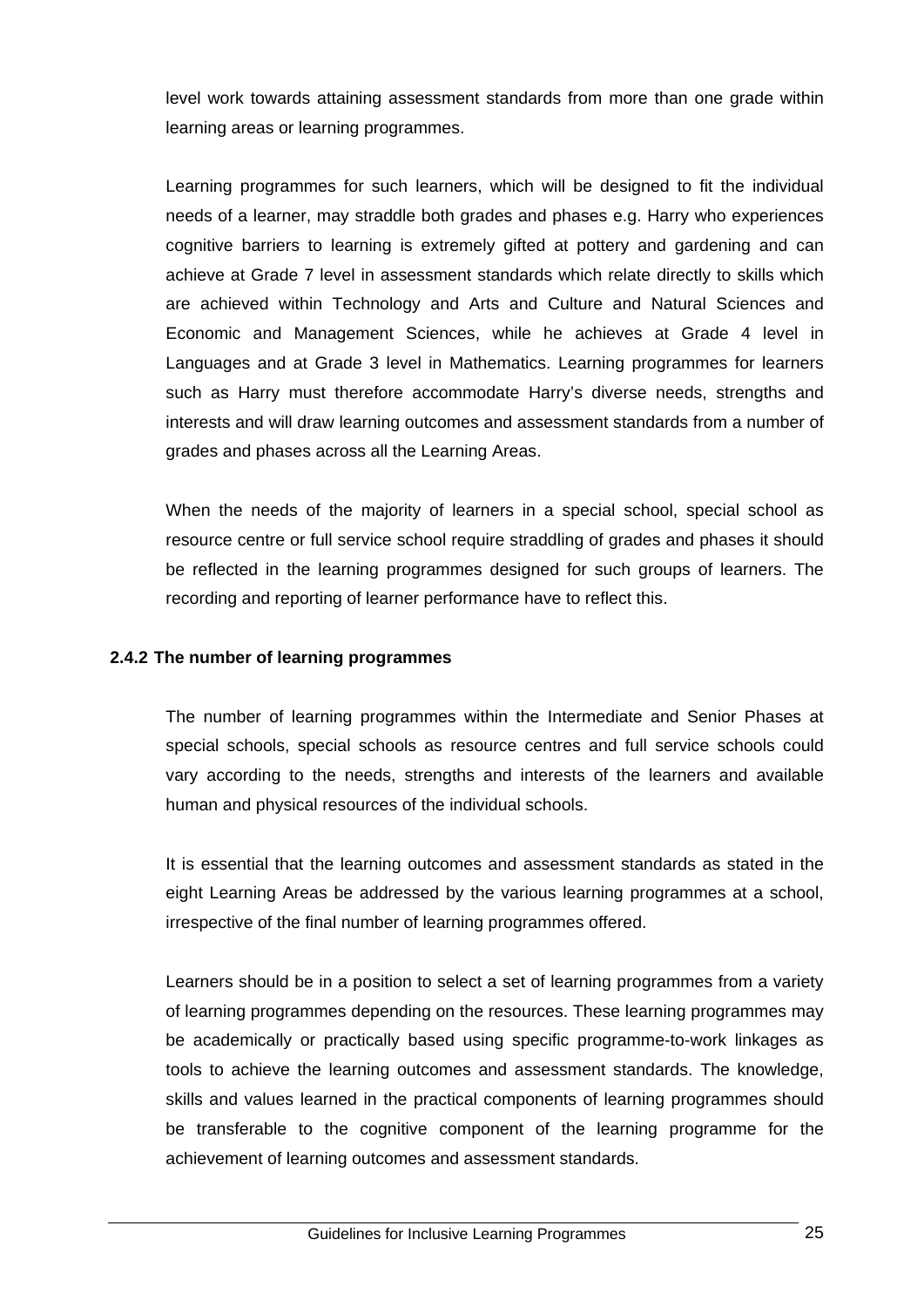In special circumstances extended learning programmes could be implemented to address the needs of learners e.g. blind learners may have a learning programme which focuses on mobility and orientation or Reading Braille.

In the case where learners are given the option to select learning programmes from an available set of learning programmes the schools should ensure that all the learning outcomes (LOs) and assessment standards (ASs) are covered in the set.

#### **2.4.3 The weighting of Learning Programmes**

The weighting of learning programmes refers to the percentage of time allocated to a specific learning programme. The Mathematics and Languages Learning Areas would be distinct learning programmes and will form the basis from which all other learning will take place. Other learning programmes could also address some of the learning outcomes and assessment standards required in the Mathematics and Language Learning Areas, thus facilitating total integration of the learning process across the eight Learning Areas.

Purposes for weighting is to:

- Give learners optimal opportunity to show their competence in achieving the learning outcomes, and
- Provide groups of learners who need intervention of a temporary nature the opportunity to engage with certain aspects of the curriculum.

The weighting of learning programmes in ordinary schools will mainly be according to the time allocations in the Overview document of the NCS (Grades R-9) (Schools).

#### **2.4.4 The duration of Learning Programmes**

The duration of the learning programmes in ordinary schools is either 4 years in the Foundation Phase or 3 years in the Intermediate or Senior Phases. The duration of a learning programme in other types of schools or learning institutions can be longer or shorter based on the range of needs of the learners.

The duration of the learning programmes will be linked to the age of learners on admission and to the duration of the learners' stay within the GETC band.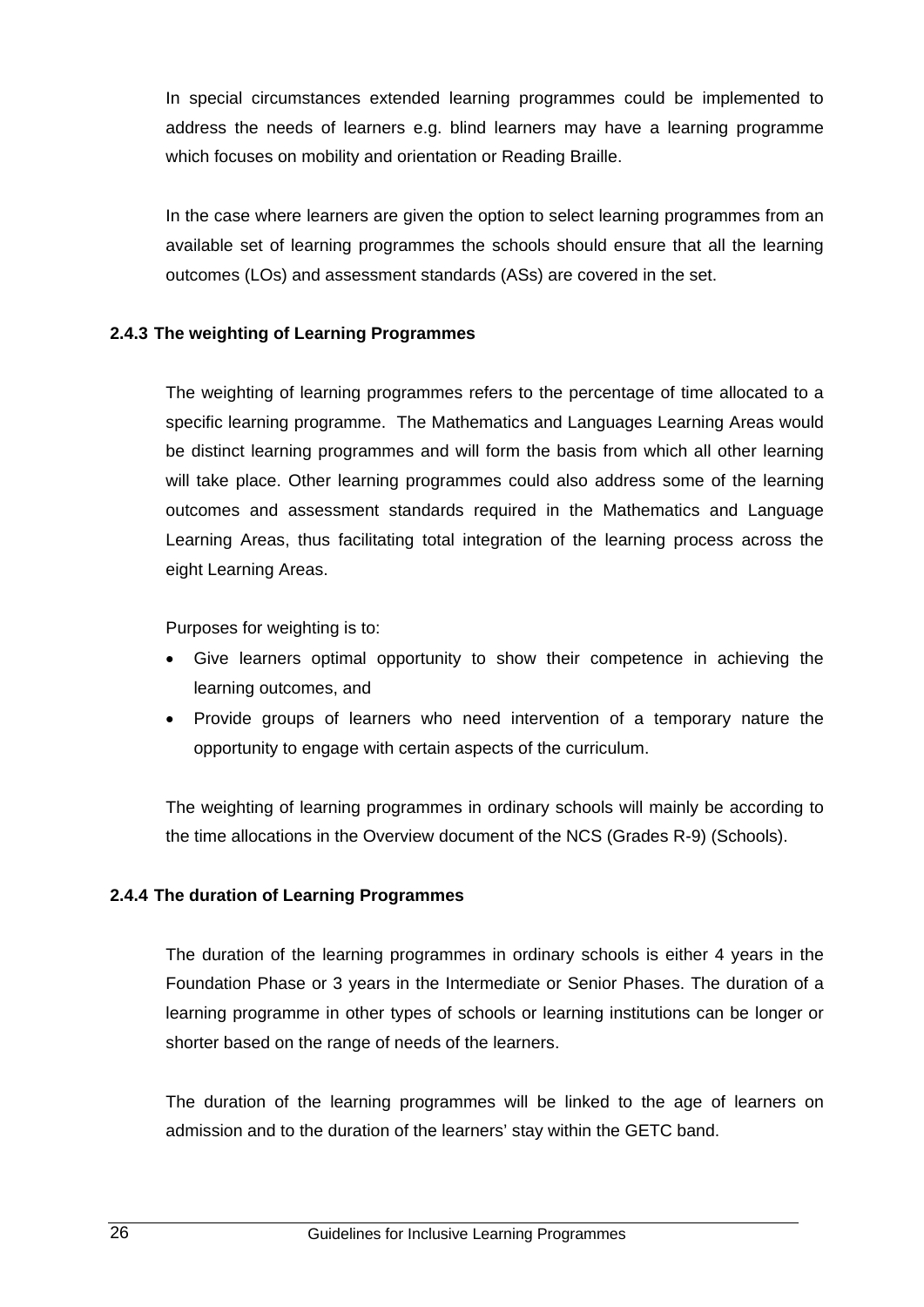Siphokazi enters school Z at 14 years of age. She has cognitive and language barriers resulting in a 4 year academic backlog in comparison with her age cohort. When exposed to Panel beating it is discovered that she is naturally gifted and can immediately be integrated into the grade 7 Panel beating programme whereas she needs further support at Grade 4 level in Languages and Mathematics. Her learning programmes thus straddle 2 Phases.

The duration and complexity of a learning programme should depend on the level of support required by the learner and the number of years that the learner may remain in the GET band, keeping in mind that the average exit age from the GETC is 15 and learners may take one year longer to complete each of the three phases. Should a learner require special dispensation beyond the age of 18 the school should apply for such permission from the head of education of the province. Criteria for the HOD to approve the decision see under progression below:

#### **2.4.5 The use of programmes-to-work linkages to facilitate access to the curriculum**

The variety of learning programmes that is presented for learners must ensure that all learning outcomes and assessment standards of the eight Learning Areas are effectively and comprehensively pursued. The learning outcomes and assessment standards achieved within the range of learning programmes must be recorded against the appropriate Learning Areas and according to the grades in which they were achieved. For example the performance of learning outcomes shown in practical learning programmes such as manicure, woodwork and panel beating should be recorded against the appropriate Learning Areas e.g. Life Skills, Technology, Economic and Management Sciences.

#### **2.4.6 Measures for portability**

Learners have the freedom to move between different types of schools. Learning outcomes and assessment standards acquired in one type of school are transferable to another type of school (e.g. from a special school, special school as resource centre or full service school to an ordinary school or from a special school as a resource centre to a full service school) and will contribute to the eventual achievement of the GETC. This type of movement is called portability of learning and achievements. The District Based Support Team (DBST) could be involved in the decision process.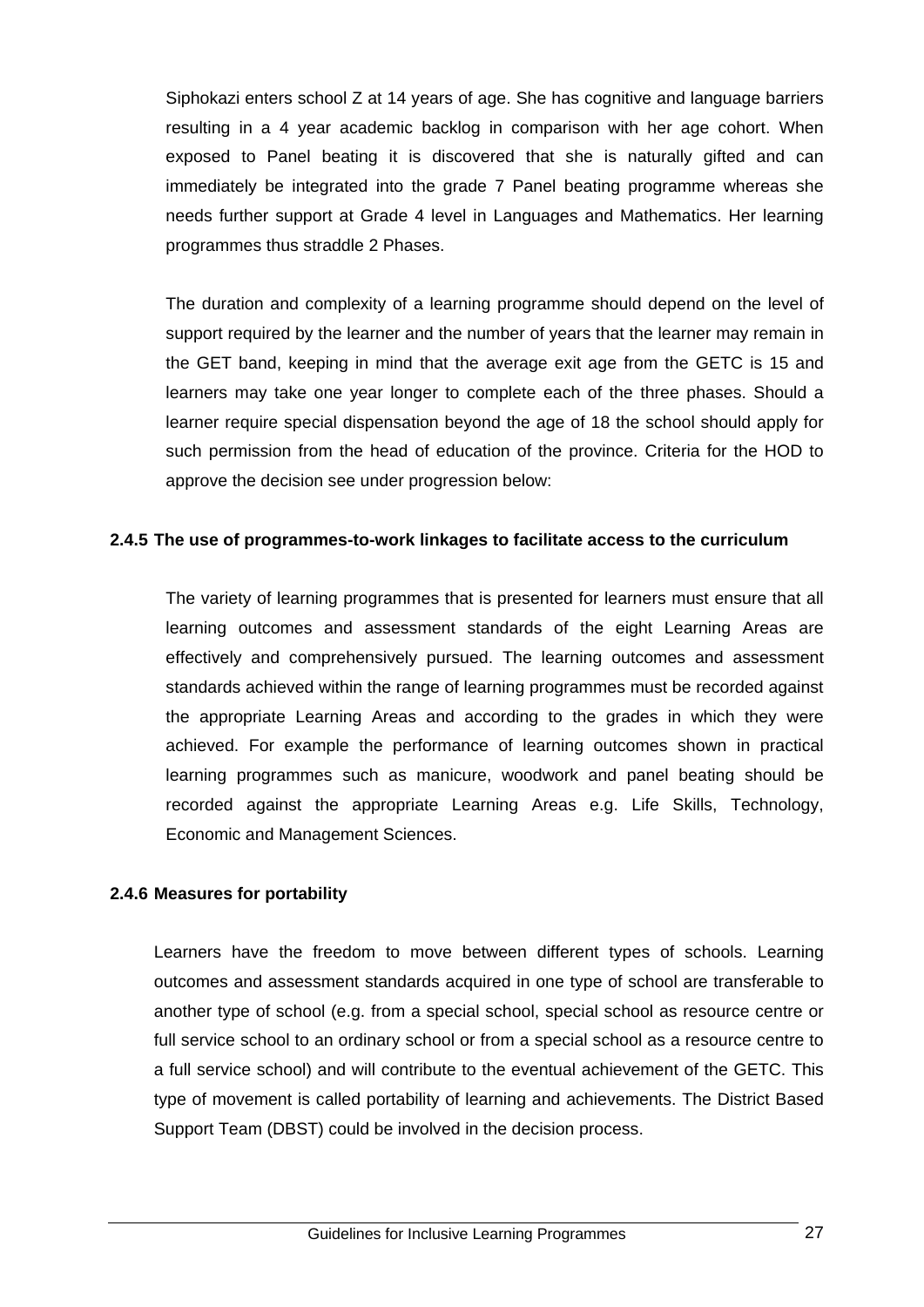Report back in Learning Areas according to the grade against which the performance is shown is important should a learner need to return to a ordinary school. When returning to a ordinary school or ordinary class such learners can then be accommodated by individualised lesson plans, work schedules and learning programmes.

#### **2.4.7 Decision-making criteria around progression and certification.**

The minimum requirements for achieving the General Education and Training Certificate (GETC) as spelt out in the NCS may not be compromised. However, within this flexible learner-based and learner-paced approach to the curriculum all learners will be enabled to achieve their full potential irrespective of whether the end result will be a formal GETC or not. Learners with intellectual disability may not necessarily achieve a GETC or Grade 9.

The contexts, content and selection of learning outcomes and assessment standards for a learning programme should be decided upon for the duration of that Leaning Programme. In planning a 4 year long learning programme at a specialised learning site e.g. for Mathematics, the learning outcomes and assessment standards drawn from a range of Learning Areas should be used to guide the activities of this Mathematics Learning Programme. The assessment standards chosen should reflect progression and integration within and across grades/years.

### **2.4.8 Conclusion of learning programme differentiation and design**

The interlinking at the end of one year and the beginning of the next in such a 4 year long learning programme must be ensured. In other words the years cannot stand in isolation, continuity in the learning must be ensured.

Work schedules for each of the years of this programme are derived from e.g. the 4 year long Learning Programme for Mathematics. Detailed lesson plans which may vary from 1 lesson to several weeks or even a terms' lessons are derived from the work schedules. The number of learning outcomes and assessment standards to be addressed in a lesson plan will vary according to the duration of the lesson plan and the intensity of material handled.

For further detail refer to the Teacher's Guides for the development of Learning Programmes (2003).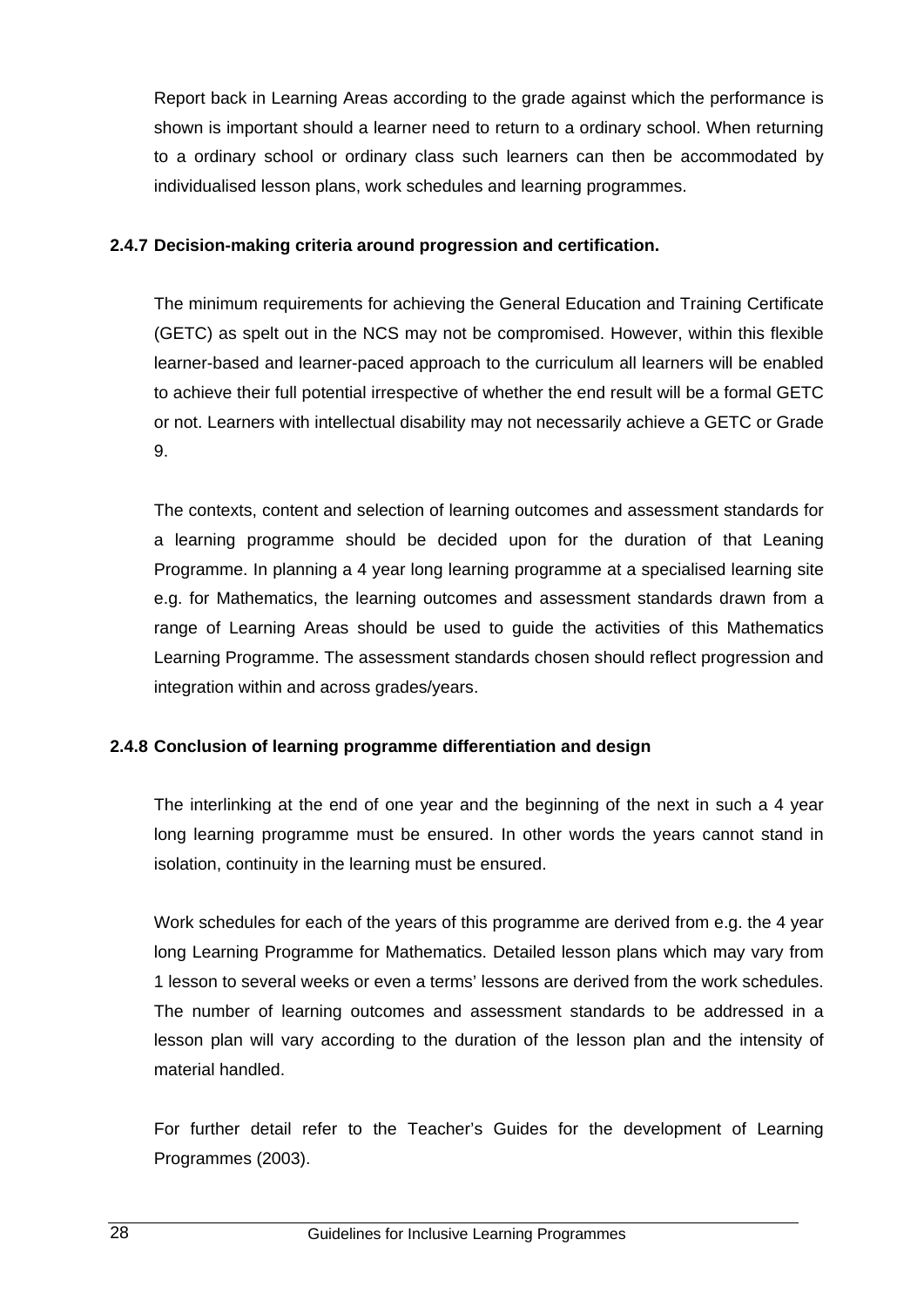In summary all schools will offer the distinct Learning Programmes of Mathematics and Language and a choice of other learning programmes based on the specific needs, strengths and interests of their learners and the physical and human resources of the school.

#### **2.5 Differentiation and planning of Work Schedules**

Work schedules (for each of the years of the duration of the learning programme) are derived from learning programmes. To compile a work schedule more aspects and more detail are added to the aspects derived from the learning programme. Work schedules need not be applied rigidly to a calendar year. If learners do not achieve all the learning outcomes and assessment standards of a work schedule within a calendar year, the lesson plans of that work schedule should be completed the following year before starting the new work schedule e.g. the teaching of prepositions forms part of the lesson plan for the last week of November. However, due to the extra time required the following grade will first cover this lesson plan the next year.

When working with learners who have severe cognitive barriers it may not be possible to complete the assessment standards of a Grade within one or two calendar years. This does not however alter the methodology of designing down and progression. In some instances it may be necessary to spend more than a year on work which has been designed down from the assessment standards of Grade R. All assessment standards may not be achievable and so it would be necessary to select appropriate assessment standards to design a meaningful learning programme, taking into account the learners' needs, strengths and interests within the principle of high expectations.

Teachers must take the level of the learners at the beginning of a year and what the assessment standards selected expect as a minimum at the end of a year into consideration when they plan. Teachers must therefore "design down" (refer to designing down example of Mathematics) to ensure progression during a year so that the learners can master assessment standards by the end of the year.

A learning programme consists of a number of work schedules which can straddle the phases or grades e.g.

- Foundation, Intermediate and Senior Phases
- Foundation and Intermediate
- Intermediate and Senior Phases
- Multi-grade and multi-level classes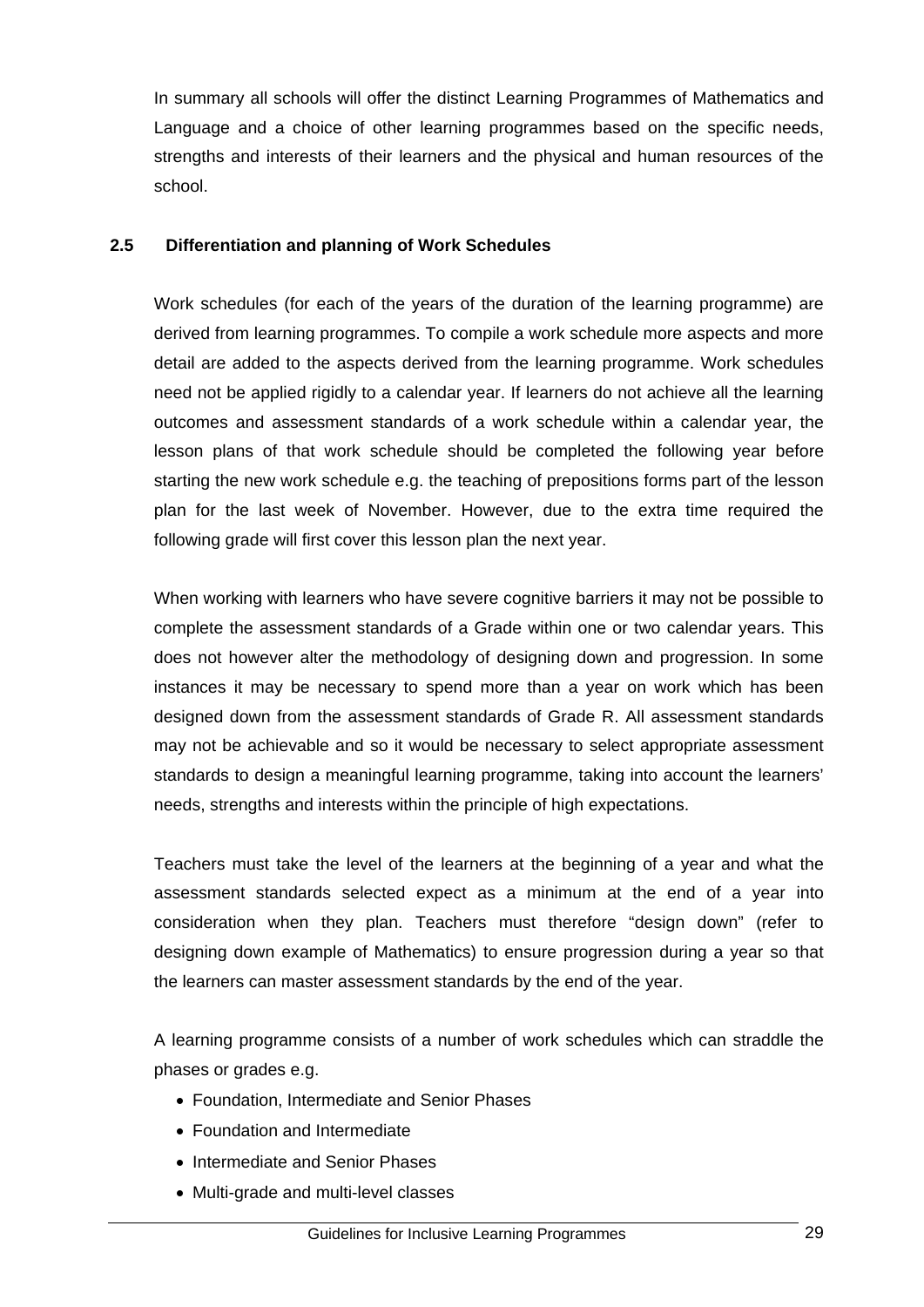Planning for adapted/alternative strategies of assessment should be included in the work schedule. Refer to section 5 with detailed explanation and examples.

The availability and appropriateness of learning and teaching support material would have a major impact on the learning, teaching and assessment of learners experiencing barriers to learning.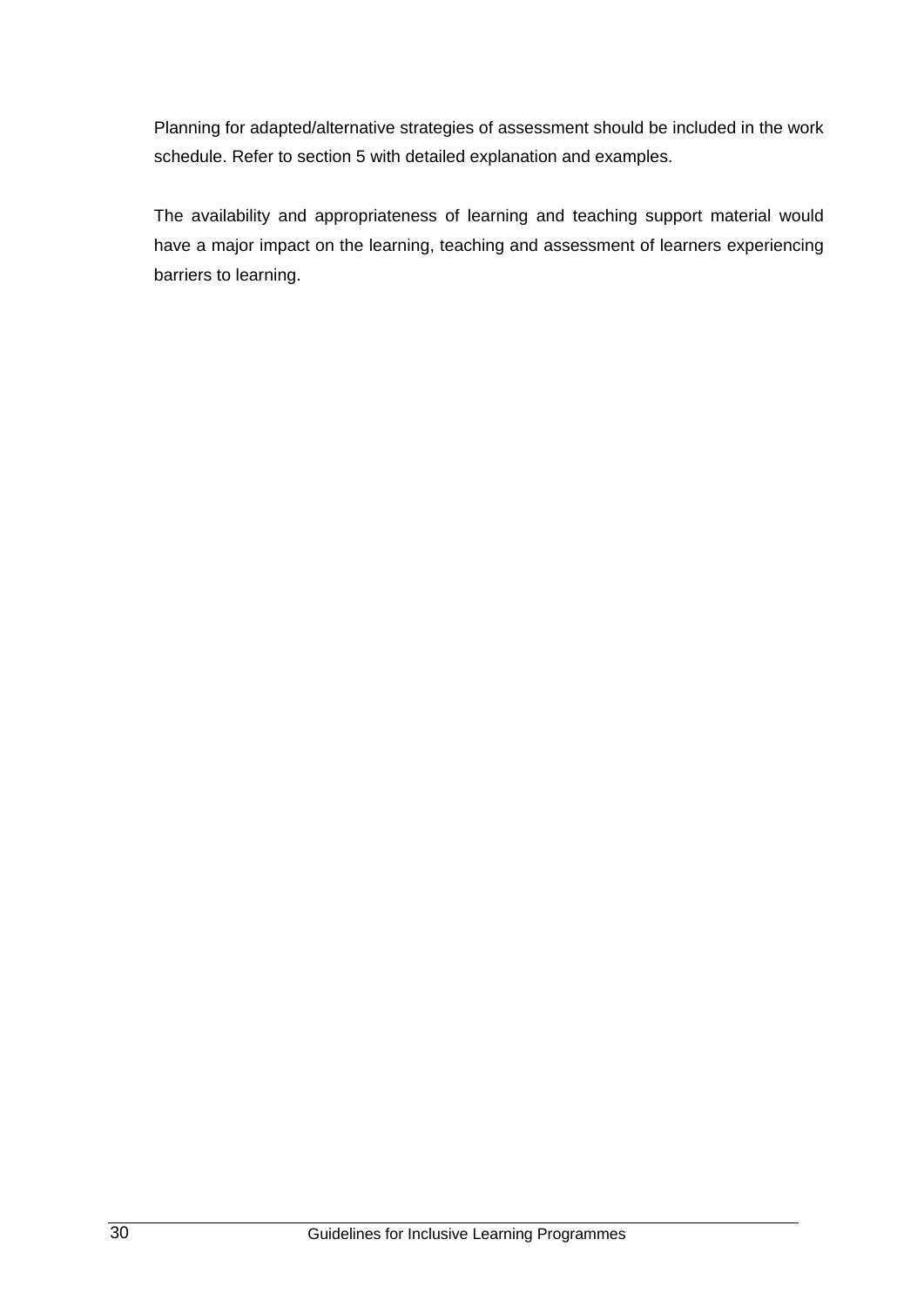### Example of "Designing Down" or "Breaking Down" some Mathematics Assessment Standards

| January | cember<br>ിലെ |
|---------|---------------|

| Grade 2                      | Context          | Context     | context        | $\overline{4}$ | 5         | $6\phantom{1}6$ | 7 | 8         | 9           | 10 | 11        | 12          | 13 | 14 |
|------------------------------|------------------|-------------|----------------|----------------|-----------|-----------------|---|-----------|-------------|----|-----------|-------------|----|----|
| LO 1: NUMBERS,               |                  |             |                |                |           |                 |   |           |             |    |           |             |    |    |
| <b>OPERATIONS AND</b>        |                  |             |                |                |           |                 |   |           |             |    |           |             |    |    |
| <b>RELATIONSHIPS</b>         | $\sum_{i=1}^{n}$ | $2^{rd}$    | 3 <sup>d</sup> |                |           |                 |   |           |             |    |           |             |    |    |
| Counts to at least 100       |                  | Count up    |                |                |           | Count up        |   |           | Count up    |    |           | Count up    |    |    |
| everyday objects reliably.   |                  | to at least |                |                |           | to at least     |   |           | to at least |    |           | to at least |    |    |
|                              |                  | 34          |                |                |           | 60              |   |           | 80          |    |           | 100         |    |    |
| Counts forwards and          |                  |             |                |                |           |                 |   |           |             |    |           |             |    |    |
| backwards in:                |                  |             |                |                |           |                 |   |           |             |    |           |             |    |    |
| ones from any number         |                  | count       |                |                | count     |                 |   | count     |             |    | count     |             |    |    |
| between 0 and 200;           |                  | forward     |                |                | forward   |                 |   | forward   |             |    | forward   |             |    |    |
|                              |                  | and         |                |                | and       |                 |   | and       |             |    | and       |             |    |    |
|                              |                  | backward    |                |                | backward  |                 |   | backward  |             |    | backward  |             |    |    |
|                              |                  | in ones     |                |                | in ones   |                 |   | in ones   |             |    | in ones   |             |    |    |
|                              |                  | between     |                |                | between   |                 |   | between   |             |    | between   |             |    |    |
|                              |                  | $0 - 100$   |                |                | $0 - 130$ |                 |   | $0 - 170$ |             |    | $0 - 200$ |             |    |    |
| tens from any multiple of 10 |                  | count       |                |                | count     |                 |   | count     |             |    | count     |             |    |    |
| between 0 and 200;           |                  | forward     |                |                | forward   |                 |   | forward   |             |    | forward   |             |    |    |
|                              |                  | and         |                |                | and       |                 |   | and       |             |    | and       |             |    |    |
|                              |                  | backward    |                |                | backward  |                 |   | backward  |             |    | backward  |             |    |    |
|                              |                  | in tens     |                |                | in tens   |                 |   | in tens   |             |    | in tens   |             |    |    |
|                              |                  | between     |                |                | between   |                 |   | between   |             |    | between   |             |    |    |
|                              |                  | $0 - 100$   |                |                | $0 - 130$ |                 |   | $0 - 170$ |             |    | $0 - 200$ |             |    |    |
| fives from any multiple of 5 |                  | Count       |                |                |           | Count           |   |           | Count       |    |           | Count       |    |    |
| between 0 and 200;           |                  | forwards    |                |                |           | forwards        |   |           | forwards    |    |           | forwards    |    |    |
|                              |                  | and         |                |                |           | and             |   |           | and         |    |           | and         |    |    |
|                              |                  | backward    |                |                |           | backward        |   |           | backward    |    |           | backward    |    |    |
|                              |                  | in fives    |                |                |           | in fives        |   |           | in fives    |    |           | in fives    |    |    |
|                              |                  | $0 - 100$   |                |                |           | $0 - 140$       |   |           | $0 - 180$   |    |           | $0 - 200$   |    |    |

# by the end of a year.

An Assessment Standard is the minimum to be obtained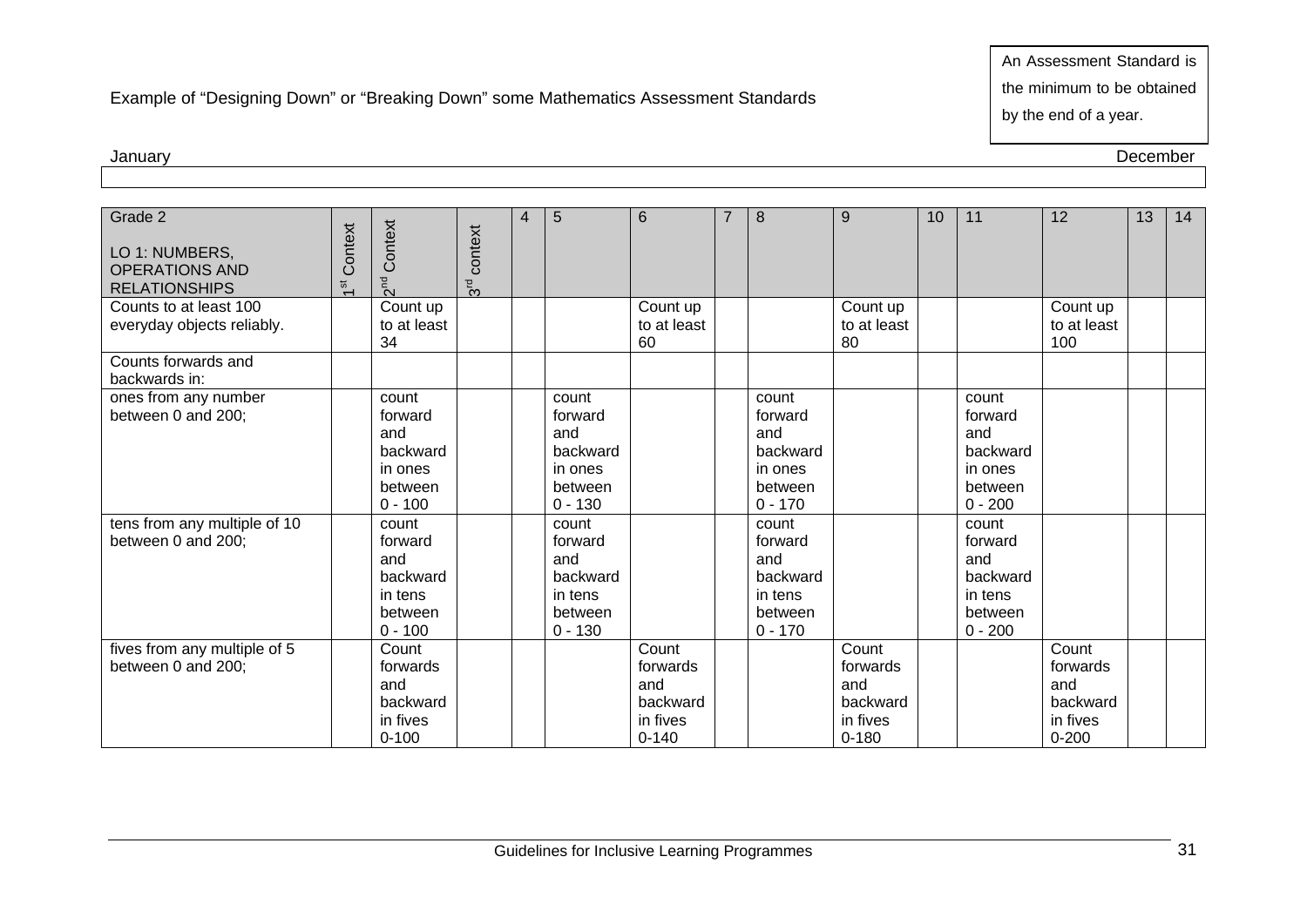#### **2.6 Differentiation and planning of Lesson Plans**

Lesson plans are derived from work schedules. Activities must be differentiated and sometimes also adapted to accommodate the varied levels of development of the learners' skills and knowledge in relation to the selected outcomes and assessment standards.

Differentiated teaching and assessment (Multi-level) is necessary to meet the diverse needs of all the learners in the class. The example of a "Curriculum Ladder" (later in this section) indicating how to differentiate or adapt a task to meet the needs of individual learners provides greater clarification as how to modify the work the teacher wants the learner to experience according to the individual strengths, needs, interests and concentration span of the individual learner.

Time allocation to tasks and activities should be flexible and adapted to the needs of the individual learner.

Baseline assessment tasks must be set at the beginning of a year in order to establish the nature and extent of barriers to learning. This will enable teachers also to establish the current level of performance of all learners. Learners with barriers to learning may experience a loss of learning over the extended period of the December holiday.

Initial as well as ongoing diagnostic assessment should be done by the teacher to determine how each lesson can be differentiated and adapted if needed to accommodate all learners in the class, specifically those who experience barriers to learning. This will also inform all support planning and developmental assessment.

Questions that can help us focus on assessing learners' performance and characteristics could include:

#### *Progress with the curriculum*

- are learners learning what they were taught?
- are they at the right entry point to 'grasp' the content worked on in the classroom?
- are they practicing and performing as expected?
- are they applying the facts, concepts and/or skills being learned?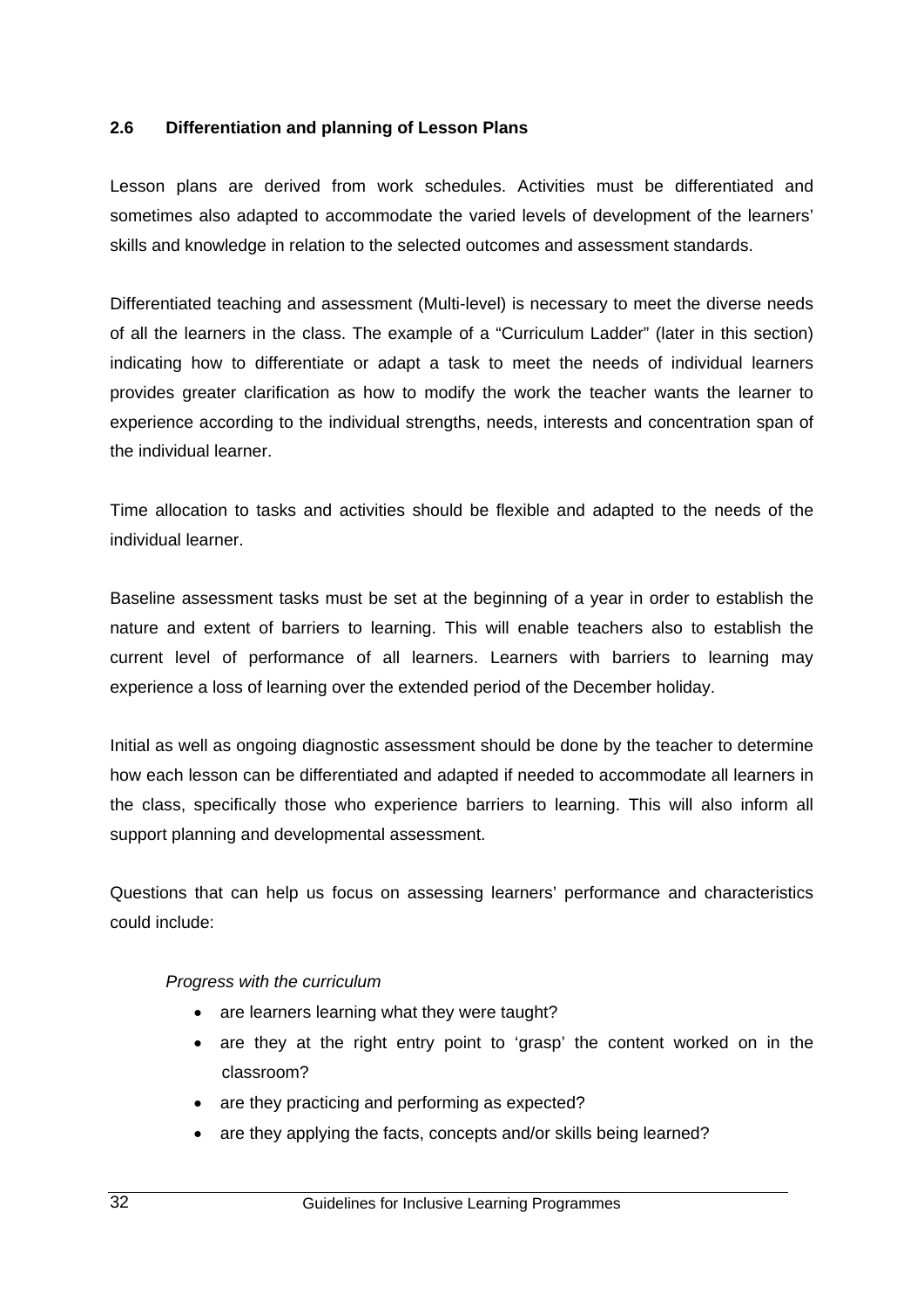#### *Interests*

- are learners engaged in the lessons and activities?
- are they showing interest in a new topic or area of study?
- are they sharing their interests with others?

#### *Characteristics*

- what are their preferred learning styles (e.g., whole class teaching or pair work)?
- what are their responses to the materials?
- what are their responses to the difficulty level of instruction?
- what are their responses to the pacing of instruction?
- what are their responses to the environment?

(*Changing Teaching Practices: using curriculum differentiation to respond to students' diversity, UNESCO, 2004*)

#### **2.7 Components of the curriculum differentiation process**

**The following questions must be asked by the teacher when planning to differentiate a lesson plan or activity to accommodate all learners:** 

First question:

How can I differentiate the **content and/or context** and scaffold the **assessment standards** so that it will be relevant to the life experience and level of competence of individual learners?

(Reflect on learning outcomes and assessment standards in which the skills, knowledge and values that need to be assessed are embedded. Remember that some learners coming from different backgrounds may respond differently to a specific text. While some of them may not have fully mastered English as the language of teaching and learning, they may still understand the key concepts. Also, the text may not be of interest to them and this may affect their behaviour during the activity. Finally, certain learners have the skill of communicating without necessarily having mastered the language)

Second question: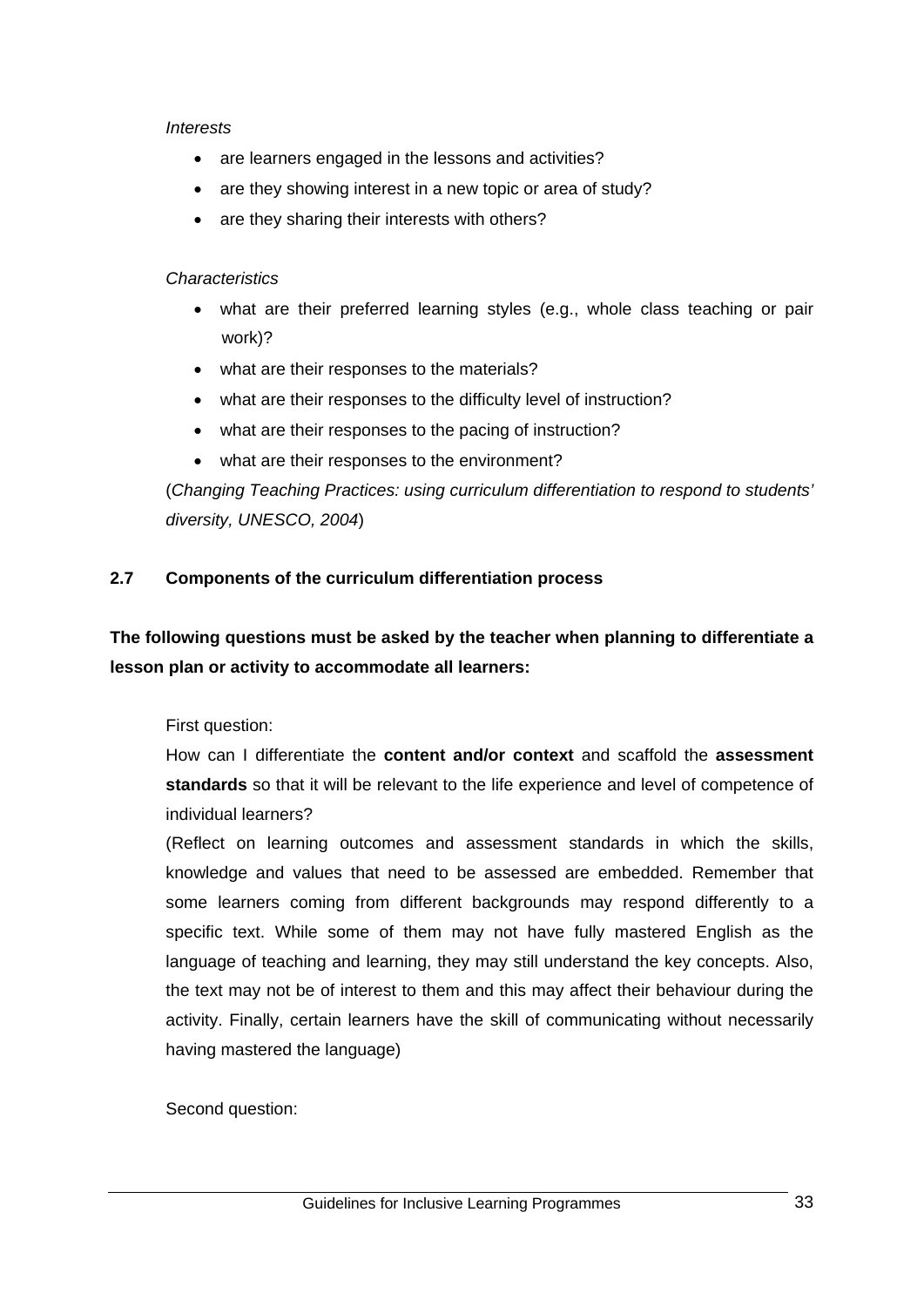What differentiations and/or adaptations need to be made to the **learning and teaching support material** (LTSM) and how can the method of presentation be differentiated and/or adapted?

#### Third question:

What needs to be taken into consideration to **assess** a learner's performance? (Consider the purpose, the context, strategies for collecting, evaluating, recording, reporting and using the evidence to design a support programme. Allow for a range of ways in which the learner can perform, respond, explain or demonstrate achievement of the outcome)

#### **2.8 Some ideas for applying any of the components above**

#### **Differentiating the content**

- Remember that some learners coming from different backgrounds may respond differently to a specific text.
- Even if some of them have not fully mastered English as the language of learning and teaching, they may still understand the key concepts.
- The text may not be of interest to them and this may affect their behaviour during the activity.
- Certain learners can have the skill of communicating without necessarily having mastered the language.
- The level of abstract content can be reduced
- Setting a substitute task of similar scope and demand
- Replacing one task with a task of a different kind
- A more challenging or complex text can be selected for learners who need expanded opportunities
- Shorten the tasks
- Select texts and books that are culture sensitive
- Provide reading material that will interest learners and that is not too linguistically difficult to read.
- Using another planned task to assess more outcomes or aspects of outcomes than originally intended

#### **Adapting the materials or differentiating method of presentation**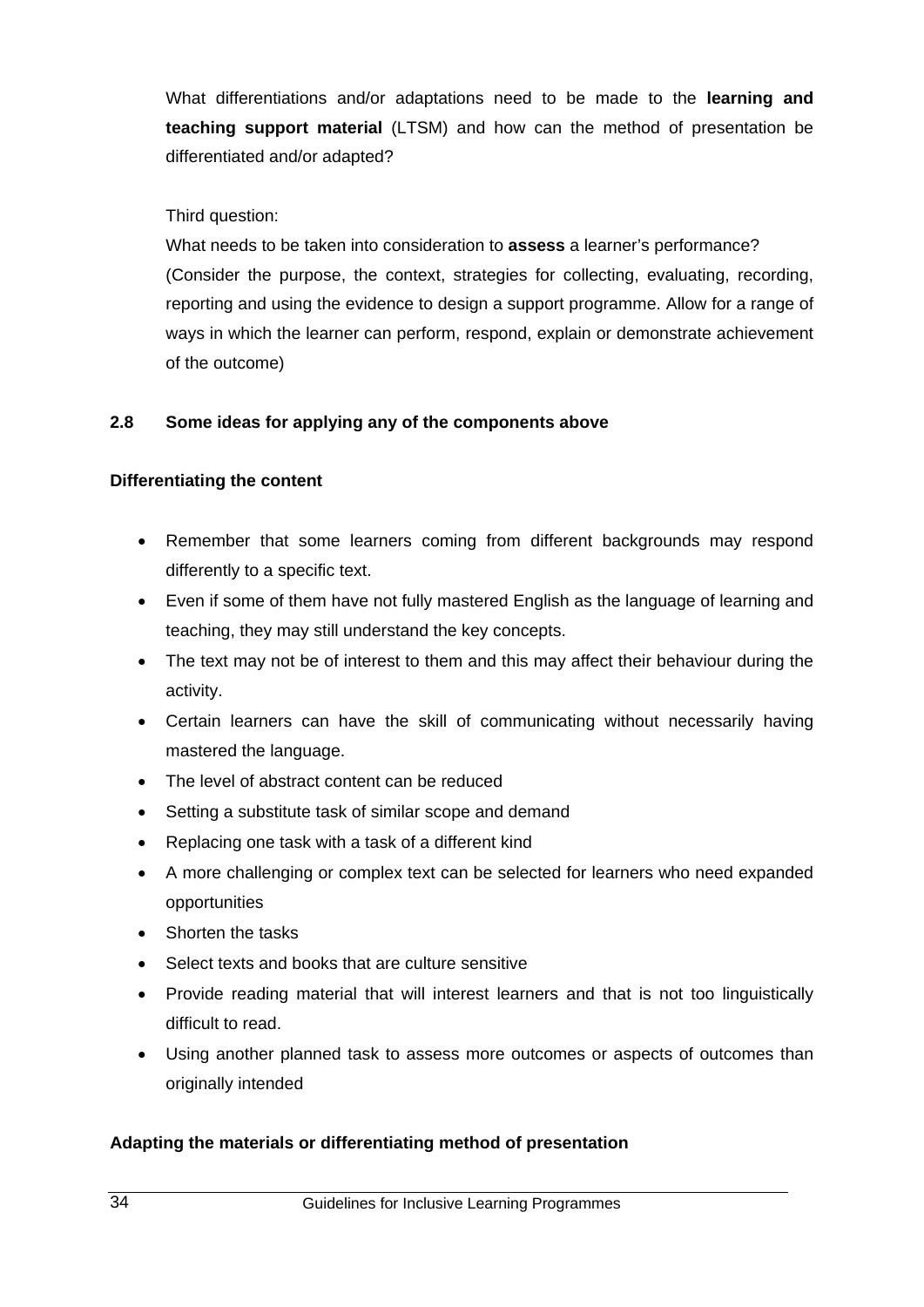- Allowing the learner to undertake the task at a later date
- Use study guides
- Graphic organisers and guided writing
- Demonstrate, model and prompt the expected response
- When doing reading, choose texts that have illustrations and that are easier to reinforce a concept, but let them attempt to demonstrate the same outcomes
- Use a variety of types of tasks and texts that link and expand concepts
- Reteach the content if necessary
- Use supplementary materials
- Provide for wordlists
- Create a more positive learning environment in which learners feel valued and encouraged to take risks
- Create a classroom atmosphere in which the learners' backgrounds and cultures are valued and recognized
- Adapt the teaching methodology to the needs of specific learners.
- Read material orally
- Highlight essentials in a listening or speaking text
- Provide individual assistance
- Considering the format in which the task is presented, e.g. the complexity of graphs, diagrams, tables, illustrations, cartoons, etc. A range of strategies can be followed to make these accessible to learners who experience barriers to learning of whatever nature, such as:
	- o Picture or diagram simplified or shown differently without compromising complexity of question
	- o Picture or diagram replaced by written description
	- o Picture or diagram supplemented by written explanation
	- o Picture or diagram replaced with a real item or model
	- o Unnecessary picture or diagram removed
	- o Amount of information reduced
	- o Measurements altered
	- o Inherently visual material replaced with equivalent non-visual material

### **Allowing for a variety of assessment strategies to evaluate performance**

- Design activities which would allow space for different learning styles or intelligences
- Encourage learners to read for meaning as well as for personal satisfaction.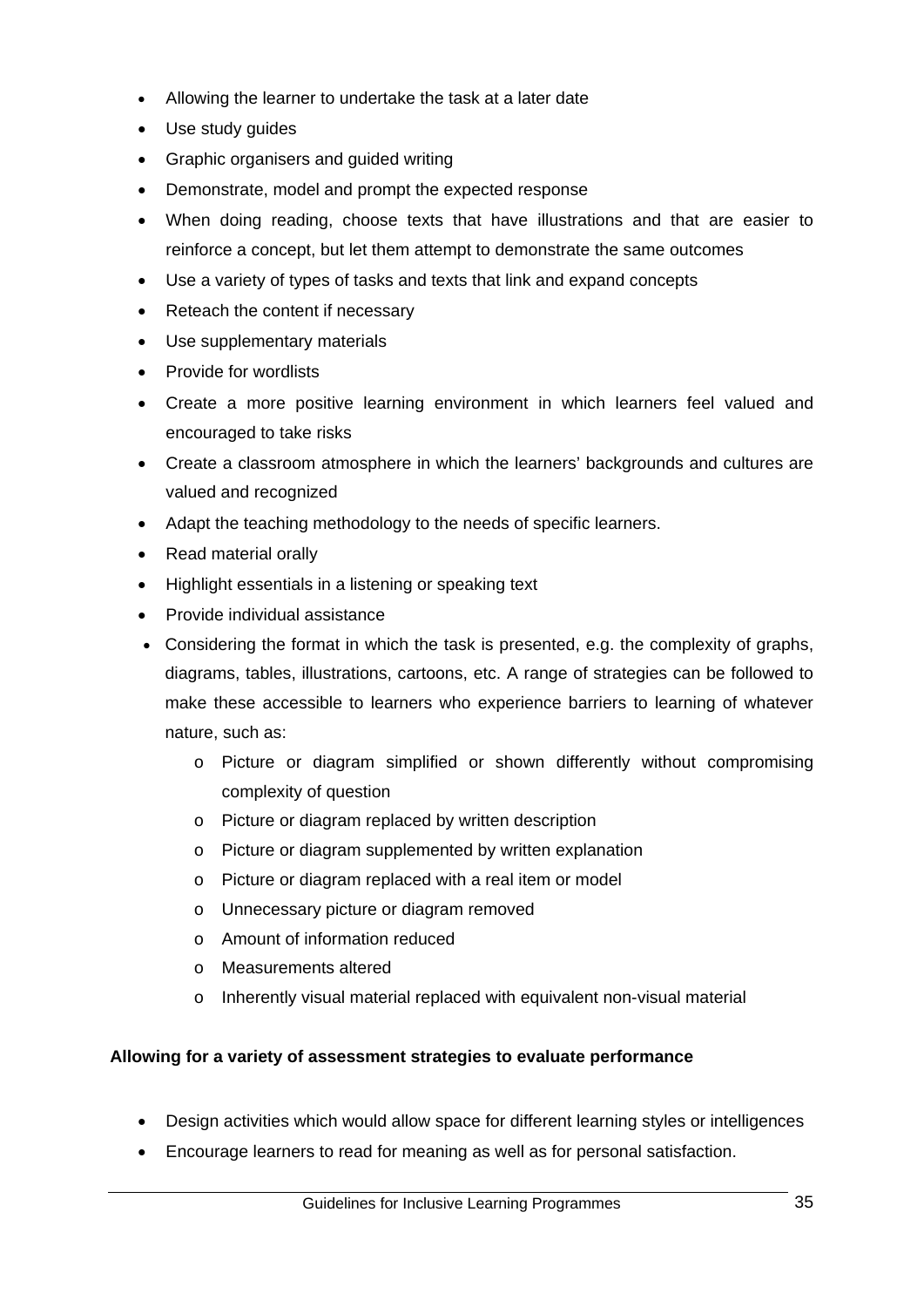- Provide opportunities for shared learning to encourage speaking and listening. Allow for knowledge to be constructed through group discussions.
- Pace or scaffold the activities
- Allowing the learner extra time to complete the task
- Use technology, aids or other special arrangements to undertake assessment tasks
- Use an estimate based on other assessments or work completed by the learner (in circumstances where the above provisions are not feasible or reasonable)
- Keep observation portfolios for certain learners who need additional support
- Record the material
- Read tests or assignments orally
- Give multiple-choice options
- Provide tasks which require short answers
- Test key concepts only
- Oral reports versus written reports
- Focus on the positive aspects or talents of the learners. Get to know which Intelligence is their strongest, and work on them. (Multiple Intelligences)

*(See also Inclusion Guidelines for Assessment, 2002)* 

#### **2.9 The Curriculum Ladder as a strategy for differentiation or adaptation**

The example below of a "Curriculum Ladder" indicating how to differentiate or adapt a task to meet the needs of individual learners supplies greater clarification as how to adapt the work the teacher wants the learner to experience according to the individual strengths, needs, interests and concentration span of the individual learner.

Time allocation to tasks and activities should be flexible and adapted to the needs of the individual learner.

|                      | <b>Ask</b>                                                                          | <b>Example</b>                             |  |  |  |  |  |  |
|----------------------|-------------------------------------------------------------------------------------|--------------------------------------------|--|--|--|--|--|--|
|                      | 1. Can the learner do the same as peers?                                            | Spelling                                   |  |  |  |  |  |  |
| If not can           | 2. The learner do the same activity but<br>with adapted expectations?               | Fewer words                                |  |  |  |  |  |  |
| If not can           | 3. The learner do the same activity but<br>with adapted expectations and materials? | Matching<br>the<br>words<br>to<br>pictures |  |  |  |  |  |  |
| If not can<br>$\sim$ | 4. The learner do a similar activity but with                                       | Words that are functional and              |  |  |  |  |  |  |

#### **Curriculum Differentiation Ladder**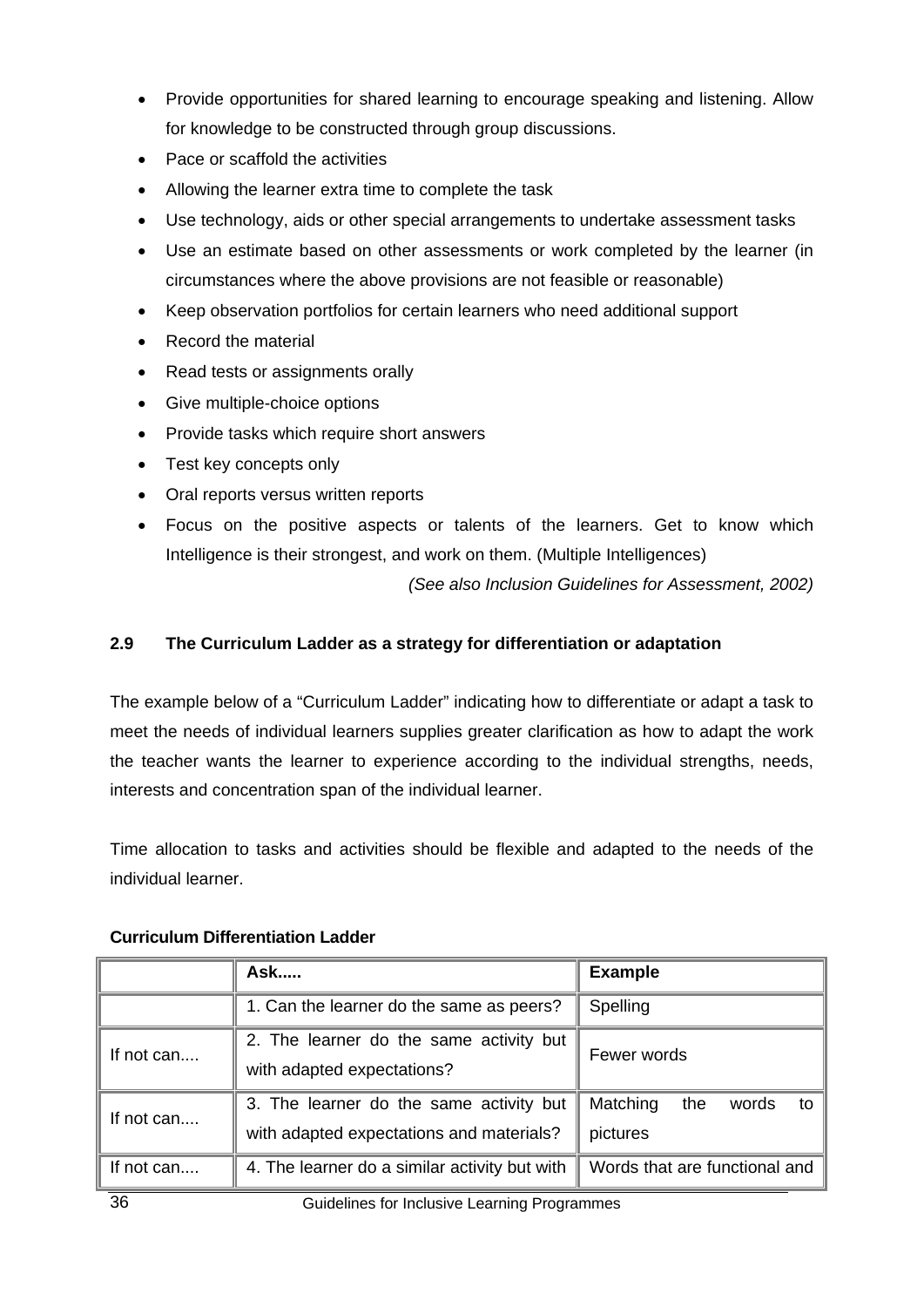|            | adapted expectations?                                                       | daily<br>the<br>learner's<br>in.                                                                                                                 |
|------------|-----------------------------------------------------------------------------|--------------------------------------------------------------------------------------------------------------------------------------------------|
|            |                                                                             | environment                                                                                                                                      |
| If not can | 5. The learner do a similar activity but with<br>adapted materials?         | Computer Spelling program?                                                                                                                       |
| If not can | 6. The learner does a different, parallel<br>activity?                      | Learn<br>computer-typing<br>a a<br>learn<br>word<br>program,<br>processing<br>with a<br>spell<br>checker, write or put pictures<br>in a journal. |
| If not can | 7. The learner does a practical and<br>functional activity with assistance? | Play/work with a word puzzle,<br>flash<br>cards<br>etc.<br>game,<br>assisted by a buddy or class<br>aid.                                         |

This ladder suggests that the amount of work, the level of difficulty of the work, the level of support needed and the participation of the learner in the task must be adjusted to meet the needs of individual learners.

Participatory and collaborative learning allows for learners experiencing barriers to learning to contribute to tasks and activities at a level appropriate to their level of development. Highly gifted learners will contribute differently according to their strengths and interests. Joint planning, discussion and reflection will stretch other learners and add value to the learning of all participants.

A range of tasks and activities should be designed or simplified to meet the range of needs within a particular class. These can include worksheets, large print and constructions. Adaptations usually require little extra equipment but plenty of creative thinking on the part of the teacher.

The principle of high expectation for learners with barriers to learning should always be at the forefront of the teachers mind in order to empower learners and assist them to reach their full potential. Challenges should be carefully graded so as not to discourage learners.

In ordinary classes it would be important for the teacher not to expend a disproportionate amount of time meeting the needs of learners to barriers to learning. Use of the buddy system and peer learning and teaching can help prevent this from occurring.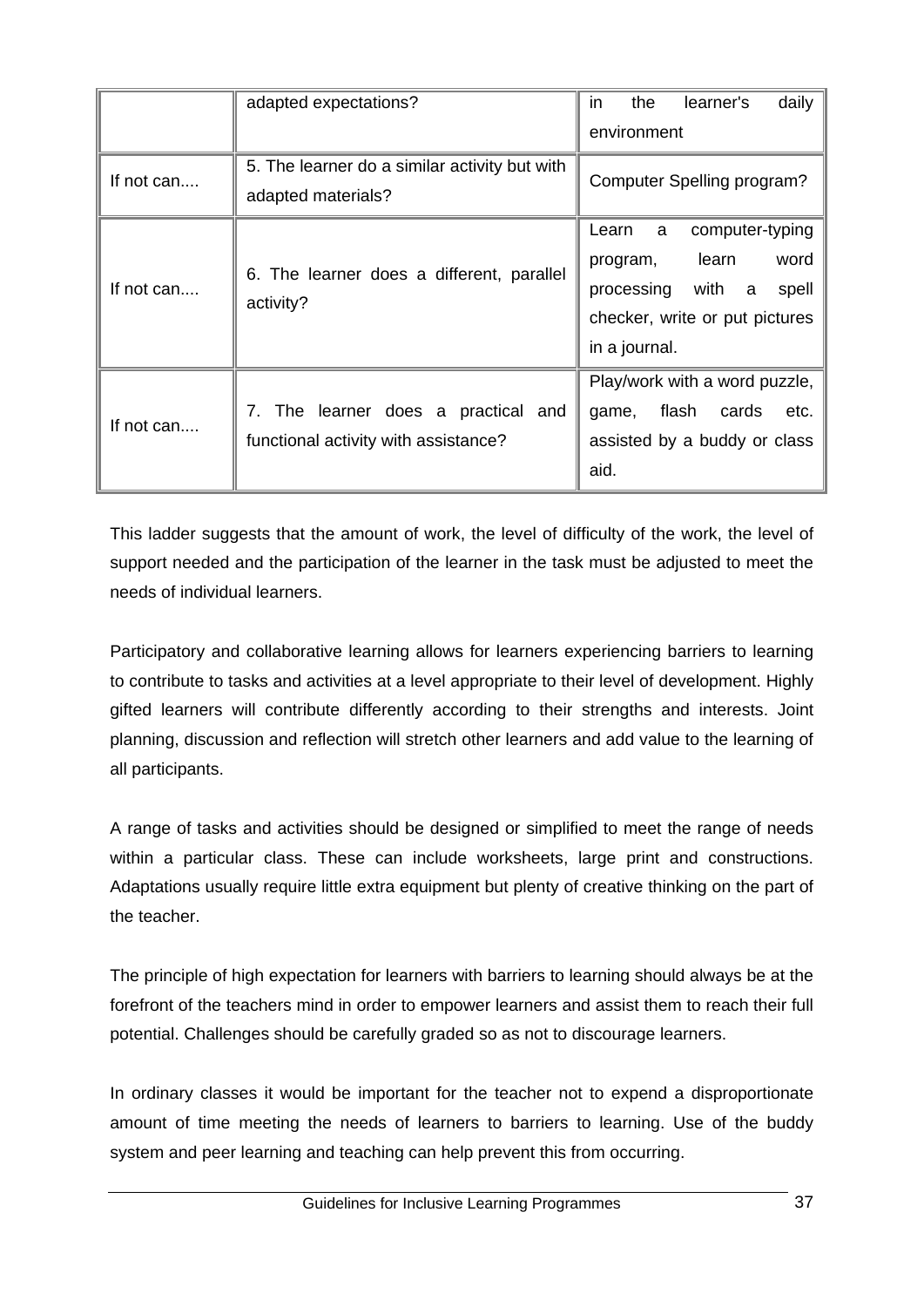Ongoing record keeping and note taking by the teacher is not only a valuable part of CASS but assists the teacher to continually review the progress of learners. This enables the teacher to make appropriate individual adjustment of the lesson plans for the learners for the coming week.

Teachers will find it helpful to constantly review their teaching methods. Note taking on successes and failures will enable the teacher to develop effective teaching methodologies.

It is essential that teachers when doing their planning should not forget the gifted learner. The curriculum ladder could be extended upwards to plan more challenging tasks within the same learning outcomes and assessment standards.

# **2.10 Specific tips for interaction with learners who experience language barriers:**

- Parental involvement is critical to establish the background behind the learner's language barrier. Details such as home language, age at which additional languages were introduced, learner's exposure to these languages including television and radio, etc.
- Share ideas with parents regarding language stimulation. Emphasis should be placed on the importance of home language acquisition as a basis for the further development of additional languages.
- **Place** the learner in a position that will minimise distractions.
- Assumptions should not be made about the level of understanding of a learner with language barriers. The teacher through discussion and questioning should regularly check this.
- Facial expressions (don't overdo it), actions, pictures and objects can be used to ensure understanding of vocabulary and concepts.
- **Do not discourage translations** by other learners the learner should be allowed to utilise any resource necessary to ensure that comprehension takes place. This ultimately leads to language development and can be an important part of peer learning.
- Introduce new **vocabulary** at the beginning of a new context, keeping in mind that all curricular activities are language based. Pay special attention to abstract concepts, e.g. measure, higher, bigger than, summarise, etc.
- When explaining concepts or giving instruction, **shorter sentences** with pauses between sentences will facilitate understanding.
- **When repeating a concept it is helpful to rephrase what is being said.**
- Use of the **present tense** will simplify sentences.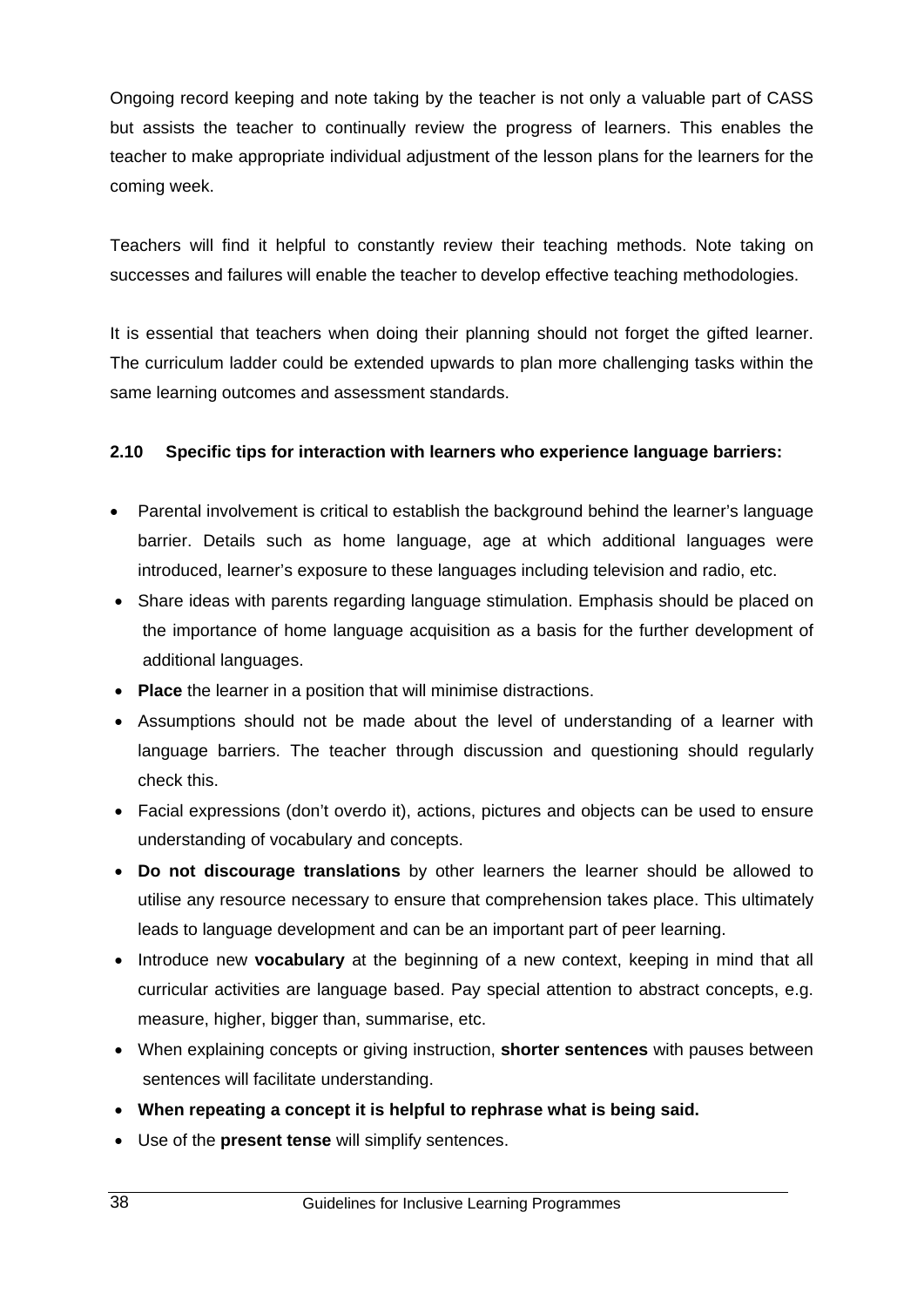- Learner with language barriers often experience more difficulty with **adjectives, pronouns and prepositions. It is advisable to start with** the concrete (demonstrating using objects and actions), moving to semi-abstract (pictures) and then to abstract (writing).
- Gently provide learners with the **correct language when errors are made**, for example: Learner: 'I eated meat at home' Teacher: 'Yes, you ate meat at home This strategy should be used with care and caution and should not lead earners to feel failure or that the content of what they are saying is not important to the teacher.
- Gently provide **expansion** of learners' language: Learner: 'My Mommy is wearing a dress. Teacher: Yes. Mommy is wearing a pretty dress today
- **Reading**: Provide the class with a pre-reading activity to introduce new vocabulary and to place the story in context e.g. use a poster and flash cards.
- Use **paired reading** to encourage fluency in reading.
- Focus on **what** the learner is telling you (the message) and **not always** on **how** the language is used (or the pronunciation).
- Provide learners with plenty of **opportunity to speak** the language in which the barrier is being experienced.
- While it is essential to encourage learners with barriers to learning to communicate and speak in additional languages it is also very important that these learners be allowed to communicate in the school environment in their home language. This is especially important for younger learners.
- **The value of Language games** in the classroom should not be underestimated. Such games enable learners to absorb language in a stress free environment. Refer to the accompanying Resource Book – Language Games in the Classroom, for practical language activities. ISBN number \_\_\_

# **2.11 Specific tips for interaction with the learner who experiences memory and concentration barriers**

- Reduce distractions keep the learner's desk clear.
- Keep learners who are easily distracted busy with as many positive activities as possible e.g. choose them to hand out papers – this will help keep them out of trouble!
- Demonstrate to learners what is required of them rather than simply telling them what to do.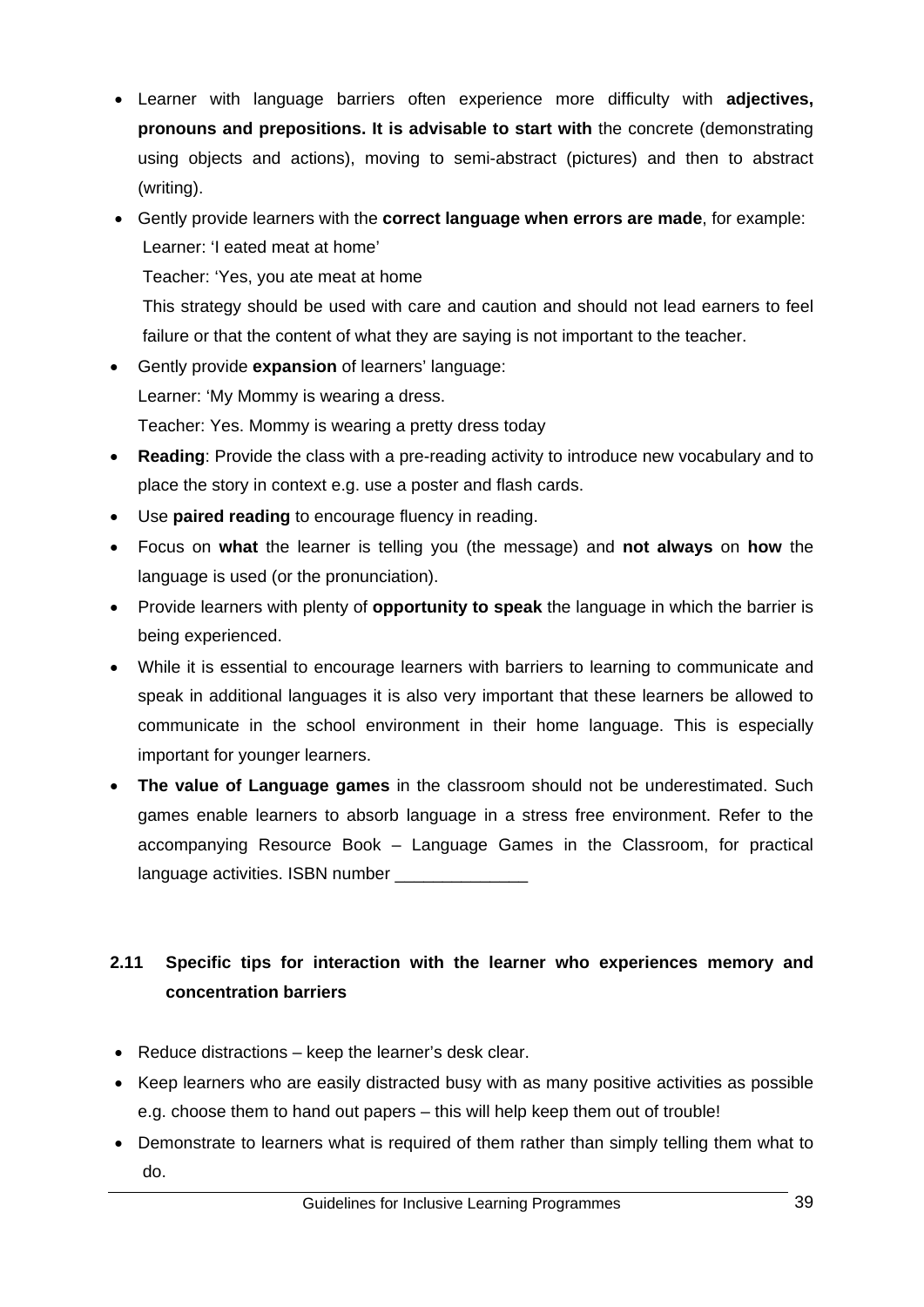- Making eye contact and lowering and getting down to the learner's level will also calm the learner.
- Complete one activity at a time. Be sure that it is clear to learners when one activity has ended and a new activity is about to begin.

Break the task down into small steps. Allow the learner to move from what is familiar to the unfamiliar. Assign activities which the learner can do before moving on to more difficult activities. Go back to lower levels of work if the leaner encounters problems. E.g. In learning how to draw a circle, the learner can first handle round discs of different sizes or circles cut out from cardboard or paper describing them while they feel their shape, colour circles, then draw around templates, then join dots to complete a circle, then copy shapes before finally being able to draw a circle on instruction.

- Praise and encouragement are of vital importance, even when only slow progress is being made.
- Allow the learner extra practice at doing the activity, this ensures that the learner has mastered the skill and increases confidence. (This is sometimes called 'over learning') The teacher must, at the same time, be careful not to hold the learner back at the same level for too long. Some concepts may never be mastered and the learner must be given opportunity to move on to the next level or activity.

Some learners will need to practice the concept with a range of materials. E.g. Writing can be practised in the sand, with finger paint, with crayons as well as with pencil and pen. This is called generalising the learner's learning.

- Revision of each day's work at home is very important. Parents should be actively involved in this.
- In order to keep such learners constructively busy, and to prevent them from disturbing and distracting other learners during individual activities, the teacher should have a number of activities planned for learners with short concentration spans.
- Learning can be assisted by the use of a tape recorder and earphones. The teacher or parents could record reading and learning texts which learners could listen to while following in their own books. This would be particularly helpful before tests. This method can also be successfully used with phonics and spelling skills.
- It is essential that all staff at a school who inter-act with learners with short concentration spans should agree on a common approach to responding to an individual learner's behaviour. This is particularly important in the use of rewards and punishments. Planned and consistent responses are the keys to success. E.g. the school bus driver and the rugby coach should follow the same strategies as the class teacher. This will require team planning.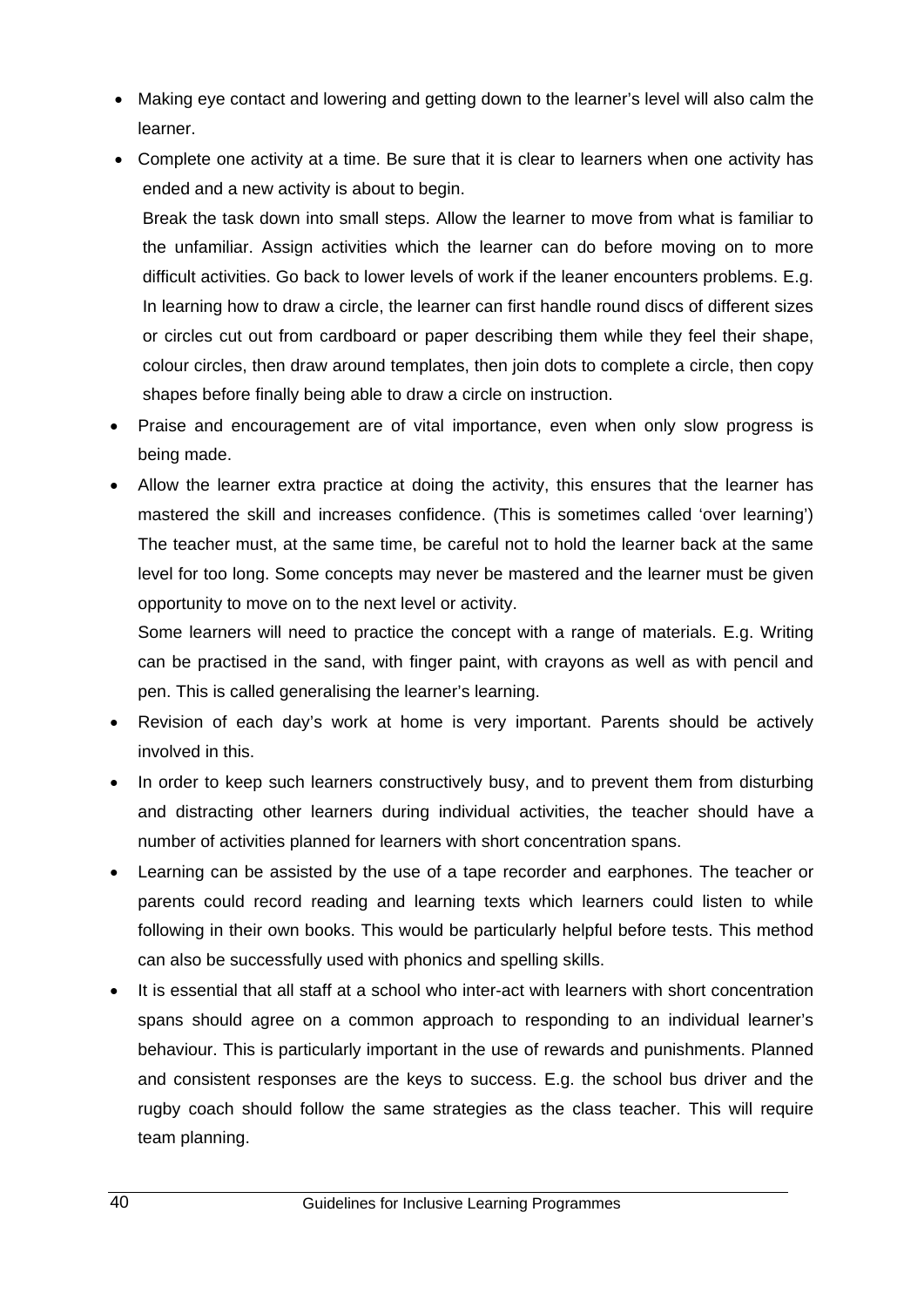These learners need a lot of structure and routine built into their activities and daily programme. They are easily upset by sudden changes to the programme. Routine and structure allow the learners to feel secure, and builds the learners' confidence, allowing them to try out new learning experiences in the classroom.

## **2.12 Conclusion**

The National Curriculum Statement is the curriculum for ALL learners. The assessment standards of all learning outcomes are the minimum requirements per grade to be demonstrated at the end of the year. For learners experiencing barriers to learning, the strategy of "designing down", "breaking down" or "scaffolding" the assessment standards into manageable steps, allowing enough time for learners experiencing barriers to learning to demonstrate their attainment of the skills, knowledge, values and attitudes practically, is essential and recommended. All learners may not attain a GETC but they will all achieve to their full potential which will be acknowledged through certification.

Teachers are encouraged to use the principle of 'designing down', 'breaking down' or 'scaffolding' in planning or adapting learning programmes, work schedules and lesson plans. In order to meet the needs of individual learners the following process is essential:

- First determine the learners' operational level in the Learning Area.
- Design Baseline Assessments using the assessment standards of the previous grade.
- Administer the Baseline Assessments
- Analyse the responses of the Baseline Assessments
- Use the results of the Baseline Assessments to plan or adapt the learning programmes, work schedules and lesson plans.
- Ensure that the necessary adapted learning and teaching support material and assistive devices are available.
- Support learners through clear accessible, attainable tasks or activities, allowing enough time and multiple opportunities for the learner to master the task or activity and to experience success thus building their confidence.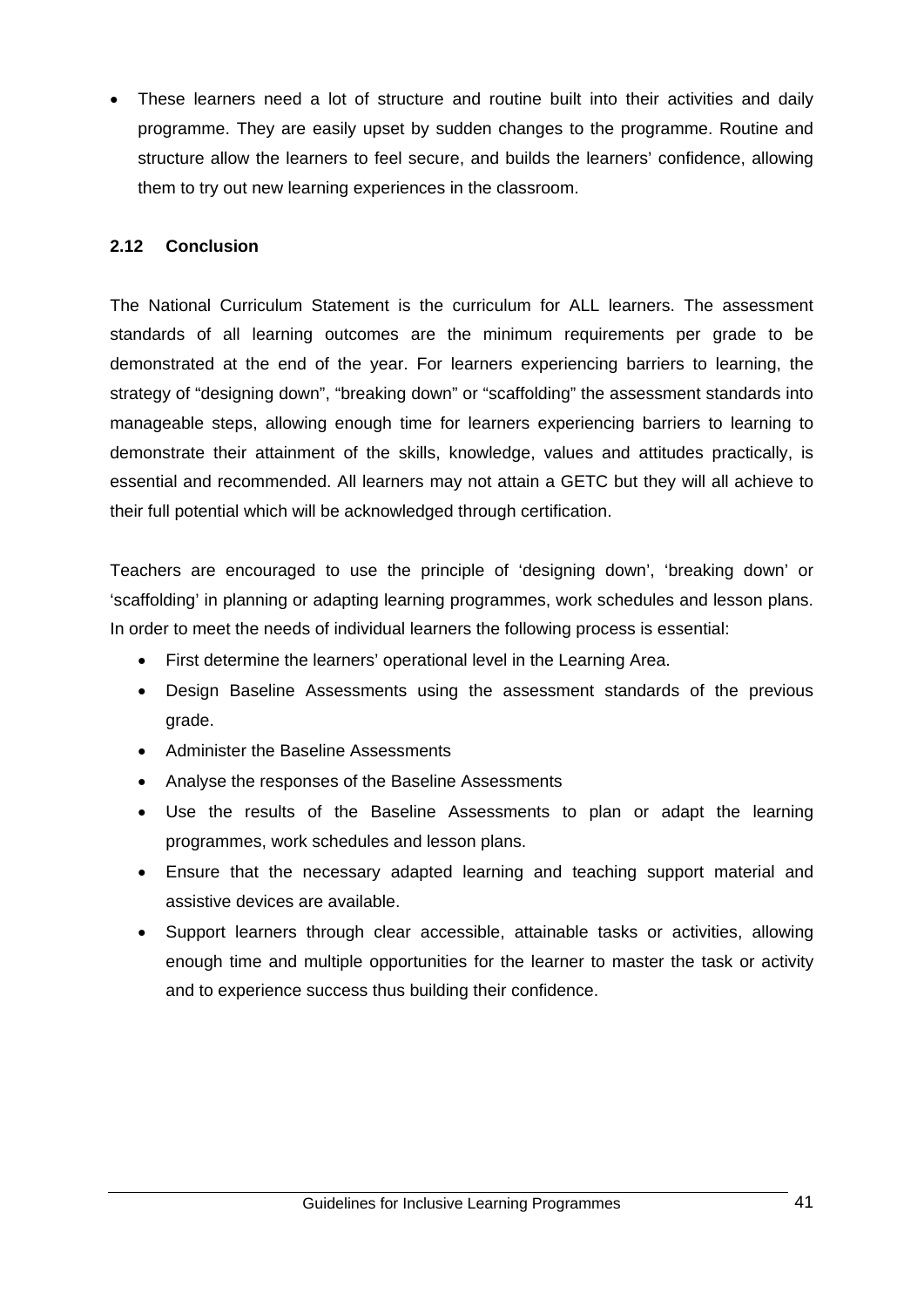| <b>Ordinary Schools</b>                                                   | Special Schools, Special Schools as Resource Centres and Full Service Schools              |
|---------------------------------------------------------------------------|--------------------------------------------------------------------------------------------|
| The Grade structure of the GET band                                       | The Grade structure of the GET band                                                        |
| The GET band of education ranges from Grade R - 9. This band is divided   | Currently many special schools are not organised strictly according to grades, as most     |
| into three phases: Foundation (Gr R $-$ 3), Intermediate (Gr 4 $-$ 6) and | of the learners (although they are more or less of the same age) are at very different     |
| Senior Phase (Gr $7 - 9$ ).                                               | levels of development. This is especially true in schools for severe and mild intellectual |
|                                                                           | disability.                                                                                |
|                                                                           | Learners of compulsory school going age who attend special schools are mainly              |
|                                                                           | admitted because of their need for additional or specialised support which is being        |
|                                                                           | made available through a range of support strategies including smaller class sizes,        |
|                                                                           | interventions by specially trained staff, the availability of specific resources and in    |
|                                                                           | many cases a focus on more vocational and skills orientated learning programmes.           |
|                                                                           | The level and nature of the support needed should be based on individual learner           |
|                                                                           | needs, strengths, barriers (of both an intrinsic and extrinsic nature), learning style and |
|                                                                           | learning tempo. Most of the learners who are admitted to special schools, have fallen      |
|                                                                           | behind with the work or have experienced learning breakdown, because their needs           |
|                                                                           | were not adequately addressed in the ordinary school setting. Within the first stage of    |
|                                                                           | implementation of Education White Paper 6, some additional support sites will be           |
|                                                                           | developed, such as full service schools and special schools as resource centres. In all    |
|                                                                           | of these sites the emphasis will be on developing learning programmes which will           |
|                                                                           | answer to the individual needs of learners and contribute to the development of the        |
|                                                                           | necessary and relevant skills, knowledge, values and attitudes which would be              |
|                                                                           | necessary for them to enter the world of work.                                             |
| The 1998 policy on Assessment allows for learners to spend a maximum of   | The 1998 policy on Assessment allows for learners to spend a maximum of one extra          |
| one extra year per phase. An additional year over and above what the      | year per phase. An additional year over and above what the policy currently states         |
| policy currently states, may be granted by the head of education of the   | may be granted by the head of education of the province. This would mean that              |
| province. This would mean that learners experiencing barriers to learning | learners experiencing barriers to learning may be older than their peers. The criteria     |

Guidelines for Inclusive Learning Programmes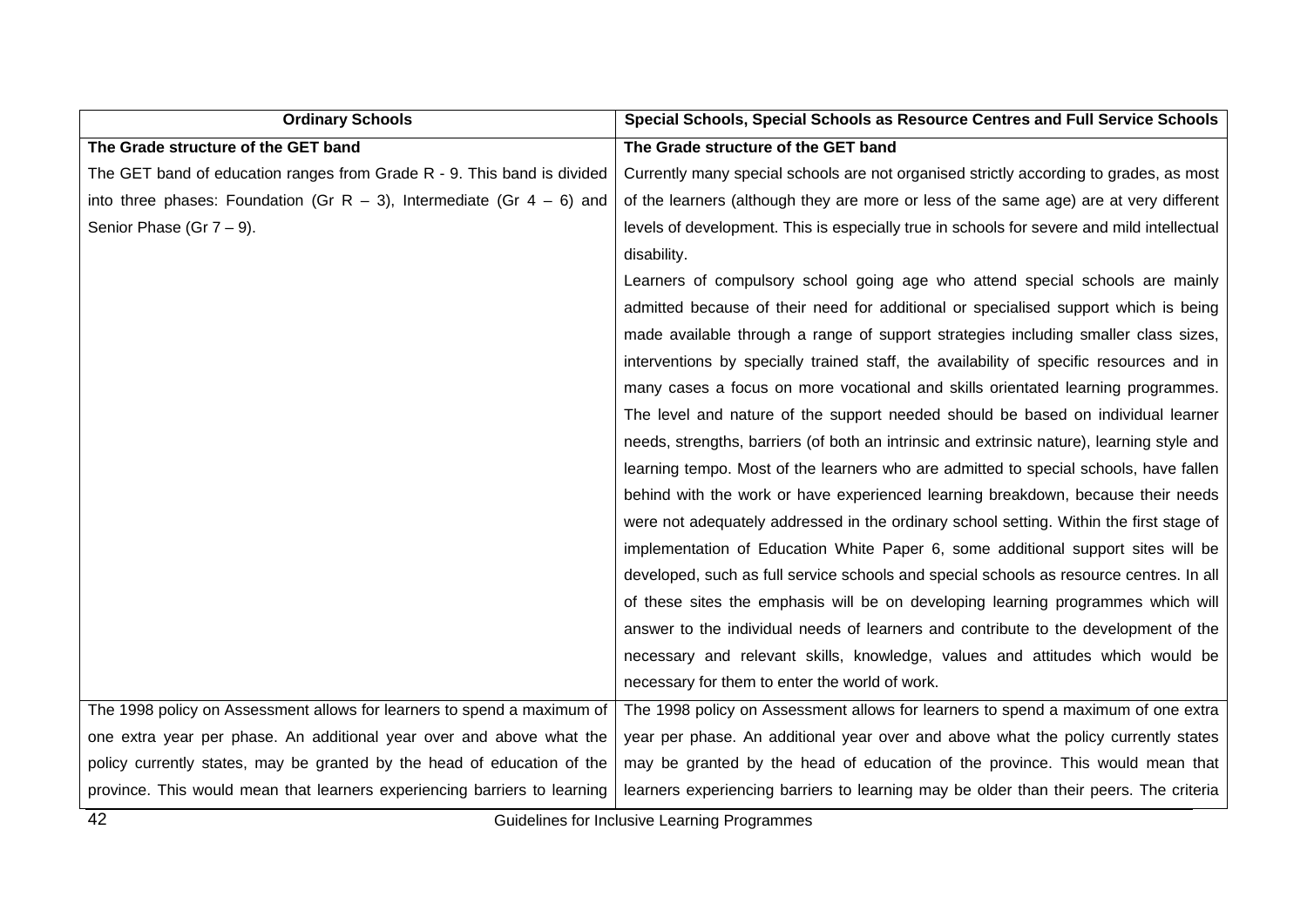| may be older than their peers.                                                   | used for making the decision whether they should be retained longer in a certain            |
|----------------------------------------------------------------------------------|---------------------------------------------------------------------------------------------|
|                                                                                  | phase have to be clearly outlined and must be based on a support programme which            |
|                                                                                  | will be addressing their needs. Clear developmental and incremental curriculum              |
|                                                                                  | outcomes must be outlined so as to ensure that they will not simply be left without the     |
|                                                                                  | relevant support, doing more of the same work.                                              |
| <b>Majority of learners</b>                                                      | <b>Majority of learners</b>                                                                 |
| The needs and strengths of the majority of learners in ordinary schools are      | The needs of the majority of learners in a special school, special school as a resource     |
| more or less the same. The diversity among these learners can be dealt           | centre or full service school will be different to the needs of the majority of learners in |
| with through scaffolding assessment standards and planning differentiated        | an ordinary school. Therefore special schools, special schools as resource centres          |
| activities. In a truly inclusive education system you could also have learners   | and full service schools need to take their learner profile into account when designing     |
| that will not be able to work towards the same assessment standards, but         | learning programmes, work schedules and lesson plans, also acknowledging that               |
| towards the same learning outcomes. The related assessment standards of          | learners have individual strengths, interests, and barriers. The level and type of          |
| different grades and phases will indicate the level of performance of these      | resources and activities in the full service schools, special schools and special schools   |
| learners.                                                                        | as resource centres must be true to the profile of the majority of the learners in those    |
|                                                                                  | schools. The availability of resources, whether human, physical or material is a further    |
|                                                                                  | determining factor.                                                                         |
|                                                                                  |                                                                                             |
| <b>Differentiation</b>                                                           | <b>Differentiation</b>                                                                      |
| All teaching should be differentiated to cater for different learning styles,    | Differentiation is applied to the design of Learning Programmes.                            |
| learning tempos and intelligences. Differentiation is applied to the Learning    | The differentiation of the design of Learning Programmes in special schools, special        |
| Programme, Work Schedules and Lesson Plans of the few individual                 | schools as resource centres and full service schools to suit the needs, strengths and       |
| learners who will experience difficulties in working strictly according to the   | interests of learners experiencing barriers to learning could influence:                    |
| planned learning programmes, work schedules and lesson plans (that               | The straddling of Grades and Phases<br>$\bullet$                                            |
| already make provision for differentiated tasks) of the majority group of        | The number of Learning Programmes<br>$\bullet$                                              |
| learners. The extent and nature of the differentiation will differ from learning | The weighting of Learning Programmes<br>$\bullet$                                           |
| area to learning area in accordance with the individual learner's strengths      |                                                                                             |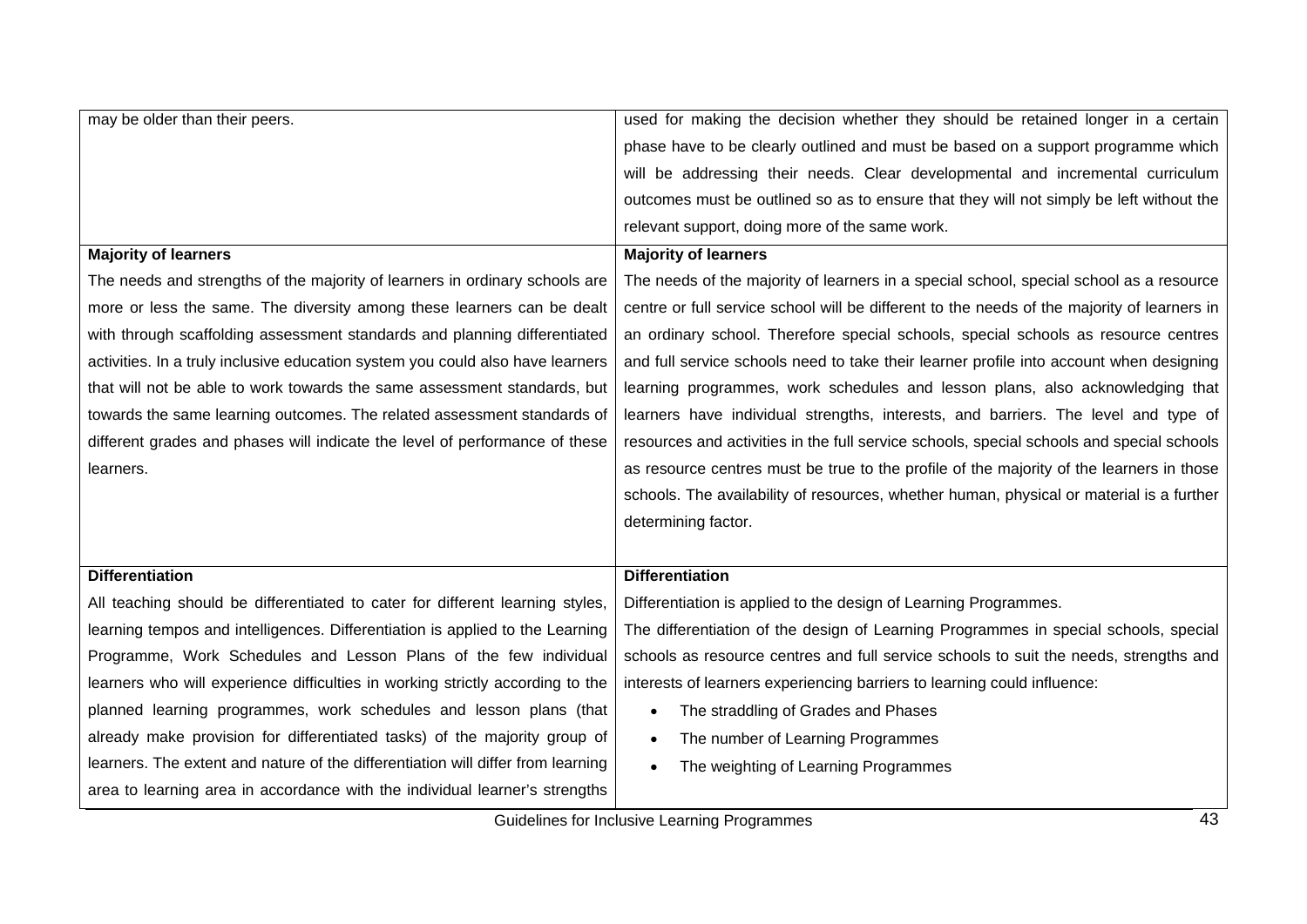| and limitations.                                                              | The duration of Learning Programmes<br>$\bullet$                                     |
|-------------------------------------------------------------------------------|--------------------------------------------------------------------------------------|
| Differentiation is applied to the Learning Programme (phase plan) and         | The use of programmes-to-work linkages to facilitate access to the curriculum        |
| Work Schedules (year plan) of learners by developing Individual Support       | Measures for portability                                                             |
| Plans for the phase and more detailed plans for a year.                       | Decision-making criteria around progression and certification.                       |
| The Lesson Plans of the majority group is the basis for differentiation to    |                                                                                      |
| meet the needs, strengths and interests of the minority group or individual   |                                                                                      |
| learner(s). When differentiating the Lesson Plans the learner's detailed      |                                                                                      |
| Individual Support Plan for the year should be used as a guide to "scaffold"  |                                                                                      |
| or "break down" the selected assessment standards and adapt the               |                                                                                      |
| activities, learning and teaching support material, teaching and learning     |                                                                                      |
| strategy and the assessment. It is important that all the learners in a class |                                                                                      |
| should work at the same type of activity with related Learning Outcomes       |                                                                                      |
| and Assessment Standards but at different levels in order to cater for the    |                                                                                      |
| diverse needs in a class. In such activities co-operative learning is still a |                                                                                      |
| possibility.                                                                  |                                                                                      |
| <b>Learning Programme Design</b>                                              | <b>Learning Programme Design</b>                                                     |
| "Learning Programmes are structured and systematic arrangements of            | "Learning Programmes are structured and systematic arrangements of activities        |
| activities that promote the attainment of learning outcomes and               | that promote the attainment of learning outcomes and assessment standards (for the   |
| assessment standards for the phase.                                           | phase) that can straddle grades and phases.                                          |
| Learning Programmes specify the scope of learning and assessment              | Learning Programmes specify the scope of learning and assessment activities per      |
| activities per phase. Learning Programmes also contain work schedules         | phase. Learning Programmes also contain work schedules that provide the pace and     |
| that provide the pace and the sequencing of these activities each year as     | the sequencing of these activities each year as well as exemplars of lesson plans to |
| well as exemplars of lesson plans to be implemented in any given period.      | be implemented in any given period. The underlying principles and values of the      |
| The underlying principles and values of the National Curriculum Statement     | National Curriculum Statement also underpin the Learning Programmes.                 |
| also underpin the Learning Programmes.                                        | Learning Programmes must ensure that all learning outcomes and assessment            |
| Learning Programmes must ensure that all learning outcomes and                | standards are effectively pursued (and that each learning area is allocated its      |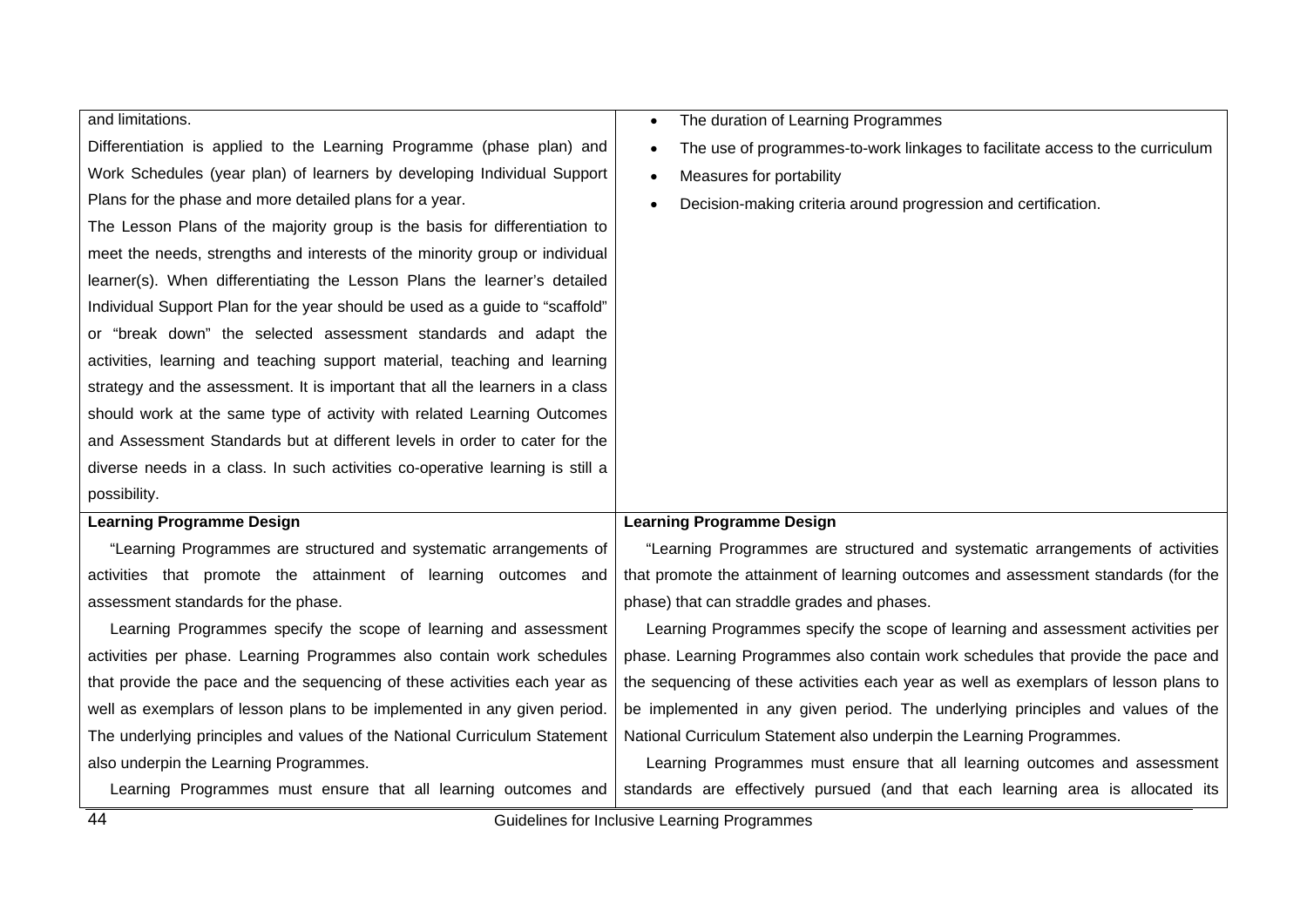| assessment standards are effectively pursued and that each learning area      | prescribed time and emphasis) in and amongst the number/set of Learning                  |
|-------------------------------------------------------------------------------|------------------------------------------------------------------------------------------|
| is allocated its prescribed time and emphasis. Learning Programmes will be    | Programmes developed. Learning Programmes will be based on relationships                 |
| based on relationships amongst learning outcomes and assessment               | amongst learning outcomes and assessment standards, without compromising the             |
| standards, without compromising the integrity of Learning Areas."             | (integrity) origin, of Learning Areas, of the learning outcomes and assessment           |
| (Overview, p.15)                                                              | standards." (Overview, p.15)                                                             |
| The special educational, social, emotional and physical needs of learners     | "The special educational, social, emotional and physical needs of learners will be       |
| will be addressed in the design and development of appropriate Learning       | addressed in the design and development of appropriate Learning Programmes."             |
| Programmes. (Overview, p.10)                                                  | (Overview, p.10)                                                                         |
| <b>Selecting Learning Outcomes and Assessment Standards</b>                   | <b>Selecting Learning Outcomes and Assessment Standards</b>                              |
| The learning outcomes describe what learners should know and be able to       | Straddling is when a learner or group of learners at a specific grade or level work      |
| do. Assessment standards describe the minimum level, depth and breadth        | towards attaining assessment standards from more than one grade or phase within          |
| of what is to be learnt. In practical terms this means that learning outcomes | learning areas/programmes. Learners who experience one or more of a range of             |
| can and will, in most cases, remain the same from grade to grade while        | barriers to learning may not fit comfortably within a particular phase or grade. In such |
| assessment standards change from grade to grade. (Overview, p.14)             | cases straddling must be implemented.                                                    |
| Assessment standards describe the level at which learners should              | When the needs of the majority of learners in a special school, special school as        |
| demonstrate their achievement of the learning outcome(s) and the ways         | resource centre or full service school require straddling of grades and phases it should |
| (depth and breadth) of demonstrating their achievement. They are grade        | be reflected in the learning programmes designed for such groups of learners. The        |
| specific and show how conceptual progression will occur in a Learning         | recording and reporting of learner performance have to reflect this.                     |
| Area. They embody the knowledge, skills and values required to achieve        |                                                                                          |
| learning outcomes. They do not prescribe method. (Overview, p.14)             |                                                                                          |
| The learning outcomes describe what learners should know and be able to       |                                                                                          |
| do. Assessment standards describe the minimum level, depth and breadth        | In the case where learners are given the option to select Learning Programmes from       |
| of what is to be learnt. In practical terms this means that learning outcomes | an available set of Learning Programmes the schools should ensure that all the           |
| can and will, in most cases, remain the same from grade to grade while        | Learning Outcomes (LOs) and Assessment Standards (ASs) are covered in the set.           |
|                                                                               |                                                                                          |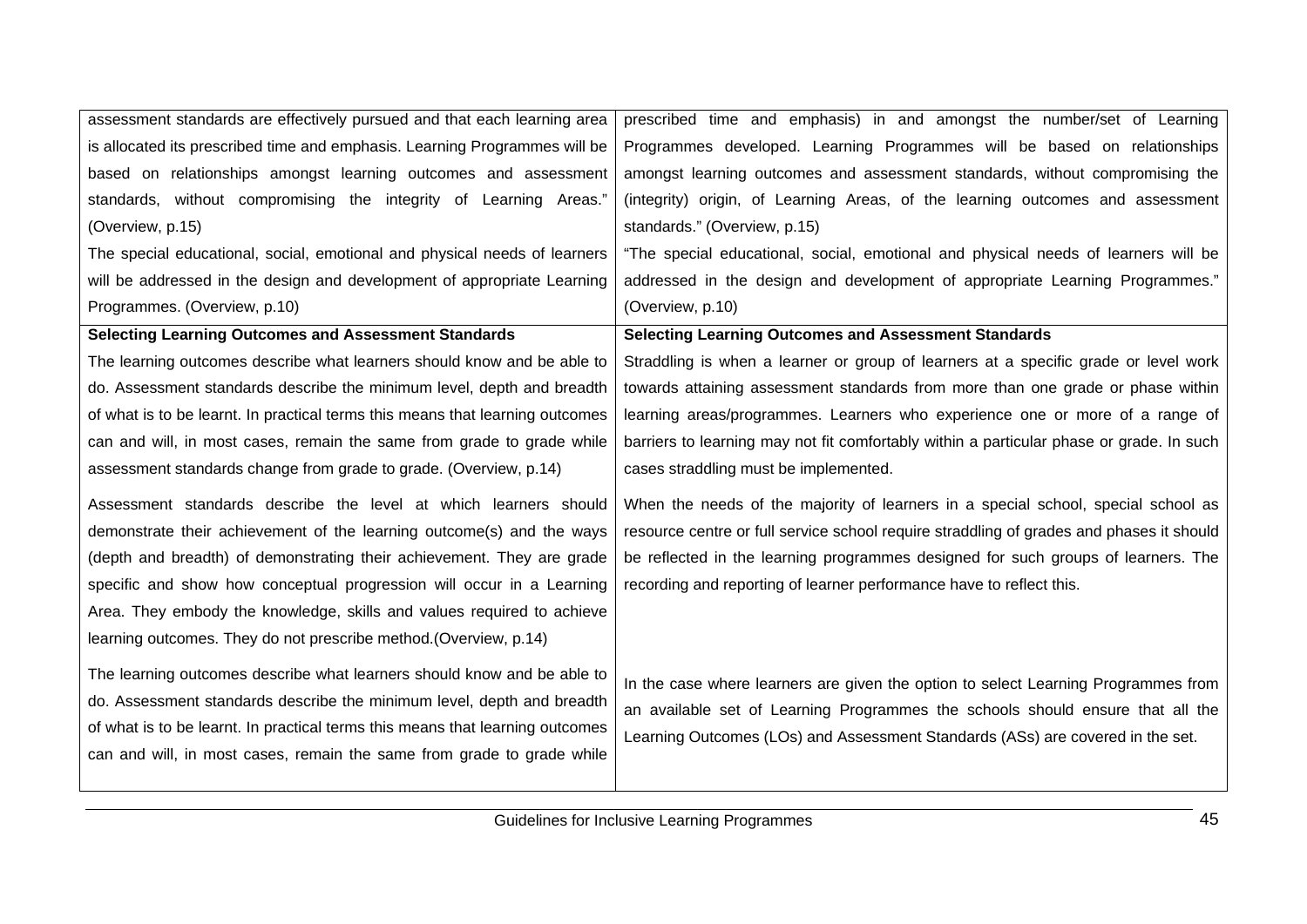| assessment standards change from grade to grade.                        |  |
|-------------------------------------------------------------------------|--|
| The learning outcomes and assessment standards should be seen as        |  |
| minimum or essential knowledge, values and skills to be covered but     |  |
| should not be all that is taught. (Overview. P.13)                      |  |
| learners should not deal with assessment standards in isolation. Links  |  |
| must be made within and across learning outcomes and Learning Areas.    |  |
| (Overview, p.13)                                                        |  |
| A set of learning outcomes should ensure integration and progression in |  |
| the development of concepts, skills and values through the assessment   |  |
| standards. Learning outcomes do not prescribe content or method.        |  |
| (Overview, p.14)                                                        |  |
|                                                                         |  |

| The number of learning programmes                                  |                                                          | The number of learning programmes                                                       |
|--------------------------------------------------------------------|----------------------------------------------------------|-----------------------------------------------------------------------------------------|
| Foundation Phase:                                                  | Three learning programmes (Literacy, Numeracy,           | The number of Learning Programmes for the Intermediate and Senior Phases at             |
|                                                                    | Life Skills)                                             | special schools, special school as resource centres and full service schools could vary |
| Intermediate Phase:                                                | Maths<br>distinct<br>Learning<br>as<br>Languages<br>and  | according to the needs and interests of the learners and available human and physical   |
|                                                                    | Programmes. Schools may decide on the number             | resources of the individual schools.                                                    |
|                                                                    | and nature of other Learning Programmes based on         | Languages and Maths should be distinct learning programmes.                             |
|                                                                    | the organisational imperatives of the school,            |                                                                                         |
|                                                                    | provided<br>the<br>national<br>priorities<br>that<br>and | In special circumstances extended Learning Programmes could be implemented to           |
| developmental needs of learners in a phase are                     |                                                          | address the needs of learners e.g. blind learners may have a learning programme         |
| taken into account.                                                |                                                          | which focuses on mobility and orientation or Reading Braille.                           |
| Senior Phase: Eight Learning Programmes based on the Learning Area |                                                          |                                                                                         |
| Statements.                                                        |                                                          | It is essential that the Learning Outcomes and Assessment Standards as stated in the    |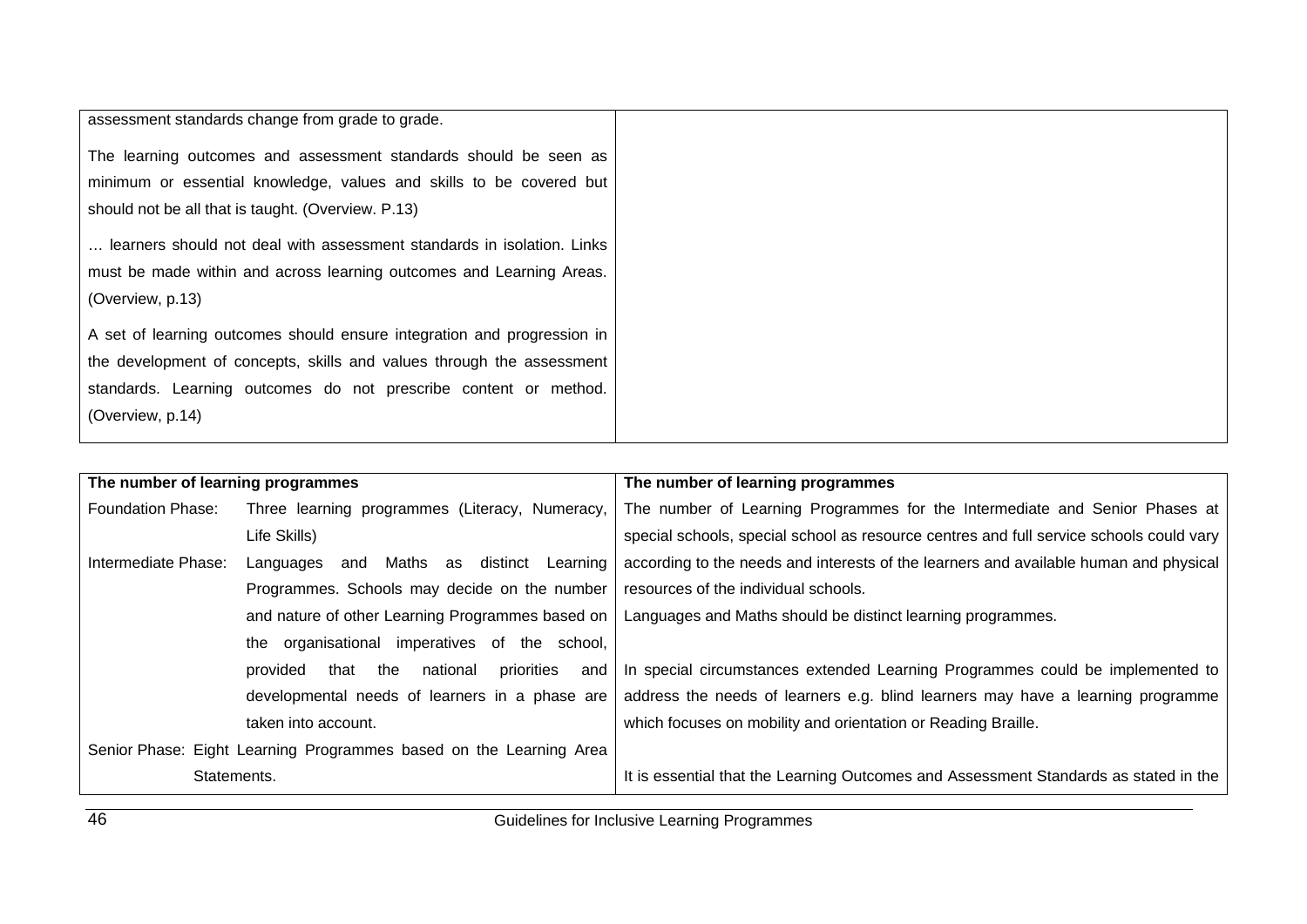|                                                                              | eight Learning Areas be addressed by the various Learning Programmes at a school,       |
|------------------------------------------------------------------------------|-----------------------------------------------------------------------------------------|
|                                                                              | irrespective of the final number of Learning Programmes offered.                        |
|                                                                              |                                                                                         |
| The weighting of learning areas/programmes                                   | The weighting of learning areas/programmes                                              |
| The weighting of Learning Programmes in ordinary schools will mainly be      | The weighting of learning programmes refers to the percentage of time allocated to a    |
| according to the time allocations for the different learning areas as in the | specific Learning Programme. The Mathematics and Languages Learning Areas               |
| Overview document of the NCS (Grades R-9) Schools.                           | would be distinct Learning Programmes and will form the basis from which all other      |
|                                                                              | learning will take place. Other Learning Programmes could also address some of the      |
|                                                                              | LOs and ASs required in the Mathematics and Language Learning Areas, thus               |
|                                                                              | facilitating total integration of the learning process across the eight Learning Areas. |
|                                                                              |                                                                                         |
| <b>Duration</b>                                                              | <b>Duration</b>                                                                         |
| The duration of the Learning Programmes in the ordinary is either 3 or 4     | The duration of a Learning Programme in other types of schools or learning institutions |
| years in the Foundation Phase or 3 years in the Intermediate or Senior       | can be longer or shorter based on the range of needs of the learners.                   |
| Phases.                                                                      |                                                                                         |
|                                                                              | The duration of the Learning Programmes will be linked to the age of learners on        |
|                                                                              | admission and to the duration of the learners' stay within the GETC band.               |
|                                                                              |                                                                                         |
|                                                                              | The duration and complexity of a Learning Programme should depend on the level of       |
|                                                                              | support required by the learner and the number of years that the learner may remain     |
|                                                                              | in the GET band, keeping in mind that the average exit age from the GETC is 15 and      |
|                                                                              | learners may take one year longer to complete each of the three phases. Should a        |
|                                                                              | learner require special dispensation beyond the age of 18 the school should apply for   |
|                                                                              | such permission from the head of education of the province.                             |
|                                                                              | <b>Measures of portability:</b>                                                         |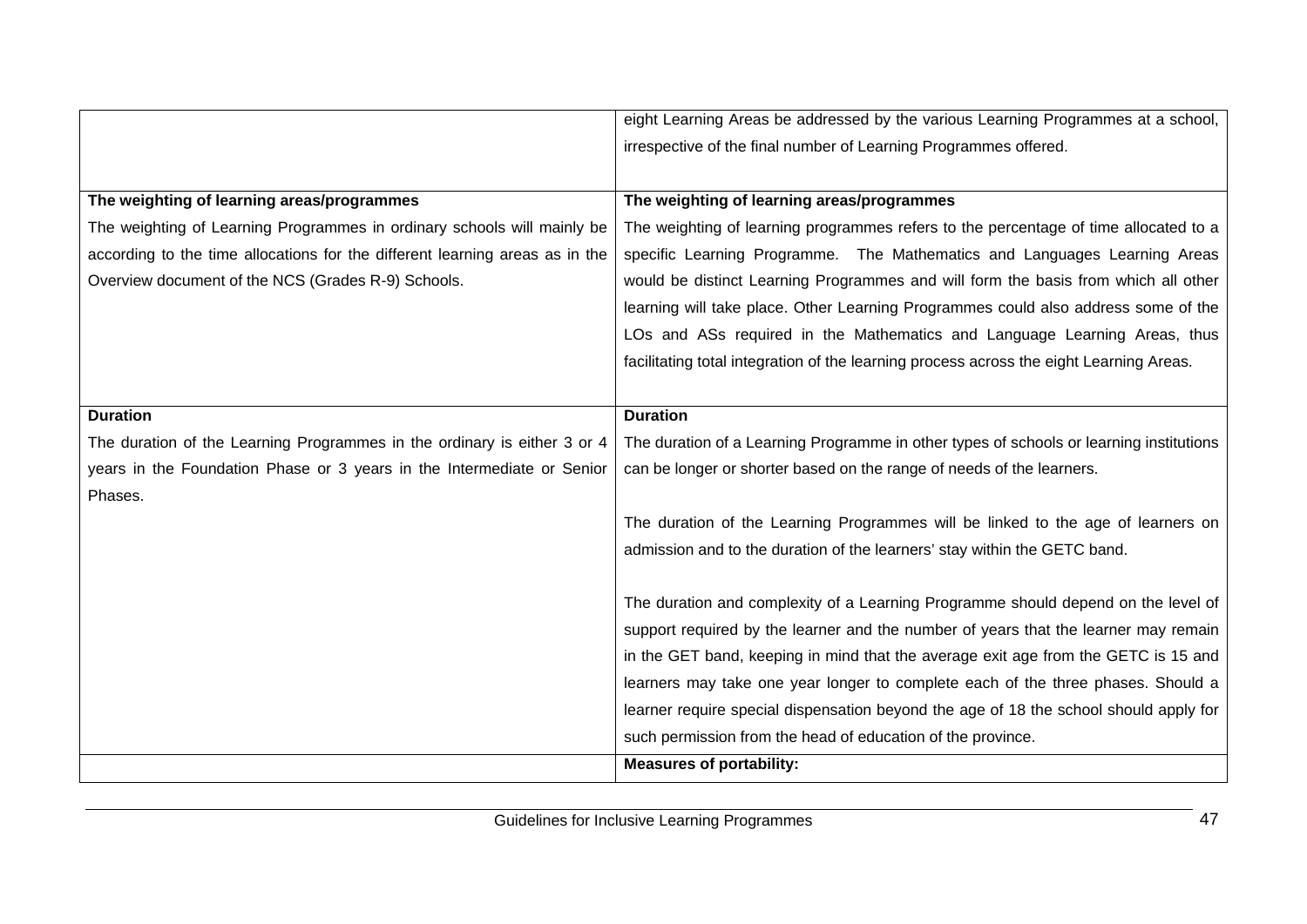|                                                                            | The variety of Learning Programmes that is presented for learners must ensure that all |
|----------------------------------------------------------------------------|----------------------------------------------------------------------------------------|
|                                                                            | Learning Outcomes and Assessment Standards of the eight Learning Areas are             |
|                                                                            | effectively and comprehensively pursued.                                               |
|                                                                            |                                                                                        |
|                                                                            | The Learning Outcomes and Assessment Standards achieved within the range of            |
|                                                                            | Learning Programmes must be recorded against the appropriate Learning Areas and        |
|                                                                            | according to the grades in which they were achieved. For example the performance of    |
|                                                                            | Learning Outcomes shown in practical Learning Programmes such as manicure,             |
|                                                                            | woodwork and panel beating should be recorded against the appropriate Learning         |
|                                                                            | Areas e.g. Life Skills, Technology, Economic and Management Sciences.                  |
|                                                                            |                                                                                        |
| The assessment standards also contribute towards the qualification. In the | Some learners may not be able to attempt doing/writing the CTA for gr 9. Some          |
| case of the General Education and Training band, this will mean the        | learners will be able to participate in the CTA but only in some Learning Areas. All   |
| General Education and Training Certificate.                                | learners must be afforded the opportunity to work towards the CTA so that there isn't  |
|                                                                            | an undue lowering of expectations. It must be remembered that the CTA must also be     |
|                                                                            | adapted.                                                                               |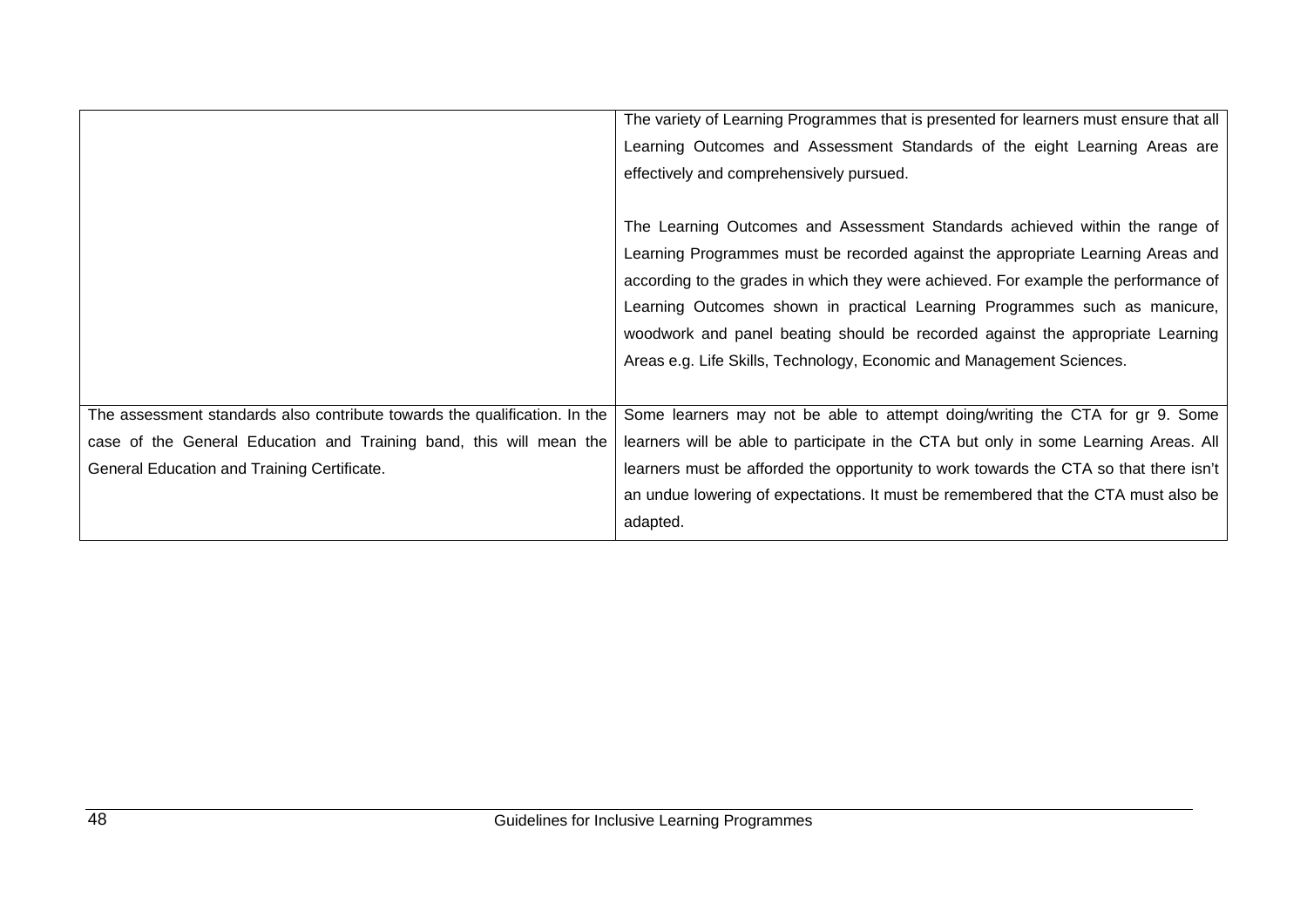## **SECTION 3**

# **DIFFERENTIATION OF THE LEARNING AREA STATEMENTS OF THE NCS TO ACCOMMODATE ALL LEARNERS IN AN INCLUSIVE EDUCATION SYSTEM**

### **3.1 Introduction**

The National Curriculum Statement (NCS) of 2002 is a curriculum for all learners; this implies that, it includes also learners experiencing barriers to learning. Suggestions on 'how to' adapt this curriculum without changing the NCS are given. It is through application of the principle of flexibility that the needs of the learner can be addressed.

#### **3.2 How do I adapt the Learning Areas?**

The eight Learning Areas each have a prescribed number of learning outcomes. A learning outcome is a description of what (knowledge, skills and values) learners should know, demonstrate and be able to do at the end of the General Education and Training band. Assessment standards describe the level at which learners should demonstrate their achievement of the learning outcome(s) and the ways (depth and breadth) of demonstrating their achievement. They are grade specific and show how conceptual progression will occur in a Learning Area.

The learning outcomes describe what learners should know and be able to do. Assessment standards describe the minimum level, depth and breadth of what is to be learnt. In practical terms this means that learning outcomes can and will, in most cases, remain the same from grade to grade while assessment standards change from grade to grade. (Overview, p. 14)

Each learning outcome has a number of related assessment standards through which the competencies of learners can be demonstrated. The way in which the competencies are demonstrated should NOT be a barrier to learning. Competencies can therefore be demonstrated in a variety of ways, using different modes of response, both, verbally or nonverbally.

Another important fact, which would help with differentiation of the assessment standards of all learning outcomes are the minimum requirements per grade to be demonstrated at the end of the year. For learners experiencing barriers to learning, the strategy of "winding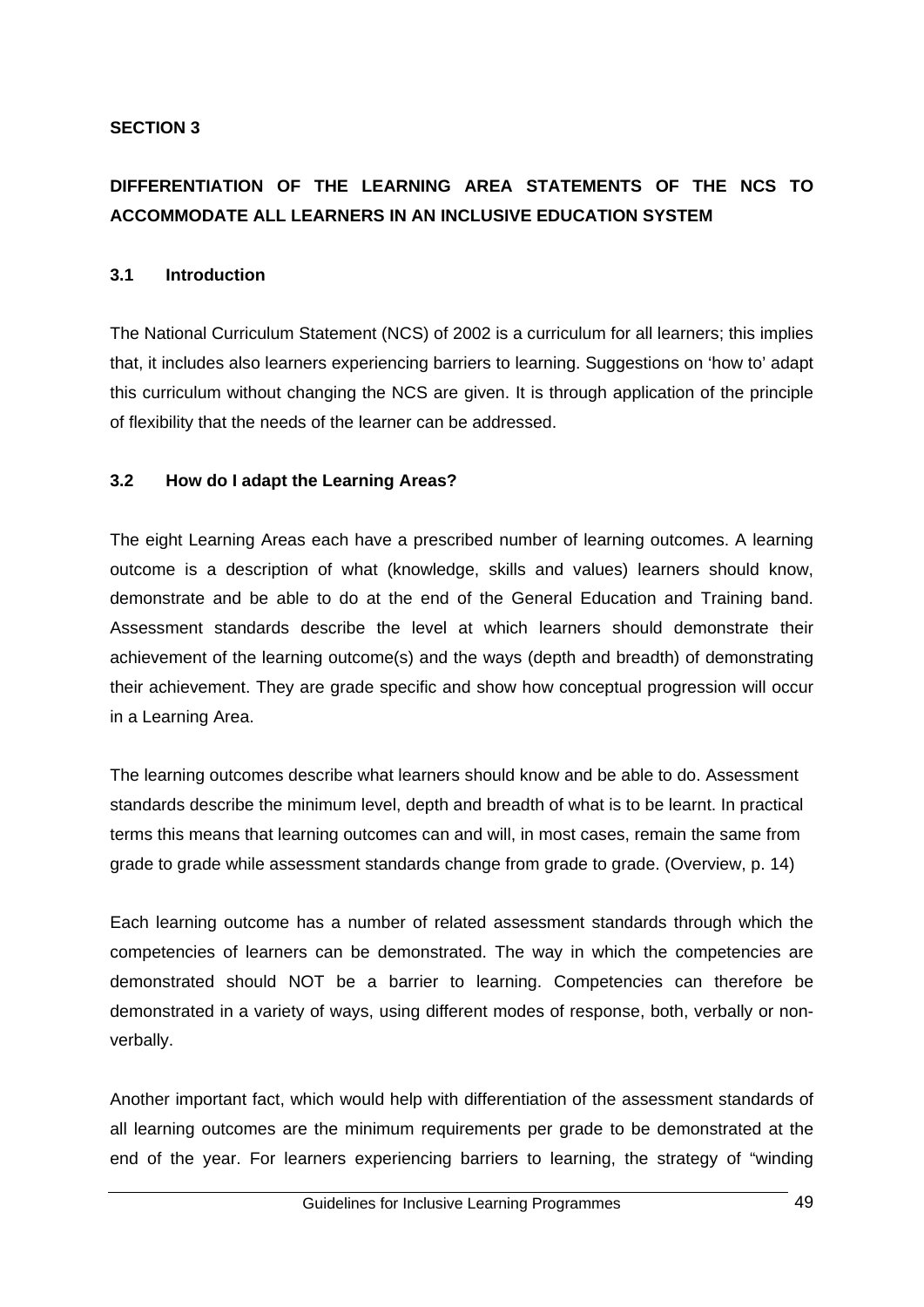down", "designing down" or "scaffolding" the assessment standards into manageable steps are essential and recommended. This process should include the practical demonstration of skills, knowledge, values and attitudes.

# **3.3 General recommendations on resources and terminology used in the Learning Area Statements**

- 3.3.1 Depending upon the barrier to learning, different modes of response could be used by learners in the demonstration of assessment standards. Example: Signing, Braille, using an assistive device, gestures, body language, etc.
- 3.3.2 Analysing issues could be supported by visual or auditory cues depending on the learning barriers experienced by learners. These issues should be represented in a mode accommodating all learners experiencing barriers to learning e.g. visual and/or auditory.
- 3.3.3 Enlarged text, worksheets, etc. are recommended for some learners with visual and physical barriers or limited fine motor skills. The amount of text on a page should also be considered.
- 3.3.4 Measuring tools such as clocks, tapes etc. and other learning support material that accommodate learners that experience visual barriers should be made available where and when applicable in order to access the different learning areas.
- 3.3.5 If learners have to collect objects, pictures, etc. ensure that they are in a position to do so or else provide a variety for them to select and collect.
- 3.3.6 Communication could include inclusive modes such as: write, sign, using Braille, auditory tapes, body language, gestures etc.
- 3.3.7 More time should be allowed for learners when using a Scribe or Reader in completing tasks, projects or even their assessment activities.
- 3.3.8 Learners experiencing barriers may avoid tasks rather than asking for help. They are unable to realise the need for help. Rehearse and reinforce modelled asking for help.
- 3.3.9 When a verb in an assessment standard requires a verbal response, different nonverbal modes of response such as signing, etc. could also be used to accommodate learners experiencing barriers to learning. [See table 1]

# **TABLE 1**

| WHEN AN ASSESSMENT STANDARD REQUIRES THE LEARNERS TO: |                                                                                                                            |  |
|-------------------------------------------------------|----------------------------------------------------------------------------------------------------------------------------|--|
| ask                                                   | Learners MAY respond in different modes. "Ask" should be replaced<br>with "communicating" questions.                       |  |
| answer / discuss / talk                               | Learners could communicate using verbal and non-verbal responses<br>such as visual representations, concrete objects, etc. |  |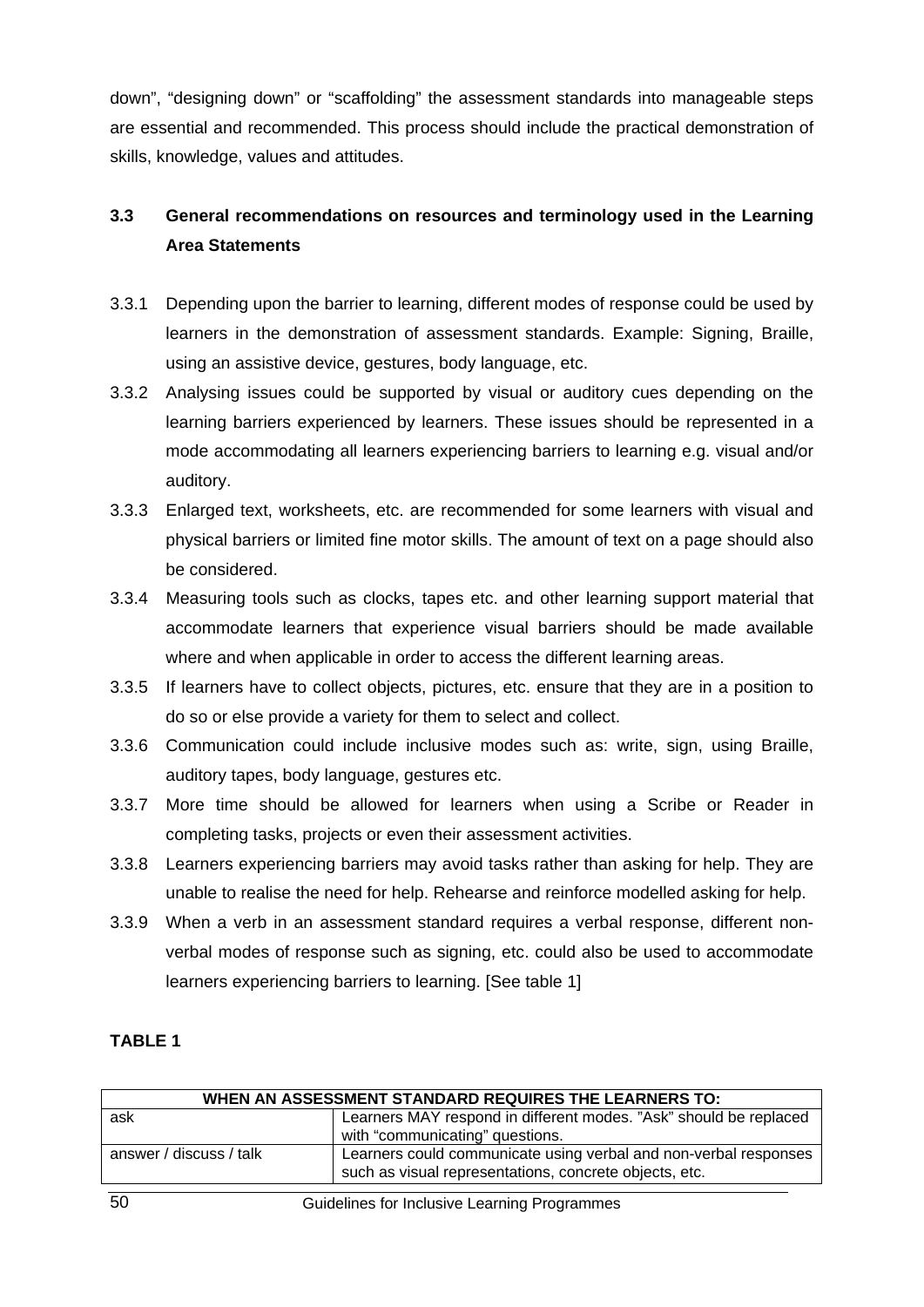| explains / give an explanation | Does not only refer to verbal explanations but also non-verbal<br>modes such as signing, drawing and writing.                                                                                                                     |
|--------------------------------|-----------------------------------------------------------------------------------------------------------------------------------------------------------------------------------------------------------------------------------|
| recognise                      | This could include verbal and non-verbal responses such as signing<br>and writing.                                                                                                                                                |
| name / speak / say             | Could also include non-verbal modes such as writing, signing or<br>even pointing to an object or written word.                                                                                                                    |
| observes                       | Refers to visual, auditory as well as tactile observations.                                                                                                                                                                       |
| suggests/proposes              | Should include verbal and non-verbal modes.                                                                                                                                                                                       |
| investigate                    | Should make provision for the learner to use different verbal and<br>non-verbal modes such as oral, written and electronic (web).<br>Could be adapted to allow learners to interview / question others to<br>arrive at responses. |
| write                          | Could include communicate, draw a picture or respond in Braille.                                                                                                                                                                  |
| handles / draws / observes     | Should be treated as "handles and/or draws and/or observes" to be<br>more inclusive.                                                                                                                                              |

## **3.4 Differentiation of Learning Areas**

## **3.4.1 Learning Area: Languages**

#### **Learning Outcomes and Assessment Standards**

Learning outcomes 1 (Listening), 2 (Speaking), 3 (Reading and Viewing), 4 (Writing), 5 (Thinking and Reasoning) and 6 (Language Structure and Use) all need differentiation to accommodate all learners irrespective of their barriers.

- It is important to obtain background information regarding language development. An interview with the learner's parents will reveal information about Home language, at what ages were new languages introduced, who speaks what language to whom, exposure to television and radio, etc.
- Parent guidance is very important regarding stimulation, i.e. home languages should not be discouraged but rather supplemented by additional interaction in the language of teaching and learning. (television and radio programmes, reading books, discussing the schoolwork, etc.)
- For individual tasks the teacher may have a number of activities that the learner enjoys and can manage on his own so that he does not distract the other learners. A tape recorder with earphones can be made very useful for the learner if his parents or teacher record reading lessons or learning texts (before tests). The learner can then listen and follow in his reader or study his brain maps (reduced study material) while he is listening to the tape recorder. The tape recorder can also be used with phonics and spelling skills.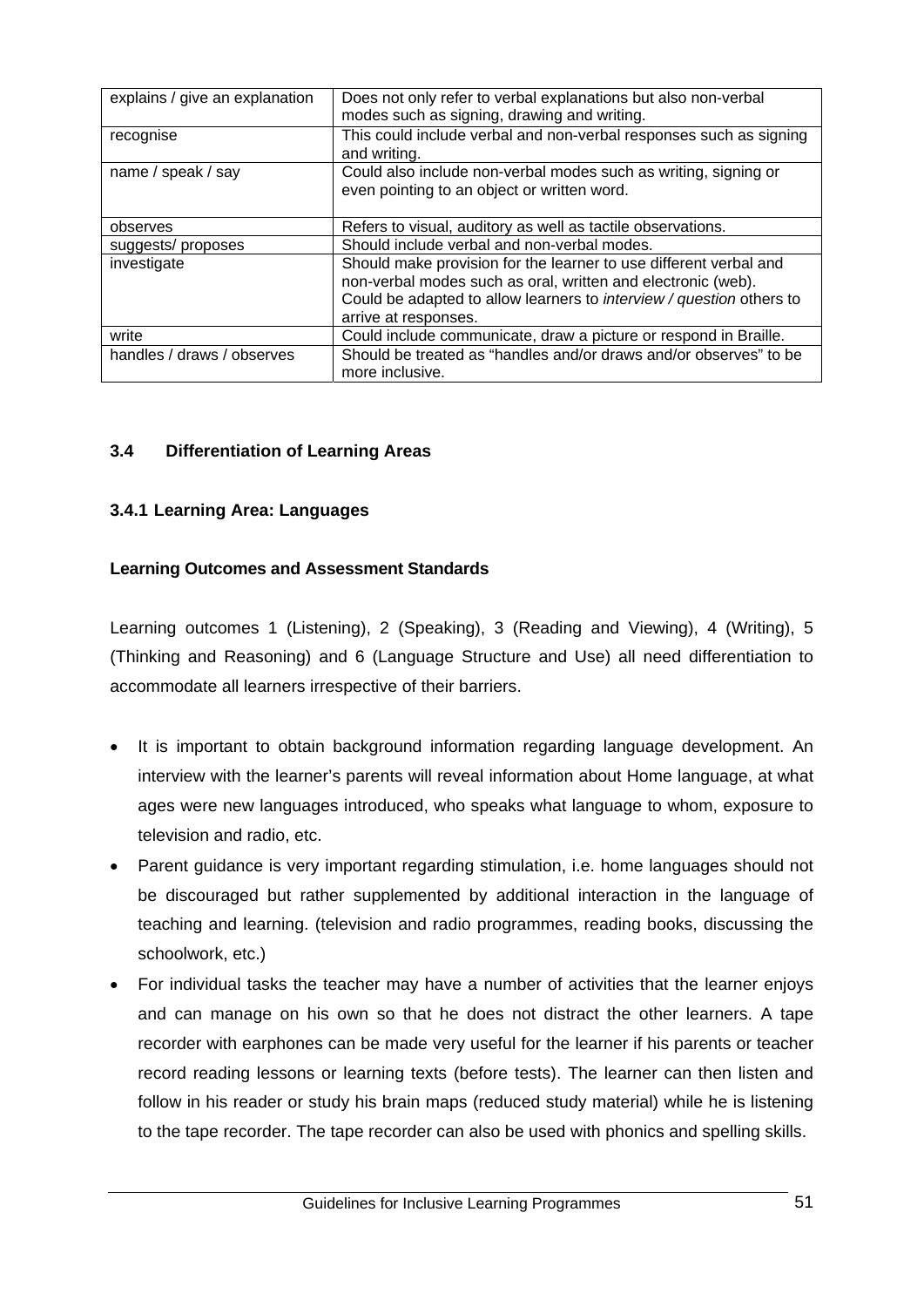| <b>BARRIERS EXPERIENCED</b>                                                                                                                                                                                                                                                                                                                                                                                                                                                                            | <b>IMPLICATIONS:</b>                                                                                                                                                                                                                                                                                                                                            | <b>STRATEGIES:</b>                                                                                                                                                                                                                                                                                                                                                                                                                                                                                                                                                                                                                                                                                                                                                                                                                                                                                                                                                                                                                                                                                                                                                                                                                                                                                                                                                                                                                                                                                                                                                                                                                                                                                                                                                                                                                                                                                                                                                                                                                                                                                  |
|--------------------------------------------------------------------------------------------------------------------------------------------------------------------------------------------------------------------------------------------------------------------------------------------------------------------------------------------------------------------------------------------------------------------------------------------------------------------------------------------------------|-----------------------------------------------------------------------------------------------------------------------------------------------------------------------------------------------------------------------------------------------------------------------------------------------------------------------------------------------------------------|-----------------------------------------------------------------------------------------------------------------------------------------------------------------------------------------------------------------------------------------------------------------------------------------------------------------------------------------------------------------------------------------------------------------------------------------------------------------------------------------------------------------------------------------------------------------------------------------------------------------------------------------------------------------------------------------------------------------------------------------------------------------------------------------------------------------------------------------------------------------------------------------------------------------------------------------------------------------------------------------------------------------------------------------------------------------------------------------------------------------------------------------------------------------------------------------------------------------------------------------------------------------------------------------------------------------------------------------------------------------------------------------------------------------------------------------------------------------------------------------------------------------------------------------------------------------------------------------------------------------------------------------------------------------------------------------------------------------------------------------------------------------------------------------------------------------------------------------------------------------------------------------------------------------------------------------------------------------------------------------------------------------------------------------------------------------------------------------------------|
| <b>BY LEARNERS</b><br><b>Listening as a Barrier to</b><br>Learning<br>Auditory perception (listening<br>skills) is an integral part of<br>the language learning<br>process. To successfully<br>interpret what learners hear<br>they should be able to:<br>• Discriminate what is<br>said<br><b>Remember</b> what is<br>said (memory)<br>• Form associations<br>between concepts<br>Divide the message<br>into parts (sentences,<br>words), combine or<br>complete it (analysis,<br>synthesis, closure) | Learners may<br>elicit only parts of what has been<br>said.<br>show frustration associated with<br>the inability to communicate.<br>experience difficulty in retrieving<br>the appropriate words from<br>memory.<br>not have a language as<br>sophisticated as that of his /her<br>peers.<br>have difficulty in understanding the<br>general level of language. | • Place the learner near the front of the class to minimise distractions.<br>Background noise should be eliminated. Keep the learner's desk clear.<br>$\bullet$<br>Position of the teacher or another learner speaking and the learner experiencing a<br>$\bullet$<br>barrier is very important.<br>Position and source of light needs attention.<br>$\bullet$<br>Visual distraction (pollution) e.g. classes that are too full, should be eliminated.<br>$\bullet$<br>Assistance can be given by a person or by using a technological device e.g.<br>$\bullet$<br>Hearing aid and FM system.<br>Listening can be supported with non verbal cues e.g. gestures, signing, lip reading,<br>$\bullet$<br>facial expressions (don't overdo it) and pictures to assist with comprehension of<br>vocabulary / concepts. Never assume that the learner understood what you said,<br>rather check by asking questions.<br>Ask the learner to repeat the instruction back to you.<br>$\bullet$<br>Rephrase questions and sentences rather than merely repeating.<br>$\bullet$<br>Do not discourage translations by other learners.<br>$\bullet$<br>Learners, who use SASL as a first language, receive visual messages (visually<br>$\bullet$<br>perceive) and not auditory (listening) messages.<br>When giving instructions the tempo and clarity of the speech, is important, shorter<br>$\bullet$<br>sentences, less information per sentence (not too wordy), increase the length of<br>pauses between sentences. Gain eye contact and lowering of body to learner's<br>eye level will also help.<br>• Verbal instructions may be broken down in two or more steps at a time.<br>Show the learner what you want him to do, rather than simply telling.<br>$\bullet$<br>One learner at a time speaking no overlapping of speaking turns.<br>$\bullet$<br>Encourage learners to ask questions for clarity and meaning.<br>$\bullet$<br>In some cases you may have to use extended sentences for learners.<br>$\bullet$<br>Frequently used non-verbal signs could be placed on the walls of the classroom. |
| <b>Speaking as a Barrier to</b><br>Learning:<br>The learner needs to<br>express himself<br>meaningfully.                                                                                                                                                                                                                                                                                                                                                                                               | Learners may<br>show frustration associated with<br>the inability to communicate.                                                                                                                                                                                                                                                                               | The use of alternative/augmentative communication modes, e.g. signing, miming,<br>$\bullet$<br>gestures, facial expressions, writing, using pictures, graphics and any<br>technological devices can be employed.<br>The learner may need time to organise their thoughts prior to giving a response.<br>Give sufficient time for the learner to respond (wait for the learner to recall the<br>words from memory). Don't try to hurry him along. If there is no response wait<br>again before modelling the response.                                                                                                                                                                                                                                                                                                                                                                                                                                                                                                                                                                                                                                                                                                                                                                                                                                                                                                                                                                                                                                                                                                                                                                                                                                                                                                                                                                                                                                                                                                                                                                               |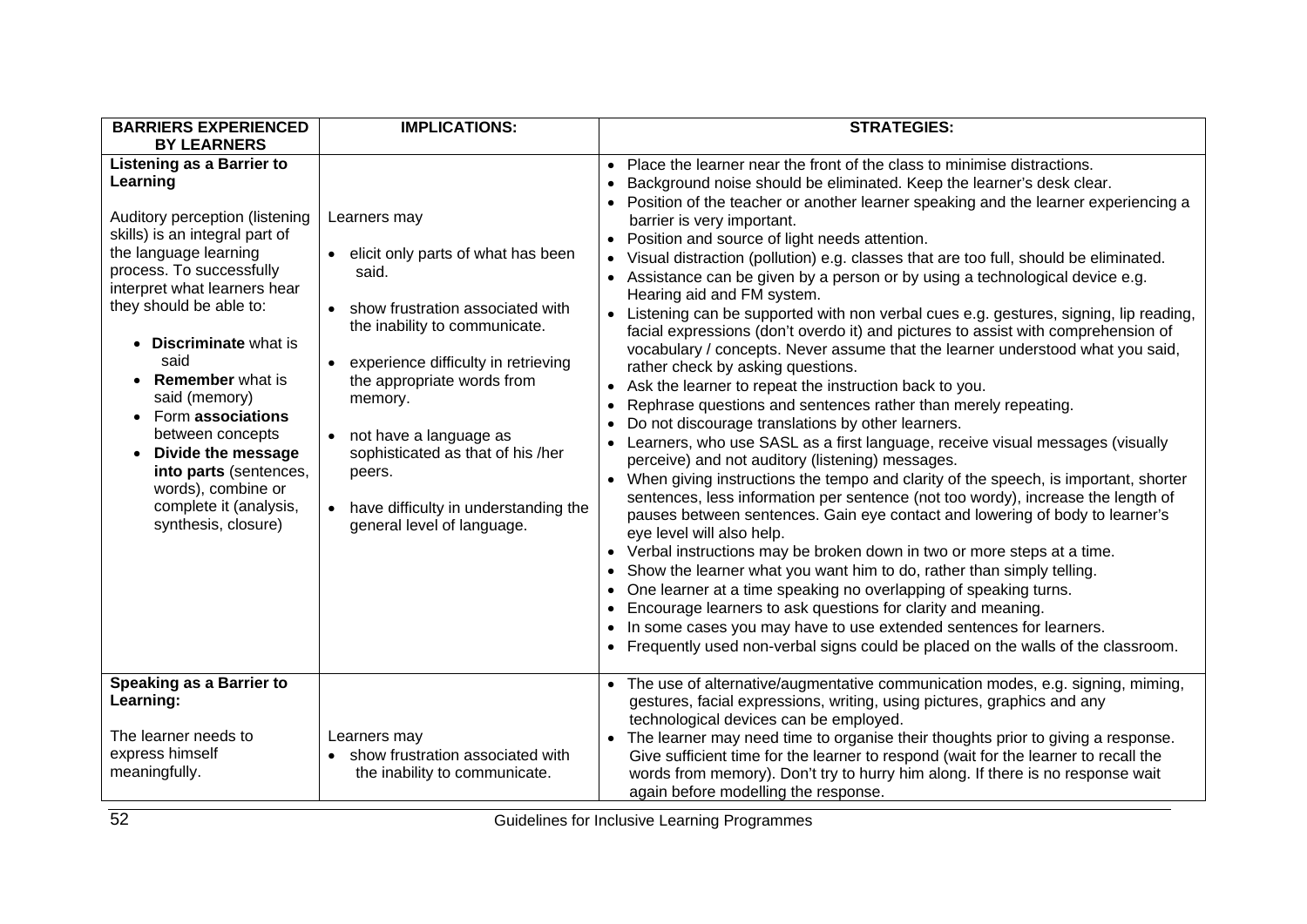| <b>BARRIERS EXPERIENCED</b>                                    | <b>IMPLICATIONS:</b>                                                             | <b>STRATEGIES:</b>                                                                                                                                                                                                                                                                                    |
|----------------------------------------------------------------|----------------------------------------------------------------------------------|-------------------------------------------------------------------------------------------------------------------------------------------------------------------------------------------------------------------------------------------------------------------------------------------------------|
| <b>BY LEARNERS</b>                                             |                                                                                  |                                                                                                                                                                                                                                                                                                       |
|                                                                | experience difficulty in retrieving<br>the appropriate words from<br>memory.     | • Simple questions can be used as a key to promote speech.<br>• Provide the correct model of speech without highlighting the error. E.g.<br>Question learner asks: 'I bathroom?'<br>Teacher responds by saying: 'Yes, you may go to the bathroom.'                                                    |
|                                                                | • have language usage that is not as<br>sophisticated as that of their<br>peers. | Expand the learner's language by providing more advanced vocabulary:<br>$\bullet$<br>E.g. Learner: 'I hate that book.'<br>Teacher: 'You think that book is boring, do you?'                                                                                                                           |
|                                                                | have difficulty in understanding the<br>$\bullet$<br>general level of language.  | • Use present tense to simplify your sentences.<br>• Introduce new vocabulary at the beginning of a new 'theme'. Pay special attention<br>to abstract concepts, e.g. summarise, measure, etc. Teaching categories also<br>develops vocabulary.                                                        |
|                                                                | have difficulty describing pictures<br>or experiences.                           | Provide the learner with enough opportunity to communicate and discourage peers<br>from talking for the learner.                                                                                                                                                                                      |
|                                                                | have little variety in language<br>$\bullet$<br>usage.                           | • Concrete resources will assist the learner in talking on a given topic and will<br>provide visual cues to assist in the understanding and feedback to the learner.<br>Teachers and peers need to have an expectation of what the learner will contribute<br>to conversations and group discussions. |
|                                                                | seem excessively shy and non-<br>verbal.                                         | Provide the learner with enough opportunity to communicate and discourage peers<br>$\bullet$<br>from talking for the learner.                                                                                                                                                                         |
|                                                                | • point to things rather than asks for<br>them.                                  | Focus on what the learner is telling you and not always on how the language is<br>$\bullet$<br>used.<br>• If the learner is not being understood, say to the learner 'show me, can you tell me                                                                                                        |
|                                                                | • speak in isolated words or<br>sentence fragments.                              | about it?' The following may help to interpret the learner: Repeat, slow down, tell<br>me another way, show me or ask peers to translate.                                                                                                                                                             |
|                                                                |                                                                                  | Encourage social interaction during break times.<br>$\bullet$                                                                                                                                                                                                                                         |
| <b>Reading and Viewing as a</b><br><b>Barrier to Learning:</b> | Learners may<br>display behaviours such as tilting                               | Visual cues, e.g. pictures should be explained in a descriptive way.<br>$\bullet$<br>A reader could read the text for the learner.<br>$\bullet$                                                                                                                                                       |
|                                                                | the head back or bringing his<br>head too close to a book.                       | The learner could listen to a tape with the reading lesson on.<br>$\bullet$<br>The reading material must be placed on a flat surface.<br>$\bullet$<br>Enlarge print.<br>$\bullet$                                                                                                                     |
|                                                                | display co-ordination difficulties.<br>$\bullet$                                 | Print on a contrasting background. (e.g. yellow)<br>$\bullet$<br>Ensure appropriate sitting and lighting. E.g. Feet flat on ground, chair and knees<br>$\bullet$<br>at 90°, hips right to the back of chair, shoulders and upper back must be in the                                                  |
|                                                                | have difficulty managing the                                                     | correct position, eye hand distance, hands in correct position (straight not<br>hooked). Place a paper and pencil at the child's midline (centre of his body).                                                                                                                                        |
|                                                                | routine of wearing glasses.                                                      | Implement a co-ordination programme. e.g. cross lateral march, ball play, sport<br>$\bullet$                                                                                                                                                                                                          |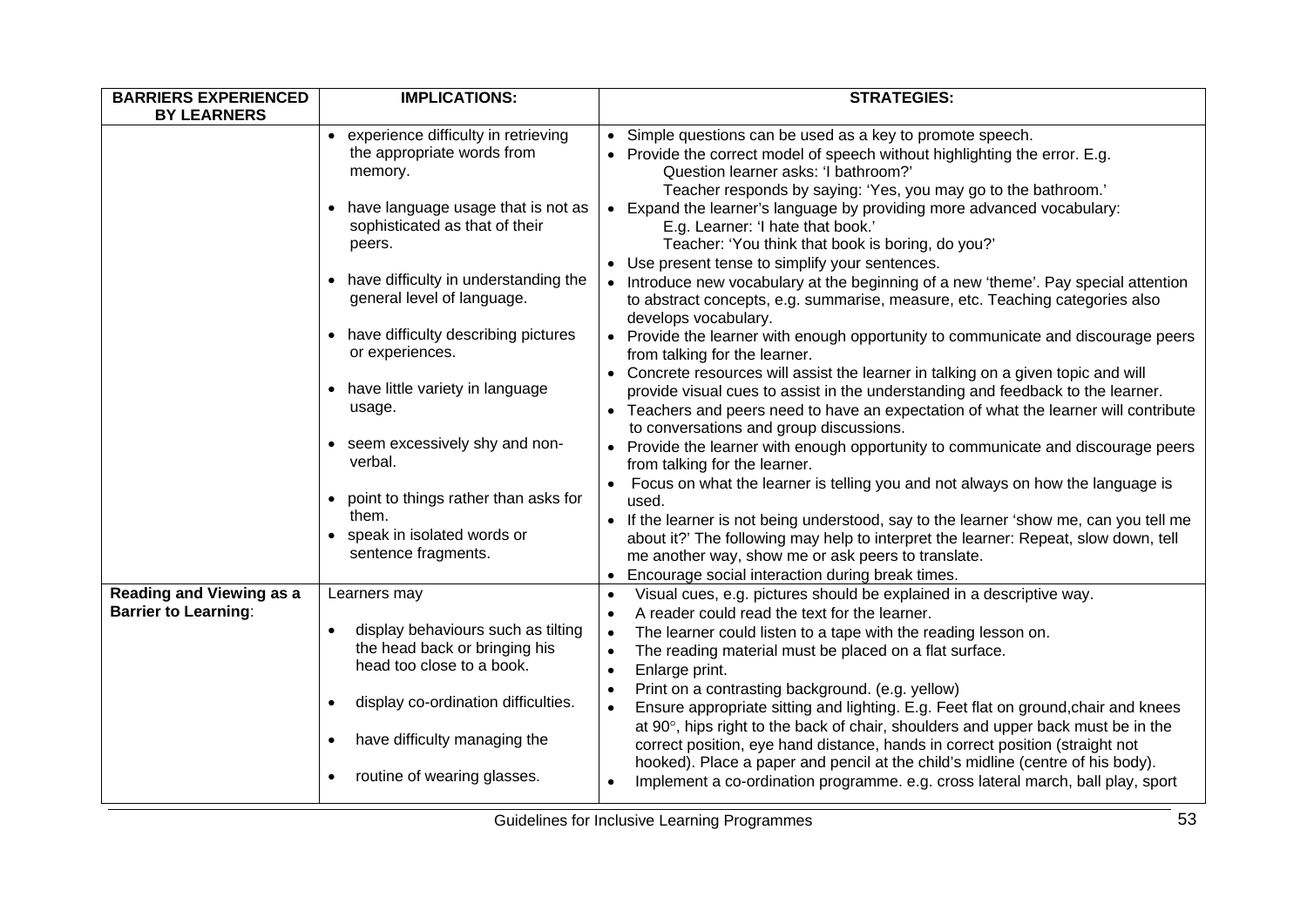| <b>BARRIERS EXPERIENCED</b> | <b>IMPLICATIONS:</b>                                                                                                                                                                                                                                                                                      | <b>STRATEGIES:</b>                                                                                                                                                                                                                                                                                                                                                                                                                                                                                                                                                                                                                                                                                                                                                                                                                                                                                                                                                                                                                                                                                                                                                                                                                                                                                                                                                                                                                                                                                                                                                                              |
|-----------------------------|-----------------------------------------------------------------------------------------------------------------------------------------------------------------------------------------------------------------------------------------------------------------------------------------------------------|-------------------------------------------------------------------------------------------------------------------------------------------------------------------------------------------------------------------------------------------------------------------------------------------------------------------------------------------------------------------------------------------------------------------------------------------------------------------------------------------------------------------------------------------------------------------------------------------------------------------------------------------------------------------------------------------------------------------------------------------------------------------------------------------------------------------------------------------------------------------------------------------------------------------------------------------------------------------------------------------------------------------------------------------------------------------------------------------------------------------------------------------------------------------------------------------------------------------------------------------------------------------------------------------------------------------------------------------------------------------------------------------------------------------------------------------------------------------------------------------------------------------------------------------------------------------------------------------------|
| <b>BY LEARNERS</b>          |                                                                                                                                                                                                                                                                                                           |                                                                                                                                                                                                                                                                                                                                                                                                                                                                                                                                                                                                                                                                                                                                                                                                                                                                                                                                                                                                                                                                                                                                                                                                                                                                                                                                                                                                                                                                                                                                                                                                 |
|                             | be doing random visual scanning.<br>$\bullet$<br>find it difficult to keep up with the<br>'pace and place' while reading<br>and viewing.<br>have difficulty in selecting<br>$\bullet$<br>relevant key information.<br>have difficulties with articulation,<br>$\bullet$<br>rhythm, timing and intonation. | Encourage a routine for wearing, cleaning, and storing glasses and other aids.<br>$\bullet$<br>Movement of eyes (left to right; top to bottom) will need to be taught, generalised<br>and maintained.<br>Provide the class with a pre-reading activity to introduce new vocabulary and to<br>$\bullet$<br>place the story in context. E.g.<br>o Focussing the learner's attention on a reading page. It allows children to skim<br>the pages, focus visually on words, and become familiar with material on the<br>pages before they read.<br>o Discuss the picture:<br>What is happening?<br>What time of the day is it?<br>What will happen next?<br>How do they feel?<br>How many people do you see?<br>Asking the children to quickly find:<br>A specific word. (May use sight words)<br>A question mark.<br>A period.<br>The first word on the page.<br>The last word on the page.<br>Asking the children to quickly point to a word that:<br>Begins with the sound of _____<br>Ends with the sound of ____<br>Means<br>Means the opposite of __<br>Is the name of a girl, boy, animal, etc.<br>Is a colour word.<br>Tells what time of day it is.<br>Tells how the feel.<br>Highlight relevant key information.<br>$\bullet$<br>If the learner struggle with the volume of text (novels) make use of videos or<br>audiotapes.<br>Talk through a passage with the learner to ensure comprehension.<br>$\bullet$<br>Utilise group or peer discussion of text.<br>$\bullet$<br>Paired reading to encourage fluency in reading.<br>$\bullet$<br>The reading assignment can be shortened, e.g. |
|                             |                                                                                                                                                                                                                                                                                                           | o Photocopy a small portion.                                                                                                                                                                                                                                                                                                                                                                                                                                                                                                                                                                                                                                                                                                                                                                                                                                                                                                                                                                                                                                                                                                                                                                                                                                                                                                                                                                                                                                                                                                                                                                    |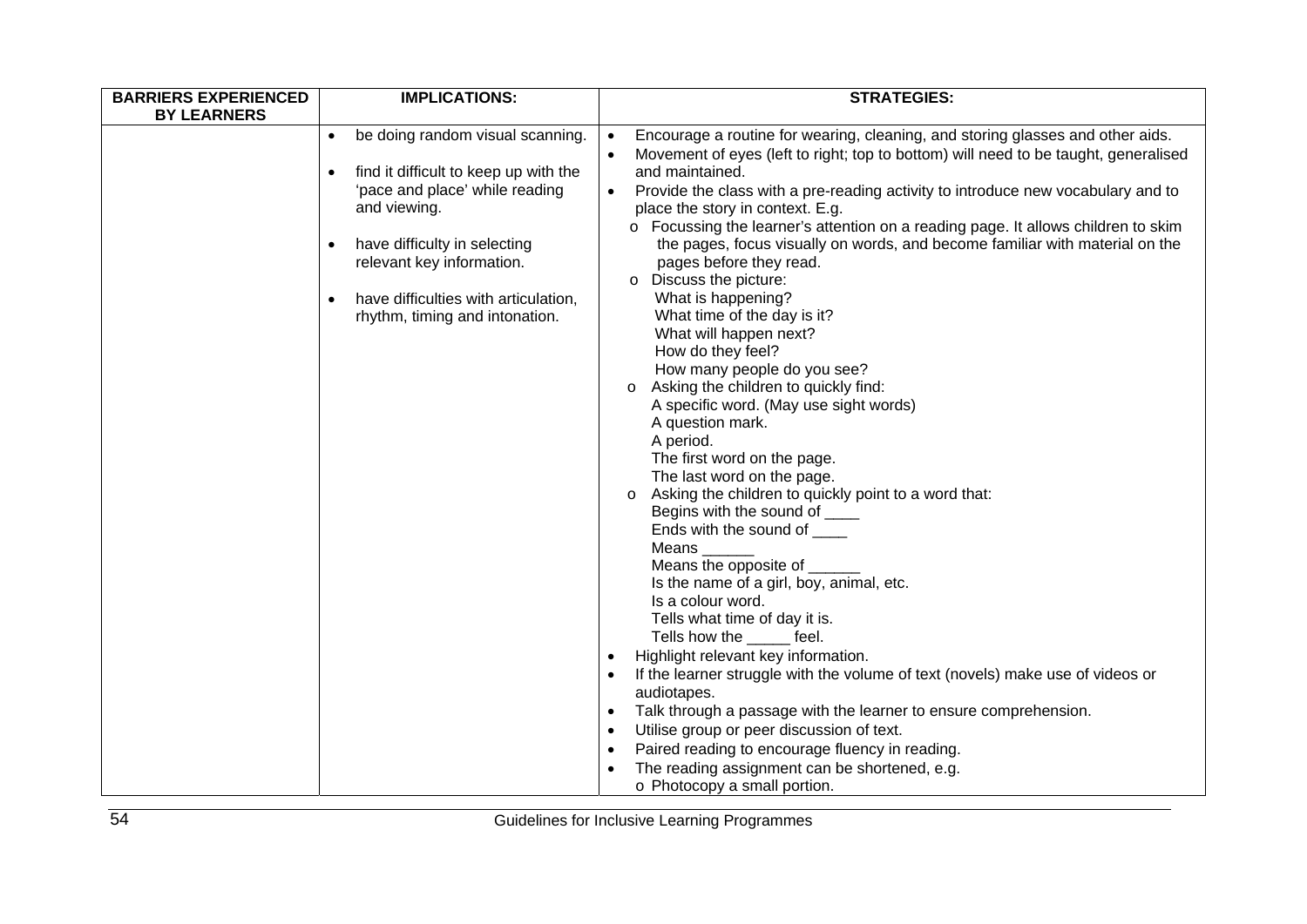| <b>BARRIERS EXPERIENCED</b>                                                                                                                                                                                                                                                            | <b>IMPLICATIONS:</b>                                                                                                                                                                                                                                                                                | <b>STRATEGIES:</b>                                                                                                                                                                                                                                                                                                                                                                                                                                                                                                                                                                                                                                                                                                                                                                                                                                                                                                                                                                                                                                                                                                                                                                                                                                                                                                                                                                                                                                                                                                                                                                                                                                                                                                                                     |
|----------------------------------------------------------------------------------------------------------------------------------------------------------------------------------------------------------------------------------------------------------------------------------------|-----------------------------------------------------------------------------------------------------------------------------------------------------------------------------------------------------------------------------------------------------------------------------------------------------|--------------------------------------------------------------------------------------------------------------------------------------------------------------------------------------------------------------------------------------------------------------------------------------------------------------------------------------------------------------------------------------------------------------------------------------------------------------------------------------------------------------------------------------------------------------------------------------------------------------------------------------------------------------------------------------------------------------------------------------------------------------------------------------------------------------------------------------------------------------------------------------------------------------------------------------------------------------------------------------------------------------------------------------------------------------------------------------------------------------------------------------------------------------------------------------------------------------------------------------------------------------------------------------------------------------------------------------------------------------------------------------------------------------------------------------------------------------------------------------------------------------------------------------------------------------------------------------------------------------------------------------------------------------------------------------------------------------------------------------------------------|
| <b>BY LEARNERS</b>                                                                                                                                                                                                                                                                     |                                                                                                                                                                                                                                                                                                     | o Highlight only the important words or sentences.<br>o Summarise the story's main points<br>o Rewriting the story in shorter sentences and simpler language<br>Differentiation of comprehension:<br>o The learner may highlight the answers in the text.<br>o Learner may draw a picture of the answer.<br>o Multiple-choice answers could be ticked.                                                                                                                                                                                                                                                                                                                                                                                                                                                                                                                                                                                                                                                                                                                                                                                                                                                                                                                                                                                                                                                                                                                                                                                                                                                                                                                                                                                                 |
| <b>Writing as a Barrier to</b><br>Learning:<br>A learner cannot write until<br>he has mastered the other<br>language skills of speaking<br>and reading. The most<br>complex of all writing<br>activities is creative writing:<br>the writing of a story, a<br>composition of a letter. | Learners may:<br>experience difficulty with the<br>mechanics of writing, which may<br>reduce the speed, and volume of<br>writing.<br>• have difficulty in organising the<br>presentation of their work.<br>• lack creativity.<br>• experience difficulty in sequencing<br>ideas in a logical order. | Braillers, computers, typewriters and other assistive devices should be made<br>available.<br>• When the learner needs to write, describe or compile etc. the learners should be<br>allowed to make use of a scribe.<br>Reduce written work.<br>$\bullet$<br>Use worksheets where learners could tick or cross.<br>$\bullet$<br>The skill of writing needs to be broken down into small steps, and teach each step<br>systematically. Have the learner start with what he can do before moving to more<br>difficult activities. Go back to lower levels of work if the learner encounters<br>problems.<br>Wide lined books, graph papers and A3 size worksheets will assist learners with<br>handwriting.<br>Generalising of the learners learning: The learner will sometimes need to practice<br>the concept with different materials. For example: Writing can be practised in the<br>sand, with finger paint, with crayons and pencil and pen.<br>Sequences may need to be supported with visual and describing representation of<br>the steps required completing the task.<br>• Allow more time for the learner to complete their task.<br>Provide them with formats or examples of required layout.<br>Brainstorm words, develop sentences of words, order sentences and then write out<br>final copy.<br>• Peer and cross-age tutors are useful as scribes.<br>• Allow the learner to copy notes form a peer or from a photocopy on the desk next<br>to him.<br>Provide the learner with a copy of the notes to paste into their book.<br>Oral discussions should always precede any writing activity. Start with oral<br>discussion of experiences, thoughts, feelings and events. Follow the following<br>procedure:<br>o Experience (Do it) |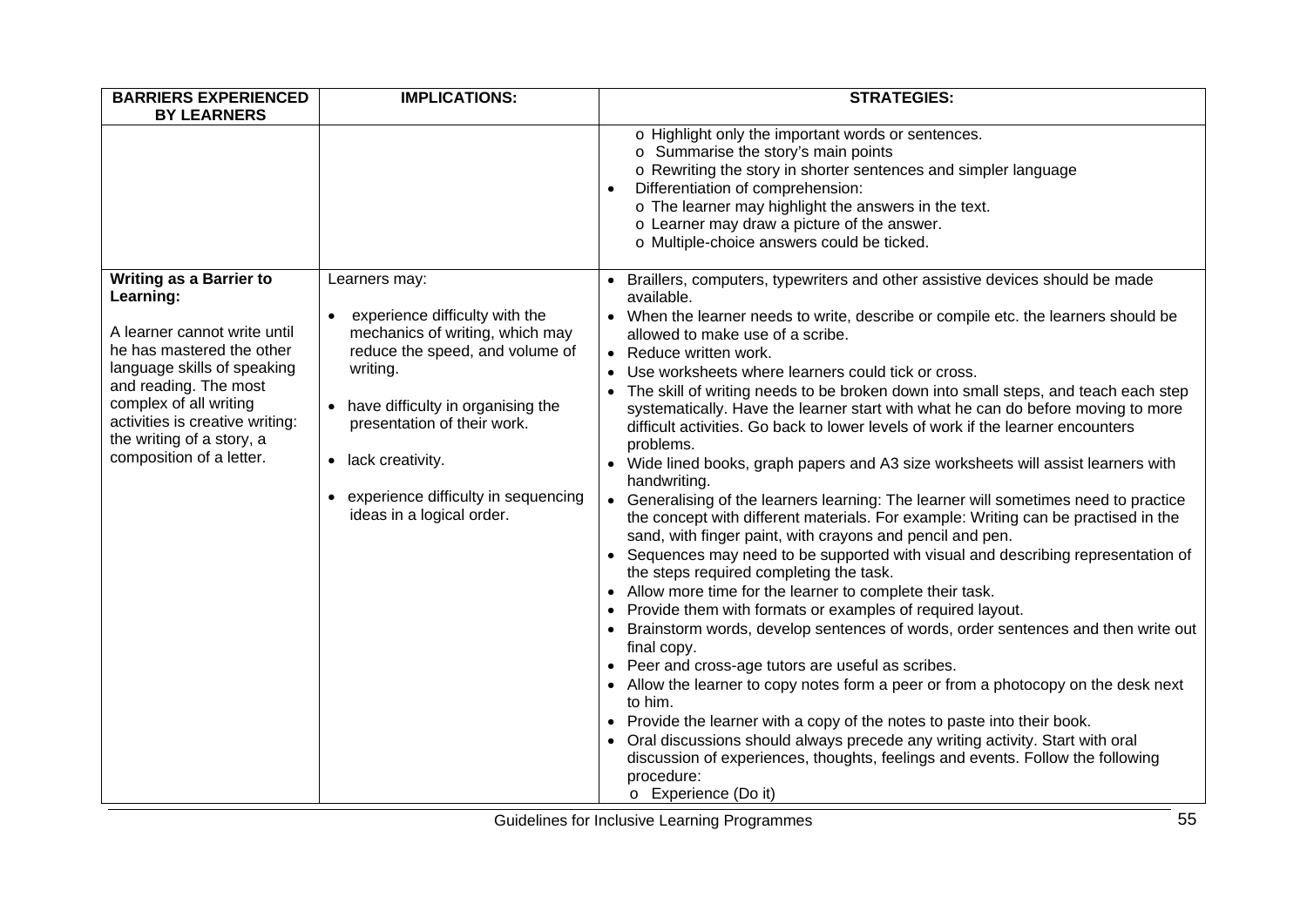| <b>BARRIERS EXPERIENCED</b>                                | <b>IMPLICATIONS:</b>                                                                                                                                                                                                                                                                                                                                                                                                                                       | <b>STRATEGIES:</b>                                                                                                                                                                                                                                                                                                                                                                                                                                                                                                                                                                                                                                                                                                                                                                                                                                                                                                                                                                                                                                                                                                                       |
|------------------------------------------------------------|------------------------------------------------------------------------------------------------------------------------------------------------------------------------------------------------------------------------------------------------------------------------------------------------------------------------------------------------------------------------------------------------------------------------------------------------------------|------------------------------------------------------------------------------------------------------------------------------------------------------------------------------------------------------------------------------------------------------------------------------------------------------------------------------------------------------------------------------------------------------------------------------------------------------------------------------------------------------------------------------------------------------------------------------------------------------------------------------------------------------------------------------------------------------------------------------------------------------------------------------------------------------------------------------------------------------------------------------------------------------------------------------------------------------------------------------------------------------------------------------------------------------------------------------------------------------------------------------------------|
| <b>BY LEARNERS</b>                                         |                                                                                                                                                                                                                                                                                                                                                                                                                                                            |                                                                                                                                                                                                                                                                                                                                                                                                                                                                                                                                                                                                                                                                                                                                                                                                                                                                                                                                                                                                                                                                                                                                          |
|                                                            |                                                                                                                                                                                                                                                                                                                                                                                                                                                            | Auditory language (Talk about it)<br>$\circ$<br>Written language (Write about it)<br>$\circ$<br>From the concrete to the abstract:<br><b>Concrete descriptive:</b><br>$\circ$<br>Learner writes a simple description of the things he can perceive, such as<br>names of objects, colours and shape. The sentences can gradually become<br>longer.<br><b>Concrete imaginative:</b><br>$\circ$<br>Use imagination, e.g. Picture of a boy walking. The learner writes about<br>where he thinks the boy is walking etc.<br><b>Abstract descriptive:</b><br>$\circ$<br>Descriptions become more detailed. More particulars are added and<br>attention is paid to the sequence of events. Comic strips work well for this<br>exercise.<br><b>Abstract imaginative:</b><br>$\circ$<br>Now the story consists of a plot, an imaginative setting, occasional figures of<br>speech and connotations of moral values. Discuss keywords, place names,<br>names of persons and sequence orally.                                                                                                                                                       |
| <b>Thinking and Reasoning</b><br>as a Barrier to Learning: | Learners may<br>$\bullet$<br>experience barriers which are<br>$\bullet$<br>often the result of delayed<br>language and speech<br>development.<br>experience barriers with abstract<br>$\bullet$<br>concepts.<br>have difficulty in solving<br>$\bullet$<br>problems.<br>receive fewer opportunities to<br>$\bullet$<br>engage in language conversation<br>due to poor language skills<br>experience greater difficulty in<br>$\bullet$<br>asking for help. | Teach/demonstrate new skills using a variety of approaches/contexts.<br>$\bullet$<br>Reinforce abstract concepts with a variety of concrete examples. E.g. Visual cues<br>$\bullet$<br>(pictures, concrete objects) give the learner memory 'hooks' to grasp the<br>understanding abstract concepts in order to help the learner with thinking and<br>reasoning skills.<br>Encourage and teach problem solving skills.<br>$\bullet$<br>Encourage learners to verbalise how they have solved the problem.<br>$\bullet$<br>Provide time and opportunity for repetition and reinforcement of new skills.<br>$\bullet$<br>Teach new skills, but check back that the older skills have not been lost.<br>$\bullet$<br>Strategies to assist the learner's language development.<br>$\bullet$<br>Provide games that stimulate thinking and reasoning. E.g. Chess<br>$\bullet$<br>Where possible use visual cues to reinforce thinking and reasoning.<br>$\bullet$<br>Break the task down into small steps or learning objectives. Have the learner start<br>$\bullet$<br>with what he or she can do before moving to more difficult activities. |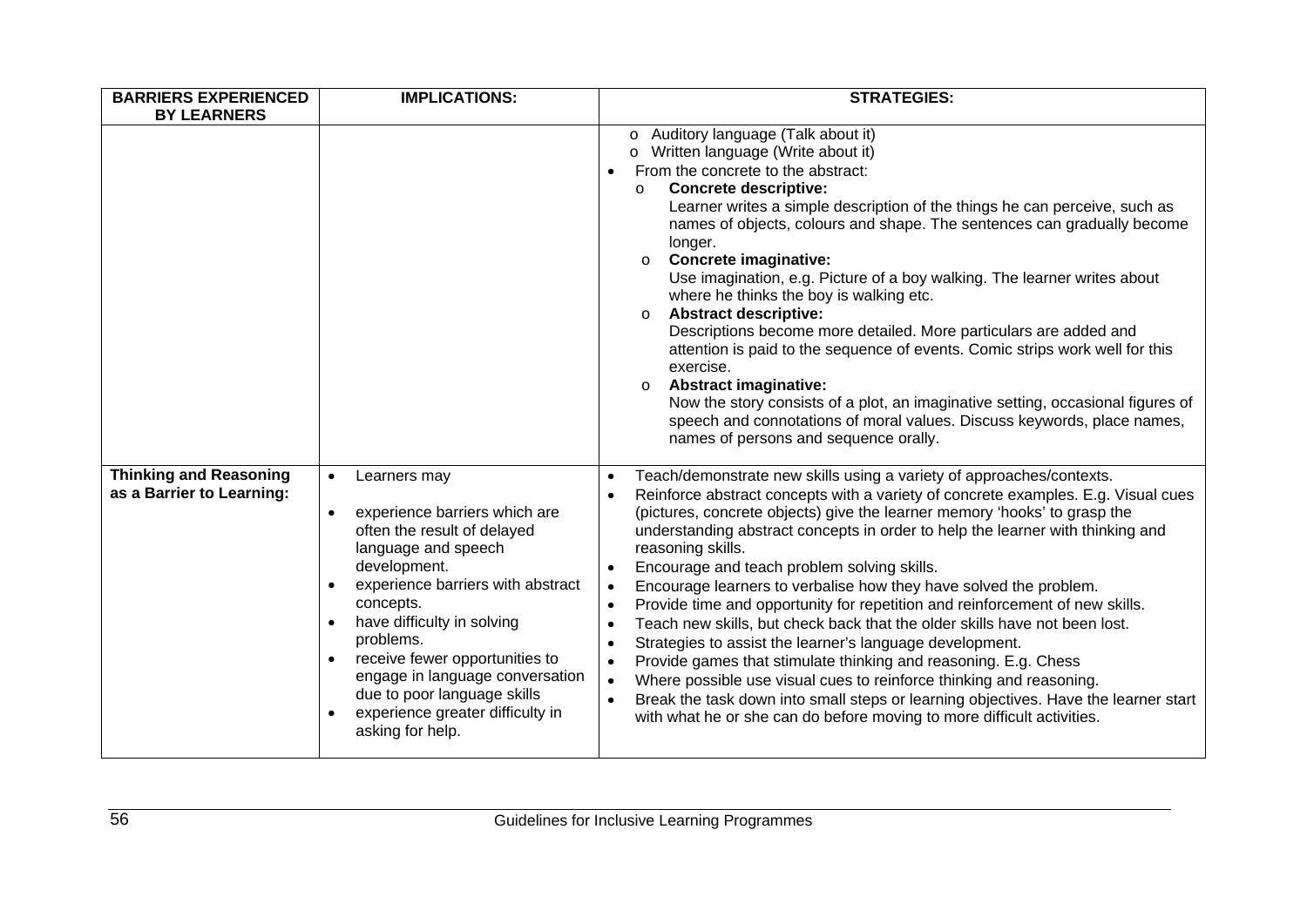| <b>BARRIERS EXPERIENCED</b>   | <b>IMPLICATIONS:</b>                           | <b>STRATEGIES:</b>                                                                                                                    |
|-------------------------------|------------------------------------------------|---------------------------------------------------------------------------------------------------------------------------------------|
| <b>BY LEARNERS</b>            |                                                |                                                                                                                                       |
| <b>Language Structure and</b> |                                                | Teach spelling by doing sounds, blends, etc.                                                                                          |
| Use as a Barrier to           |                                                | Begin teaching consonant sounds before moving to vowels.<br>$\bullet$                                                                 |
| Learning:                     |                                                | Use word families to teach phonics. E.g. mat, sat, hat, fat<br>$\bullet$                                                              |
| Spelling:                     | <b>Barriers with spelling:</b>                 | Teach learners a specific method to learn spelling words. E.g. 'Look, say, cover,<br>$\bullet$<br>write, check'                       |
|                               | Learners may                                   |                                                                                                                                       |
|                               | not hear the differences between               | Have a few simple, multilingual dictionaries in class. Encourage the learners to<br>$\bullet$<br>look up words for themselves.        |
|                               | language sounds and different<br>vowels.       | Encourage the learner to use all their senses to learn spelling words, but to use<br>them one at a time and to start with vision e.g. |
|                               | confuse letters and their sounds.<br>$\bullet$ | o What can you discover by just looking at the word? (E.g. size, number of<br>letters, configuration, small words, familiar sounds?)  |
|                               |                                                | o Trace the word. (With their fingers on the table) What does it feel like?                                                           |
|                               | find it difficult to put sounds                | o Read the word aloud and listen to it while you read it.                                                                             |
|                               | together in the right order to make            | o Close your eyes and visualise the object the word names. What does it look                                                          |
|                               | up words while spelling.                       | like? What does it feel like?                                                                                                         |
|                               |                                                | o Hear the word inside your head. What does it sound like? Does the object the                                                        |
|                               | struggle to sound out words.<br>$\bullet$      | word names, make any sound?                                                                                                           |
|                               |                                                | <b>Teaching syllables:</b>                                                                                                            |
|                               | be unsure of the sounds of the                 | Words can be divided into parts. Using body movements to emphasise the                                                                |
|                               | language and make many                         | concept may help. Say a compound two-syllable word and ask the learners to say                                                        |
|                               | spelling mistakes.                             | it with you. Tell the learners to imagine two body movements to go with the word.                                                     |
|                               |                                                | It is important that they find their own movements with ease. Explain that they                                                       |
|                               | be slow to learn to spell new                  | have just divided the words into syllables. Write the words on the board, showing                                                     |
|                               | words.                                         | the divisions by colour coding each part.                                                                                             |
|                               |                                                | <b>Vertical writing:</b>                                                                                                              |
|                               |                                                | Vertical writing organises the letters of the word so that the learners can deal with<br>them comfortably.                            |
|                               |                                                | Write the sight words on the chalkboard, sequencing from top to bottom. The                                                           |
|                               |                                                | learners say the sound of each letter of the word and name the word. When you                                                         |
|                               |                                                | have repeated this several times, have the learners write the words vertically and                                                    |
|                               |                                                | horizontally on their papers.                                                                                                         |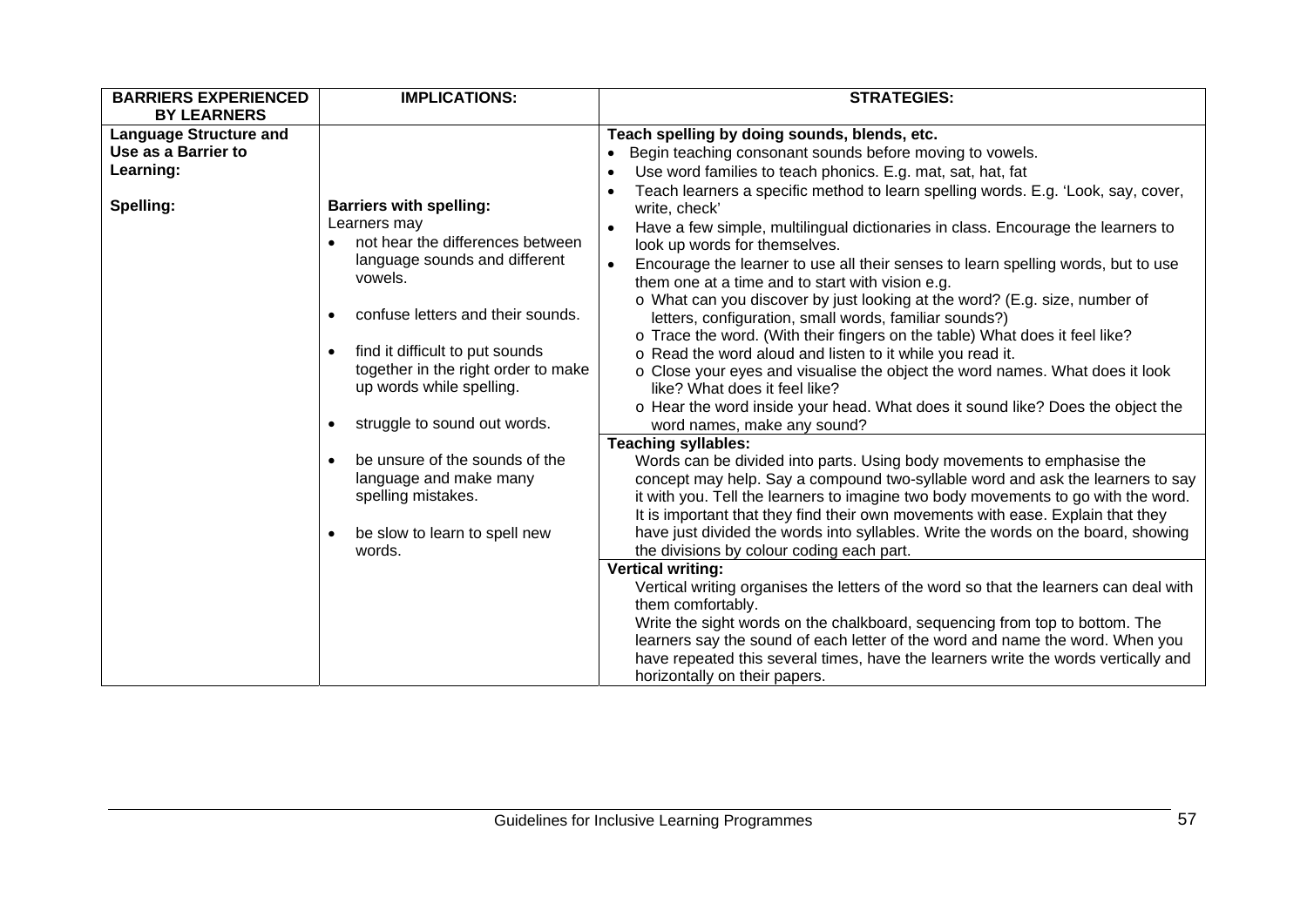| <b>BARRIERS EXPERIENCED</b>                                                                           | <b>IMPLICATIONS:</b>                                                                                                                                                                                   | <b>STRATEGIES:</b>                                                                                                                                                                                                                                                                                                                                                                                                                                                                                                                                                                                                                                                                                                                                                                                                                                                                                                                                                              |
|-------------------------------------------------------------------------------------------------------|--------------------------------------------------------------------------------------------------------------------------------------------------------------------------------------------------------|---------------------------------------------------------------------------------------------------------------------------------------------------------------------------------------------------------------------------------------------------------------------------------------------------------------------------------------------------------------------------------------------------------------------------------------------------------------------------------------------------------------------------------------------------------------------------------------------------------------------------------------------------------------------------------------------------------------------------------------------------------------------------------------------------------------------------------------------------------------------------------------------------------------------------------------------------------------------------------|
| <b>BY LEARNERS</b>                                                                                    |                                                                                                                                                                                                        |                                                                                                                                                                                                                                                                                                                                                                                                                                                                                                                                                                                                                                                                                                                                                                                                                                                                                                                                                                                 |
|                                                                                                       |                                                                                                                                                                                                        | <b>Flashlight tracking:</b><br>Use the flashlight to write shapes, letters, or words on the ceiling or chalkboard.<br>Have the learner track the light with their eyes and the pointing finger of their<br>writing hand while they are repeating the number, word or letter.<br>The learners will be forced to visualise the symbol you are drawing and will<br>activate the haptic system with the arm movement.<br>To reinforce their spelling words, write the words with the flashlight on the<br>chalkboard and have the children tell you the word.<br>Use the flashlight to speed up the learners' reading. Write a story on the<br>chalkboard or chart and move the light along the line at the speed you want the<br>learners to learn. This method can be used to pace reading, teach phrasing, or to<br>reinforce left-to-right progression.                                                                                                                         |
|                                                                                                       |                                                                                                                                                                                                        | <b>Magazine Tracking:</b><br>Once learners have learned to focus on individual words while reading, it often is<br>difficult for them to progress to reading across a line smoothly.<br>Magazine tracking not only will correct word-by-word reading but also will help<br>eliminate problems with directionality, reversals, omissions, and fixations.<br>Tear a page from a magazine, the larger the print the better. Ads are good to start<br>with. Have the children loop each vowel in each word. Be sure they do not lift their<br>pencils except at the end of each line. Limit the activity to no more than ten<br>minutes.<br>This activity may be used to reinforce any concept. Try the following activities:<br>Loop the alphabet in order.<br>Loop punctuation marks.<br>Loop 'b's' or 'd's'.<br>Loop nouns, verbs or adjectives.<br>Loop word families.<br>Loop all the words you know.<br>Loop the letters in your name.<br>Loop the first letter of each word. |
| Grammar<br>Grammar underpins the<br>ability to understand a<br>sentence and process it<br>accurately. | Learners may have particular<br>difficulties with:<br>• Prepositions<br>• Use of past tense<br>• Agreement of the pronoun and<br>verb (e.g. he plays, we play)<br>• Active versus passive construction | Teach grammar specifically through meaningful context and in practical situations.<br>$\bullet$<br>Teach grammar visually - use pictures, concrete objects, Rebus symbols,<br>Makaton signs or gestures and the written word.                                                                                                                                                                                                                                                                                                                                                                                                                                                                                                                                                                                                                                                                                                                                                   |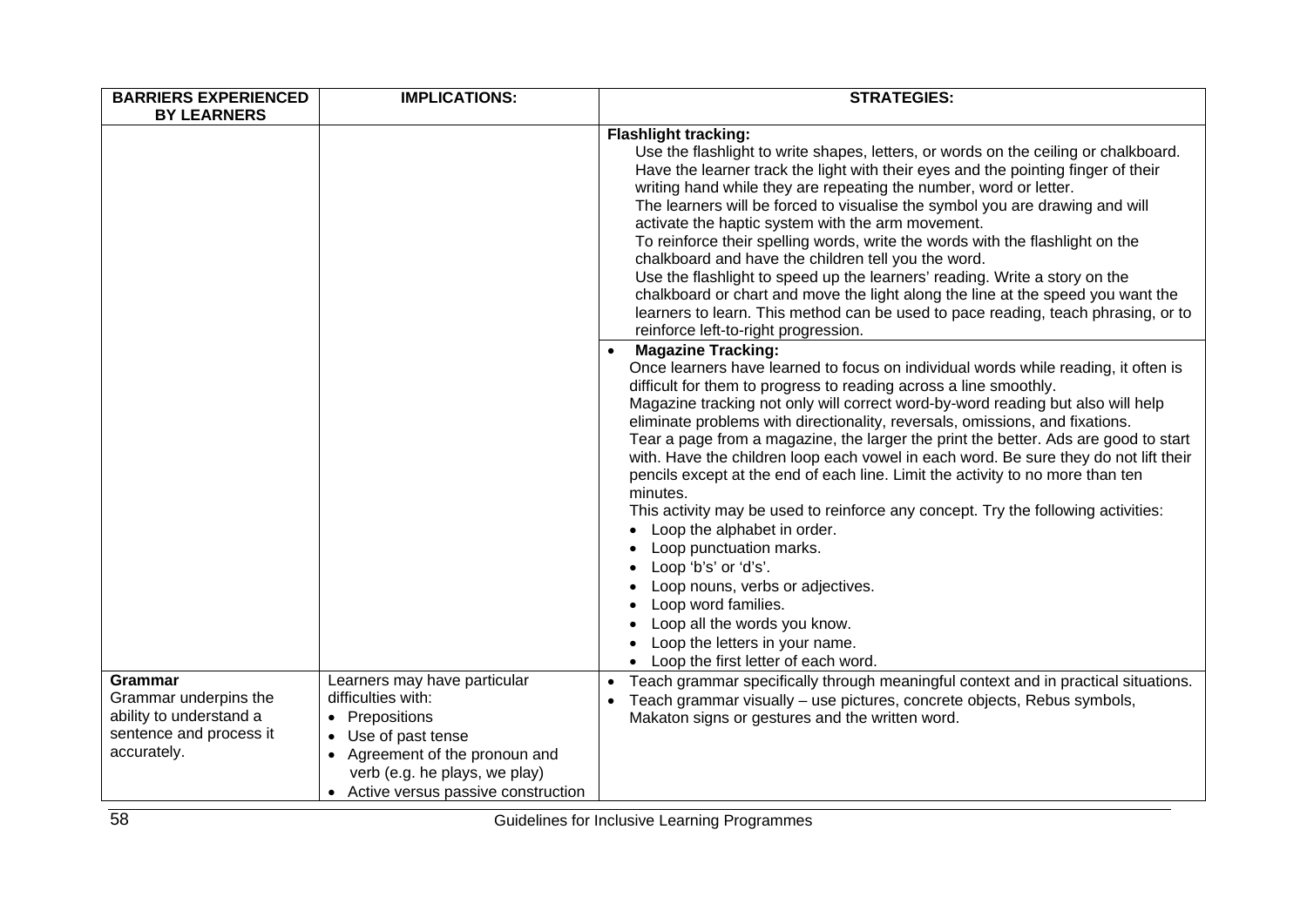| <b>BARRIERS EXPERIENCED</b><br><b>BY LEARNERS</b> | <b>IMPLICATIONS:</b>                                                                                                                  | <b>STRATEGIES:</b> |
|---------------------------------------------------|---------------------------------------------------------------------------------------------------------------------------------------|--------------------|
|                                                   | (e.g. The boy kicked the ball $-$ The<br>ball is kicked by the boy)<br>Use of personal pronouns (e.g. he,<br>she, himself, his, hers) |                    |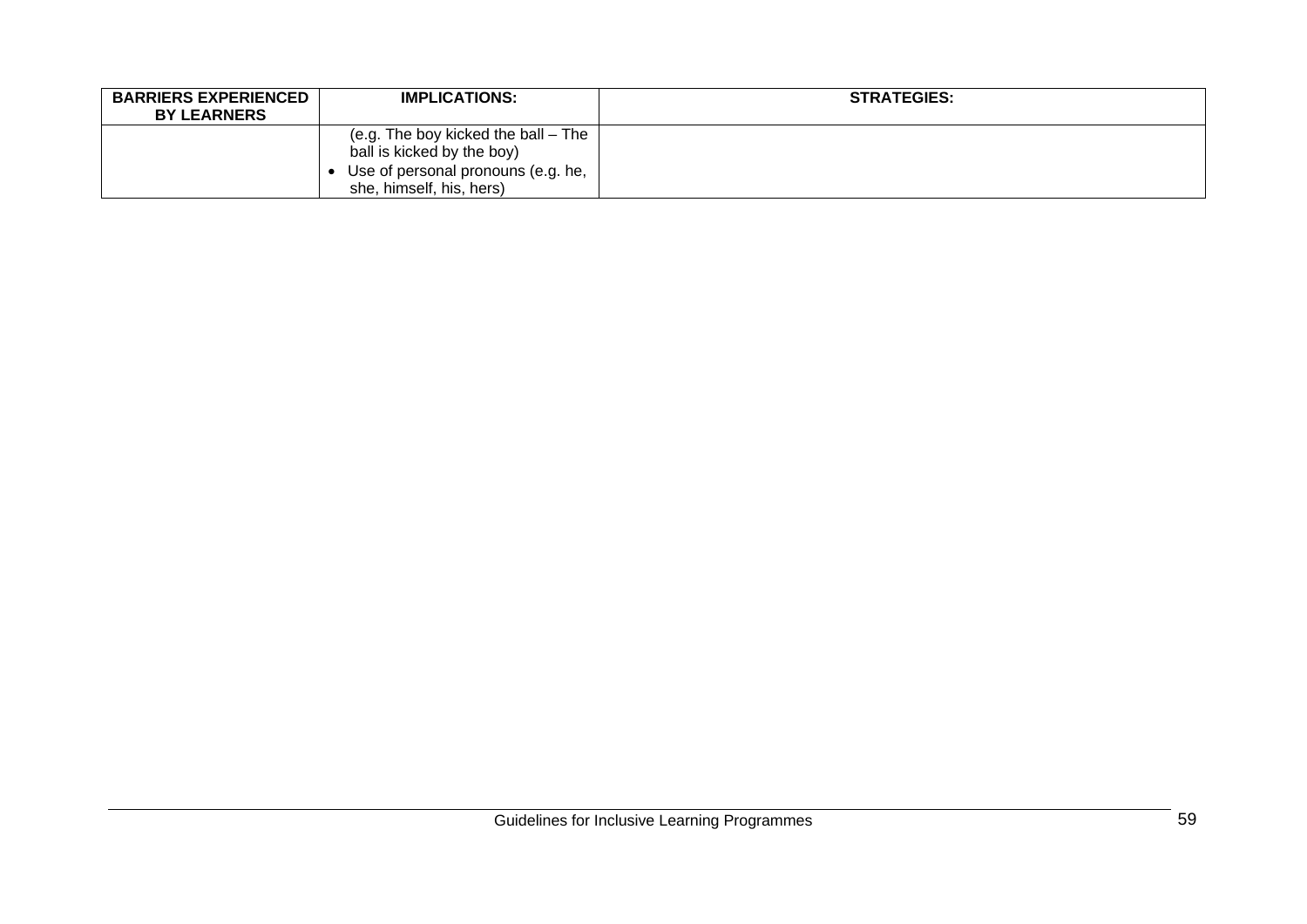## **3.4.2 Learning Area: Mathematics**

### **Learning Outcomes and Assessment Standards**

Learning outcomes 1 (Numbers, Operations and Relationships), 2 (Patterns, Functions and algebra), 3 (Space and Shape [Geometry]), 4 (Measurement) and 5 (Data Handling) all need differentiation to accommodate all learners irrespective of their barriers.

- Activity based learning is essential. Practical experience and practical examples are therefore very important. Learners experiencing barriers may need to use real objects, pictures, graphic, concrete objects etc. for a longer period in order to grasp Mathematical concepts. Moving into the abstract to soon may hinder the understanding of concepts.
- Practice of memory training techniques, especially for number is very important.
- The use of resources such as balances, counters, different tools are needed in order to assist learners to master concepts in the assessment standards meaningfully. These visual supports will help the learners to see the relationships between numbers.
- Learners experiencing barriers to learning may require more time for mastering of concepts understanding the terminology (vocabulary and grammar), executing tasks, acquiring mathematical thinking and for assessment activities. The number of examples and activities to be completed should be adapted to accommodate learners experiencing barriers to learning. However, the thinking process that you using to do the calculation or to solve the problem should not be compromised. The quality of the skill to solve problems should not be comprised for the quantity (number) of problems solved.
- The use of a calculator should be allowed once a learner has understood the basic concepts of addition, subtraction, multiplication and division. It could also be used to verify calculations.
- Solving problems involving money could involve using real money and real objects (or empty containers)
- Learners struggling to understand the number system should still try all other areas of the Learning Area Mathematics (learning outcomes and assessment standards). E.g. simple fractions, measurement, plots and graphs.
- Follow the step by step formal approach: First teach count sequence, then cardinality (how many), then teach count on, then addition, before the learner will understand commutativity and place value.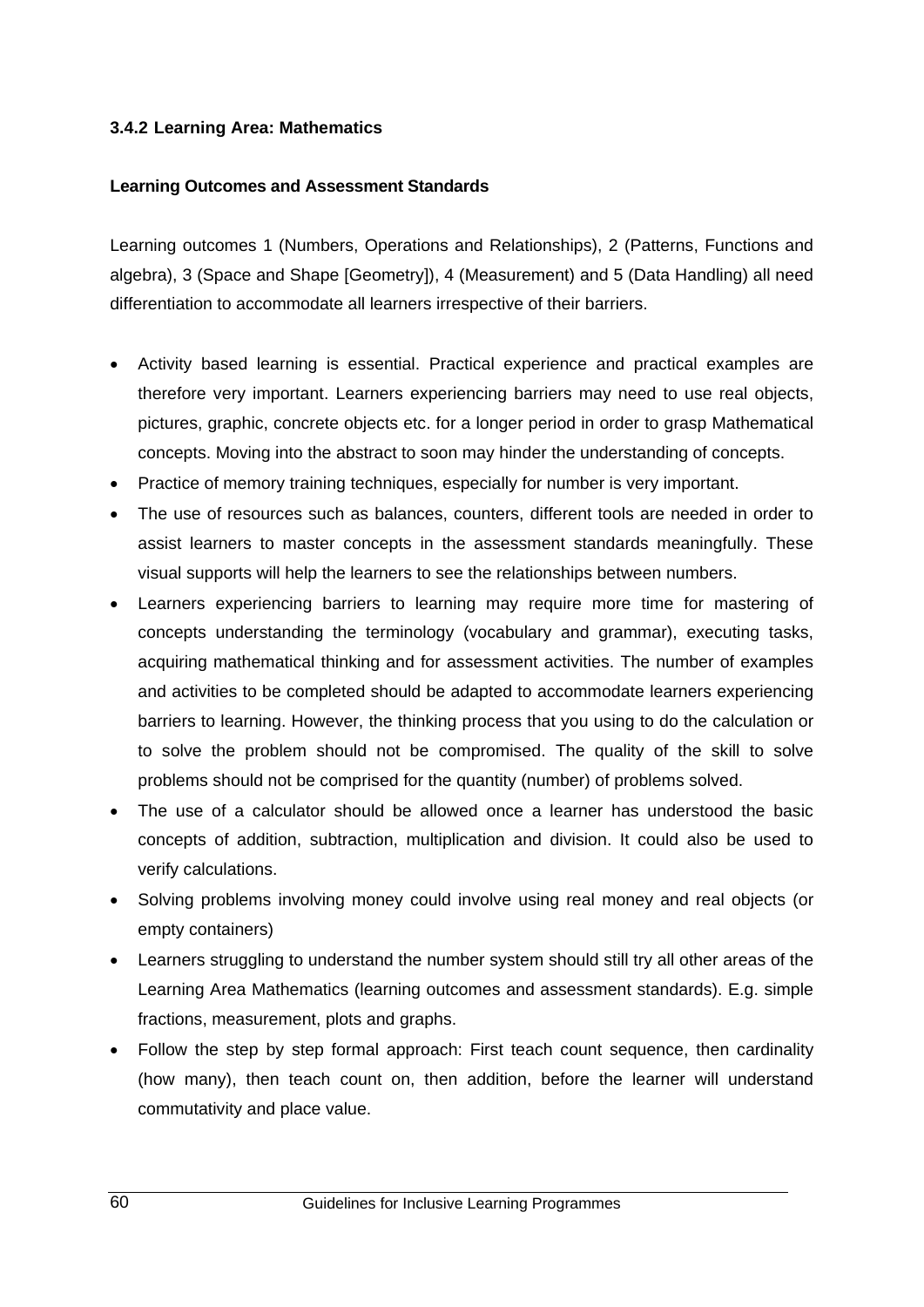#### **LEARNING AREA: MATHEMATICS**

| <b>BARRIERS EXPERIENCED BY</b>                                             | <b>IMPLICATIONS:</b>                                                                                                                                                                                                                                                                                                                                                                                                                                                   | <b>STRATEGIES:</b>                                                                                                                                                                                                                                                                                                                                                                                                                                                                                                                                                                                                                                                                                                                                                                                                                                                                                                                                                                                                                                                                                                                                                                                                                                                                                                                               |
|----------------------------------------------------------------------------|------------------------------------------------------------------------------------------------------------------------------------------------------------------------------------------------------------------------------------------------------------------------------------------------------------------------------------------------------------------------------------------------------------------------------------------------------------------------|--------------------------------------------------------------------------------------------------------------------------------------------------------------------------------------------------------------------------------------------------------------------------------------------------------------------------------------------------------------------------------------------------------------------------------------------------------------------------------------------------------------------------------------------------------------------------------------------------------------------------------------------------------------------------------------------------------------------------------------------------------------------------------------------------------------------------------------------------------------------------------------------------------------------------------------------------------------------------------------------------------------------------------------------------------------------------------------------------------------------------------------------------------------------------------------------------------------------------------------------------------------------------------------------------------------------------------------------------|
|                                                                            |                                                                                                                                                                                                                                                                                                                                                                                                                                                                        |                                                                                                                                                                                                                                                                                                                                                                                                                                                                                                                                                                                                                                                                                                                                                                                                                                                                                                                                                                                                                                                                                                                                                                                                                                                                                                                                                  |
| <b>LEARNERS</b><br><b>Numbers, Operations and</b><br><b>Relationships:</b> | Learners may:<br>rote count with no understanding of<br>one on one correspondence.<br>not recognise number symbols or<br>number names.<br>not count and say the numbers in a<br>one-to-one correspondence<br>not understand quantity.<br>$\bullet$<br>not remember/be able to visualise<br>$\bullet$<br>and remember how many they have<br>counted. (Cardinality) When the<br>learner is asked 'how many' they<br>invariably recount the objects as their<br>response. | Pair off:<br>$\bullet$<br>Give the learner any amount of shapes. The learner must place the<br>shapes on the number line e.g. from number 1 to 5. Do a few of these<br>exercises.<br>Body exercises for pairing off:<br>$\bullet$<br>Beat the tin with the wooden spoon. Learner has to walk rhythmical on<br>the beat of the drum. One step for each number.<br>Constant exposure by drawing attention to numbers through everyday<br>$\bullet$<br>experiences, e.g. age, house numbers, clocks, money. Learners must<br>make the connection that the spoken number is represented in a visual<br>form.<br>Matching number cards, pointing to number on number line, matching<br>number cards to their position on the number line.<br>o Touch counts each sequenced number.<br>o Move the object into a line as the number is spoken<br>When counting objects on paper cross out the object with a pen as the<br>number is spoken.<br>Draw a number line on the floor. Learner stands on the naught. Bounce<br>the ball once on each number. No bounce on naught because it is an<br>empty group!<br>Count real objects often. Allow learners to touch or point to the objects<br>while counting. One word goes with one item. Encourage learner to<br>slow down when counting. Use shapes that are not too large or small<br>and do not roll. |
|                                                                            |                                                                                                                                                                                                                                                                                                                                                                                                                                                                        | Pairing off together with estimation:<br>$\bullet$<br>Use the number line from 1 to 10. Ask the following questions:<br>In my hand I have 8 shapes / blocks. Are there enough shapes for all the<br>blocks? Yes / No. The learner can now put the blocks on the different<br>numbers on the number line. Do the same with other numbers.<br>Matching number with shapes/pictures, e.g. $3 = \rightarrow \rightarrow \rightarrow$<br>The learner needs to be taught that 'how many' means to retain and<br>recall the last number counted rather than recounting the number<br>sequence. Teach the cue 'put the number in your head' e.g. 'How<br>many?' Response should be 5 and NOT 1,2,3,4,5                                                                                                                                                                                                                                                                                                                                                                                                                                                                                                                                                                                                                                                   |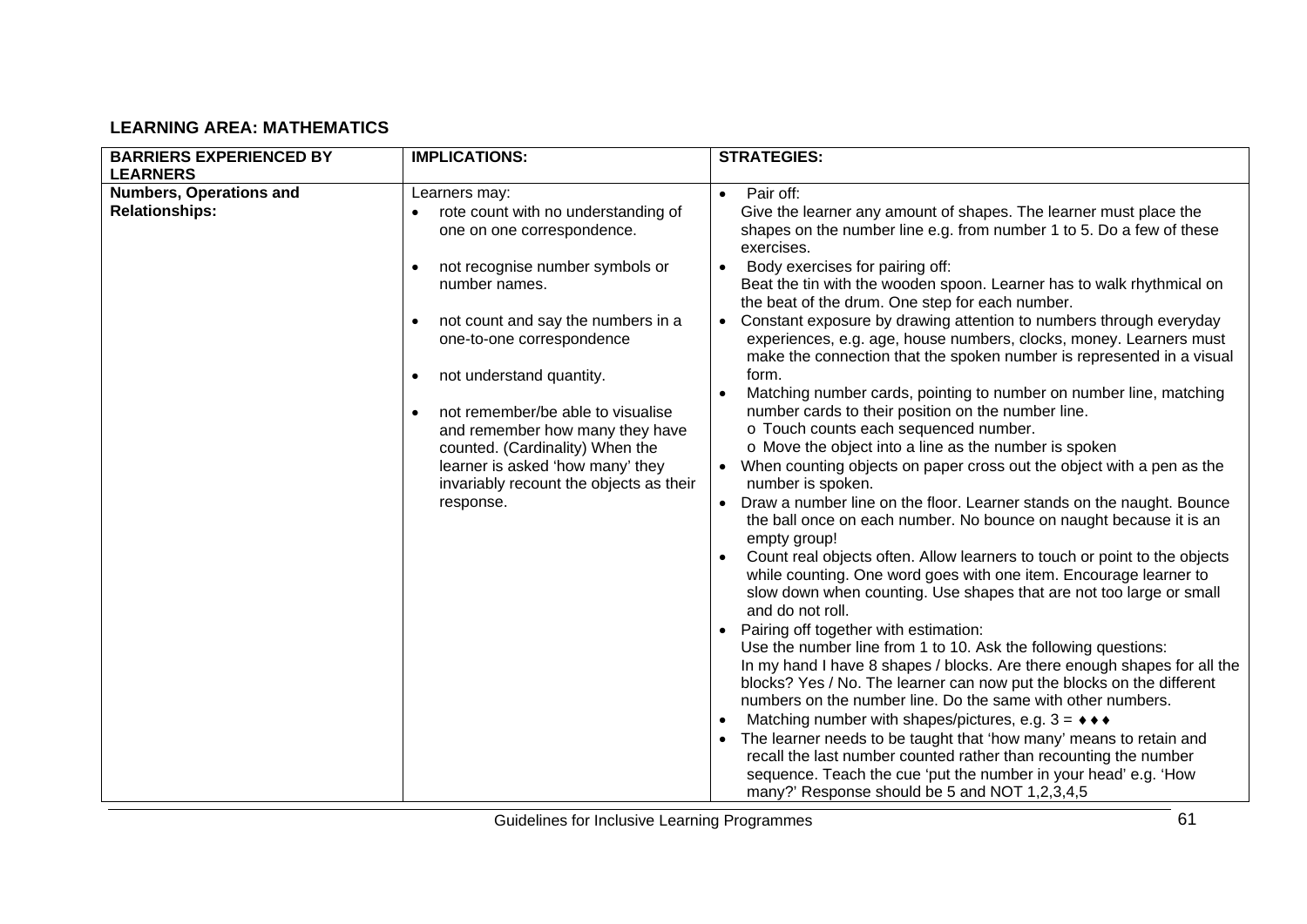| <b>BARRIERS EXPERIENCED BY</b><br><b>LEARNERS</b> | <b>IMPLICATIONS:</b>                                                                                                                                                                       | <b>STRATEGIES:</b>                                                                                                                                                                                                                                                                                                                                                                                                                                                                                                                                                                                                                                                                                                                                                                                                                                                                                                                                                                                                                                                                                                                                                                                                                                                                                                                                                                                                                                                                                                                                                                                                             |
|---------------------------------------------------|--------------------------------------------------------------------------------------------------------------------------------------------------------------------------------------------|--------------------------------------------------------------------------------------------------------------------------------------------------------------------------------------------------------------------------------------------------------------------------------------------------------------------------------------------------------------------------------------------------------------------------------------------------------------------------------------------------------------------------------------------------------------------------------------------------------------------------------------------------------------------------------------------------------------------------------------------------------------------------------------------------------------------------------------------------------------------------------------------------------------------------------------------------------------------------------------------------------------------------------------------------------------------------------------------------------------------------------------------------------------------------------------------------------------------------------------------------------------------------------------------------------------------------------------------------------------------------------------------------------------------------------------------------------------------------------------------------------------------------------------------------------------------------------------------------------------------------------|
|                                                   |                                                                                                                                                                                            | Play counting games, which end before the whole set has been counted,<br>also to encourage understanding of cardinality.                                                                                                                                                                                                                                                                                                                                                                                                                                                                                                                                                                                                                                                                                                                                                                                                                                                                                                                                                                                                                                                                                                                                                                                                                                                                                                                                                                                                                                                                                                       |
|                                                   | Learners may<br>Confuse Next number / One more /<br>One less and equal<br>Experience problems with number<br>concept<br>not understand ordinal numbers: 1 <sup>st</sup> ,<br>$2nd$ , $3rd$ | Play counting games that start at numbers other the one.<br>$\bullet$<br>Repeated modelling and practice is needed to teach the learner to count<br>from the given number. 'Count to 10. Start at 5<br>Initially use a number line / number grid as a visual prompt. The learner<br>can now visually check which is more or less<br>Quantity – Use everyday experiences (particularly food) to estimate<br>which is more / less<br>o Check by pairing objects for each group. The learner then selects<br>which group is preferred more.<br>o Using numbers with the same 'ten' e.g., which is more, 25 or 21?<br>o Using multiples of 10 e.g., which is more, 30 or 20?<br>o Using any two numerals e.g., which is more, 27 or 31?<br>Games<br>$\bullet$<br>Walk to number 3.<br>Give 1 step forward. Where are you now? 4, therefore 4 steps are more<br>than 3 steps.<br>Learner goes back to number 3.<br>Walk 2 steps forward. Where are you now? 5, therefore 5 steps are<br>more than 3 steps.<br>Learner goes back to number 3.<br>Walk 1 step backwards. Where are you now? 2 therefore 2 steps are<br>less than 3 steps.<br>Learner goes back to number 3.<br>Walk 2 steps backwards. Where are you now? 1 therefore 1 step is less<br>than 3 steps.<br>Do a lot of these exercises.<br>Work with each number in isolation until mastered.<br>$\bullet$<br>These numbers must relate to real life experiences e.g. lining up at the<br>$\bullet$<br>door and sports day. Support auditory memory with a card (visual cue)<br>e.g. visually and verbally identify 1 <sup>st</sup> , 2 <sup>nd</sup> , 3 <sup>rd</sup> |
|                                                   | Learners may<br>not be able to count in 2's, 3's (Skip<br>or interval counting)                                                                                                            | Learners group real objects e.g. in twos and then count in twos moving<br>two objects at a time as they count.<br>Initially the learner will need to be shown how to miss alternate<br>$\bullet$                                                                                                                                                                                                                                                                                                                                                                                                                                                                                                                                                                                                                                                                                                                                                                                                                                                                                                                                                                                                                                                                                                                                                                                                                                                                                                                                                                                                                               |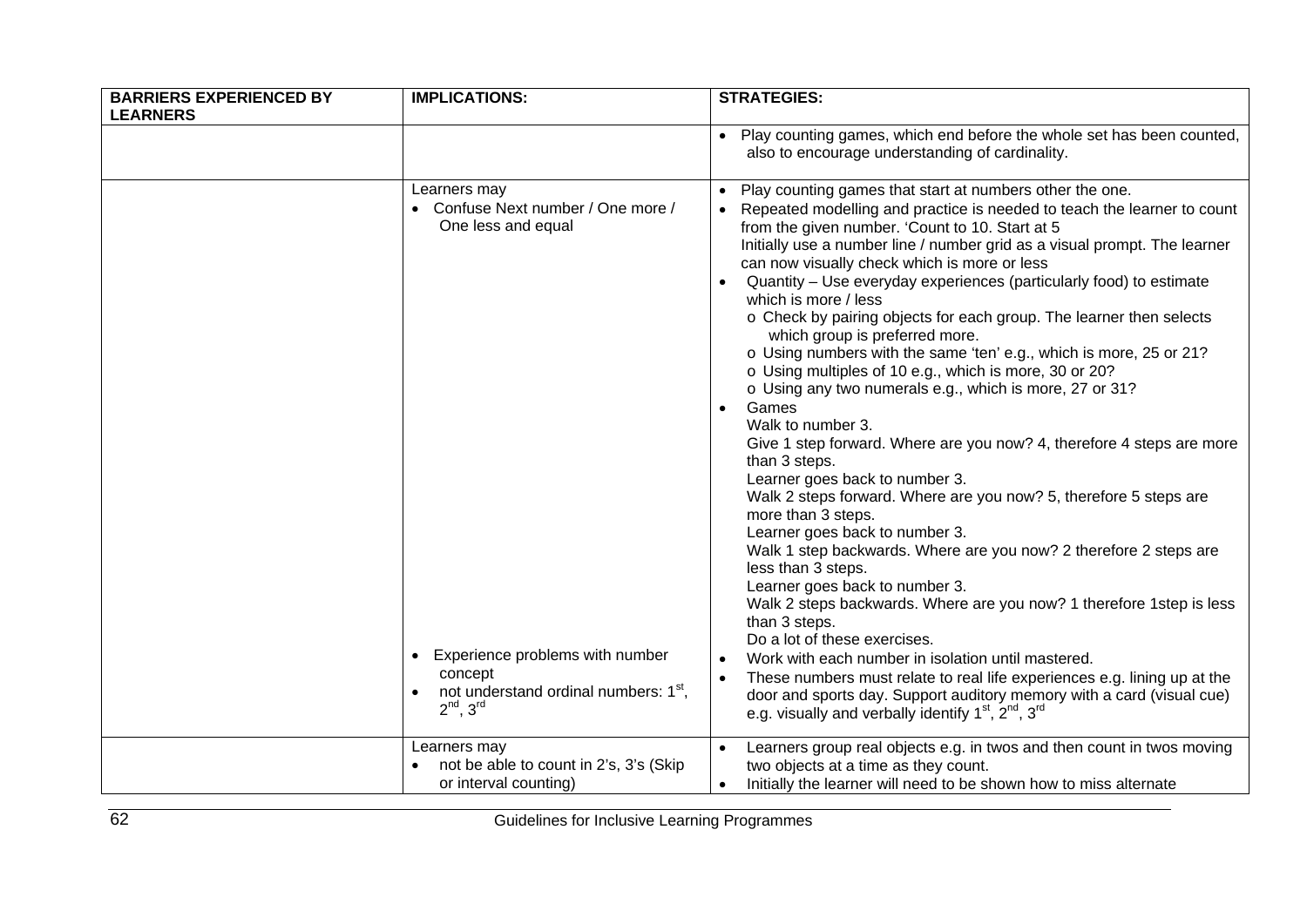| <b>BARRIERS EXPERIENCED BY</b> | <b>IMPLICATIONS:</b>                         | <b>STRATEGIES:</b>                                                                                                                                                                                                                                                                                                                                                                                                                                                                                                                                                                                                      |
|--------------------------------|----------------------------------------------|-------------------------------------------------------------------------------------------------------------------------------------------------------------------------------------------------------------------------------------------------------------------------------------------------------------------------------------------------------------------------------------------------------------------------------------------------------------------------------------------------------------------------------------------------------------------------------------------------------------------------|
| <b>LEARNERS</b>                |                                              |                                                                                                                                                                                                                                                                                                                                                                                                                                                                                                                                                                                                                         |
|                                |                                              | numerals e.g. jumping / stepping over cards on the floor, 'jumping' over<br>numbers on a number line.<br>To prepare for addition, play counting games that start at numbers<br>other than one.                                                                                                                                                                                                                                                                                                                                                                                                                          |
|                                | not understand addition:<br>$\bullet$        | Being able to add, it is very important for understanding place value.<br>Introduce the vocabulary/symbol to be used while showing the process<br>$\bullet$<br>of adding objects together. Record the number sentence underneath<br>the concrete process.<br>Pairing off with classification:<br>$\bullet$<br>Take different coloured shapes (two colours, e.g. red and yellow). Place<br>3 yellow blocks left and 7 red blocks right on the number line. $3 + 7 = 10$<br>Number charts: Learner has to match the number on the number charts<br>$\bullet$<br>with the matching number on the number line.<br>$\bullet$ |
|                                |                                              | The open number line:<br>Walk up to number 5. Ask the following questions:<br>How many steps must you take before you reach number 9?<br>$5 + \square = 9$                                                                                                                                                                                                                                                                                                                                                                                                                                                              |
|                                |                                              | Walk up to number 6. Place a shape or block on the number 6. Now the<br>learner has to bounce a ball on each number up to number 10.<br>• How many times did the ball bounce up to number 10? 4 times.<br>Therefore $6 + \square = 10$ Do more examples.                                                                                                                                                                                                                                                                                                                                                                |
|                                |                                              | Introduce visually using the game of ten-pin-bowling. Verbalise the<br>process i.e. ten empty bottles, five knocked down, five left'.<br>Record the number sentence. Use a variety of other concrete materials                                                                                                                                                                                                                                                                                                                                                                                                          |
|                                | not be able to do subtraction                | to support the process.<br>When learning subtraction, some learners do well until they are asked<br>$\bullet$                                                                                                                                                                                                                                                                                                                                                                                                                                                                                                           |
|                                | not understand borrowing                     | to regroup or borrow. It seems that no matter how many times you say,<br>'Take the bottom number from the top number they will subtract the<br>smaller number from the lager number.'                                                                                                                                                                                                                                                                                                                                                                                                                                   |
|                                |                                              | Colour code numbers, making the top number red and the bottom<br>number green. Say, 'Take the green number from the red number.' By<br>using colour to organise the thinking, the learner seems able to grasp<br>the concept.<br>3 4 (red)<br>-2 7 (green)                                                                                                                                                                                                                                                                                                                                                              |
|                                | not understanding commutativity<br>$\bullet$ | Commutative: (Train game)<br>Put 4 red shapes / blocks on number line (numbers 1 to 4). Put 5 blue                                                                                                                                                                                                                                                                                                                                                                                                                                                                                                                      |

Guidelines for Inclusive Learning Programmes 63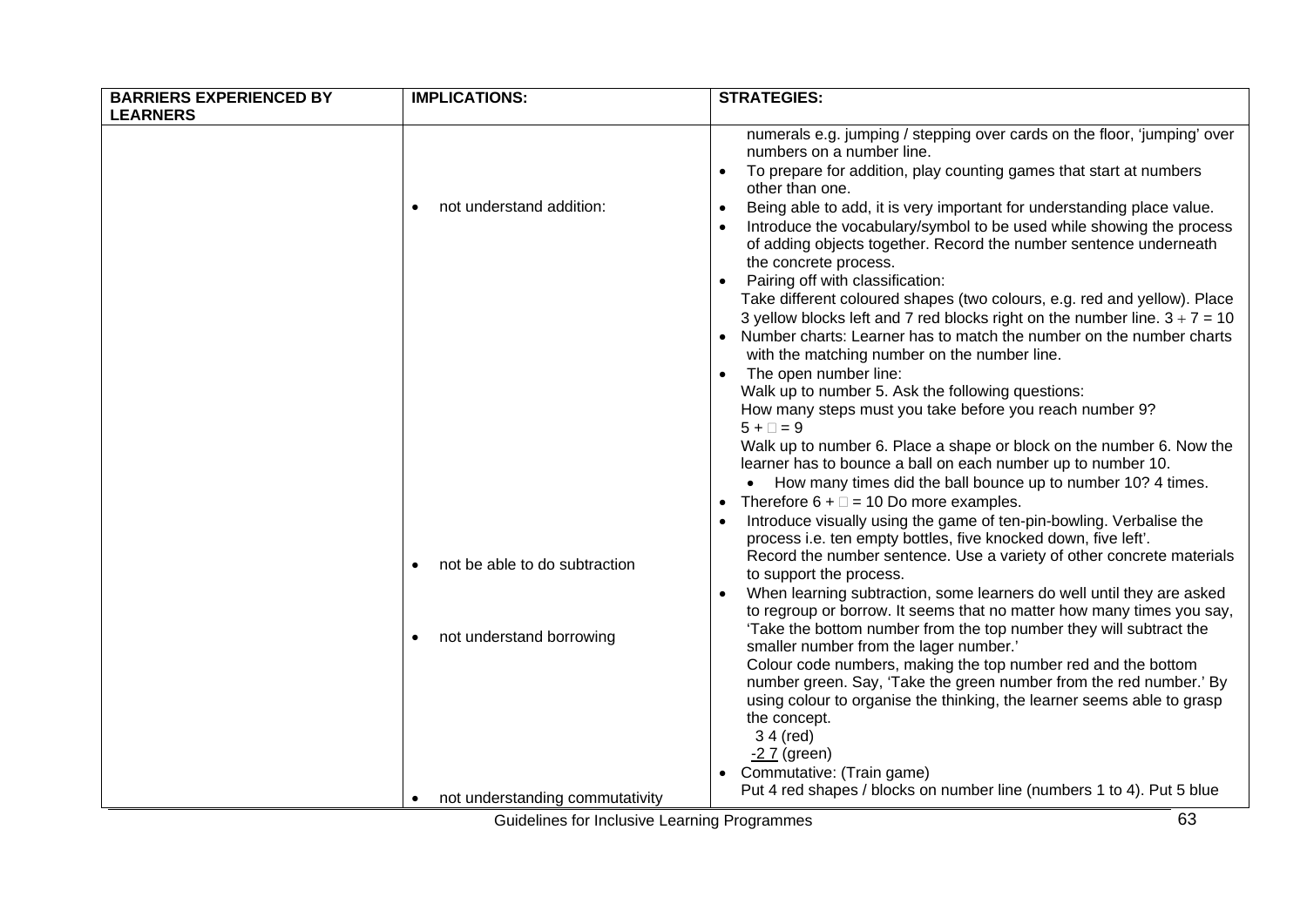| <b>BARRIERS EXPERIENCED BY</b>    | <b>IMPLICATIONS:</b>                                                                                                                                    | <b>STRATEGIES:</b>                                                                                                                                                                                                                                                                                                                                                                                                                                                                                                                                                                                                                                                                                                                                                                                                                                                 |
|-----------------------------------|---------------------------------------------------------------------------------------------------------------------------------------------------------|--------------------------------------------------------------------------------------------------------------------------------------------------------------------------------------------------------------------------------------------------------------------------------------------------------------------------------------------------------------------------------------------------------------------------------------------------------------------------------------------------------------------------------------------------------------------------------------------------------------------------------------------------------------------------------------------------------------------------------------------------------------------------------------------------------------------------------------------------------------------|
| <b>LEARNERS</b>                   |                                                                                                                                                         |                                                                                                                                                                                                                                                                                                                                                                                                                                                                                                                                                                                                                                                                                                                                                                                                                                                                    |
|                                   | experience difficulty with place value                                                                                                                  | shapes / blocks on the following numbers of the number line.<br>Now put the two colours together on the right hand side of the number<br>line. Teacher writes the calculation on the black board.<br>$4 + 5 = 9$<br>Repeat the calculation but now the learner uses 5 red blocks and 4 blue<br>blocks. Now put all the blocks together on the left hand side of the<br>number line. Teacher writes the calculation on the black board.<br>The learners are now allowed to compare the 2 rows of blocks<br>Writing numbers helps the learner to understand place value in terms of<br>how we write large numbers but addition helps the child to understand<br>10 = 10 units, 5=5 units, 2=2 units and then $12 = 10 + 2$<br>Until the learner understands tens and units, he has no basis to cope<br>with the decimal system for money or for weights and measure. |
| Patterns, Functions and Algebra:  | Learners may<br>• not be able to follow or design simple<br>patterns                                                                                    | Start by copying simple sequences using colour or objects e.g. red, blue,<br>red blue, , or objects e.g. crayon, block, crayon, block,<br>Make the sequences more complex using 3 and later 4 colours, shapes<br>etc. Learners should understand that a pattern is a repetition of e.g. a<br>sequence or actions<br>Sequence numbered unifix blocks horizontally or vertically. Give verbal<br>$\bullet$<br>and visual cues.<br>• Let them repeatedly add the same number e.g.<br>$1 (+2) = 3 (+2) = 5 (+2) = 7 (+2) = 9 (+2) = 11 (+2) =$                                                                                                                                                                                                                                                                                                                         |
| <b>Shape and Space (Geometry)</b> | Learners may<br>have difficulty with the following<br>concepts of shape and space:<br>naming shapes<br>identifying shapes<br>sorting according to shape | Identifying and describing shapes<br>The learner feels the outside of the shape while naming the shape and<br>the characteristics.<br>Multiple choice:<br>$\bullet$<br>Practice identifying the shape from a selection of two/more e.g. 'Give<br>me the circle'. Repeat these steps until mastered.<br>Practice and Generalisation:<br>$\bullet$<br>Sorting shapes of varying size, texture, colour and thickness<br>o finding the shape in the environment<br>o drawing the shape<br>o tracing around the shape<br>o making the drawn shape into a picture<br>$\circ$ select the shape – by touch alone – from a small selection 'feely bag'                                                                                                                                                                                                                      |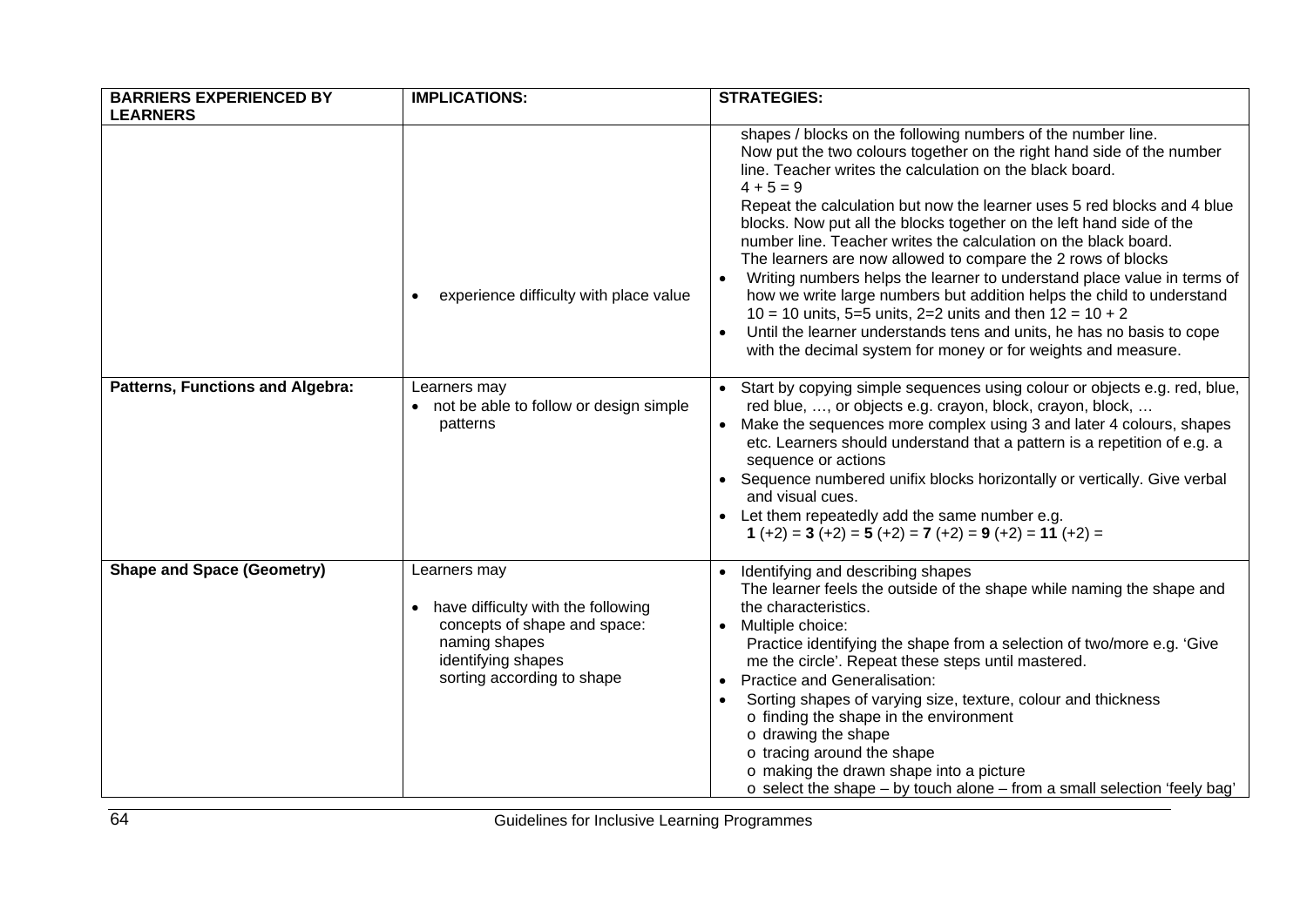| <b>BARRIERS EXPERIENCED BY</b> | <b>IMPLICATIONS:</b>                                                                                                                                                                                                                                                | <b>STRATEGIES:</b>                                                                                                                                                                                                                                                                                                                                                                                                                                                                                                                                                                                                                                                                                                                                                                                                                                                                                                                                                                                                                                                                                                                                                                                                                                                                                                                                                                                                                                                                                                                                                                                                                                                                                                                                                                                                                                                                                                                                                                                                                                                                                                                       |
|--------------------------------|---------------------------------------------------------------------------------------------------------------------------------------------------------------------------------------------------------------------------------------------------------------------|------------------------------------------------------------------------------------------------------------------------------------------------------------------------------------------------------------------------------------------------------------------------------------------------------------------------------------------------------------------------------------------------------------------------------------------------------------------------------------------------------------------------------------------------------------------------------------------------------------------------------------------------------------------------------------------------------------------------------------------------------------------------------------------------------------------------------------------------------------------------------------------------------------------------------------------------------------------------------------------------------------------------------------------------------------------------------------------------------------------------------------------------------------------------------------------------------------------------------------------------------------------------------------------------------------------------------------------------------------------------------------------------------------------------------------------------------------------------------------------------------------------------------------------------------------------------------------------------------------------------------------------------------------------------------------------------------------------------------------------------------------------------------------------------------------------------------------------------------------------------------------------------------------------------------------------------------------------------------------------------------------------------------------------------------------------------------------------------------------------------------------------|
|                                |                                                                                                                                                                                                                                                                     |                                                                                                                                                                                                                                                                                                                                                                                                                                                                                                                                                                                                                                                                                                                                                                                                                                                                                                                                                                                                                                                                                                                                                                                                                                                                                                                                                                                                                                                                                                                                                                                                                                                                                                                                                                                                                                                                                                                                                                                                                                                                                                                                          |
| <b>LEARNERS</b>                | over/under<br>through<br>by<br>in/out<br>on/off<br>inside/outside<br>behind/in front<br>top/bottom<br>near/next to<br>forward/backward<br>back/front<br>across<br>high/low<br>middle<br>side/corner/edge<br>toward/away from<br>around<br>left/right<br>left/right: | • The following procedure for concept development is recommended:<br>Model of concept:<br>$\circ$<br>The concept is modelled to the learner using verbal cues. E.g. adult<br>$\circ$<br>or peer shows the concept, moves behind the chair/ places a plastic<br>object behind the chair.<br>Experience the concept:<br>$\circ$<br>The learner repeatedly experience the concept while hearing and<br>$\circ$<br>using the language e.g. playground equipment, classroom<br>situations e.g. hiding behind the chair.<br>Practice with 3-Dimensional Objects:<br>$\circ$<br>The learner uses 3 dimensional socio-dramatic play equipment to<br>$\circ$<br>practice the skill. E.g. Duplo doll's house, Fisher Price garage, tea<br>sets.<br>Practice with 2-Dimensional Objects:<br>$\circ$<br>The learner identifies / uses the concepts in books/worksheets.<br>The following activities give practice at developing spatial skills in each<br>step in the procedure:<br>o barrier games: A simple game based on giving and receiving<br>instructions. Set it up by providing each learner with an identical set<br>of materials. The instructor arranges his materials and instructs the<br>listeners on how to reproduce this arrangement. The listener uses<br>questions to clarify information, which is incomplete or unclear.<br>When the instructions are completed the players compare their<br>placement of materials. Prevent left-right confusions by seating the<br>learners next to each other, facing the same way. Turn all the<br>pieces face up before starting the game.<br>o listening skill games (using peers/audio tapes)<br>o drama and dance using positional concepts<br>o use everyday routines to practice spatial concepts<br>Peer/cross age tutors can be utilised to give instructions in the<br>above activities in order to practice these concepts.<br>Initially teach left/right in relation to the learner's own hands and feet.<br>$\bullet$<br>'Hokey Pokey' is a very good game for reinforcing these concepts. Use<br>practical activities to reinforce the concept. Visual scanning left to right |
|                                |                                                                                                                                                                                                                                                                     | on the keyboard, number line and games, all need to be specifically                                                                                                                                                                                                                                                                                                                                                                                                                                                                                                                                                                                                                                                                                                                                                                                                                                                                                                                                                                                                                                                                                                                                                                                                                                                                                                                                                                                                                                                                                                                                                                                                                                                                                                                                                                                                                                                                                                                                                                                                                                                                      |
|                                |                                                                                                                                                                                                                                                                     | taught and practised.                                                                                                                                                                                                                                                                                                                                                                                                                                                                                                                                                                                                                                                                                                                                                                                                                                                                                                                                                                                                                                                                                                                                                                                                                                                                                                                                                                                                                                                                                                                                                                                                                                                                                                                                                                                                                                                                                                                                                                                                                                                                                                                    |
| <b>Measurement:</b>            | Learners may                                                                                                                                                                                                                                                        | constant use of a clock, pictures real events and or calendar is very                                                                                                                                                                                                                                                                                                                                                                                                                                                                                                                                                                                                                                                                                                                                                                                                                                                                                                                                                                                                                                                                                                                                                                                                                                                                                                                                                                                                                                                                                                                                                                                                                                                                                                                                                                                                                                                                                                                                                                                                                                                                    |
|                                | experience difficulty with time:                                                                                                                                                                                                                                    | important Introducing a new time concept:                                                                                                                                                                                                                                                                                                                                                                                                                                                                                                                                                                                                                                                                                                                                                                                                                                                                                                                                                                                                                                                                                                                                                                                                                                                                                                                                                                                                                                                                                                                                                                                                                                                                                                                                                                                                                                                                                                                                                                                                                                                                                                |

Guidelines for Inclusive Learning Programmes 65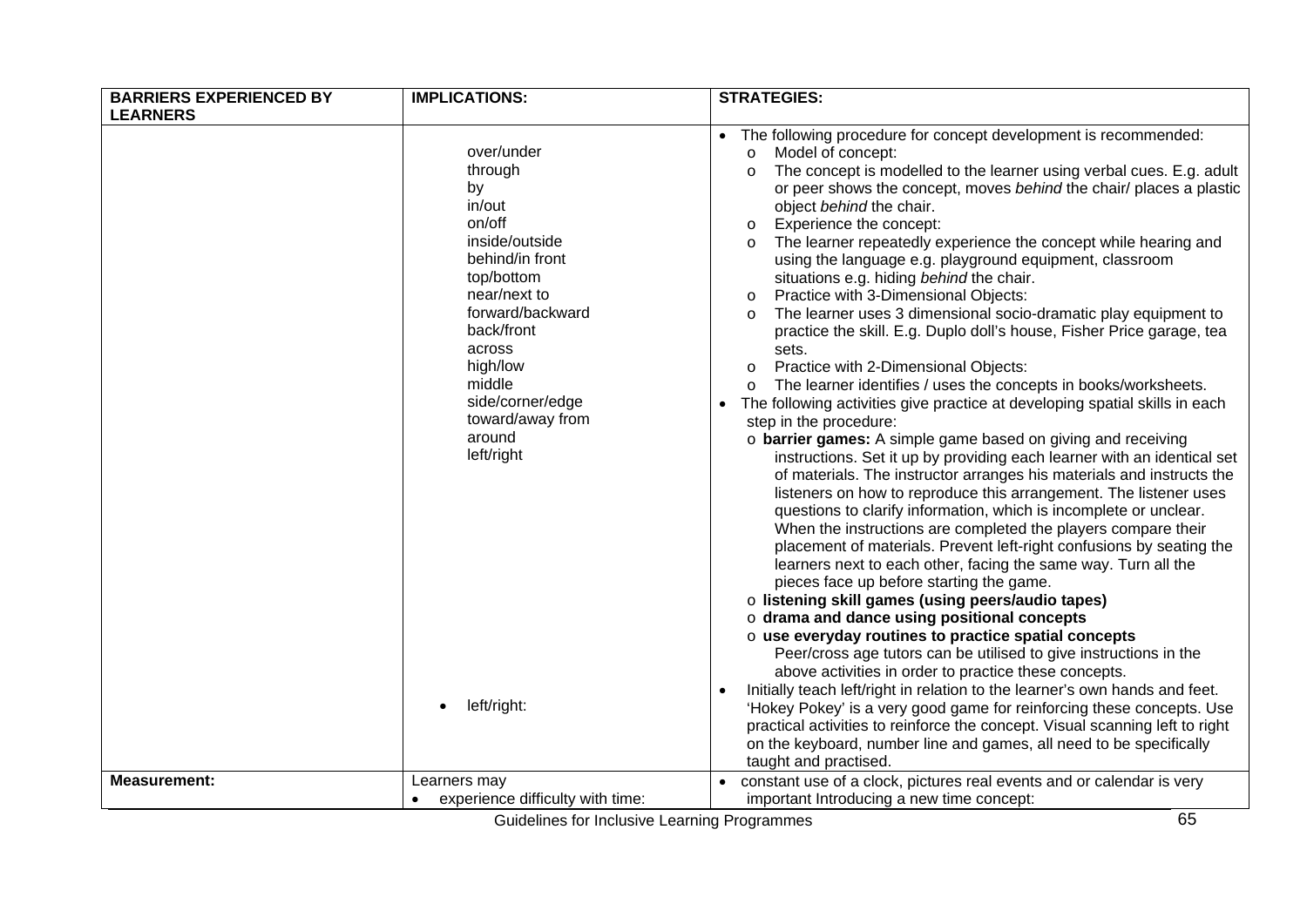| <b>BARRIERS EXPERIENCED BY</b> | <b>IMPLICATIONS:</b>                                                                                                                                                                                                                                                                                                              | <b>STRATEGIES:</b>                                                                                                                                                                                                                                                                                                                                                                                                                                                                                                                                                                                                                                                                                         |
|--------------------------------|-----------------------------------------------------------------------------------------------------------------------------------------------------------------------------------------------------------------------------------------------------------------------------------------------------------------------------------|------------------------------------------------------------------------------------------------------------------------------------------------------------------------------------------------------------------------------------------------------------------------------------------------------------------------------------------------------------------------------------------------------------------------------------------------------------------------------------------------------------------------------------------------------------------------------------------------------------------------------------------------------------------------------------------------------------|
| <b>LEARNERS</b>                |                                                                                                                                                                                                                                                                                                                                   |                                                                                                                                                                                                                                                                                                                                                                                                                                                                                                                                                                                                                                                                                                            |
|                                | night/day<br>morning/afternoon<br>today<br>age<br>before/after<br>date on written work<br>birthday: day and month<br>7 days in one week<br>order of days of the week<br>weekdays/weekend<br>yesterday/today/tomorrow<br>O'clock related to daily activities<br>day/month/year<br>am/pm<br>seasons<br>special days/events calendar | o discuss and describe vocabulary e.g. morning is before lunch,<br>afternoon is after lunch.<br>relate to learners events for that time using pictures/individual learner<br>$\circ$<br>photos etc. e.g. Photo/picture of learner in bed at night, walking to<br>school etc.<br>o use individual timetables (displayed in visual form) showing the<br>sequence of events<br>o teach recording of date e.g. 12 January 2004<br>o memorise date and month of birthday and know how to plot it on a<br>calendar.<br>o introduce concepts of weekdays/weekends i.e. weekdays go to<br>school; weekends no school<br>learner places flashcard with word yesterday and tomorrow on blank<br>$\circ$<br>calendar. |
|                                | struggle to understand measuring:<br>$\bullet$<br>length<br>capacity/mass<br>temperature                                                                                                                                                                                                                                          | Introduce the learner to units of measurement<br>$\bullet$<br>Learner needs to be given the opportunity to measure many items<br>using a ruler, string and other resources.<br>Select a range of everyday containers to compare volumes.<br>Generalise the skill to cooking. A similar process is used for mass.<br>Compare learners' heights and weights.<br>Weather – Relate to the maximum and minimum temperatures from the<br>$\bullet$<br>TV/radio or newspapers. Record in a graph.                                                                                                                                                                                                                 |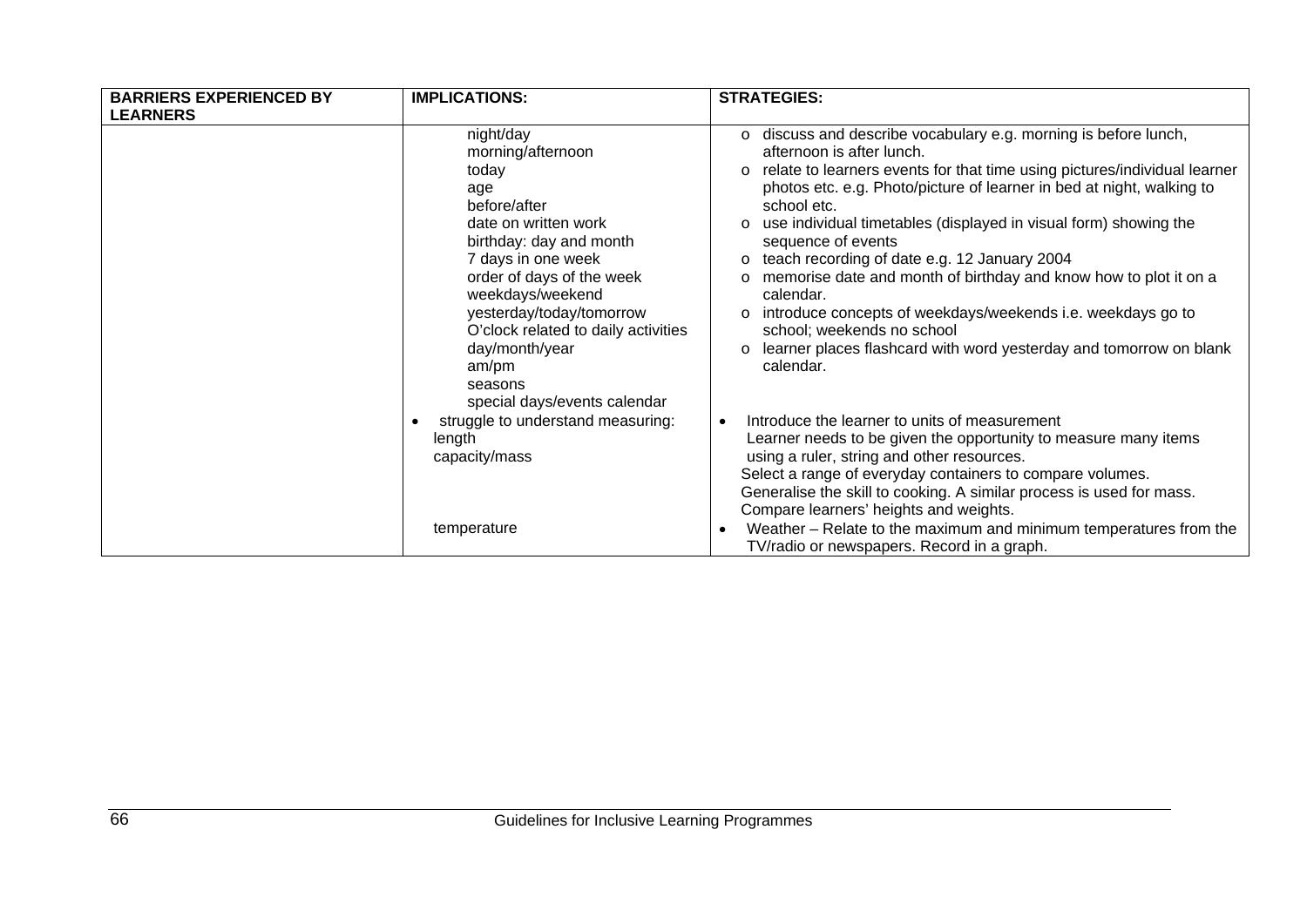### **3.4.3 Learning Area: Social Sciences**

### **Learning Outcomes and Assessment Standards**

**History:** Learning outcomes 1 (Historical Enquiry), 2 (Historical Knowledge and Understanding) and 3 (Historical Interpretation)

**Geography:** Learning outcomes 1 (Geographical Enquiry), 2 (Geographical Knowledge and Understanding) and 3 (Exploring Issues) all need differentiation to accommodate all learners irrespective of their barriers.

#### **Recommendations**

- When an assessment standard requires of learners to show their understanding of chronology and time visual and tactile timelines could be used to further demonstrate understanding.
- If learners have to compare two versions of e.g. a historical event he/she should be allowed to use visual, written or auditory sources.
- ensure that learners have the vocabulary and understand the explanations, story, discussions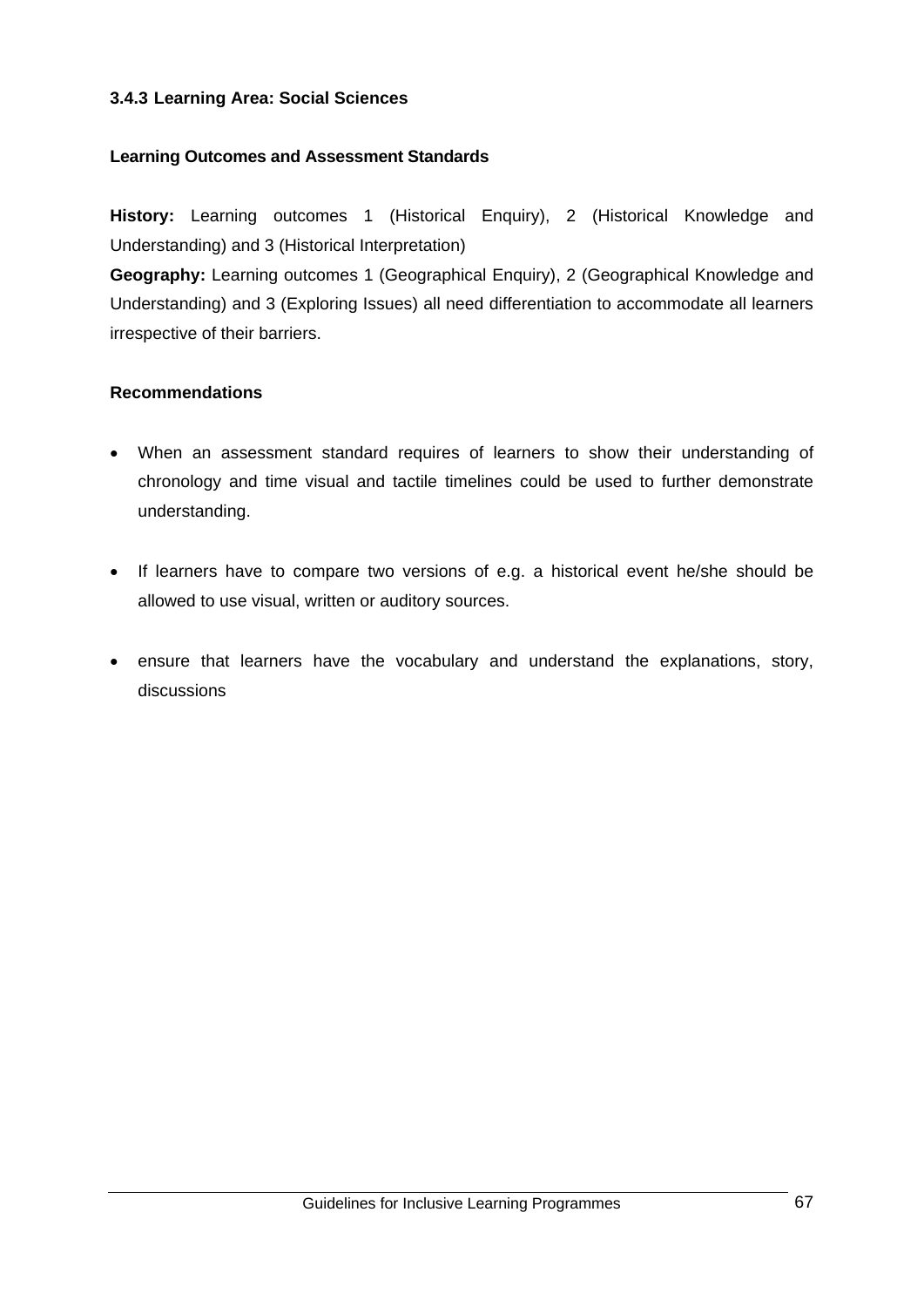| <b>BARRIERS EXPERIENCED BY</b>                                      | <b>IMPLICATIONS:</b>                                                                                                                                                                                                                                                                                                                                                                                                     | <b>STRATEGIES:</b>                                                                                                                                                                                                                                                                                                                                                                                                                                                                                                                                                                                                                                                                                                                                                                                                                                                                                                                                                                                                                                                                                                                                                                                                                                                                                                                                             |
|---------------------------------------------------------------------|--------------------------------------------------------------------------------------------------------------------------------------------------------------------------------------------------------------------------------------------------------------------------------------------------------------------------------------------------------------------------------------------------------------------------|----------------------------------------------------------------------------------------------------------------------------------------------------------------------------------------------------------------------------------------------------------------------------------------------------------------------------------------------------------------------------------------------------------------------------------------------------------------------------------------------------------------------------------------------------------------------------------------------------------------------------------------------------------------------------------------------------------------------------------------------------------------------------------------------------------------------------------------------------------------------------------------------------------------------------------------------------------------------------------------------------------------------------------------------------------------------------------------------------------------------------------------------------------------------------------------------------------------------------------------------------------------------------------------------------------------------------------------------------------------|
| <b>LEARNERS</b><br><b>History &amp; Geography Enquiry</b>           | The learner may experience<br>$\bullet$<br>difficulty in reading the typical<br>texts used in this Learning area.<br>Slower readers will experience<br>barriers to read the required<br>volume.<br>The learner may struggle to find<br>$\bullet$<br>relevant information in the library<br>or in a book or page.<br>They will experience problems<br>$\bullet$<br>with extracting specific information<br>out of a text. | Give students an overview of information before beginning the lesson.<br>$\bullet$<br>Relevant key information could be photocopied and the volume could be<br>handled by the learner through highlighting and/or underlining key words.<br>A reader could read the texts to the learner or texts could be listened to on<br>an audiotape.<br>Provide texts on a lower reading level.<br>٠<br>Provide demonstrations and sample items.<br>$\bullet$<br>Visual aids: Videos, films, role-plays, models, real life examples and<br>excursions could assist the learner to understand text better.<br>Step by step strategies for research needs to be taught. Allow the learner to<br>repeat in his own words what he is to do. A sequence map can be used to<br>map the sequence which the learner needs to follow. This map may be cued<br>with pictures. E.g. scan the text. Read headings and subheadings and look<br>at pictures, graphs etc. Read text. Highlight keywords. Answer questions.<br>Write conclusion.<br>Encourage group work with peers to complete an assignment. The<br>participation of the learner in the group could be adapted to address his<br>needs.<br>Reduce the amount of work on the worksheet or/and divide the worksheet in<br>segments. Learner may complete part one, part two is group work and part<br>three is homework. |
| <b>Historical &amp; Geographical</b><br>Knowledge and Understanding | Abstract concepts may not be<br>$\bullet$<br>relevant to their life experiences<br>that will also be problematic with<br>comprehension skills.<br>Lack in exposure to,<br>understanding and experience of<br>the topic discussed.                                                                                                                                                                                        | Teach the specific meaning of all terminology and talk through the concepts<br>and ideas with them. Be aware of the different meanings a specific word<br>may have in different contexts, e.g. the word 'stage' can be used as: a<br>period of time, a platform, a performance/robbery etc.<br>Terminology research could be dealt with in the following way:<br>o Word: continent<br>o Word with similar meaning: land mass<br>o Opposite meaning: Ocean<br>o Part/Whole: A continent is part of the world.<br>o Larger category: The world<br>o Smaller category: A country/island<br>o Function: Divide land and sea<br>o When does it occur: Always<br>o Where does it occur: The world<br>o Rhyming word: Government                                                                                                                                                                                                                                                                                                                                                                                                                                                                                                                                                                                                                                      |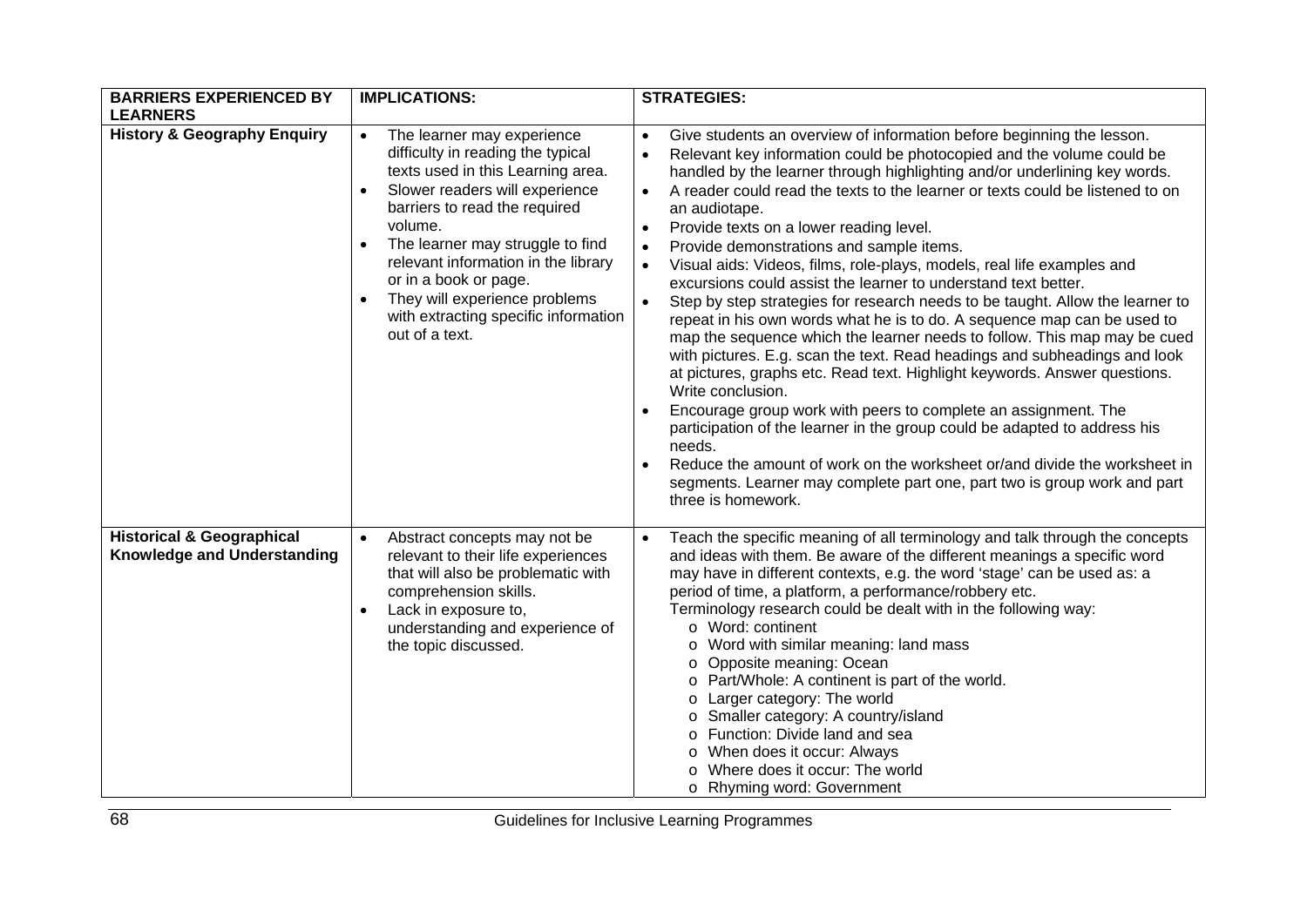| <b>BARRIERS EXPERIENCED BY</b><br><b>LEARNERS</b> | <b>IMPLICATIONS:</b>                                                                                                                                                                                                                         | <b>STRATEGIES:</b>                                                                                                                                                                                                                                                                                                                                                                                                                                                                                                                                                                                                                    |
|---------------------------------------------------|----------------------------------------------------------------------------------------------------------------------------------------------------------------------------------------------------------------------------------------------|---------------------------------------------------------------------------------------------------------------------------------------------------------------------------------------------------------------------------------------------------------------------------------------------------------------------------------------------------------------------------------------------------------------------------------------------------------------------------------------------------------------------------------------------------------------------------------------------------------------------------------------|
|                                                   |                                                                                                                                                                                                                                              | Parents could help to revise concepts and information at home.<br>The presentation of an assignment could be adapted in a variety of ways,<br>e.g. cut and paste, pictorial representation, a display, a tape recorded report,<br>a model etc.<br>Complicated drawings and sketches could be done by the learner tracing the<br>drawing or photocopying a drawing.<br>Provide copy of notes in order to help the learner who struggles to copy from<br>blackboard.<br>Once a topic has been taught and learned, a game show formats such as<br>'Who wants to be a Millionaire" could be used to practice and remember<br>information. |
| <b>Exploring Issues</b>                           | The learner may struggle to make<br>informed decisions about<br>problems.                                                                                                                                                                    | Encourage participation in groups and class discussions. Don't assume that<br>the learner has the same understanding of concepts as his peers. Guide the<br>learner by giving him more than one possible answer to choose from.<br>Use visual organisers such as timelines and flowcharts.                                                                                                                                                                                                                                                                                                                                            |
| <b>Historical Interpretation</b>                  | Due to the lack of life experience,<br>$\bullet$<br>the learner may experience<br>difficulties interpreting abstract<br>concepts.<br>The learner may not automatically<br>transfer knowledge and skills<br>learnt in one setting to another. | It will be necessary to talk through concepts/ideas with them. Ask relevant<br>questions to guide them to interpret this information.<br>Be prepared to teach the skill in all new settings.                                                                                                                                                                                                                                                                                                                                                                                                                                          |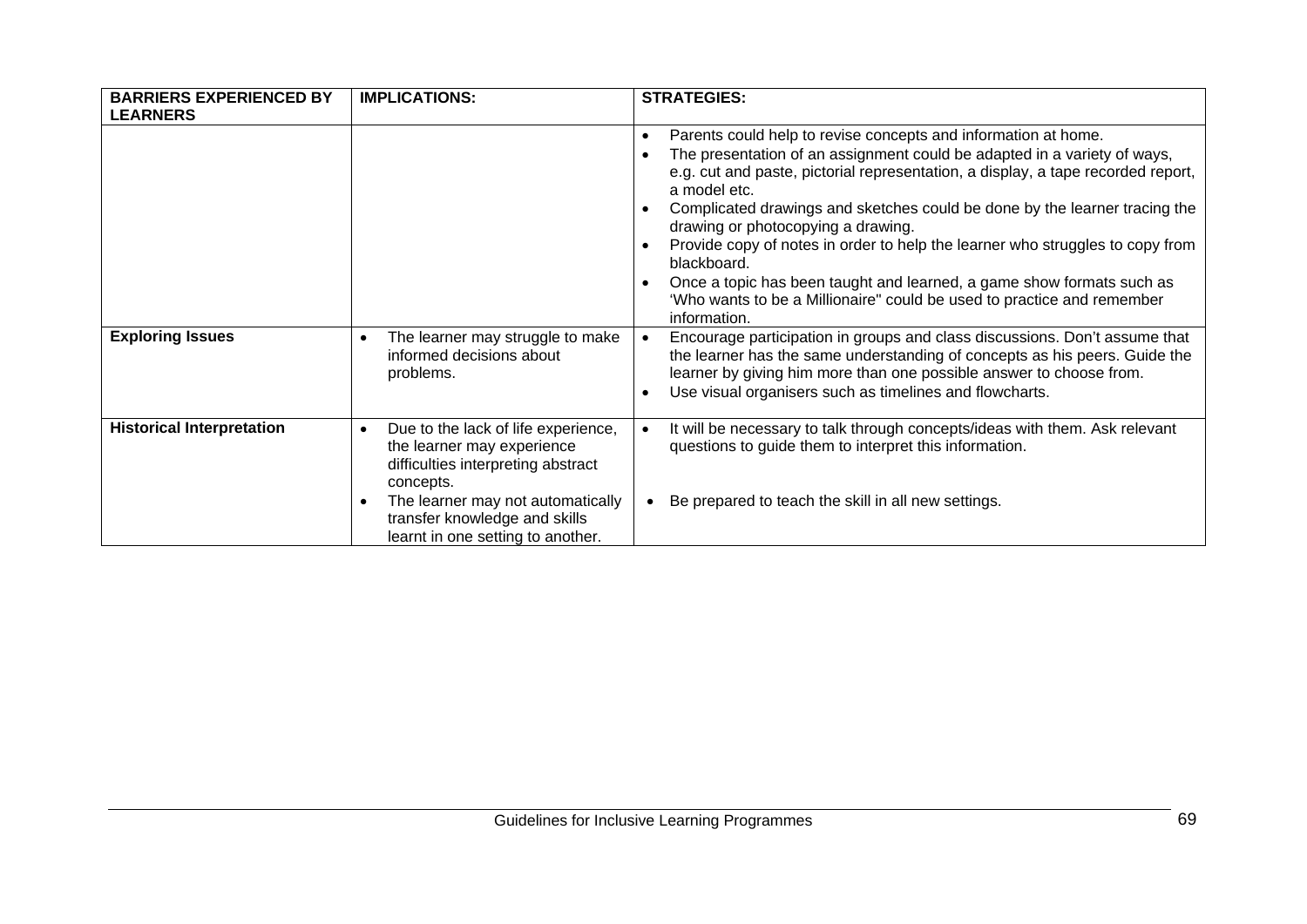### **3.4.4 Learning Area: Economic and Management Sciences**

#### **Learning Outcomes and Assessment Standards**

Learning Outcomes 1 (Economic Cycle), 2 (Sustainable Growth and Development), 3 (Managerial, Consumer and Financial Knowledge and Skills) and 4 (Entrepreneurial Knowledge and Skills) all need differentiation to accommodate all learners irrespective of their barriers.

#### **Recommendations**

- In this learning area learners experiencing barriers to learning often have difficulty in understanding abstract concepts. This should become a very practical learning area right from Grade R. Learners should use real examples of till slips, money, cheques, etc.
- □ Concepts such as profit and loss; tax, economic cycle, economic growth is abstract and difficult to master. It is of utmost importance that learners have enough time to construct meaning through the sharing of their understanding and by using practical examples.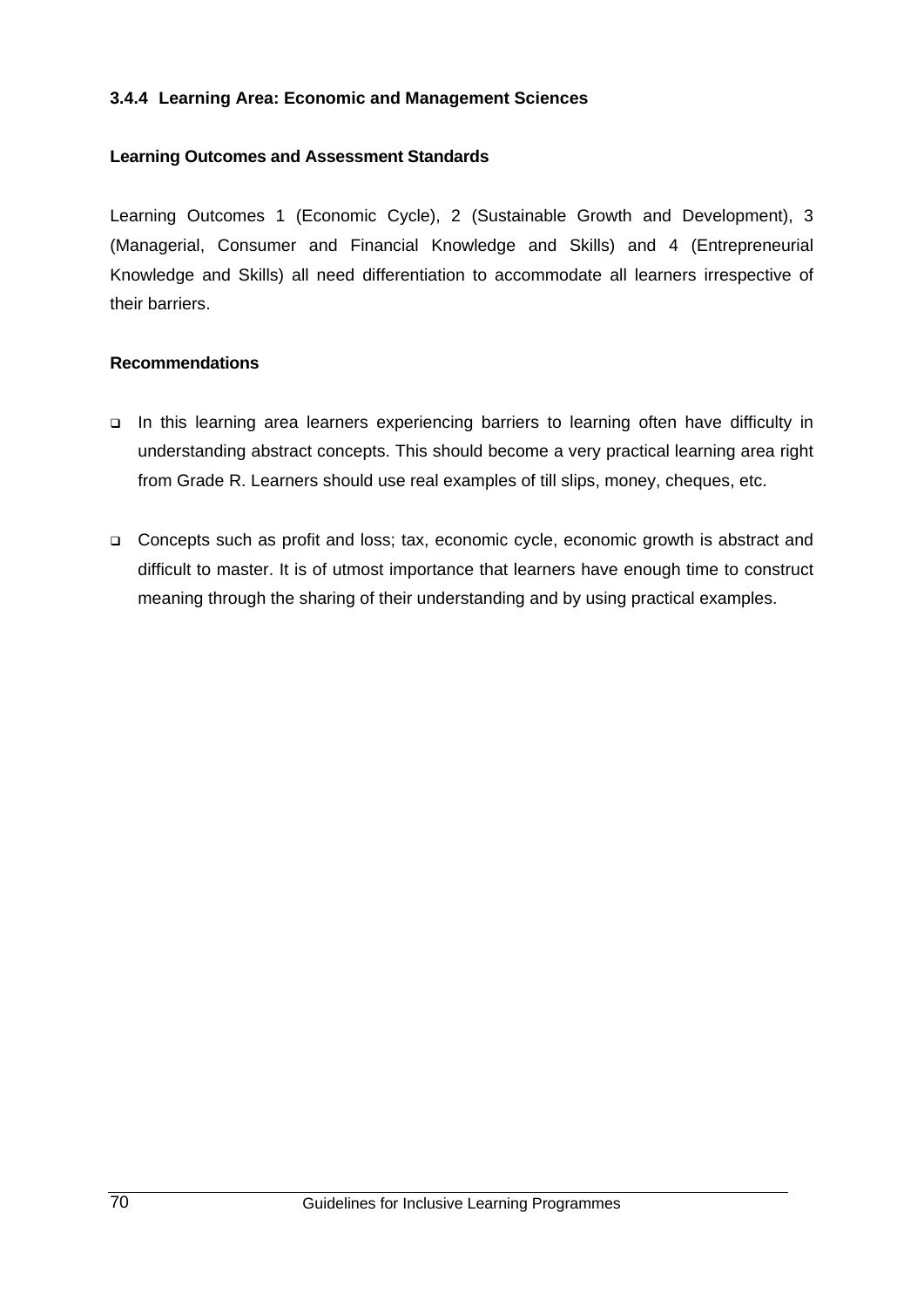| <b>BARRIERS EXPERIENCED BY</b>                                                        | <b>IMPLICATIONS:</b>                                                                                                                                                                                                            | <b>STRATEGIES:</b>                                                                                                                                                                                                                                                                                                                                                                                                                                                                               |
|---------------------------------------------------------------------------------------|---------------------------------------------------------------------------------------------------------------------------------------------------------------------------------------------------------------------------------|--------------------------------------------------------------------------------------------------------------------------------------------------------------------------------------------------------------------------------------------------------------------------------------------------------------------------------------------------------------------------------------------------------------------------------------------------------------------------------------------------|
| <b>LEARNERS</b>                                                                       |                                                                                                                                                                                                                                 |                                                                                                                                                                                                                                                                                                                                                                                                                                                                                                  |
| <b>Economic Cycle:</b><br>Managerial, consumer and<br>financial knowledge and skills: | Abstract concepts may not be<br>relevant to their life experiences<br>that will also be problematic with<br>entrepreneurial skills.<br>Lack in exposure to,                                                                     | Teach the specific meaning of all terminology and talk through the concepts<br>and ideas with them. This should become a very practical learning area.<br>Learners should use real examples of till slips, money, cheques, etc. Use<br>the correct terminology at all times and make sure that learners have a clear<br>concept of the meaning of these words.                                                                                                                                   |
| Sustainable growth and                                                                | understanding and experience of                                                                                                                                                                                                 | Refer to terminology research in Social Science.                                                                                                                                                                                                                                                                                                                                                                                                                                                 |
| development:                                                                          | the abstract concepts on<br>Economic cycle.                                                                                                                                                                                     | Give enough time to practice entrepreneurial skills in the classroom and<br>school.                                                                                                                                                                                                                                                                                                                                                                                                              |
| <b>Entrepreneurial knowledge and</b><br>skills                                        | Due to the lack of life experience,<br>the learner may experience<br>difficulties interpreting abstract<br>concepts.<br>The learner may not automatically<br>transfer knowledge and skills<br>learnt in one setting to another. | The presentation of an assignment could be demonstrated practically using<br>real money, bank and business slips in the classroom by role-playing<br>'shop'/'bank'.<br>It will be necessary to talk through concepts/ideas with them. Ask relevant<br>questions to guide them to interpret this information.<br>Videos, films, role-plays, models, real life examples and excursions could<br>assist the learner to understand text more.<br>Be prepared to teach the skill in all new settings. |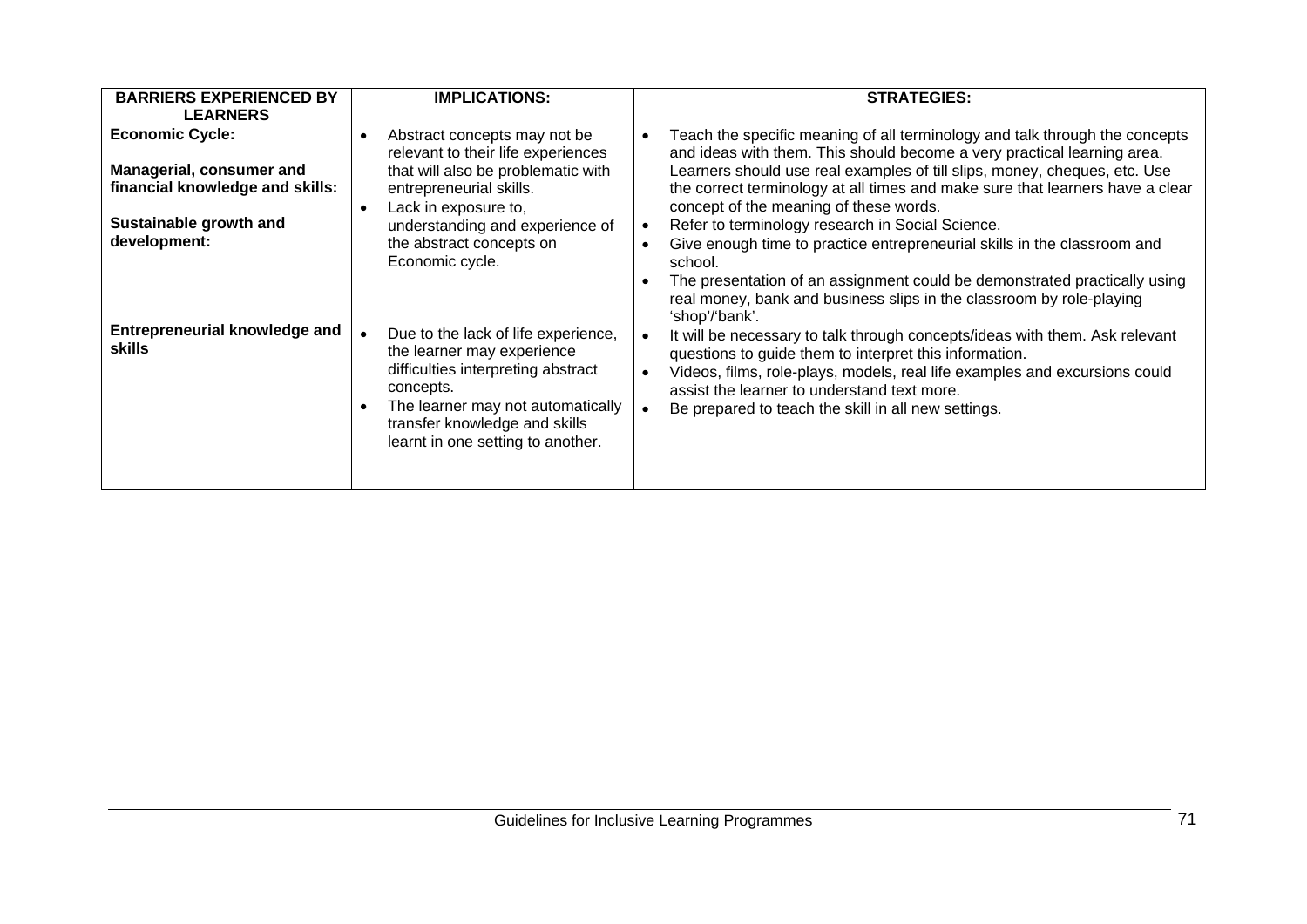### **3.4.5 Learning Area: Natural Sciences**

### **Learning Outcomes and Assessment Standards**

Learning Outcomes 1 (Scientific Investigations), 2 (Constructing Science Knowledge) and 3 (Science, Society and the Environment) all need differentiation to accommodate all learners irrespective of their barriers.

#### **Recommendations**

- Learning and teaching support material should accommodate different communication needs.
- The use of real objects or representations of such objects would facilitate learning example e.g. having real flowers instead of pictures or using a globe instead of just explaining certain aspects of earth and beyond. Should the learners be unable to have access to real objects or natural phenomena it should be made available to them.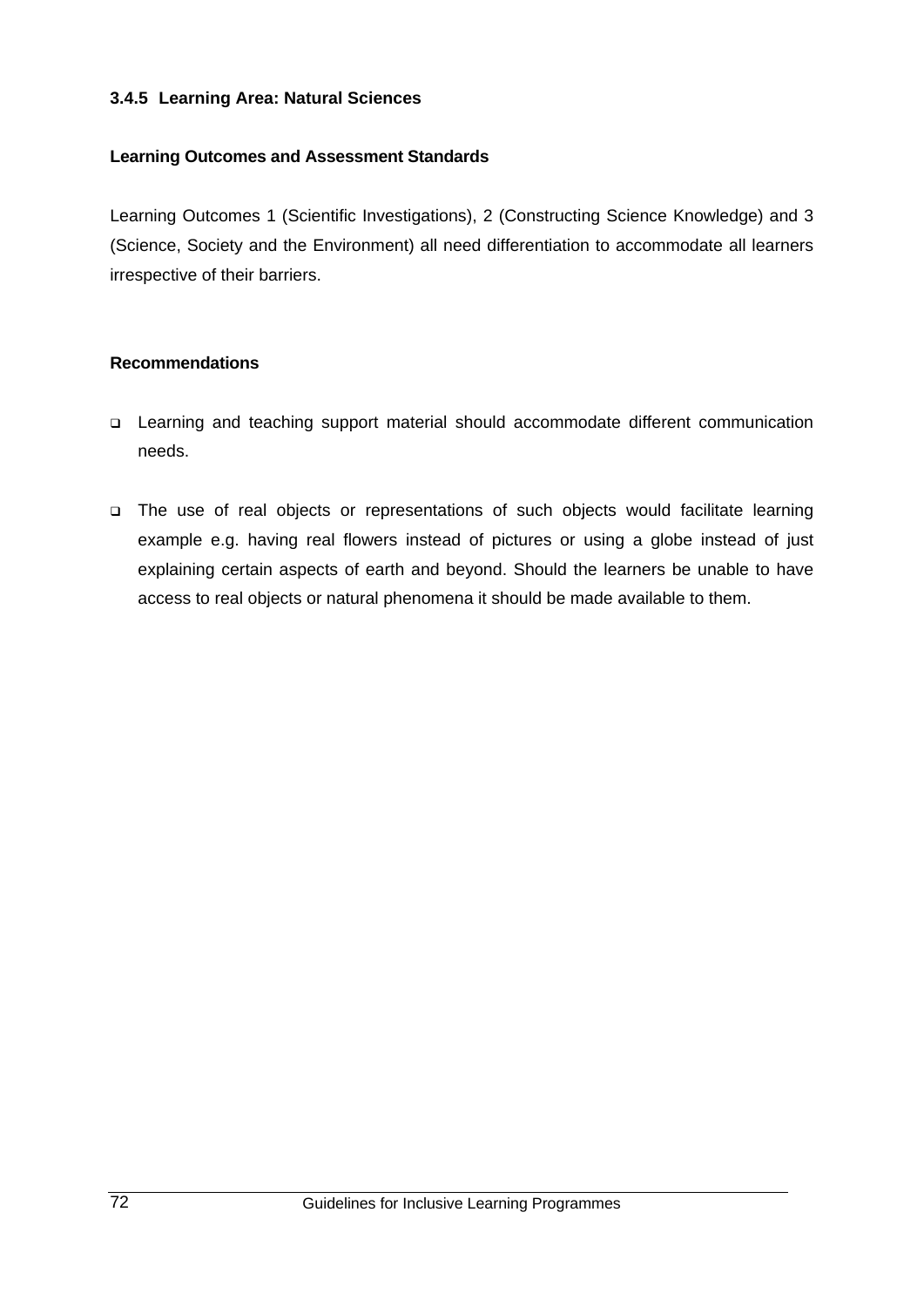| <b>BARRIERS EXPERIENCED BY</b>           | <b>IMPLICATIONS:</b>                                                                                                                                                                                                                                                                                                                                                                                                                                                                                                                                                                                                                                                                                          | <b>STRATEGIES:</b>                                                                                                                                                                                                                                                                                                                                                                                                                                                                                                                                                                                                                                                                                                                                                                                                                                                                                                                                                                                                                                                                                                                                                                                                                                                                                                                                                                               |  |  |
|------------------------------------------|---------------------------------------------------------------------------------------------------------------------------------------------------------------------------------------------------------------------------------------------------------------------------------------------------------------------------------------------------------------------------------------------------------------------------------------------------------------------------------------------------------------------------------------------------------------------------------------------------------------------------------------------------------------------------------------------------------------|--------------------------------------------------------------------------------------------------------------------------------------------------------------------------------------------------------------------------------------------------------------------------------------------------------------------------------------------------------------------------------------------------------------------------------------------------------------------------------------------------------------------------------------------------------------------------------------------------------------------------------------------------------------------------------------------------------------------------------------------------------------------------------------------------------------------------------------------------------------------------------------------------------------------------------------------------------------------------------------------------------------------------------------------------------------------------------------------------------------------------------------------------------------------------------------------------------------------------------------------------------------------------------------------------------------------------------------------------------------------------------------------------|--|--|
| <b>LEARNERS</b>                          |                                                                                                                                                                                                                                                                                                                                                                                                                                                                                                                                                                                                                                                                                                               |                                                                                                                                                                                                                                                                                                                                                                                                                                                                                                                                                                                                                                                                                                                                                                                                                                                                                                                                                                                                                                                                                                                                                                                                                                                                                                                                                                                                  |  |  |
| <b>Scientific investigations</b>         | Safety: Due to limited motor<br>control / lack of understanding /<br>lack of memory for the correct<br>procedure the student may be at<br>risk of injury.<br>The learner may have difficulty<br>understanding some terminology<br>that is specific to the Learning<br>Area. E.g. Habitat, Botanist,<br>radical root etc.<br>The learner may experience<br>difficulty in reading the typical<br>texts used in this Learning area.<br>Slower readers will experience<br>barriers to read the required<br>volume.<br>The learner may struggle to find<br>relevant information in the library<br>or in a book or page.<br>They will experience problems<br>with extracting specific information<br>out of a text. | Use peer/adult support.<br>$\bullet$<br>Use pictures to enhance safety procedures.<br>$\bullet$<br>Allow the student more time to complete experiments.<br>Relevant key information could be photocopied and the volume could be<br>handled by the learner through highlighting and/or underlining key words.<br>A reader could read the texts to the learner or texts could be listened to on<br>an audiotape.<br>Provide texts on a lower reading level.<br>$\bullet$<br>Visual aids: Videos, films, role-plays, models, real life examples and<br>excursions could assist the learner to understand text more.<br>Step by step strategies for research needs to be taught. Allow the learner to<br>repeat in his own words what he is to do. A sequence map can be used to<br>map the sequence of which the learner needs to follow. This map may be<br>cued with pictures. E.g. scan the text. Read headings and subheadings and<br>look at pictures, graphs etc. Read text. Highlight keywords. Answer<br>questions. Write conclusion.<br>Encourage group work with peers to complete an assignment. The<br>$\bullet$<br>participation of the learner in the group could be adapted to address his<br>needs.<br>Reduce the amount of work on the worksheet or/and divide the worksheet in<br>segments. Learner may complete part one, part two is group work and part<br>three is homework. |  |  |
| <b>Constructing science</b><br>knowledge | Abstract concepts may not be<br>relevant to their life experiences<br>that will also be problematic with<br>comprehension skills.<br>Lack in exposure to,<br>understanding and experience of<br>the topic discussed.                                                                                                                                                                                                                                                                                                                                                                                                                                                                                          | Teach the specific meaning of all terminology and talk through the concepts<br>and ideas with them. Be aware of specific words with different meanings in<br>different contexts, e.g. the word 'base' can be used as: a a platform, or the<br>bottom of an object etc.<br>Refer to terminology research Social Science.<br>$\bullet$<br>Parents could help to revise concepts and information at home.<br>$\bullet$<br>The presentation of a assignment could be adapted in a variety of ways, e.g.<br>$\bullet$<br>cut and paste, pictorial representation, a display, a tape recorded report, a<br>model etc.<br>Complicated drawings and sketches could be done by the learner tracing the<br>drawing or photocopying a drawing.                                                                                                                                                                                                                                                                                                                                                                                                                                                                                                                                                                                                                                                              |  |  |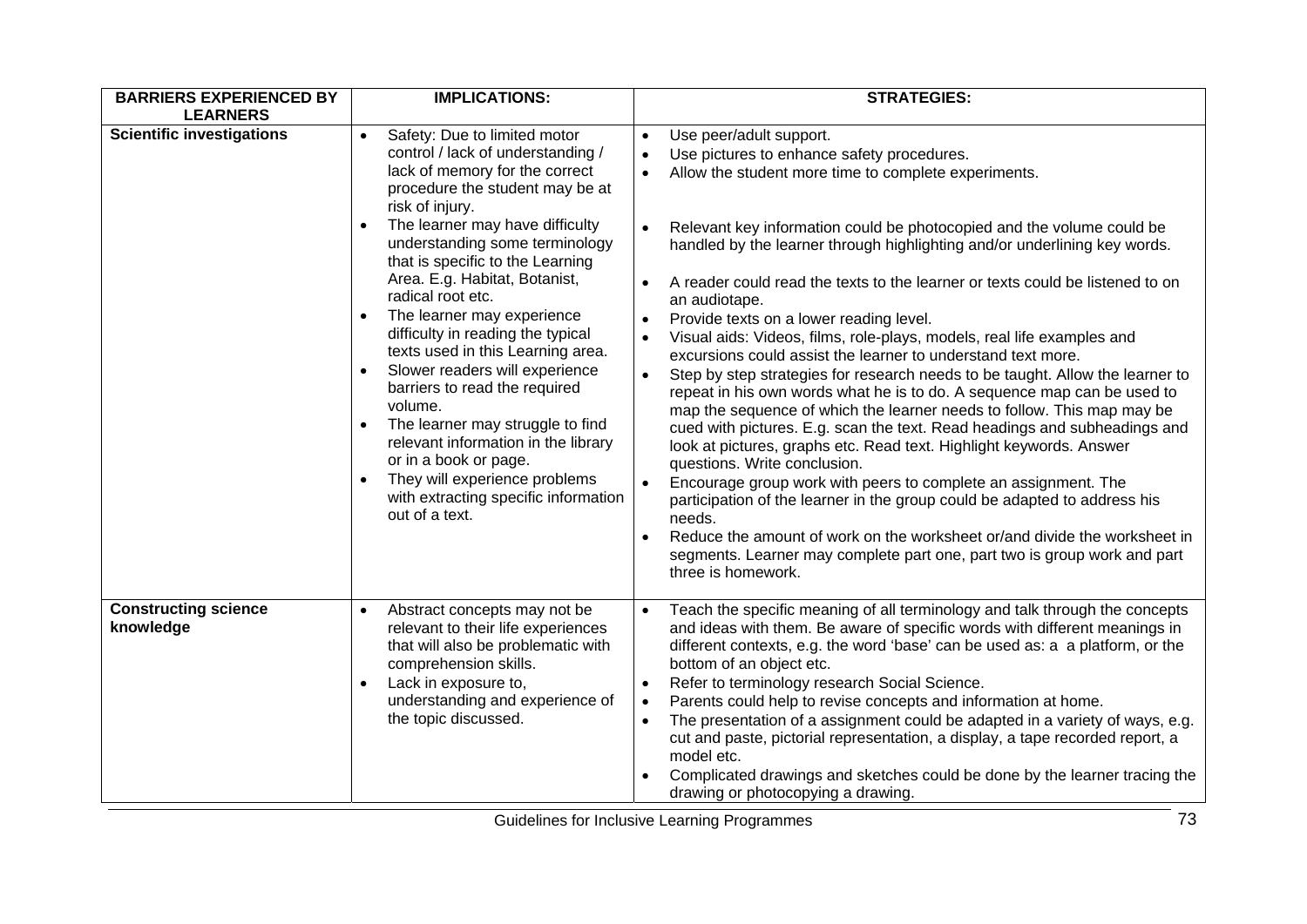| <b>BARRIERS EXPERIENCED BY</b><br><b>LEARNERS</b> | <b>IMPLICATIONS:</b>                                                                                                                                                                                                                                                                                  | <b>STRATEGIES:</b>                                                                                                                                                                                                                                                                                                                                                                                                                                                                                                                                         |  |  |
|---------------------------------------------------|-------------------------------------------------------------------------------------------------------------------------------------------------------------------------------------------------------------------------------------------------------------------------------------------------------|------------------------------------------------------------------------------------------------------------------------------------------------------------------------------------------------------------------------------------------------------------------------------------------------------------------------------------------------------------------------------------------------------------------------------------------------------------------------------------------------------------------------------------------------------------|--|--|
|                                                   | The learner may experience<br>barriers with types of question<br>because they may struggle to<br>interpret what information is<br>required. Learners may have<br>problems with the 'how, why and<br>when type of questions.<br>The learner may experience<br>problems with the planning of a<br>task, | Use simpler language and shorter questions.<br>Ask fewer questions.<br>Ask multiple-choice questions.<br>Reduce page turning. Try to put answers and questions on same page.<br>Give good guidelines in order to sequence the task in a structured way. Talk<br>the assignment through and make use of visual cues. Make sure the learner<br>understand the steps of conducting and experiment. E.g. Aim, Method,<br>Observation and Conclusion. A sequence map with picture cues can be<br>used to map the sequence of which the learner needs to follow. |  |  |
| Science, society and the<br>environment           | Due to the lack of life experience,<br>the learner may experience<br>difficulties interpreting the<br>integration between science,<br>society and environment.                                                                                                                                        | It will be necessary to talk through concepts/ideas with them. Ask relevant<br>questions to guide them to interpret this information. Use visual organisers<br>such as timelines and flowcharts to help the learner it interpret the texts.                                                                                                                                                                                                                                                                                                                |  |  |
|                                                   | The learner may not automatically<br>transfer knowledge and skills<br>learnt from one setting to another.                                                                                                                                                                                             | Be prepared to teach the skill in all new settings.                                                                                                                                                                                                                                                                                                                                                                                                                                                                                                        |  |  |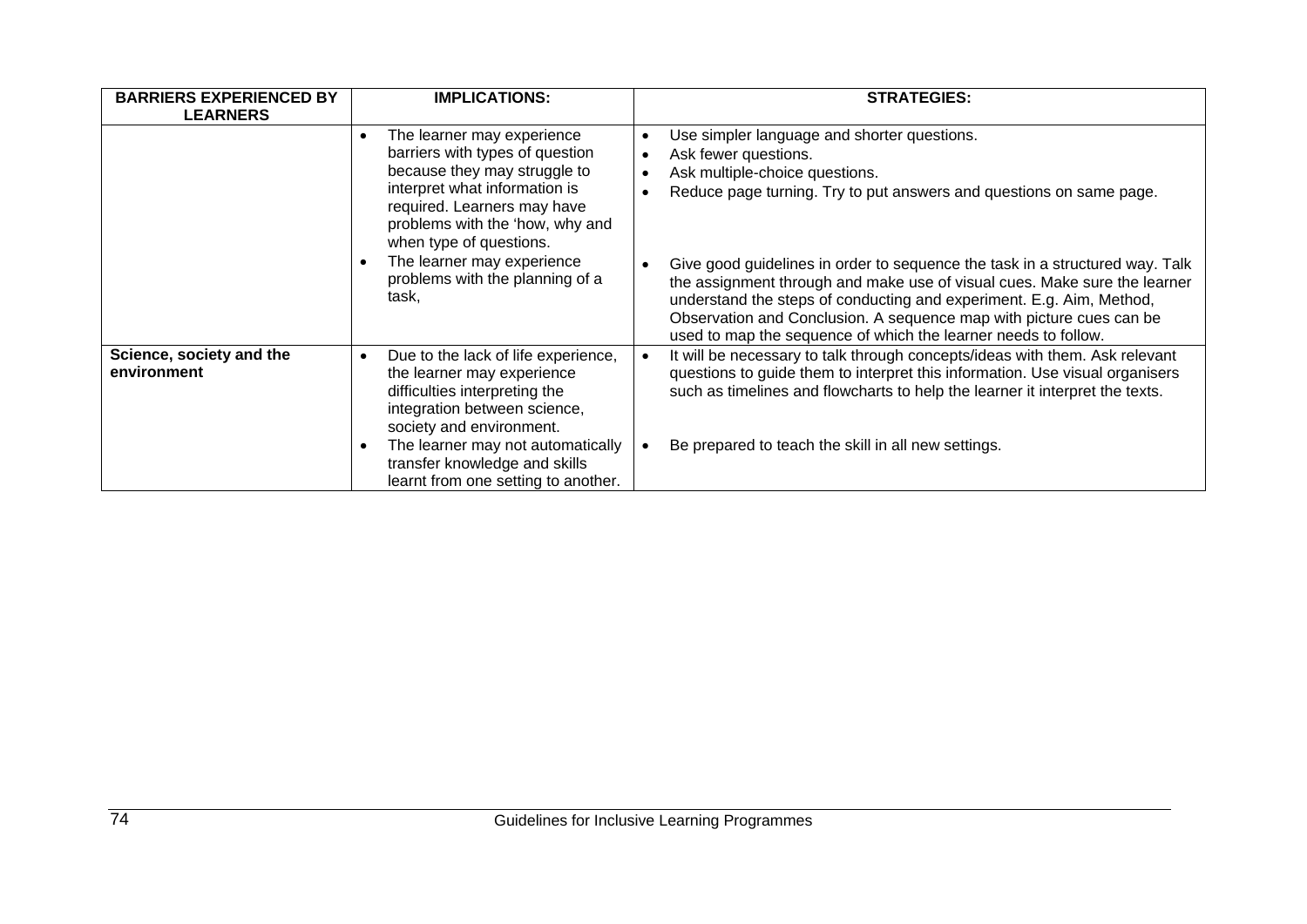## **3.4.6 Learning Area: Technology**

### **Learning Outcomes and Assessment Standards**

Learning Outcomes 1 (Technological Processes and Skills), 2 (Technological Knowledge and Understanding) and 3 (Technology, Society and the Environment) all need differentiation to accommodate all learners irrespective of their barriers.

#### **Recommendations**

□ In Learning Outcome 1 (Technological Processes and Skills), the assessment standards could be demonstrated using the strategy of peer groups / buddy system / pairs. One learner can describe while the other learner designs and/or makes an artefact or manipulates the tools according to the description given by the other learner. (The one becomes the "hands" of the one giving instruction).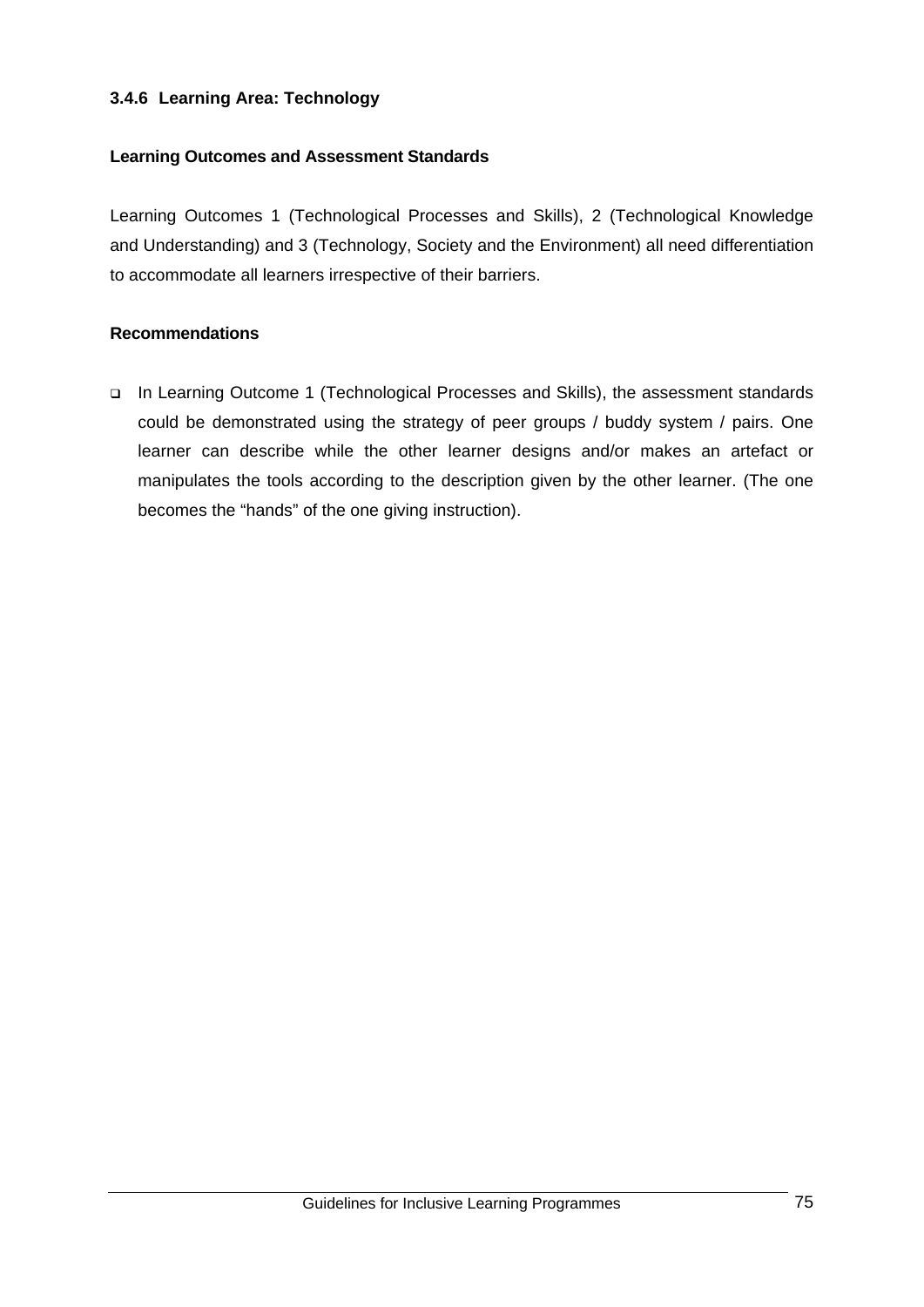| <b>BARRIERS EXPERIENCED BY</b>                                         | <b>IMPLICATIONS:</b>                                                                                                                                                                                                                                                                                                                                                                                                                                                                                                                                                                                                                                                                                                                                                                                                   | <b>STRATEGIES:</b>                                                                                                                                                                                                                                                                                                                                                                                                                                                                                                                                                                                                                                                                                                                                                                                                                                                                                                                                                                                                                                                                                                                                                                                                  |  |  |
|------------------------------------------------------------------------|------------------------------------------------------------------------------------------------------------------------------------------------------------------------------------------------------------------------------------------------------------------------------------------------------------------------------------------------------------------------------------------------------------------------------------------------------------------------------------------------------------------------------------------------------------------------------------------------------------------------------------------------------------------------------------------------------------------------------------------------------------------------------------------------------------------------|---------------------------------------------------------------------------------------------------------------------------------------------------------------------------------------------------------------------------------------------------------------------------------------------------------------------------------------------------------------------------------------------------------------------------------------------------------------------------------------------------------------------------------------------------------------------------------------------------------------------------------------------------------------------------------------------------------------------------------------------------------------------------------------------------------------------------------------------------------------------------------------------------------------------------------------------------------------------------------------------------------------------------------------------------------------------------------------------------------------------------------------------------------------------------------------------------------------------|--|--|
|                                                                        |                                                                                                                                                                                                                                                                                                                                                                                                                                                                                                                                                                                                                                                                                                                                                                                                                        |                                                                                                                                                                                                                                                                                                                                                                                                                                                                                                                                                                                                                                                                                                                                                                                                                                                                                                                                                                                                                                                                                                                                                                                                                     |  |  |
| <b>LEARNERS</b><br><b>Technological Processes and</b><br><b>Skills</b> | The learner may experience<br>problems with fine motor skills by:<br>o Unlikely to have dexterity skills<br>o Struggle to use both hands in a<br>co-ordinated way<br>o May not use the non-dominant<br>hand to naturally stabilise<br>their work.<br>Projects that include numerous<br>steps, which must be followed in a<br>sequential way, may cause<br>barriers.<br>Learners may not understand the<br>importance of following sequential<br>steps in order to have a<br>successful result.<br>The learner who lacks creativity<br>may struggle with the designing of<br>the project.<br>Insufficient control of motor skills<br>$\bullet$<br>may occur. E.g. too much or<br>uneven pressure while using<br>electric tools.<br>Learners may be tactile defensive.<br>In Technology the project results<br>$\bullet$ | The teacher may adapt the project in such a way that the learner works in a<br>larger scale.<br>Simplify the project by requiring fewer steps and more time to complete.<br>$\bullet$<br>The teacher may begin the project for the learner and then allow the learner<br>$\bullet$<br>to complete the project.<br>Encourage the learner to use both hands.<br>$\bullet$<br>Group tasks and peer support may help the learner with the constructing of<br>the project.<br>Visual cues (pictures/concrete/written) to guide the learner through the<br>$\bullet$<br>sequential steps, where an example of the completed project is shown, will<br>be of great value.<br>Make use of the help of a peer to guide the learner through the steps.<br>$\bullet$<br>Relate the project to real life experiences. E.g. make an object from wire,<br>which you can use to hang objects from. Make a box from cardboard in<br>which you can store birthday cards.<br>Allow the learner to work with less accuracy.<br>Make use of buddy assistance.<br>$\bullet$<br>• The learner may use gloves, brushes.<br>• Peers may help the learner to complete tasks that are uncomfortable for the<br>learner experiencing barriers. |  |  |
|                                                                        | are visual. The learner may<br>experience loss of self-esteem<br>when he compare and evaluate<br>his project to those of others.<br>Sensitivity to different sounds.<br>$\bullet$<br>Safety: Due to limited motor<br>$\bullet$<br>control / lack of understanding /                                                                                                                                                                                                                                                                                                                                                                                                                                                                                                                                                    | • The emphasis must be on the process and not on the result.<br>Praise the learner on the positive aspect of his work.<br>Wear earmuffs<br>$\bullet$<br>Use peer and adult support.<br>$\bullet$                                                                                                                                                                                                                                                                                                                                                                                                                                                                                                                                                                                                                                                                                                                                                                                                                                                                                                                                                                                                                    |  |  |
|                                                                        | lack of memory for the correct<br>procedure the learner may be at                                                                                                                                                                                                                                                                                                                                                                                                                                                                                                                                                                                                                                                                                                                                                      | Use pictures to enhance safety procedures.<br>$\bullet$<br>Allow the learner more time to complete experiments.<br>$\bullet$                                                                                                                                                                                                                                                                                                                                                                                                                                                                                                                                                                                                                                                                                                                                                                                                                                                                                                                                                                                                                                                                                        |  |  |

Guidelines for Inclusive Learning Programmes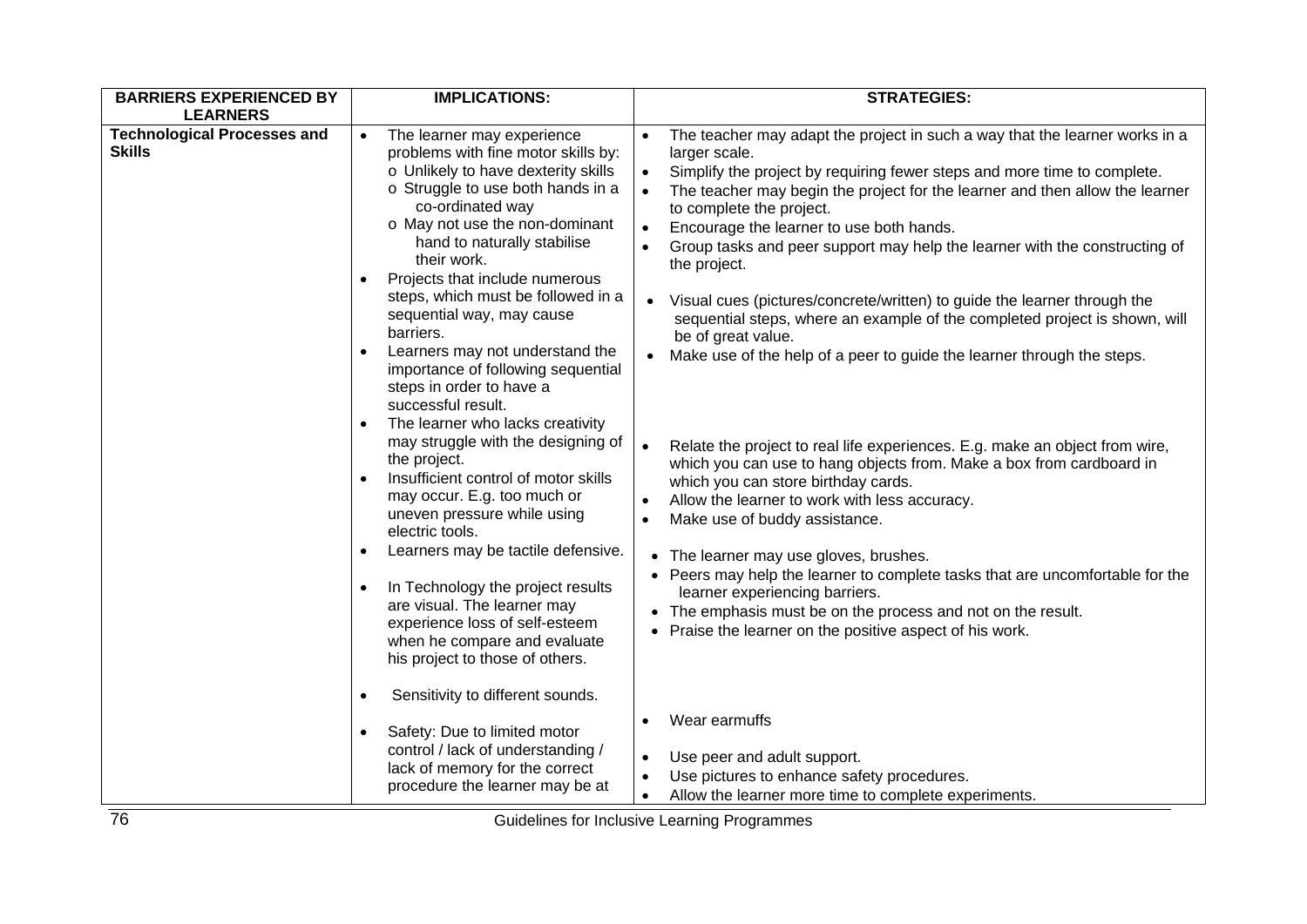| <b>BARRIERS EXPERIENCED BY</b><br><b>LEARNERS</b>                                                                                                                                                                                       | <b>IMPLICATIONS:</b>                                                                                                                                                                                                 | <b>STRATEGIES:</b>                                                                                                                                                                                                                                                                                                                                  |  |  |
|-----------------------------------------------------------------------------------------------------------------------------------------------------------------------------------------------------------------------------------------|----------------------------------------------------------------------------------------------------------------------------------------------------------------------------------------------------------------------|-----------------------------------------------------------------------------------------------------------------------------------------------------------------------------------------------------------------------------------------------------------------------------------------------------------------------------------------------------|--|--|
|                                                                                                                                                                                                                                         | risk of injury.                                                                                                                                                                                                      |                                                                                                                                                                                                                                                                                                                                                     |  |  |
| <b>Technological Knowledge and</b><br>Understanding                                                                                                                                                                                     | Abstract concepts may not be<br>relevant to their life experiences<br>that will also be problematic with<br>comprehension skills.<br>Lack in exposure to,<br>understanding and experience of<br>the topic discussed. | Teach the specific meaning of all terminology and talk through the concepts<br>and ideas with them. Be aware of specific words with different meaning in<br>different contexts, e.g. the word 'stage' can be used as: a period of time, a<br>platform, a performance/robbery etc.<br>Parents could help to revise concepts and information at home. |  |  |
|                                                                                                                                                                                                                                         | The learner may experience<br>problems with the planning of a<br>task.<br>The learner may have difficulty to<br>read instruction related to<br>computers.                                                            | Give good guidelines in order to sequence the project in a structured way.<br>Talk the assignment through and make use of visual cues. Make sure the<br>learner understand the steps of planning a project<br>Flashcards with pictures that explain the computer commands clearly could<br>be used.                                                 |  |  |
| <b>Technology, Society and the</b><br>Due to the lack of life experience,<br><b>Environment</b><br>the learner may experience<br>difficulties interpreting the<br>interrelationships between<br>science, technology and<br>environment. |                                                                                                                                                                                                                      | It will be necessary to talk through concepts/ideas with them. Ask relevant<br>questions to guide them to interpret this information.                                                                                                                                                                                                               |  |  |
|                                                                                                                                                                                                                                         | The learner may not automatically<br>transfer knowledge and skills<br>learnt from one setting to another.                                                                                                            | Be prepared to teach the skill in all new settings.                                                                                                                                                                                                                                                                                                 |  |  |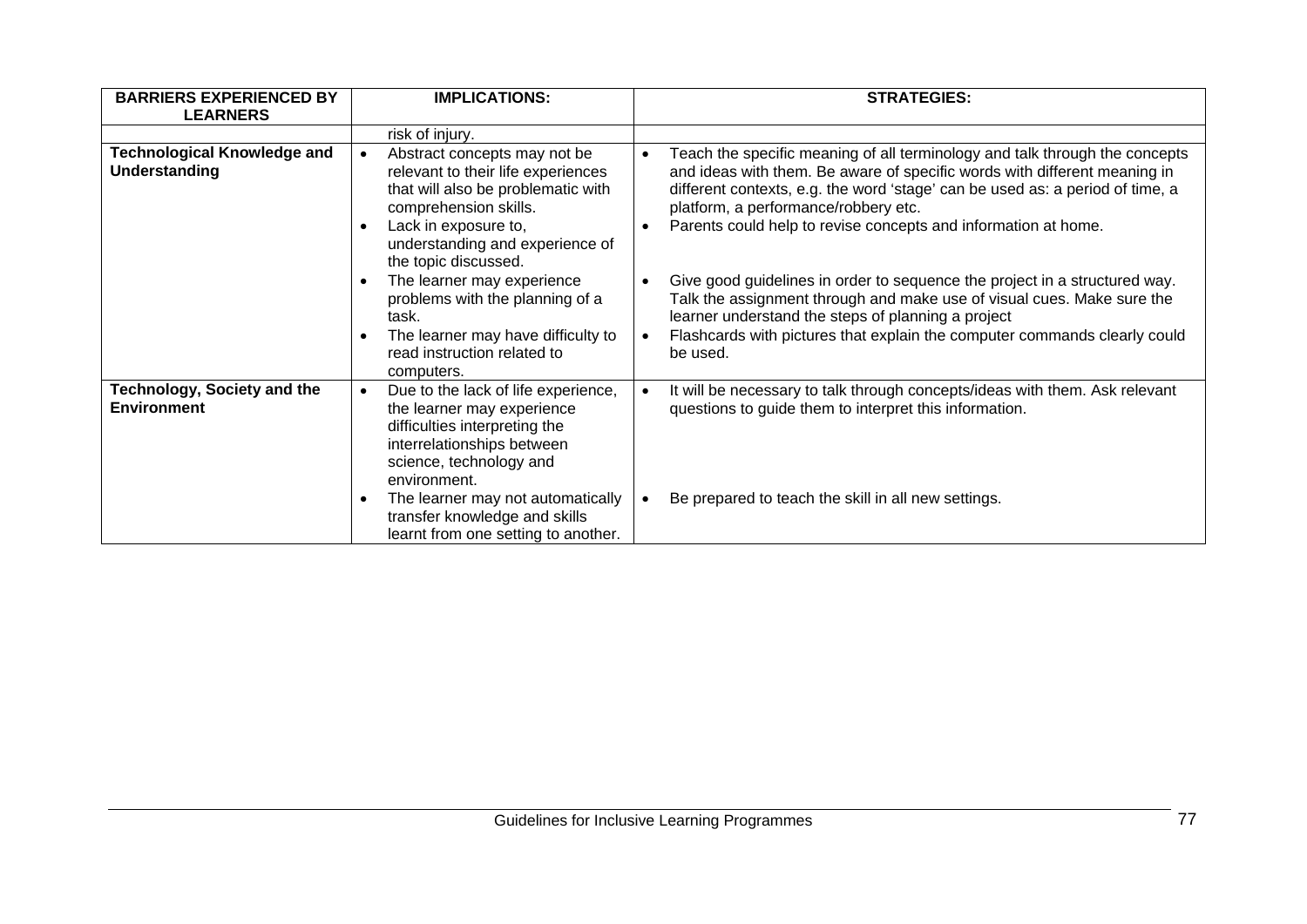## **3.4.7 Learning Area: Arts and Culture**

## **Learning Outcomes and Assessment Standards**

Learning Outcomes 1 (Creating, Interpreting and Presenting), 2 (Reflecting), 3 (Participating and Collaborating) and 4 (Expressing and Communicating) all need differentiation to accommodate all learners irrespective of their barriers.

### **Recommendations**

- Scaffold tasks to allow for gradual learning of skills / techniques in developmental steps.
- Allow a variety of modes of response on the part of the learners to cater for different paces of learning where assessment standards require of learners to talk, share, tell and express.
- When wanting assess a learner's participation a process, focus on the role that learner is to play in the process according to the specific barrier experienced by the learner. Do not expect of all learners to display the same level of participation or roles in a process.
- Provide appropriate learning, teaching and support material in a variety of media forms to allow learners to access materials for the creation of products.
- Provide instructions in a variety of media and in varying detail to cater for all barriers. The instruction must match what you expect from the learner, taking into account that your expectations will differ to accommodate the different barriers of learning manifested in your classroom.
- The Music assessment standards need to be adapted to allow all learners to participate in this art form.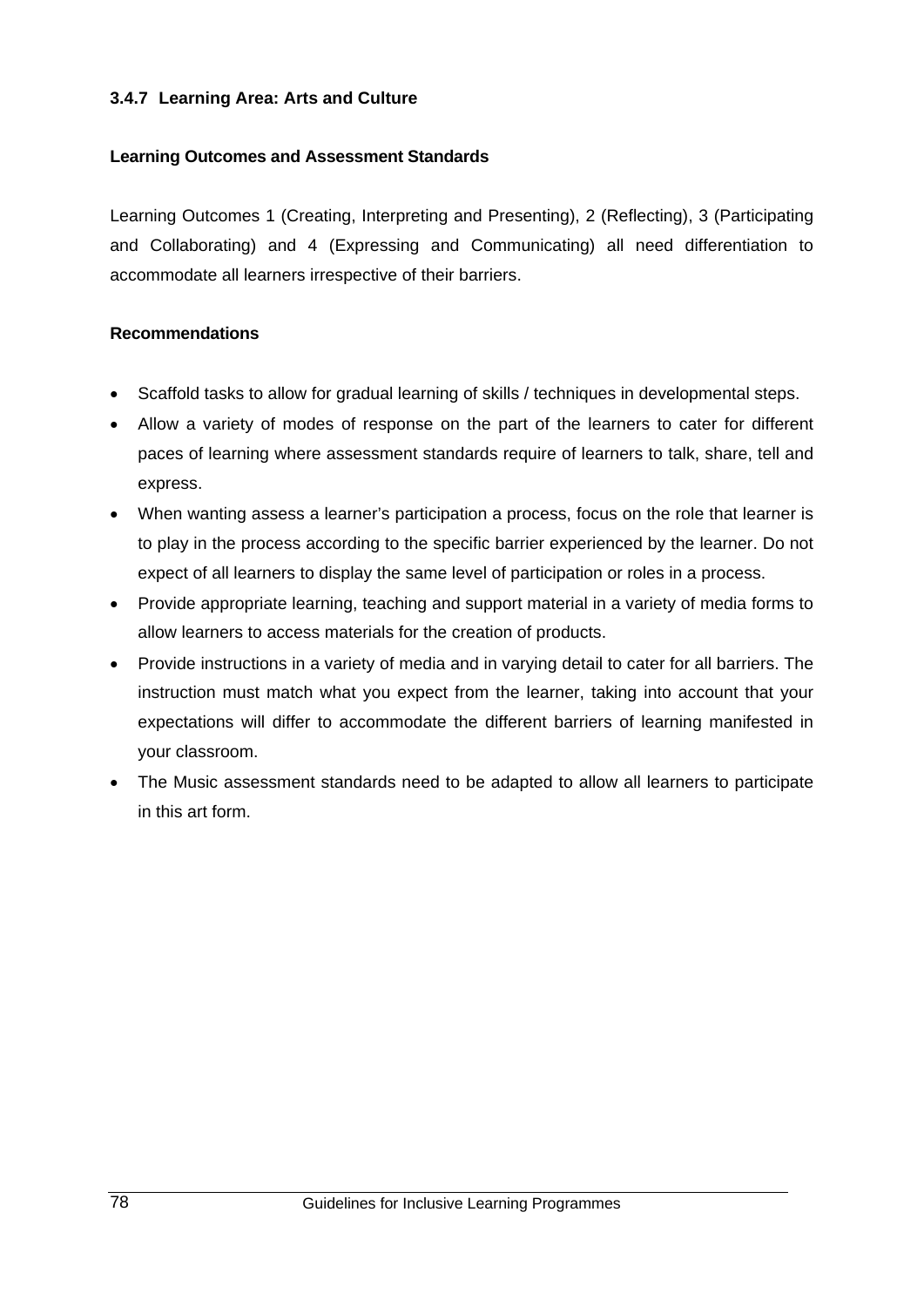| <b>BARRIERS EXPERIENCED BY</b><br><b>LEARNERS</b> | <b>IMPLICATIONS:</b>                                                                                                                                                                                                                                                                                                    | <b>STRATEGIES:</b>                                                                                                                                                                                                                                                                                                                                                                                                                                                                                                                                                                                         |  |  |
|---------------------------------------------------|-------------------------------------------------------------------------------------------------------------------------------------------------------------------------------------------------------------------------------------------------------------------------------------------------------------------------|------------------------------------------------------------------------------------------------------------------------------------------------------------------------------------------------------------------------------------------------------------------------------------------------------------------------------------------------------------------------------------------------------------------------------------------------------------------------------------------------------------------------------------------------------------------------------------------------------------|--|--|
| <b>Creating, interpreting and</b><br>presenting   |                                                                                                                                                                                                                                                                                                                         |                                                                                                                                                                                                                                                                                                                                                                                                                                                                                                                                                                                                            |  |  |
| <b>Visual Arts:</b>                               | The learner may experience<br>problems with fine motor skills:<br>o Unlikely to have dexterity Skills<br>o Struggle to use both hands in a<br>co-ordinated way<br>o May not use the non-dominant<br>hand to naturally stabilise<br>their work.<br>Lack of creativity<br>Struggle to represent 3<br>dimensional objects. | The teacher may adapt the project in such a way that the learner work in a<br>larger scale.<br>Simplify the project by requiring fewer steps and more time to complete.<br>The teacher may begin the project for the learner and then allow the learner<br>to complete the project.<br>Encourage the learner to use both hands.<br>$\bullet$<br>Group tasks and peer support may help the learner with the constructing of<br>the project.<br>Art activities need to be based on real life experiences.<br>Be specific with instructions. E.g. Design a pattern, use curved lines and<br>only two colours. |  |  |
|                                                   | Sensitive to touch textures, e.g.<br>glue, clay and paint.<br>Projects that include numerous<br>steps, which must be followed in a<br>sequential way, may cause<br>barriers.                                                                                                                                            | The learner may trace the object.<br>Simplify the task. The learner doesn't have to paint a flower, he may paint an<br>apple or ball.<br>The learner may wash or wipe his hands frequently. Give him gloves,<br>brushes and glue sticks.<br>Visual cues (pictures/concrete/written) to guide the learner through the<br>sequential steps, where an example of the completed project is shown, will<br>be of great value.<br>Make use of the help of a peer to guide the learner through the steps.<br>Choose groups carefully, group peers need to be supportive.<br>$\bullet$                             |  |  |
| Drama:                                            | Lack of confidence to participate.<br>Reluctant to share their own ideas<br>with peers.                                                                                                                                                                                                                                 | Encourage participation.<br>Allow enough observation time, until they feel confident to participate.<br>Talk through the activity. Make sure everybody understands what is<br>expected from him or her.                                                                                                                                                                                                                                                                                                                                                                                                    |  |  |
|                                                   | Needs more time to respond<br>$\bullet$<br>Responding time may be slower.<br>Experience difficulty in<br>remembering action sequences.<br>Experience difficulty in                                                                                                                                                      | Use visual or verbal cues to prepare the learner for response on a given<br>time. Peers may help with cues.<br>Lots of practice to ensure automatic response. Give appropriate models.<br>$\bullet$<br>Help him with visual aids to help him to read the dialogue.                                                                                                                                                                                                                                                                                                                                         |  |  |
| Music:                                            | independent finger movement,<br>which results as a problem in                                                                                                                                                                                                                                                           | Choose music instrument that will be more suited to the learners needs e.g.<br>drums and keyboards will be easier to play than a guitar.                                                                                                                                                                                                                                                                                                                                                                                                                                                                   |  |  |

Guidelines for Inclusive Learning Programmes 79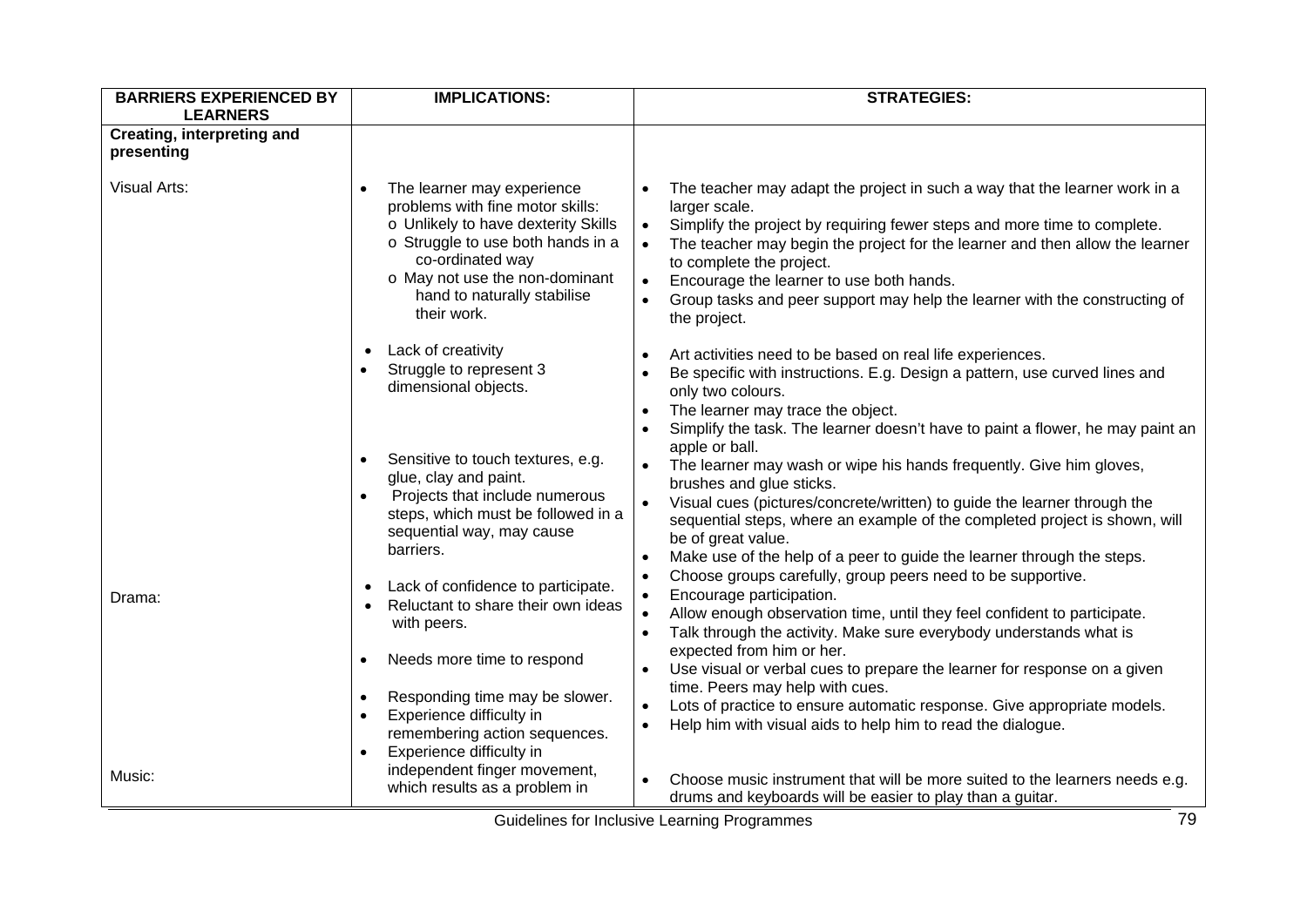| <b>BARRIERS EXPERIENCED BY</b>   | <b>IMPLICATIONS:</b>                                                                                                                                         | <b>STRATEGIES:</b>                                                                                                                                                                                                                                                                                                                                                                                                                                                                                                                                                                                                                                                                                                                                                                                                                                                                                         |  |  |  |
|----------------------------------|--------------------------------------------------------------------------------------------------------------------------------------------------------------|------------------------------------------------------------------------------------------------------------------------------------------------------------------------------------------------------------------------------------------------------------------------------------------------------------------------------------------------------------------------------------------------------------------------------------------------------------------------------------------------------------------------------------------------------------------------------------------------------------------------------------------------------------------------------------------------------------------------------------------------------------------------------------------------------------------------------------------------------------------------------------------------------------|--|--|--|
| <b>LEARNERS</b>                  | playing of musical instruments.<br>Experience pincer grips and<br>general fine motor control<br>problems.<br>Responding time may be slower.                  | Remove unnecessary keys of colour coding the notes may be useful.                                                                                                                                                                                                                                                                                                                                                                                                                                                                                                                                                                                                                                                                                                                                                                                                                                          |  |  |  |
| Dance:                           | The learner may experience<br>problems with gross motor skills<br>by:<br>• Balance<br>• Co-ordination<br>May by struggling to remember<br>steps of sequence. | Visual and verbal cues. Divide the dance group in two separate groups. The<br>first group dance first and the second group echoes the first group. This will<br>prepare the learner to respond on the correct time.<br>Simplify the sequence of steps, e.g. leap twice with full pirouettes in<br>between, and allow the learner just to do the two leaps without the turns.<br>Practice each step individually before putting the different steps in<br>$\bullet$<br>sequence.<br>Sequences should be built up slowly. Add only one new step at a time to a<br>$\bullet$<br>known sequence.<br>Separate leg and arm movements before the two movements are combined.<br>$\bullet$<br>Learner could be placed in the middle of the group. In this position the<br>learner can always model from another student.<br>Enough rehearsal time.<br>Visual cues to indicate the sequence of the different steps. |  |  |  |
| Participating and Collaborating: |                                                                                                                                                              |                                                                                                                                                                                                                                                                                                                                                                                                                                                                                                                                                                                                                                                                                                                                                                                                                                                                                                            |  |  |  |
| Expressing and communicating:    | The learner may experience<br>$\bullet$<br>problems with listening, speaking,<br>and reading skills.                                                         | See the section on Languages where adaptive strategies for listening,<br>speaking and reading are dealt with comprehensively.<br>Allow them to respond in other forms, which accommodate their barriers.<br>$\bullet$<br>The use of gestures, body language, sign language, and mime actions must<br>$\bullet$<br>be encouraged.<br>Each learner must be accommodated in a drama group by allowing them to                                                                                                                                                                                                                                                                                                                                                                                                                                                                                                 |  |  |  |
| <b>Visual Arts:</b>              | Experience problems to create<br>visual images.                                                                                                              | contribute to the product in a manner that accommodates their barrier.<br>Allow learners to work with assistants, i.e. peers, to record their product or<br>allow learners to describe what, how and why of the process<br>Allow learners to work with a medium that suit their abilities.<br>$\bullet$<br>Work with different materials that differ in texture so that they can use their<br>$\bullet$<br>tactile sense to create a visual product.                                                                                                                                                                                                                                                                                                                                                                                                                                                       |  |  |  |
| Drama;                           | Experience problems to perform in<br>a group                                                                                                                 | Learners can make a contribution to the creative process by making input<br>into the words and actions of the "actors", and can contribute to the product<br>by assisting with the refinement thereof during the development process.                                                                                                                                                                                                                                                                                                                                                                                                                                                                                                                                                                                                                                                                      |  |  |  |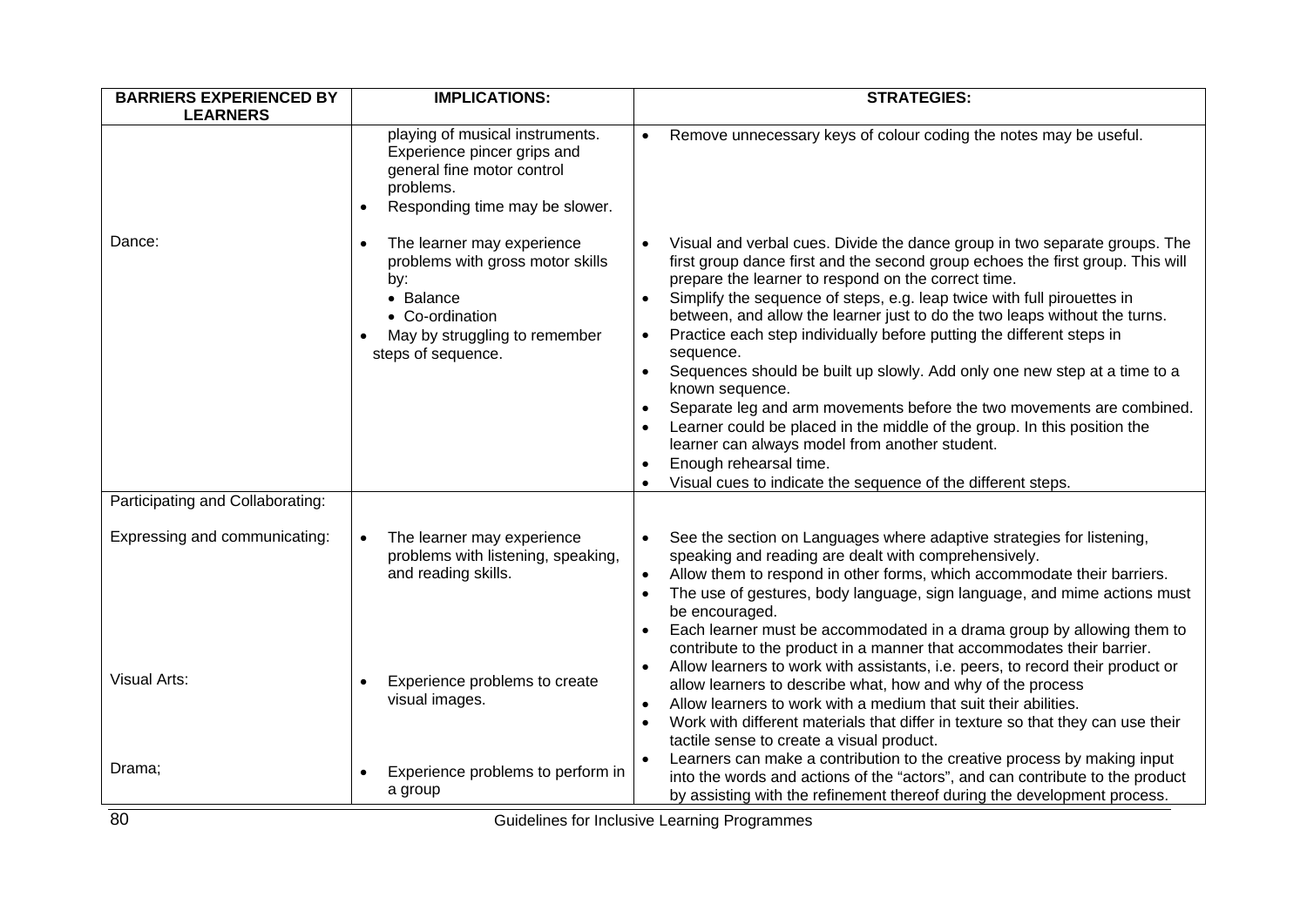| <b>BARRIERS EXPERIENCED BY</b> | <b>IMPLICATIONS:</b>                                                                                                                                                      | <b>STRATEGIES:</b>                                                                                                                                                                                                                                                                                                                                                                                                                                                                                                                                                                                                                                                                                                                                                                                                      |  |  |
|--------------------------------|---------------------------------------------------------------------------------------------------------------------------------------------------------------------------|-------------------------------------------------------------------------------------------------------------------------------------------------------------------------------------------------------------------------------------------------------------------------------------------------------------------------------------------------------------------------------------------------------------------------------------------------------------------------------------------------------------------------------------------------------------------------------------------------------------------------------------------------------------------------------------------------------------------------------------------------------------------------------------------------------------------------|--|--|
| <b>LEARNERS</b>                |                                                                                                                                                                           |                                                                                                                                                                                                                                                                                                                                                                                                                                                                                                                                                                                                                                                                                                                                                                                                                         |  |  |
|                                | The learner who experience a<br>barrier with voice in drama.<br>The use dramatic devices may<br>become a barrier.                                                         | They can also be used to assess final products according to given criteria.<br>It needs to be emphasised that it is not only the "actor" who develops the<br>product, but also those role players such as playwrights and directors also<br>have a role to play in the process and product.<br>Individual's strengths may lie in different roles in the process.<br>$\bullet$<br>Allow gestures, body language and facial expression as forms of<br>$\bullet$<br>communication.<br>Learners who are good at visual art may choose to create the backdrops for<br>$\bullet$<br>a drama piece, while the learner who is good at drama will perform a role in<br>the drama piece which will be complemented by music from the learner who<br>is good at music, etc. Writing the drama is also a. creative process, so some |  |  |
|                                | The planning and making of a<br>puppet and use it to create a<br>puppet shows with music and<br>movement.                                                                 | learners may choose to do this rather than perform.<br>Allow each learner to fulfil a role in the process and product which<br>accommodates the individual's barrier to learning<br>Guide them to understand and experience that people with differing abilities<br>$\bullet$<br>complement one another in the artistic process in developing a composite<br>product, and that not all people will be talented equally in all facets of the<br>artistic process.<br>Do not expect of the learner to fulfil all roles.<br>Emphasise that making a contribution to the process is the focus, and not                                                                                                                                                                                                                      |  |  |
| Music:                         | Demonstration of rhythm and<br>changes in tempo may cause<br>barriers.<br>Demonstrate singing and<br>movement.<br>Demonstrate a graphic<br>representation of music notes. | how good one is in all the facets of the process.<br>A visual demonstration and/or representation of these will need to be given<br>via actions such as clapping and beating of a drum.<br>Allow miming actions to communicate message of song, story, etc<br>$\bullet$<br>Allow learners to describe / explain these to you or to someone else to<br>record them on their behalf<br>Allow learners to explore techniques of playing drums using tactile sense.<br>$\bullet$<br>Gestures, repetition of basic movements could be encouraged.<br>$\bullet$                                                                                                                                                                                                                                                               |  |  |
| Dance                          | Express different movement<br>patterns to express feelings, ideas<br>or moods.<br>Perform dance sequences.<br>$\bullet$                                                   | Each learner must be accommodated in a dance group by allowing them to<br>contribute to the product in a manner that accommodates their barrier.<br>Learners who are unable to perform these sequences may make a<br>$\bullet$<br>contribution to the design process by making verbal input into choreography<br>Can contribute to the product by assisting with the refinement thereof during<br>the development process                                                                                                                                                                                                                                                                                                                                                                                               |  |  |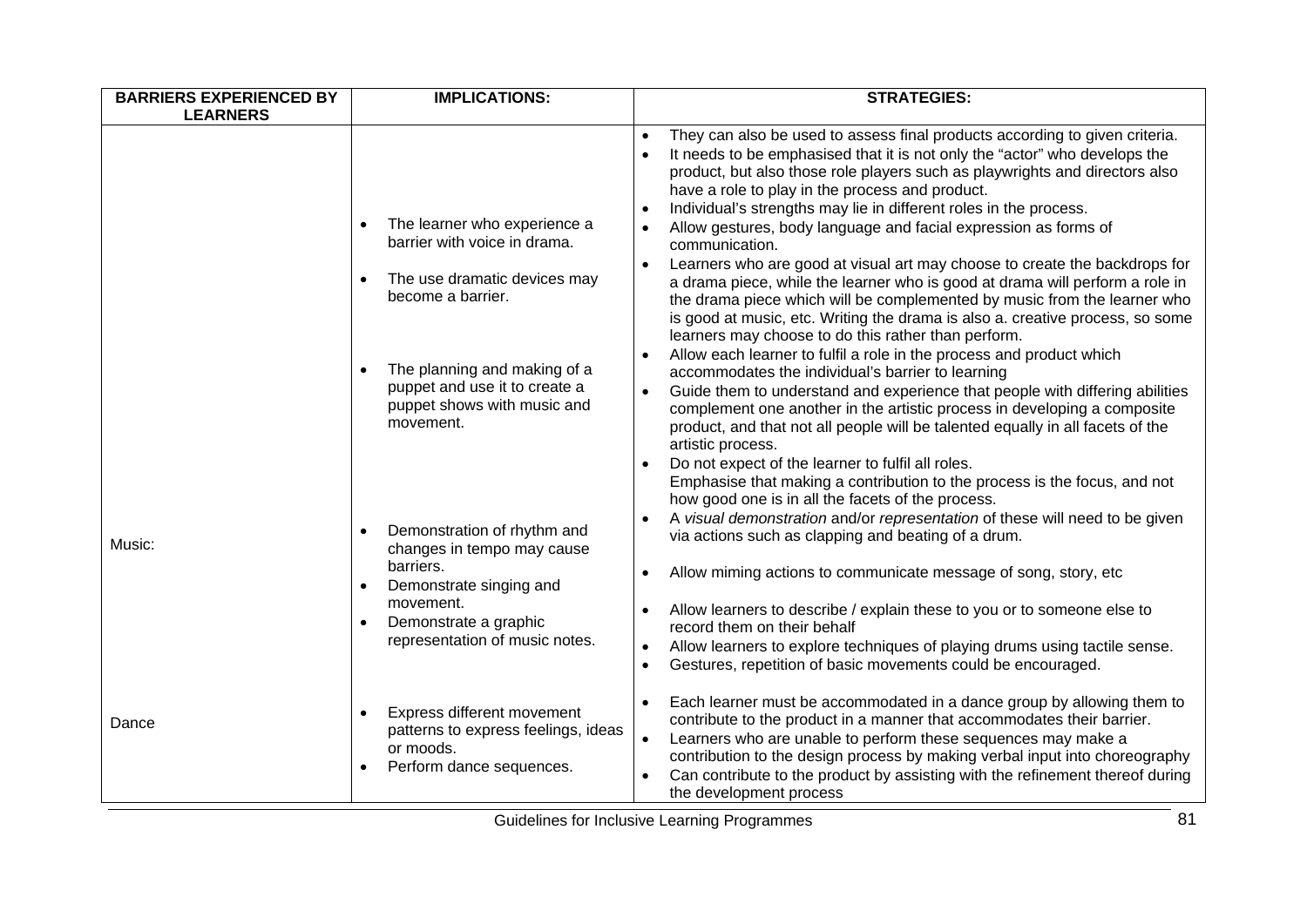| <b>BARRIERS EXPERIENCED BY</b>                                          | <b>IMPLICATIONS:</b>                                                                                                                                                                                                                                                                                                                                                                                                                                                                                                                                                                                                                                                        | <b>STRATEGIES:</b>                                                                                                                                                                                                                                                                                                                                                                                                                                                                                                                                                                                                                                                                                                                                                                                                                                                               |
|-------------------------------------------------------------------------|-----------------------------------------------------------------------------------------------------------------------------------------------------------------------------------------------------------------------------------------------------------------------------------------------------------------------------------------------------------------------------------------------------------------------------------------------------------------------------------------------------------------------------------------------------------------------------------------------------------------------------------------------------------------------------|----------------------------------------------------------------------------------------------------------------------------------------------------------------------------------------------------------------------------------------------------------------------------------------------------------------------------------------------------------------------------------------------------------------------------------------------------------------------------------------------------------------------------------------------------------------------------------------------------------------------------------------------------------------------------------------------------------------------------------------------------------------------------------------------------------------------------------------------------------------------------------|
| <b>LEARNERS</b>                                                         |                                                                                                                                                                                                                                                                                                                                                                                                                                                                                                                                                                                                                                                                             |                                                                                                                                                                                                                                                                                                                                                                                                                                                                                                                                                                                                                                                                                                                                                                                                                                                                                  |
|                                                                         |                                                                                                                                                                                                                                                                                                                                                                                                                                                                                                                                                                                                                                                                             | They can also be used to assess final products according to given criteria.<br>$\bullet$<br>A role player such as a choreographer also has a role to play in the process<br>and product.<br>Individual strengths may lie in different roles in the process.<br>Perform movements on the spot or in tandem with other peers who lead the<br>learner on the pathway or by holding hands                                                                                                                                                                                                                                                                                                                                                                                                                                                                                            |
| <b>Reflecting:</b><br><b>Visual Arts:</b><br>Drama:<br>Music:<br>Dance: | Abstract concepts may not be<br>$\bullet$<br>relevant to their life experiences<br>that will also be problematic with<br>comprehension skills.<br>Lack in exposure to,<br>$\bullet$<br>understanding and experience of<br>the topic discussed.<br>The learner may experience<br>problems with the planning of a<br>task.<br>The learner may have difficulty to<br>read instruction related to projects<br>Due to the lack of life experience,<br>the learner may experience<br>difficulties interpreting the<br>interrelationships between artistic<br>and cultural processes, products<br>and styles in past and present<br>contexts.<br>The learner may not automatically | Teach the specific meaning of all terminology and talk through the concepts<br>$\bullet$<br>and ideas with them. Be specifically aware of homonyms in different<br>contexts, e.g. the word 'stage' can be used as: a period of time, a platform, a<br>performance/robbery etc.<br>Parents could help to revise concepts and information at home.<br>Give good guidelines in order to sequence the project in a structured way.<br>Talk the assignment through and make use of visual cues. Make sure the<br>learner understand the steps of planning a project<br>Flashcards with pictures that explain the steps of designing plays, artwork,<br>etc clearly, could be used.<br>It will be necessary to talk through concepts/ideas with them. Ask relevant<br>questions to guide them to interpret this information.<br>Be prepared to re teach the skill in all new settings. |
|                                                                         | transfer knowledge and skills<br>learnt from one setting to another.                                                                                                                                                                                                                                                                                                                                                                                                                                                                                                                                                                                                        |                                                                                                                                                                                                                                                                                                                                                                                                                                                                                                                                                                                                                                                                                                                                                                                                                                                                                  |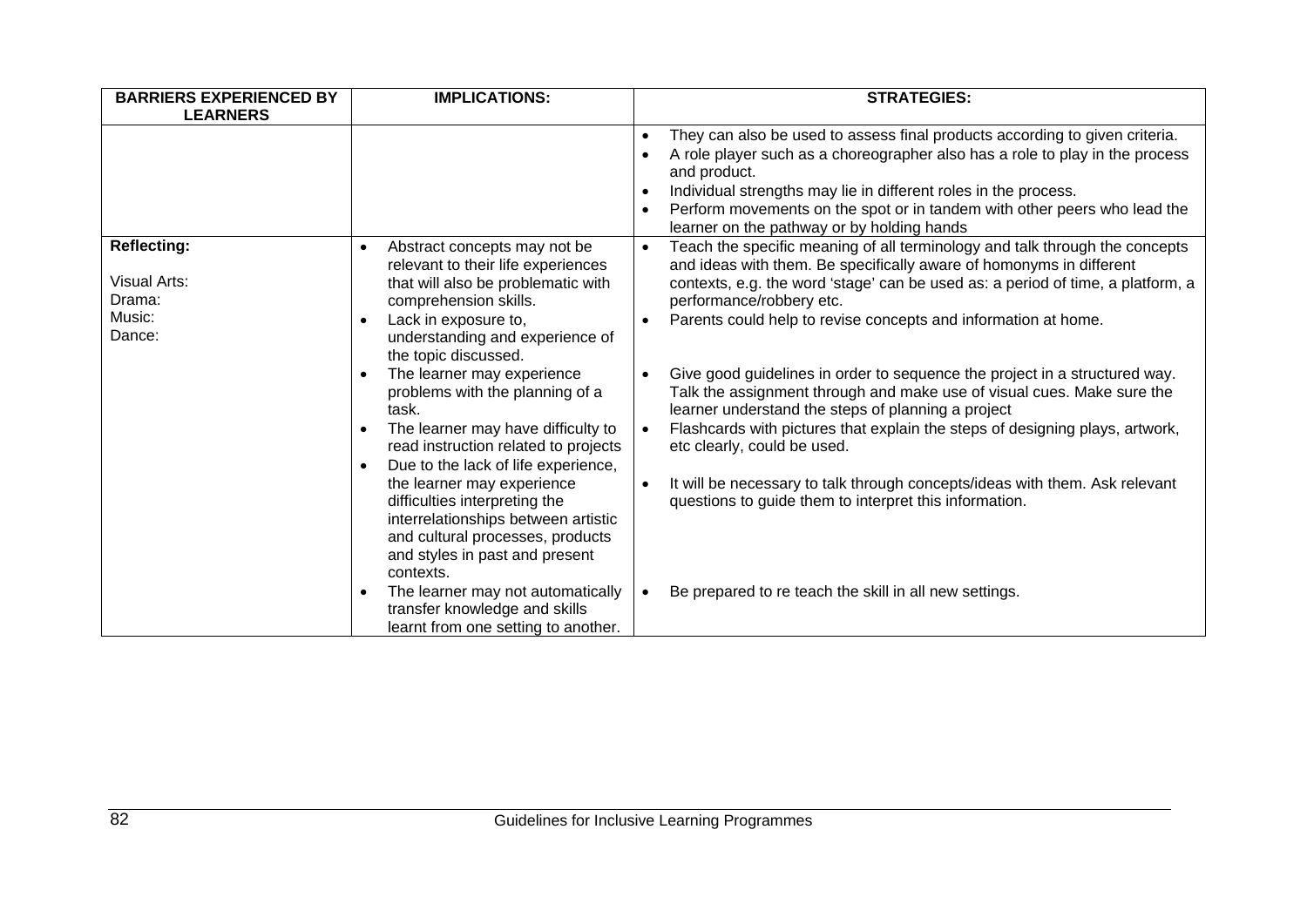## **3.4.8 Learning Area: Life Orientation**

### **Learning Outcomes and Assessment Standards**

Learning Outcomes 1 (Healthy Promotion), 2 (Social Development), 3 (Personal Development) and 5 (Orientation to the World of Work) with their corresponding assessment standards accommodate all learners irrespective of their barriers.

Learning Outcome 4 (Physical Development and Movement) provides unique challenges, for learners needing a high level of support in the classroom.

NOTE: Assessment of Life Orientation activities will require the teacher to *observe* the learners to determine how they behave / handle situations.

### **Recommendations**

The following recommendations are made with respect to LO# 1, 2, 3 & 5:

- Activities may need to be scaffolded to guide learners to achieve assessment standards.
- Some instructions and responses will need to occur in a one-on-one situation, whether it is between learner and teacher or learner and peer.
- The teacher cannot expect all of the learners to respond in exactly the same mode. A variety of modes of response must be allowed on the part of the learners to cater for different barriers and paces of learning. For example where a learner is expected to investigate an issue and *cannot write* a response, allow this learner to *speak* about the findings as a response. The teacher must be flexible and allow the learner to communicate in the mode(s) which are most suited to his level of development and/or learning barrier. This is applicable to assessment standards where the learners are required to describe, explain, suggest, discuss, express, demonstrate knowledge, know, name, identify, draw up information, list, tell, reflect, debate, comment, propose, report, respond
- Assessment standards that require the learner to *demonstrate certain behaviour* can be assessed by observing learners and how they react in certain situations in the classroom. Such assessments should not be once off, but should be made regularly and continuously while the learner is in the classroom.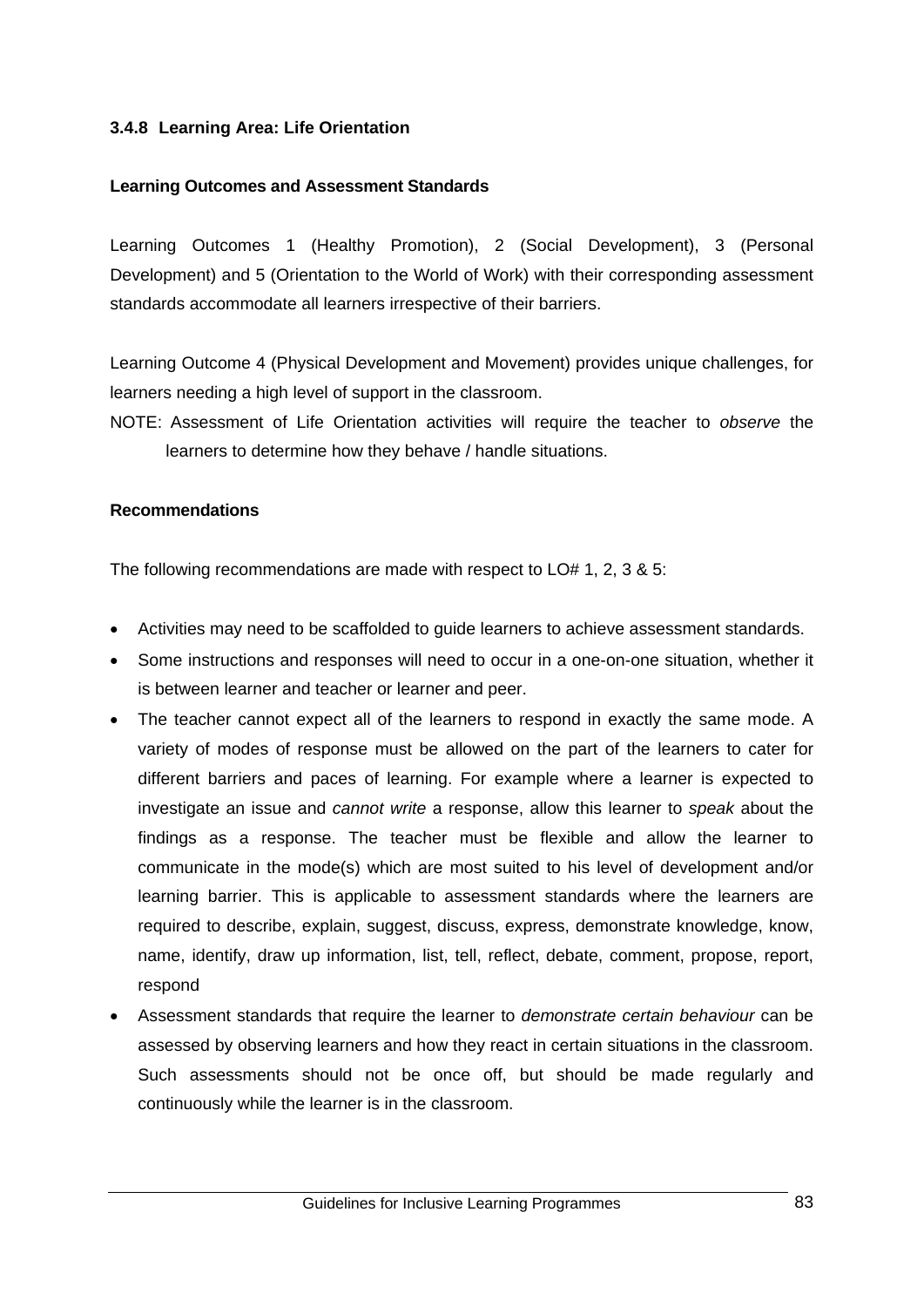Where certain behaviours are difficult for a child to demonstrate the actual behaviour, case studies or role play could be used to determine how a learner would react / behave by getting them to respond in another mode to the situation.

Assessment standards that require the learner to *draw and colour* could be adapted to allow the learner to *describe* the product which is to be drawn, e.g. SA flag, and /or work with a peer as an assistant who follows verbal instructions to draw the product on behalf of the learner who experiences the barrier. Alternately the pieces of the flag could be provided in the form of a jigsaw puzzle of sorts where the different pieces / colours require correct placement.

When working with assessment standards that require identification of visual signs:

Example: Road signs

- $\triangleright$  The teacher needs to adapt classroom methodology to allow all learners to engage in the activity by providing some learners with actual visuals while explaining the shape and colours of the signs and their features to other learners.
- $\triangleright$  In other words the teacher must involve all learners in the same assessment standard, but the mode in which an instruction and information is given to the learners will differ according to their learning barrier
- $\triangleright$  This is applicable for assessment standards where learners are required to identify, distinguish, recognise, sequence pictures, interpret, consider, select, apply information, implement a method, evaluate, plan, analyse, examine, match and compare.
- $\triangleright$  Provision of learning, teaching and assessment in a variety of media (e.g. print, visual, audio, etc.) to allow all learners to access information.

**Objects provided must be age and developmentally appropriate for each learner, so a variety of one type of object may be necessary in the classroom, e.g. one learner may require a larger size of the object than other learners or a brighter colour to make handling of the object accessible.** 

- The learning context must be the same for all learners, with variances in activity/ies to cater for diversity – this is important so that learners all feel they belong to the same class.
- Learners should be grouped according to the focus of the activity. Group learners according to ability / barrier for the *learning of skills*. Group learners in mixed groups when applying skills. They can participate in any mixed group activity/ies where they can apply a particular skill as main focus of the activity.

Example: Hitting a target activity.

1. Descriptors for each criteria for the activity must be differentiated to accommodate the specific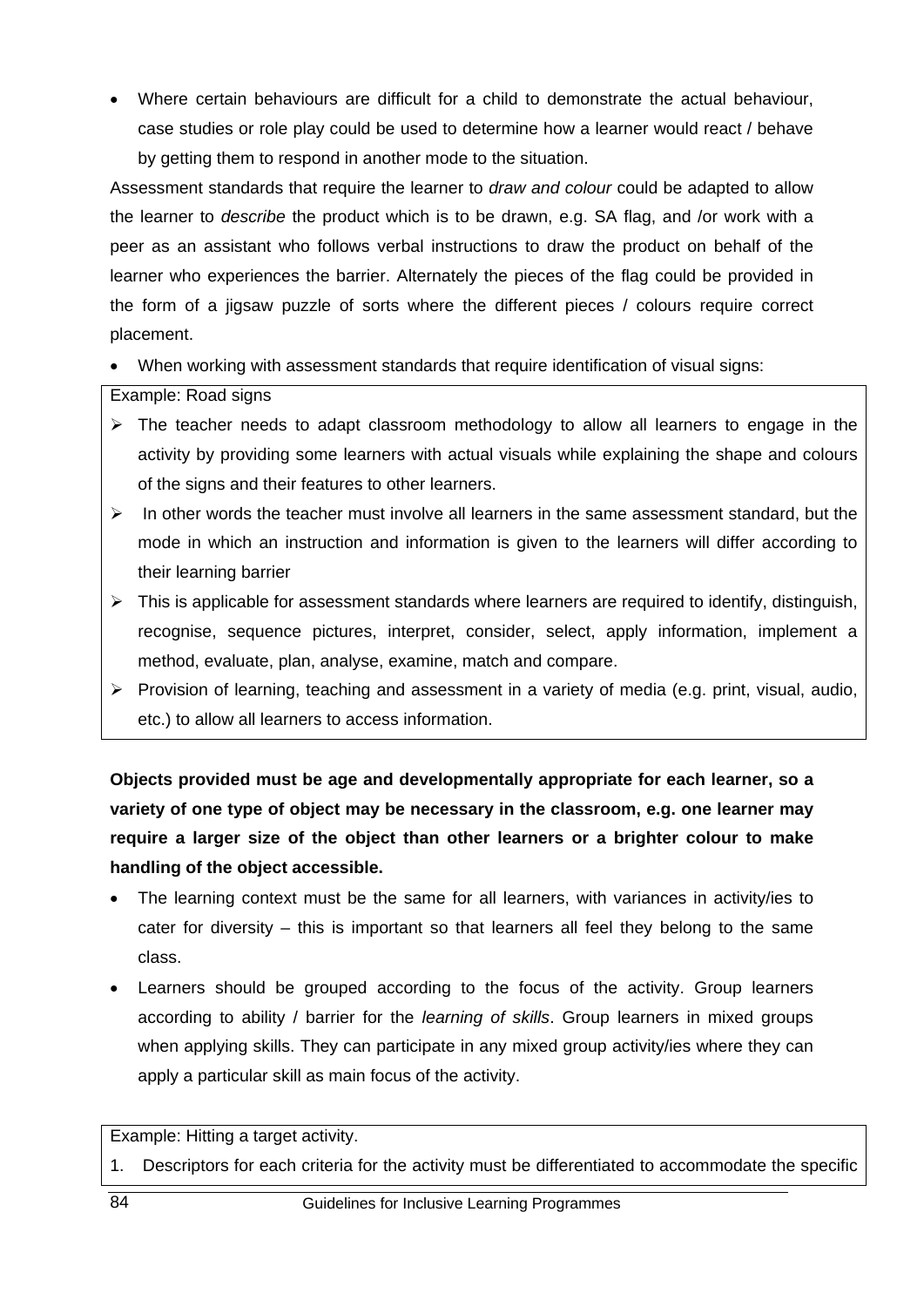barrier – where the sighted child may be required to throw a ball at a hoop, the blind child may be required to throw a ball in the direction of an auditory stimulus.

- 2. The learners need to display accuracy.
- 3. The "target" for which they are aiming will differ
- Scaffold the learning of a skill from basic parts to the complete skill.
- Practise skills as isolated units, not in a sequence, with isolated body parts, not whole body action where learners experience barriers. Allow such learners to first imitate the technique, adding objects later.
- Engage in group / class activity/ies and games where they fulfil a specific role with the skill the learner is able to perform.

Example: Game of rounders

- 1. A learner can catch a ball, at the end of the field
- 2. The learner could also record the team's goals
- 3. Games need to be adapted to accommodate isolated skills.
- Provision of appropriate learning and teaching support material:
	- o Different size objects, e.g. range of different size balls
	- o Brightly coloured objects
	- o Objects which emit sounds when they move
	- o Tees for striking and kicking
	- o Safety of playing area imperative, especially where blind learners are present
- Make use of a buddy system:
	- o Especially relevant for blind learners where they require a partner to guide them around the playing area (use "wrist" leash) or in a particular direction or provide verbal cues
	- o Cooperative work
	- o Peer teaching
- Adapt skills, rules and equipment or use thereof to cater for all learners.
- Methodology:
	- o Verbal instructions accompanied by visual pictures, demonstration, cue words
	- o Physical guidance of a learner through a skill where allowed to kinaesthetically experience the skill by another learner or the teacher actually guiding the body parts through the skill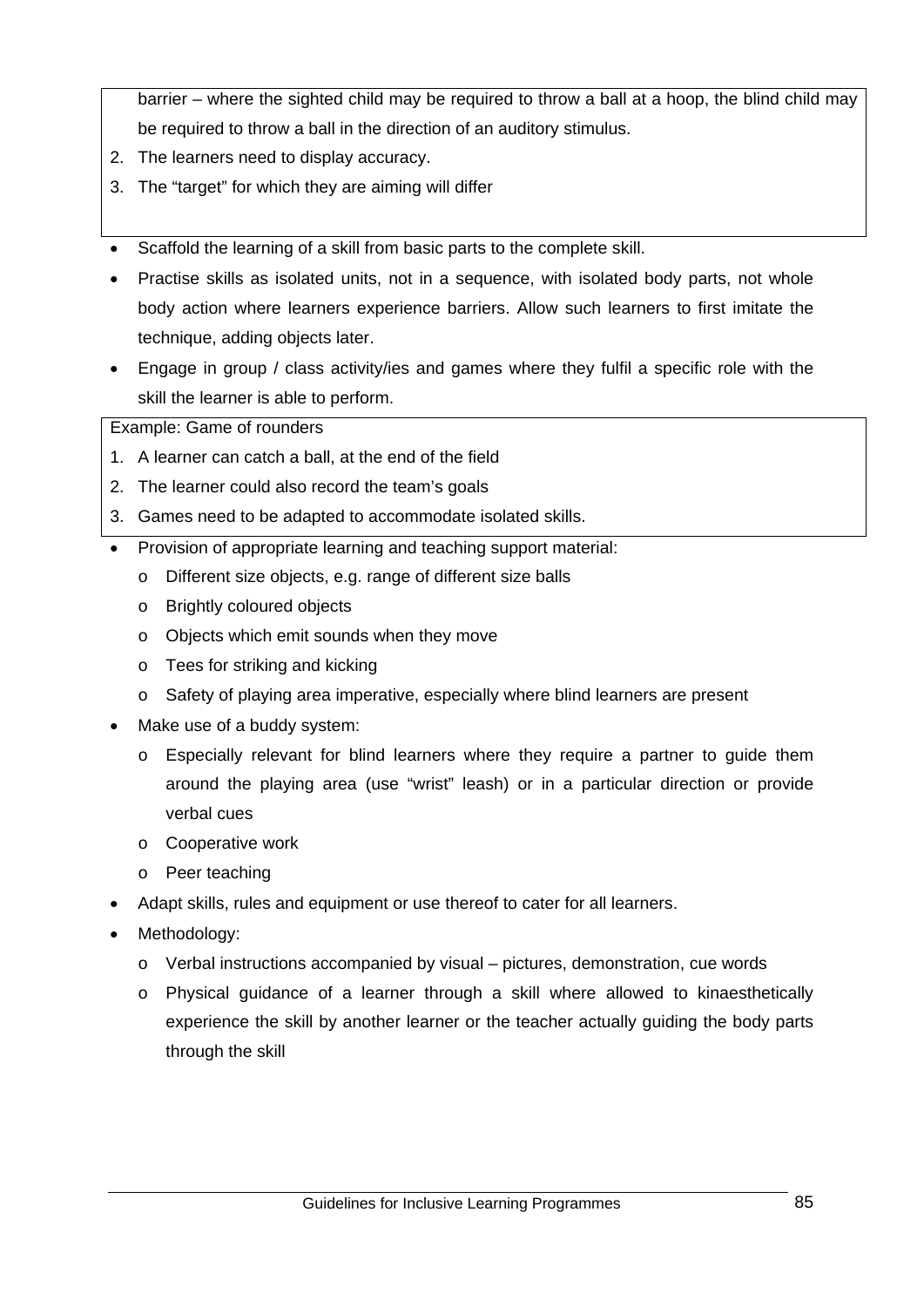| <b>BARRIERS EXPERIENCED BY</b>                      | <b>IMPLICATIONS:</b>                                                                                                                                                                                                                                                            | <b>STRATEGIES:</b>                                                                                                                                                                                                                                                                                                                                                                                                                                                                                                                                                                                                                                                                                                                                                                                                                                                                                                                                                             |  |  |
|-----------------------------------------------------|---------------------------------------------------------------------------------------------------------------------------------------------------------------------------------------------------------------------------------------------------------------------------------|--------------------------------------------------------------------------------------------------------------------------------------------------------------------------------------------------------------------------------------------------------------------------------------------------------------------------------------------------------------------------------------------------------------------------------------------------------------------------------------------------------------------------------------------------------------------------------------------------------------------------------------------------------------------------------------------------------------------------------------------------------------------------------------------------------------------------------------------------------------------------------------------------------------------------------------------------------------------------------|--|--|
| <b>LEARNERS</b><br><b>Health promotion:</b>         | The learner may experience<br>problems with listening, speaking,<br>and reading skills.<br>Experience problems to<br>participate in a group                                                                                                                                     | See the section on Languages where adaptive strategies for listening,<br>speaking and reading are dealt with comprehensively.<br>Allow them to respond in other forms, which accommodate their barriers.<br>The use of gestures, body language, sign language, and mime actions must<br>be encouraged.<br>Each learner must be accommodated in an activity group, by allowing them<br>to contribute to the product in a manner that accommodates their barrier.<br>Learners can make a contribution to the process by making input into the<br>words and actions of the peers, and can contribute to the product by<br>assisting with the refinement thereof during the development process.<br>They can also be used to assess final products according to given criteria.<br>It needs to be emphasised that it is not only the one learner who develops<br>the product, but all role players in the group.<br>Individual strength may lie in different roles in the process. |  |  |
| <b>Social Development:</b>                          | Due to the lack of life experience,<br>the learner may experience<br>difficulties interpreting the<br>interrelationships between diverse<br>cultures and religions<br>The learner may not automatically<br>transfer knowledge and skills<br>learnt from one setting to another. | It will be necessary to talk through concepts/ideas with them. Ask relevant<br>questions to guide them to interpret this information.<br>Be prepared to re teach the skill in all new settings.                                                                                                                                                                                                                                                                                                                                                                                                                                                                                                                                                                                                                                                                                                                                                                                |  |  |
| <b>Personal Development:</b>                        | Certain behaviours are difficult for<br>learners to demonstrate.                                                                                                                                                                                                                | AS's that require the learner to demonstrate certain behaviour, can be<br>assessed by observing learners and how they react in certain situations in<br>the classroom. Such assessments should not be once off, but should be<br>made regularly and continuously while the learner is in the classroom.<br>Where certain behaviours are difficult for a learner to demonstrate the actual<br>behaviour, case studies or role play could be used to determine how a<br>learner would react / behave by getting them to respond in another mode to<br>the situation.                                                                                                                                                                                                                                                                                                                                                                                                             |  |  |
| <b>Physical Development and</b><br><b>Movement:</b> | The learner may experience<br>$\bullet$<br>problems with gross motor skills:<br>They will have difficulty with<br>activities such as: kicking,<br>catching, throwing, hitting, running<br>and dodging.                                                                          | The learner can spend a lot more time on practising skills before they join<br>$\bullet$<br>competitive games. First start with stationary objects before using moving<br>objects.<br>Equipment must be adapted to include learners with barriers.<br>Slow down the pace of the activity.<br>Activities could be adapted in such a way that the peers may for example<br>only use one hand or their non-dominant hand.                                                                                                                                                                                                                                                                                                                                                                                                                                                                                                                                                         |  |  |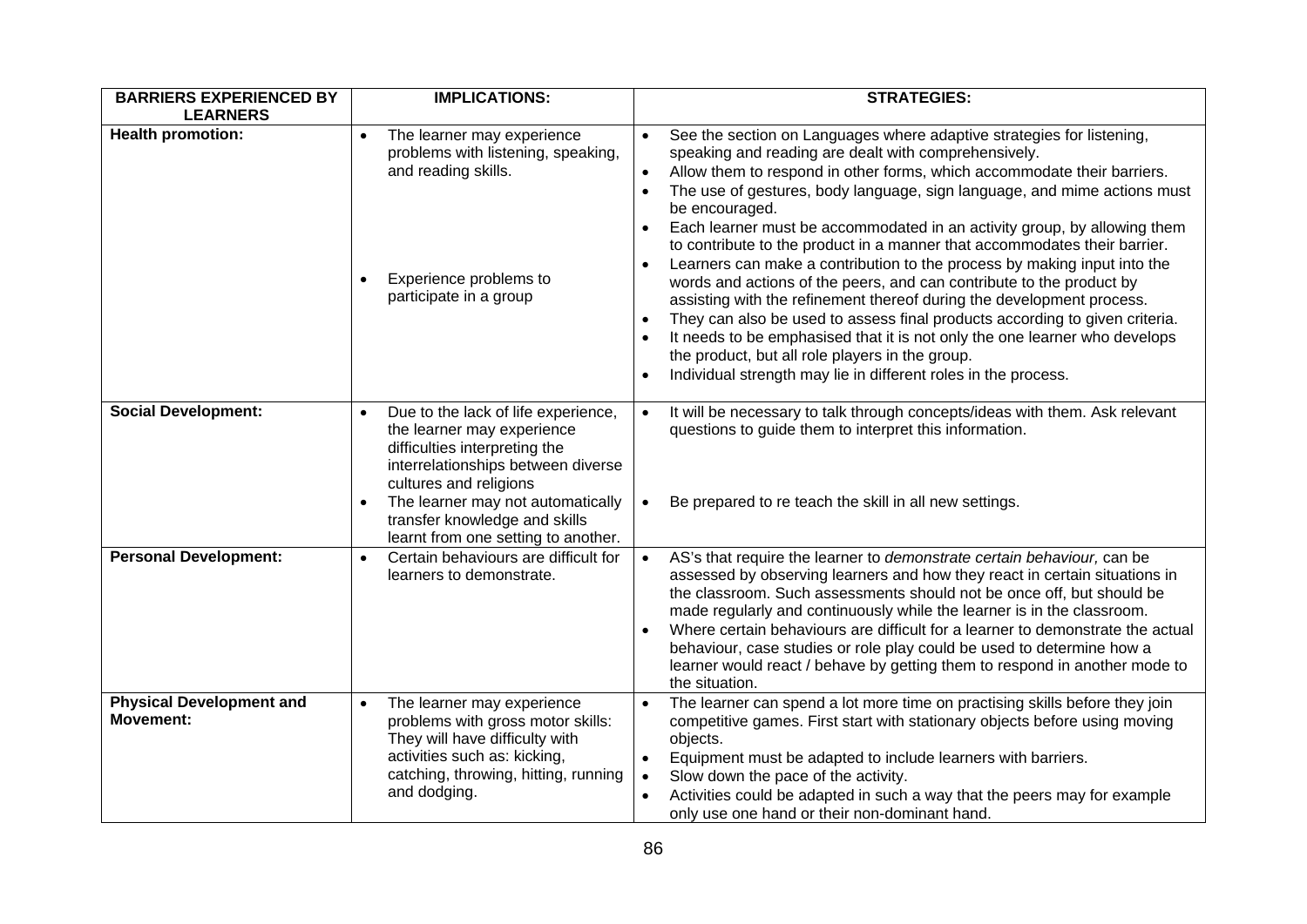| <b>BARRIERS EXPERIENCED BY</b> | <b>IMPLICATIONS:</b>                                                                                                              | <b>STRATEGIES:</b>                                                                                                                                                                                              |  |  |  |
|--------------------------------|-----------------------------------------------------------------------------------------------------------------------------------|-----------------------------------------------------------------------------------------------------------------------------------------------------------------------------------------------------------------|--|--|--|
| <b>LEARNERS</b>                |                                                                                                                                   |                                                                                                                                                                                                                 |  |  |  |
|                                | Reduced stamina due to low<br>$\bullet$<br>muscle tone and other medical<br>defects.                                              | Be aware of medical conditions. Frequent rests and adequate fluid intake is<br>important.                                                                                                                       |  |  |  |
|                                | The lack of strength.<br>$\bullet$                                                                                                | E.g. lighter shot put or hitting a tennis ball instead of a cricket ball.<br>$\bullet$                                                                                                                          |  |  |  |
|                                | The student may appear slower<br>than peers.                                                                                      | Shorter distance to run or hit the ball, etc.<br>$\bullet$<br>Encourage learners to take their time.<br>$\bullet$<br>Give them clear verbal / non-verbal instructions. E.g. get ready/run/ stop at<br>$\bullet$ |  |  |  |
|                                | The learners may experience<br>barriers with the estimation of<br>depth, heights and distances.                                   | line, etc.<br>Verbal and visual prompting will be important. E.g. Teacher physically takes<br>$\bullet$<br>the learner and show him where the boarders of the soccer field is.                                  |  |  |  |
|                                | The planning of sequential moves<br>may be problematic.                                                                           | Break the movement up in smaller steps and put them in the correct order<br>$\bullet$<br>and demonstrate this movement frequently.                                                                              |  |  |  |
|                                | The listening to instruction may be<br>problematic.                                                                               | Refer to the listening strategies in the Language section. Make use of peer<br>$\bullet$<br>and visual support when long distances become problematic.                                                          |  |  |  |
|                                | Medical conditions may be a<br>$\bullet$<br>barrier. E.g. heart conditions and<br>neck instability.                               | When these mentioned medical conditions occur it is important to know that<br>$\bullet$<br>horse riding, gymnastics and contact sport is not allowed for these learners.                                        |  |  |  |
|                                | Sensitive eyes may become a<br>barrier when the learner takes part<br>in outdoor sport activities.                                | Protective measures should be taken in consideration, e.g. wear hat,<br>$\bullet$<br>sunglasses and sunscreen, even on days when the sun does not seem to be<br>all that strong.                                |  |  |  |
|                                | Learners may lack motivation to<br>participate in competitive sport.                                                              | The teacher needs to be aware of the different nature of his/her learners<br>$\bullet$<br>with regard to participation in competitive sports. Tutor and peer<br>encouragement is important.                     |  |  |  |
|                                |                                                                                                                                   | Offer the learner an alternative role such as timekeeper of judge if they find it<br>difficult to deal with peers' competitive spirits.                                                                         |  |  |  |
|                                | Peers may discriminate against<br>$\bullet$<br>these learners.                                                                    | Encourage the peers to take this learner's feelings into consideration.<br>$\bullet$<br>Reward the team choosing the learner experiencing barriers. The other team<br>may only start later.                     |  |  |  |
|                                | The learner will have difficulty to<br>$\bullet$<br>transfer information and skills to<br>different situations.                   | Be prepared to re-teach skills in new situations.                                                                                                                                                               |  |  |  |
|                                | The learner will experience<br>barriers to change clothes in a set<br>time.                                                       | The learner may be given extra time to dress and undress himself. Allow<br>$\bullet$<br>them to change in privacy.                                                                                              |  |  |  |
|                                | The learners may experience<br>problems to adapt to new<br>environments when they go out on<br>sport excursions. e.g. sports days | Matters to discuss with the learner and or parents beforehand:<br>o Distance and mode of transport.<br>o The departure and arrival times.                                                                       |  |  |  |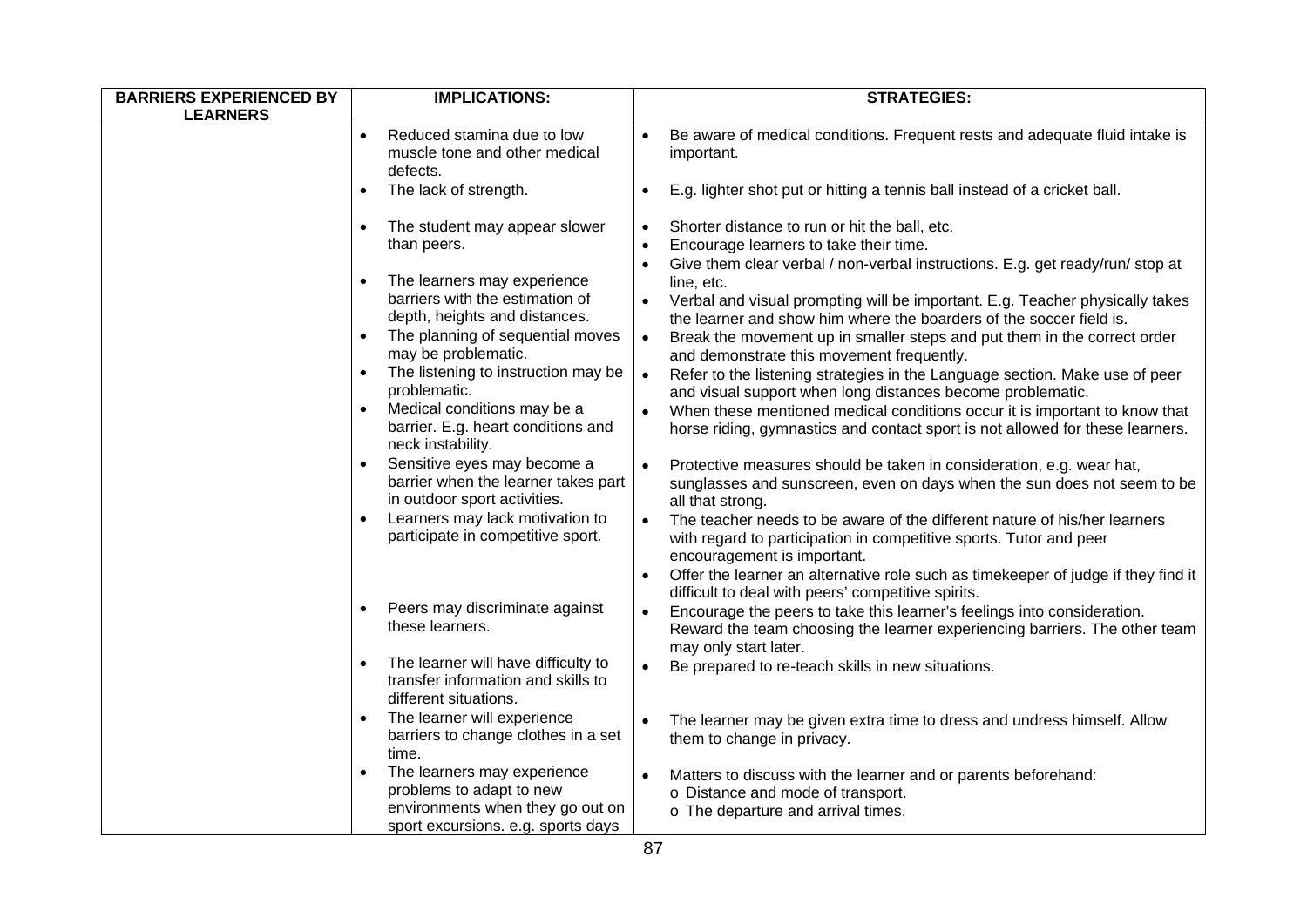| <b>BARRIERS EXPERIENCED BY</b><br><b>LEARNERS</b> | <b>IMPLICATIONS:</b> | <b>STRATEGIES:</b>                                                                                                                                                                                                                                                                                                                                                                                |
|---------------------------------------------------|----------------------|---------------------------------------------------------------------------------------------------------------------------------------------------------------------------------------------------------------------------------------------------------------------------------------------------------------------------------------------------------------------------------------------------|
|                                                   |                      | o What do they need to bring along with them.<br>o Where the bathrooms are.<br>o Discuss a particular landmark with the learner in case they get lost.<br>Matters to take in consideration beforehand:<br>o Inform the other people involved about the learner's barriers and special<br>needs.<br>o Make use of peer/buddy help to ensure that the learner does not become<br>lost in the crowd. |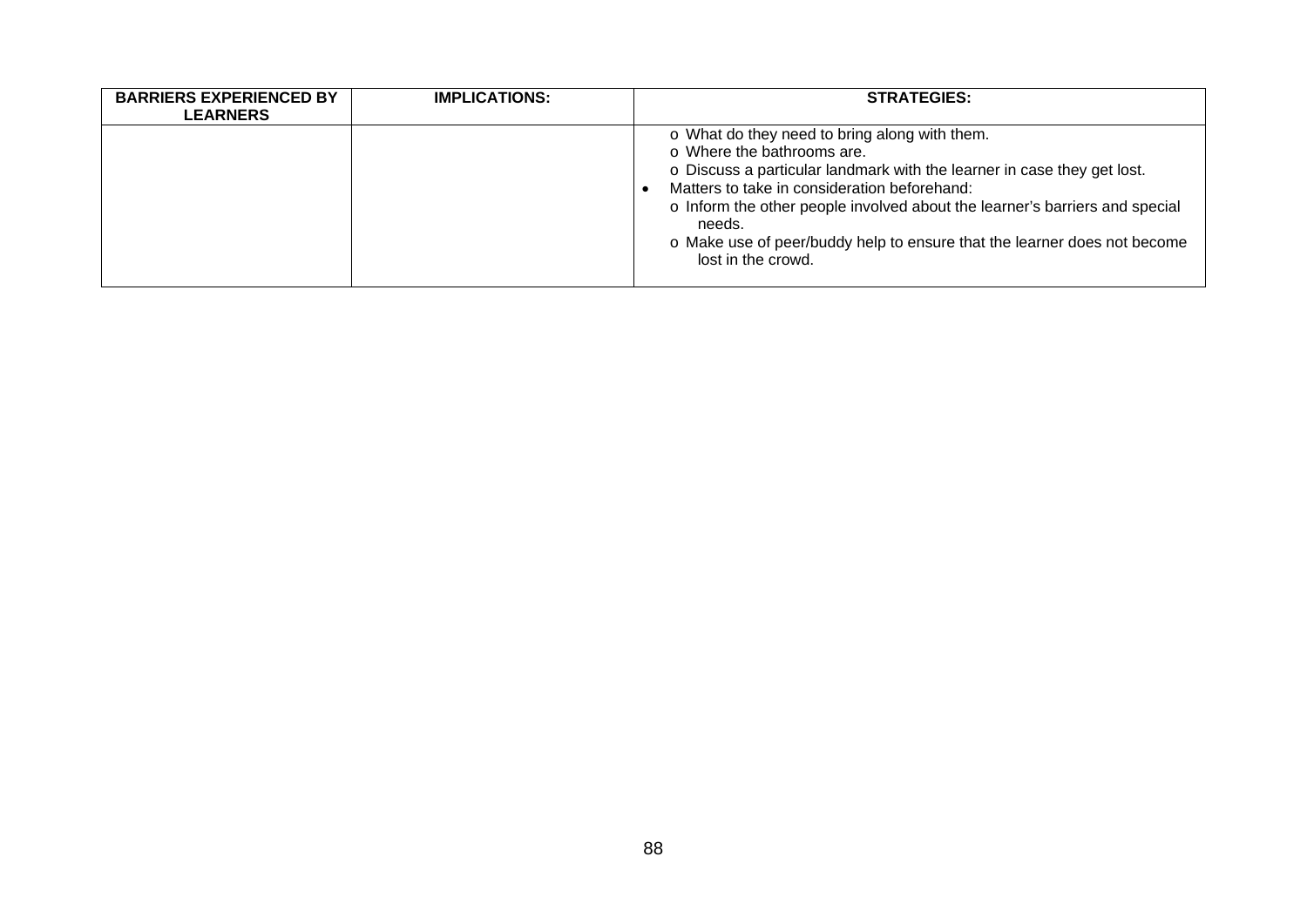## **SECTION 4**

### **IMPLICATIONS OF INCLUSION FOR TEACHING METHODOLOGIES**

#### **4.1 Introduction**

Education White Paper 6 on Inclusive Education provides a very clear direction regarding the importance of curriculum flexibility in meeting the full range of learning needs. The policy states that: *Central to the accommodation of diversity in our schools, colleges, and adult and early childhood learning centres and higher education institutions, is a flexible curriculum and assessment policy that is accessible to all learners, irrespective of the nature of their needs*. In addressing the diverse needs of the learners, the curriculum needs to be understood in its entirety. This includes:

- The content (i.e. what is taught)
- The language or medium of instruction
- How the classroom is organised and managed.
- The methods and processes in teaching
- The pace of teaching and the time available to complete the curriculum
- The learning materials and equipment that is used
- How learning is assessed.

The aforementioned issues need to be seriously considered in making curriculum accessible to all learners.

This section will pay particular attention to the teaching methodology component, however it should be noted that in the discussion of the teaching methodologies other factors such as classroom management, the content of teaching and learning, the pace of teaching and learning, learning and teaching support material, will also come into play.

#### **4.2 Framework for Teaching Methodologies**

All teaching methodologies should be underpinned by the following principles:

- The learner is the focal point of all teaching, learning and assessment.
- All learners are equally valuable.
- Lessons encourage the participation of all learners (full or partial)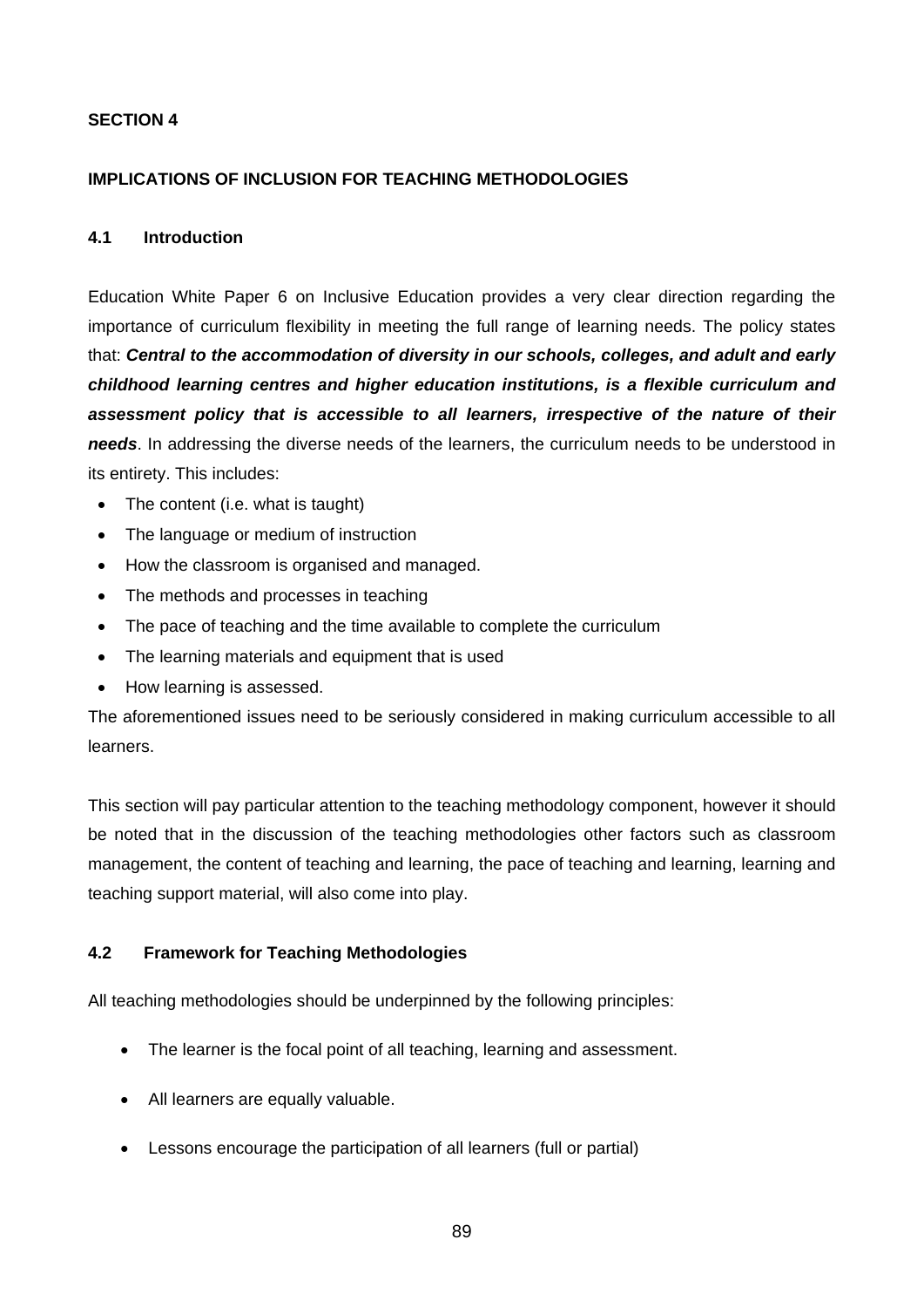- Learner differences are an important resource for teaching, learning and assessment,
- All teaching learning and assessment should be adapted to suit the needs of learners, and not the other way round.
- Appreciation of people who are from different backgrounds, be it cultural/language/ religion etc.
- Give learners the opportunity to record their work in different ways.
- High expectations for all learners
- Clear expectations (clarity of focus)
- The interests of the learners are considered.
- Levels at which the learners are.
- How learners learn best
- The pace at which learners learn.

The implications of the above principles for the delivery of teaching methodologies are of vital importance to this section. Effective teaching methodologies will have the principles as their point of departure.

### **4.3 Teaching Methodologies**

It should be noted that there are several methodologies, but only one methodology has been selected to illustrate how the different needs of learners could be catered for in one lesson, and that is co-operative learning.

In applying teaching methodologies, teachers should bear in mind that there is no single classroom where all learners will be exactly the same, or learn in the same way, and at the same pace. As a result, teachers are required to be creative in the use of a variety of teaching methodologies to reach learners who are at different levels. Multi-level teaching is of vital importance in addressing the different needs of the learners. It should be noted that multi-level teaching is not a methodology as such, but a golden thread that should run through the implementation of all methodologies to reach learners at different levels.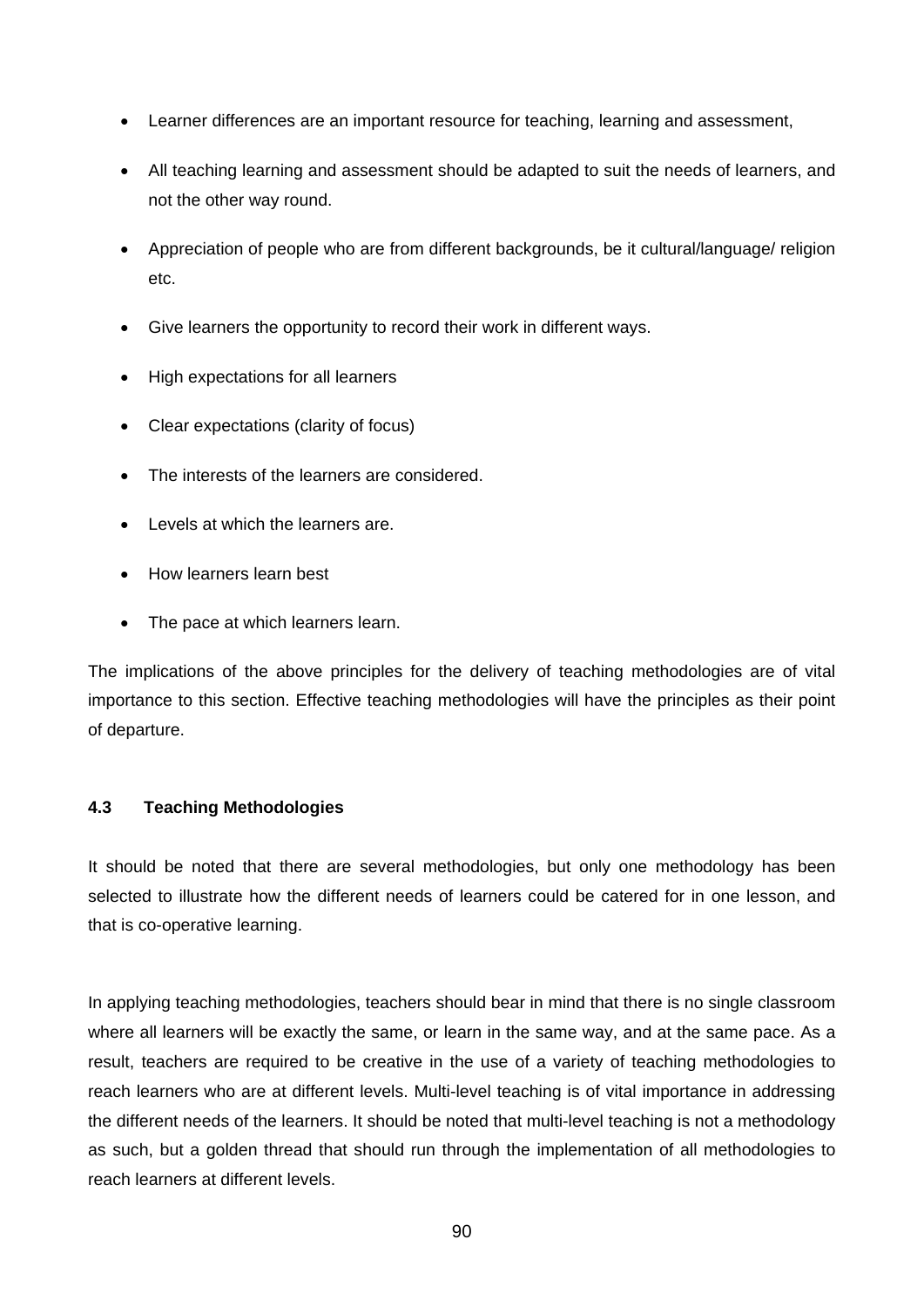## **4.4 Multi-Level Teaching**

## **4.4.1 What is multi-level teaching?**

It is an approach that assumes the principles of individualisation, flexibility and inclusion for all learners regardless of their personal level of skills. Teachers should unconditionally accept the learners who experience barriers and involve all learners in all classroom activities.

In contrast to preparing different lessons for different learners, multi-level teaching advocates for one lesson with varying methods of learning, teaching and assessment. The lesson must include a variety of teacher techniques aimed at reaching learners at all levels. This means:

- Considering learners' learning style when planning presentation methods.
- Involving them in the lesson through questioning that is aimed at different levels of thinking (Bloom's Taxonomy)
- Acknowledging that some learners will need adjusted expectations
- Allowing learners to choose a method of their preference/or competence in demonstrating knowledge, skills and values.
- Accepting that these different methods are equal value
- Assessing learners in terms of their differences.

#### **4.4.2 The three-step process in developing a lesson to accommodate diversity**

#### **See also above under Section 2: Differentiated Lesson Planning**

For teachers to develop lessons that accommodate the different levels of learners, the following steps are important:

## **Step 1: Identify assessment standard(s) with the underlying Skills, Knowledge and Values (SKVs)**

Identify the assessment standard(s) you are working towards and the SKVs that you want to achieve. Then clearly communicate to learners what they are expected to achieve at the end of the lesson.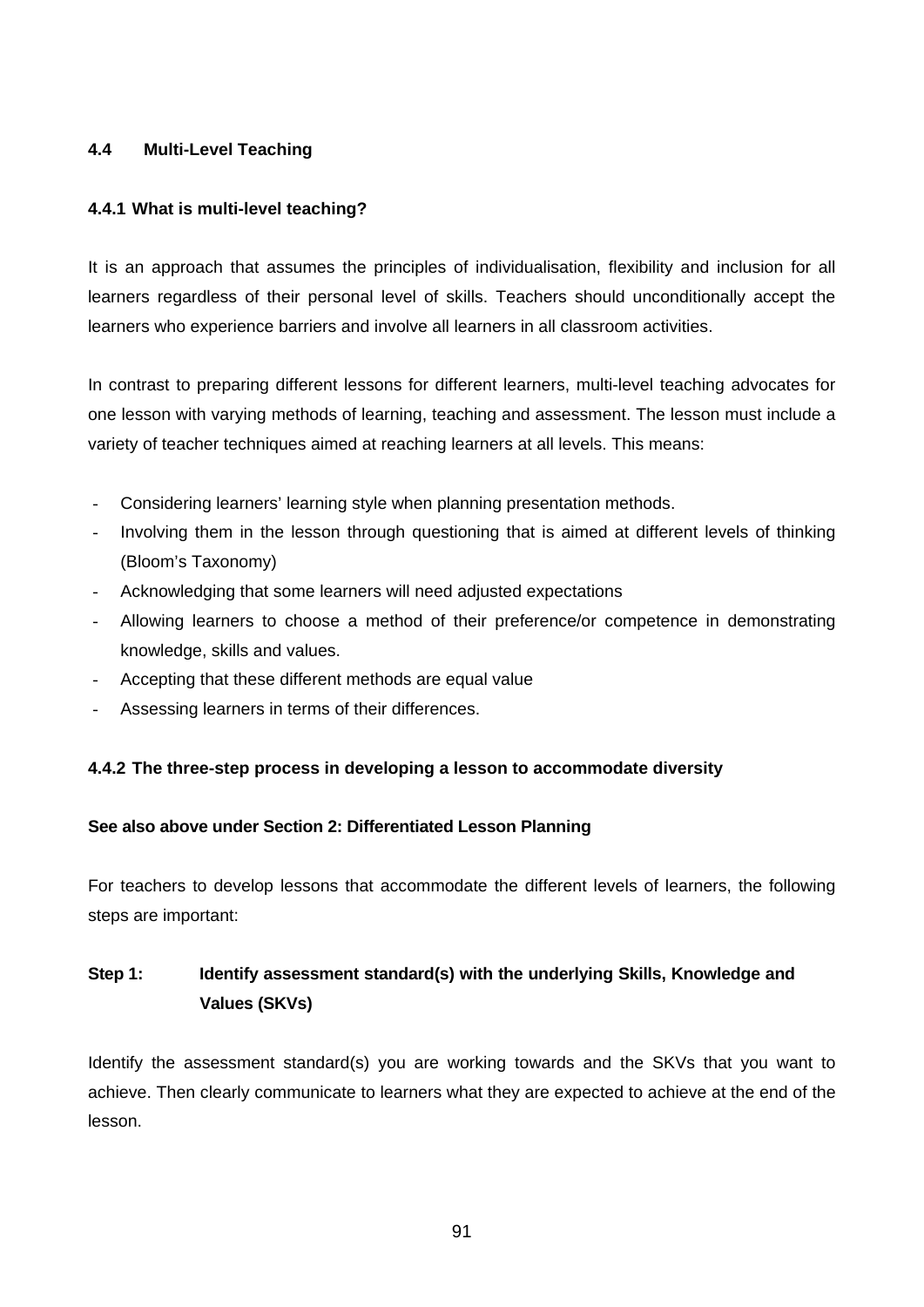Example: Life Skills

Learning Area: Life Orientation: Grade 2 Learning Outcome 3: Social Development: Assessment Standard 2: Identifies, draws. and colour the South African flag. The SKV from AS2: Identifying Drawing **Colouring** Knowledge of the South African flag

## **Step 2: Determine the teacher's methods of presentation**

The lesson cannot be presented in one way to all learners who are able to benefit in varying degrees of SKVs. The teacher's methods of presentation should consider the learners' learning styles, levels of thinking and levels of participation.

### **Bloom's Taxonomy**

Bloom's taxonomy is one of the useful tools for reaching learners who are at various levels. All learners are involved in the lesson.

The teacher asks questions that are suitable for the different levels to allow maximum participation of all learners. The following table gives examples of how to apply the tool, to enhance participation:

This example on 'recycling' could be applied to the lesson on 'The South African Flag'.

| <b>Areas</b>          | <b>Definition</b>                     | <b>Examples of</b>                        | <b>Key verbs</b>                                                                                                         | Classroom                                                                                                       |
|-----------------------|---------------------------------------|-------------------------------------------|--------------------------------------------------------------------------------------------------------------------------|-----------------------------------------------------------------------------------------------------------------|
|                       |                                       | questions                                 |                                                                                                                          | products                                                                                                        |
| Knowledge             | Knowing and<br>remembering facts      | What does<br>'recycling' mean?            | Match, recognise,<br>list, describe,<br>name, define,<br>show, record,<br>select, identity.                              | Report, Map,<br>worksheet chart.                                                                                |
| <b>Compre-hension</b> | understanding                         | Explain 'recycling'<br>in your own words. | Explain, locate,<br>inguire,<br>demonstrate,<br>discover                                                                 | Diagram, model,<br>game, picture,<br>teach a lesson,<br>time line.                                              |
| <b>Application</b>    | Doing, making use<br>of what is known | How can you<br>'recycle'?                 | Model, apply, code,<br>collect, organise,<br>construct, report,<br>report, experiment,<br>sketch, paint, draw,<br>group. | Survey, diary,<br>code, scrap book,<br>photographs,<br>cartoons, model,<br>illustration,<br>sculpture, learning |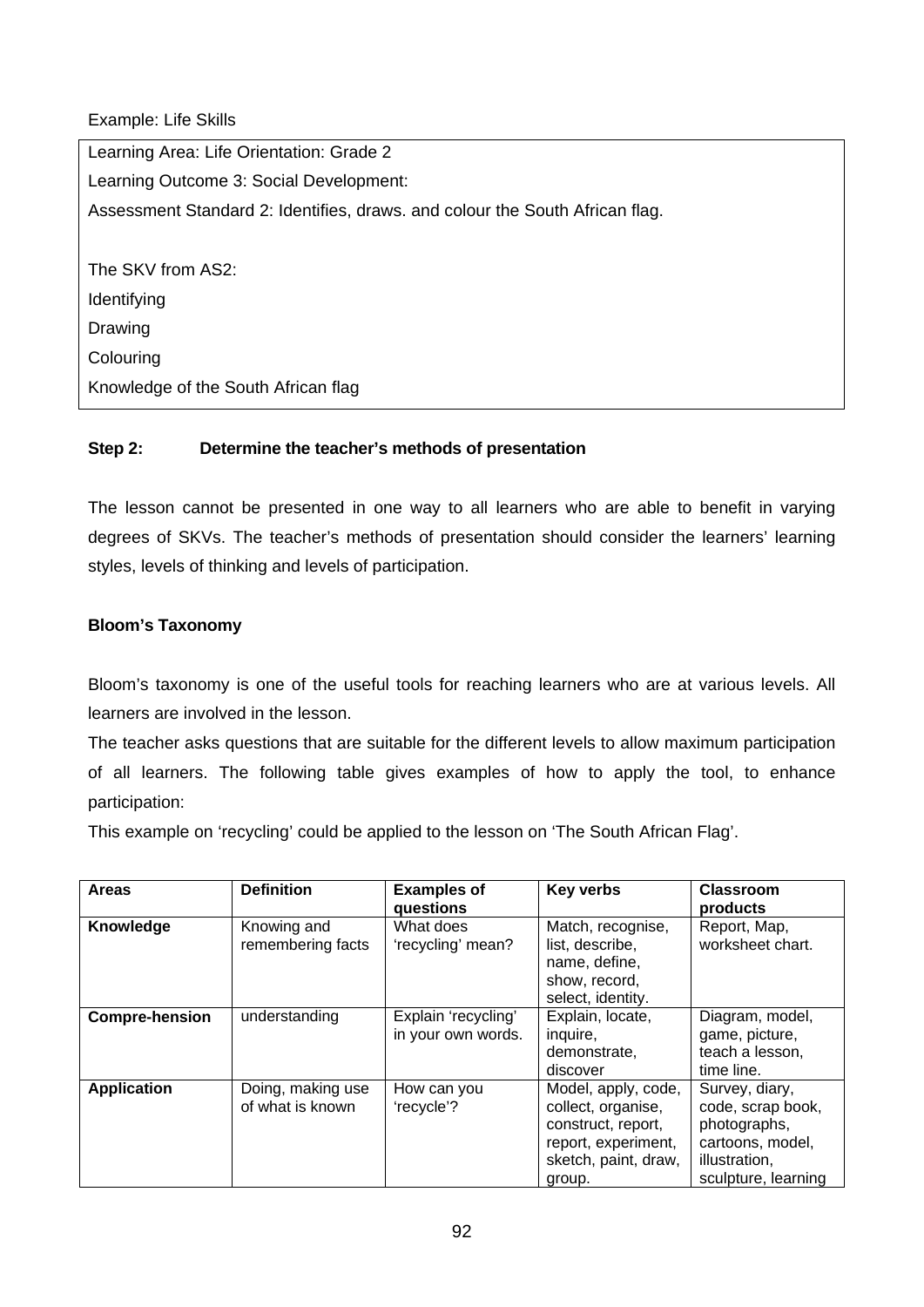|                   |                                                      |                                                                                        |                                                                                                                                                                    | centre, construction                                                                               |
|-------------------|------------------------------------------------------|----------------------------------------------------------------------------------------|--------------------------------------------------------------------------------------------------------------------------------------------------------------------|----------------------------------------------------------------------------------------------------|
| <b>Analysis</b>   | Explaining what is<br>known                          | Give reasons why<br>recycling is<br>important in South<br>Africa.                      | Categorise, take<br>part, analyse,<br>separate, dissect,<br>compare, and<br>contrast.                                                                              | Graph, survey,<br>report, time line,<br>family tree,<br>commercial, fact,<br>file, questionnaires. |
| <b>Synthesis</b>  | Putting together the<br>known into<br>something new. | Design a<br>programme on<br>improving recycling<br>at school and at<br>home.           | Add to, create,<br>imagine, combine,<br>suppose, predict,<br>role-play, change,<br>hypothesise, What<br>if? Design, invent,<br>infer, , improve,<br>adapt, compose | Story, poem, play,<br>song, news article,<br>invention,<br>radio, show, dance,<br>comic strip.     |
| <b>Evaluation</b> | Judging the<br>outcome                               | Evaluate the<br>benefits of the<br>recycling<br>programme at<br>school and at<br>home. | Justify, debate,<br>solve, recommend,<br>judge, criticise,<br>prove, dispute.                                                                                      | Survey, panels,<br>self-evaluation,<br>Conclusion,<br>recommendation.                              |

*The teacher does not need to use all the levels in all lessons – but there should always be possibilities for several levels of cognitive skills. The next example combines some of the levels:* 

The teacher may choose to use the research method. Learners are given a list of questions to guide the research projects. The levels of questions are varied from simple to complex e.g.

- 1. How many colours does the flag have?
- 2. Identify shapes on the flag?
- 3. Which colours are there?
- 4. Draw the flag
- 5. Compare the S.A flag with the American Flag.
- 6. What are the differences?
- 7. What are the similarities?
- 8. Why is it important for every country to have a flag?

The different levels of questions will allow participation by all learners.

Learning styles: Make the flag available for the visual learners to see, explanation of the flag will be necessary for the learners with visual barriers, allow the oral presentations to accommodate the auditory learners, this should be accompanied by sign language to accommodate learners with auditory barriers.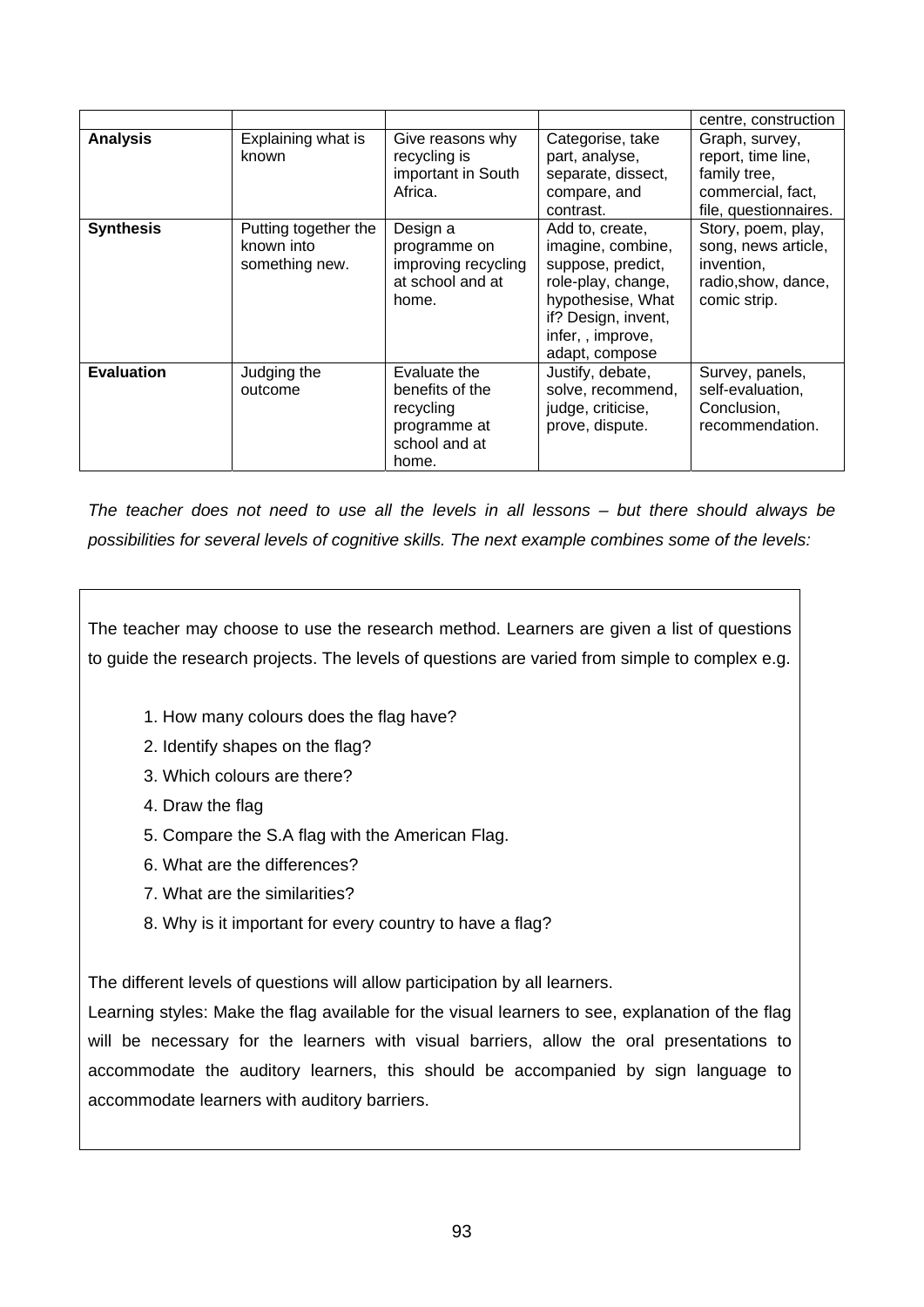## **Step 3: Determine the assessment standards which will determine the learners' method of practice**

The teacher should allow and encourage learners to demonstrate their attainment of SKVs in terms of their own abilities.

Example

Learners who have a strong linguistical intelligence, do literature review on flags and explain to the other learners what they have learnt about flags in the literature. Learners with a strong logical mathematical intelligence will analyse patterns of the flags and their relationships, learners with a strong musical / rhythmical intelligence may compose a song about the South African Flag.

Use different strategies to assess the evidence of a learner's performance. Equal value should be attached to all strategies of assessment. Evidence can be collected of oral, written, and/or art work and the one is not more valuable than the other. (See section on alternative assessment.)

## **4.5 Co-operative Learning as a Teaching Strategy**

## **4.5.1 What is co-operative learning**?

Co-operative learning is a way of teaching in which learners work together to ensure that all members in their groups have learnt the same content. In co-operative learning groups are organised and tasks are structured so that learners must work together to reach a goal, solve a problem, make a decision, or produce a product.

## **4.5.2 Grouping**

Flexibility and variety in groupings should be encouraged. Although heterogeneous groups are recommended, there are times when it is appropriate to group learners in homogeneous groups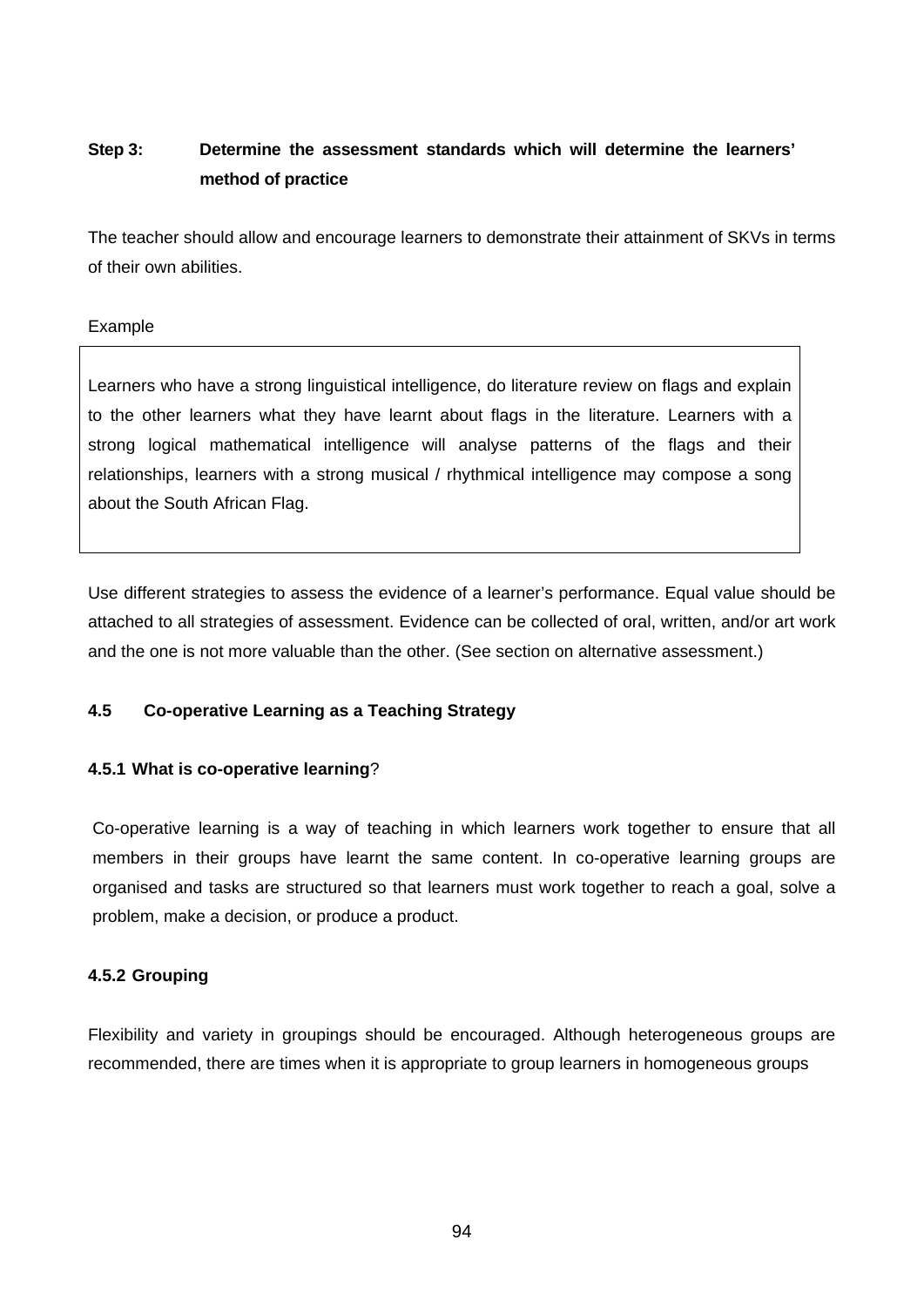## **GROUPING OF LEARNERS**

| Type of<br>Grouping                       | <b>Possible uses</b>                                                                                                                                                                                                                                                                                                                                                                                                                                                                                                                                                                                                                                                                                                                                                                             | <b>Points to consider</b>                                                                                                                                                                                                                                               |
|-------------------------------------------|--------------------------------------------------------------------------------------------------------------------------------------------------------------------------------------------------------------------------------------------------------------------------------------------------------------------------------------------------------------------------------------------------------------------------------------------------------------------------------------------------------------------------------------------------------------------------------------------------------------------------------------------------------------------------------------------------------------------------------------------------------------------------------------------------|-------------------------------------------------------------------------------------------------------------------------------------------------------------------------------------------------------------------------------------------------------------------------|
| Whole class $-$<br>large group            | Promotes belonging, reduces isolation<br>Discussions and sharing information and experiences<br>$\circ$<br>Introducing new topics, themes, units<br>$\circ$<br>Developing new concepts, skills and understandings<br>$\circ$<br>Developing and refining classroom expectations, rules<br>$\circ$<br>and procedures                                                                                                                                                                                                                                                                                                                                                                                                                                                                               | Physical inclusion does<br>not guarantee<br>instructional inclusion!                                                                                                                                                                                                    |
| Small group<br>instruction                | Can be facilitated by the teacher, a learner or the group<br>itself<br>o Same ability/skill group can help the teacher to focus on<br>developing a particular skill; learners with specific<br>disability could also work around certain skills in a 'same<br>disability' group (e.g. Braille, sign language, mobility, life<br>skills instruction)<br>Mixed ability/skill group useful for project work, learning a<br>$\circ$<br>new skill or practicing one recently learned, discussing an<br>assignment, problem solving - different objectives and<br>sub-tasks can be assigned to different learners; it<br>promotes co-operation, peer-support and valuing<br>individual contributions                                                                                                   | Same ability/skill groups<br>should not become<br>permanent and they<br>should not be composed<br>of same learners all the<br>time in order to avoid<br>labelling and isolation.<br>They should only be<br>used to learn a particular<br>skill.                         |
| Paired groups                             | Two learners work together: offers opportunities to<br>enhance social and communication skills and<br>friendships; can provide direct instruction and build self-<br>esteem<br>Can be formed on the basis of same/mixed skill/ability,<br>$\circ$<br>interest, etc. Could also pair a disabled and non-disabled<br>learner<br>Can be same Grade mates or cross-Grade mates<br>$\circ$<br>One learner is assigned as a 'tutor' based on the skill,<br>O<br>ability or experience.                                                                                                                                                                                                                                                                                                                 | This way of working<br>needs some practice so<br>that 'tutors' will not just<br>pass on 'correct<br>answers'. Pairing needs<br>to be grounded on<br>learning for both, and the<br>tutor should not always<br>be non-disabled learner.                                   |
| Interest group                            | Paired or small group where learners share the same<br>interest.<br>Interest can be a topic, a learning area, a specific skill.<br>$\circ$<br>Encourage learners to learn more about their specific<br>interest - at their own level                                                                                                                                                                                                                                                                                                                                                                                                                                                                                                                                                             | Usually highly<br>O<br>motivational<br>o Learning outcome<br>should be shared with<br>other learners to<br>increase learning of<br>all learners                                                                                                                         |
| Co-operative<br>expert groups<br>(jigsaw) | All groups are given the same topic but each learner in<br>the group is given one part of the topic to learn<br>(according to his level, interest, etc.)<br>o It is the responsibility of each member to learn his/ her<br>part, thus becoming 'expert'<br>After studying individual parts, the group comes together<br>$\circ$<br>and each learner presents his part to complement to the<br>whole.<br>Another possibility: A topic and its sub-topics are<br>identified. In each group, each member is assigned with a<br>sub-topic. New groups get together according to sub-<br>topics. These groups are now 'experts'. In the expert<br>groups learners study about the sub-topic. Then they get<br>back to their original group and share what they have<br>learned in the 'expert' group. | It is important to<br>$\Omega$<br>ensure that each<br>member gets to his/<br>her work done -<br>support might be<br>needed here<br>o Allows for individual<br>and group activity<br>Feedback - sharing in<br>the groups is<br>essential. This might<br>require support. |
| Cluster groups                            | Cluster groups are grouping of all learners within a class<br>for small instructional groups, based on one or more<br>learner characteristics.<br>Usually learners stay in the cluster group for a longer<br>O<br>period for a specific instructional reason (e.g. accelerated                                                                                                                                                                                                                                                                                                                                                                                                                                                                                                                   | Cluster group should<br>$\circ$<br>not be used for<br>anything else than for<br>an instructional<br>purpose.                                                                                                                                                            |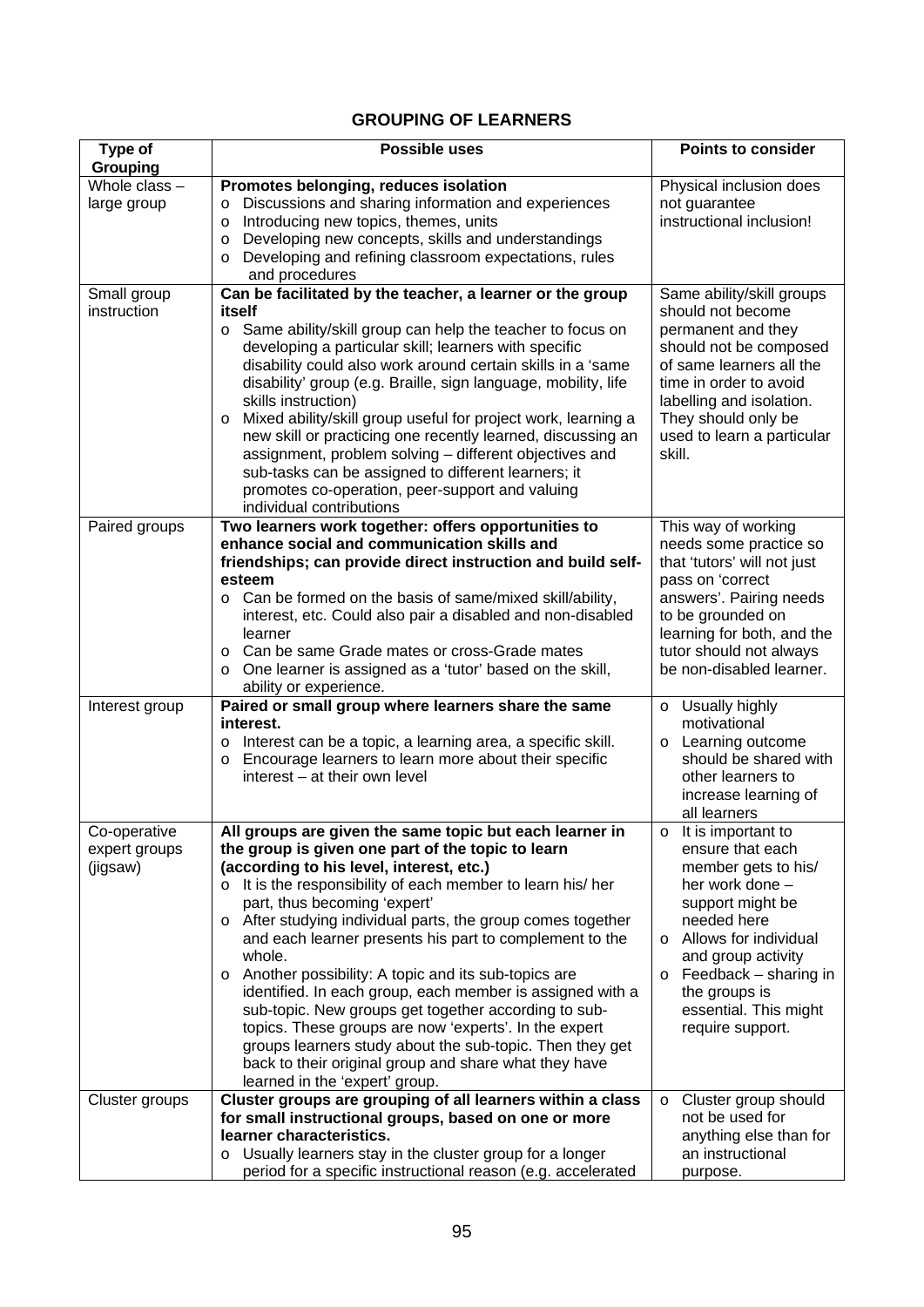| Type of<br>Grouping | Possible uses                                            | <b>Points to consider</b>                                                                                                                                     |
|---------------------|----------------------------------------------------------|---------------------------------------------------------------------------------------------------------------------------------------------------------------|
|                     | maths, community project, second/third language tuition) | Grouping should not<br>$\circ$<br>encourage negative<br>labelling.<br>Learners can belong<br>$\circ$<br>to several clusters in<br>different learning<br>areas |

# **4.5.2 Characteristics of effective Co-operative Learning Activities**

| <b>Characteristics</b>                  | <b>Explanation</b>                                                                                                                                                                                                           | How to achieve                                                                                                                                                                                                                 | <b>Examples</b>                                                                                                                                                                                                                                                                                                                                                         |
|-----------------------------------------|------------------------------------------------------------------------------------------------------------------------------------------------------------------------------------------------------------------------------|--------------------------------------------------------------------------------------------------------------------------------------------------------------------------------------------------------------------------------|-------------------------------------------------------------------------------------------------------------------------------------------------------------------------------------------------------------------------------------------------------------------------------------------------------------------------------------------------------------------------|
| Face-to-face<br>interaction             | Learners should<br>interact directly<br>with one another<br>when carrying out<br>collaborative<br>activities.<br>Interaction needs<br>to take place<br>among learners,<br>not between<br>learners and<br>learning materials. | The seating<br>arrangement<br>should allow face-<br>to face interaction.<br>e.g a circle.<br>Various modes of<br>communication<br>should be provided<br>to facilitate proper<br>interaction.                                   | Auditory barriers:<br>Learners who lip-read will benefit from the<br>'circle' seating arrangement.<br>Visual barriers:<br>Excessive/inadequate light should guide<br>the sitting arrangement in the classroom.<br>The modes may include and not limited to:<br>SASL, AAC, spoken, computers with voice<br>recognition software etc, gestures and<br>symbols.            |
| <b>Equal opportunity</b><br>for success | All learners should<br>have a chance to<br>contribute to the<br>success of the<br>group.                                                                                                                                     | For learners who<br>experience<br>barriers to learning<br>the teacher should<br>adapt the criteria<br>for success and<br>expectations<br>according to the<br>needs.                                                            | Learners who are to perform specific tasks<br>should be provided with the necessary<br>support and resources e.g.<br>Those learners who experience<br>communication barriers (specifically<br>auditory) the telephone may not be an<br>appropriate means of making<br>appointments. Therefore writing and<br>faxing/posting/ hand delivery could be a<br>viable option. |
| <b>Individual</b><br>accountability     | All learners should<br>be held individually<br>responsible for<br>learning the<br>material and<br>contributing to the<br>group.                                                                                              | Learners are<br>allocated various<br>tasks, such as<br>conducting<br>interviews,<br>consulting<br>literature visiting<br>polluted sites, and<br>visiting<br>municipality offices<br>to investigate<br>costs of cleaning<br>up. | Teacher looks at the ability of the tasks in<br>task allocation.<br>Learners experiencing visual barriers may<br>need audio-tapes, Braille, computers with<br>voice synthesisers when allocated the task<br>of recording information when conducting<br>interviews to enhance participation.                                                                            |
| Interpersonal<br><b>skills</b>          | To ensure that<br>members learn a<br>range of<br>interpersonal and<br>social skills for                                                                                                                                      | Learners should<br>be encouraged to<br>value each others'<br>contribution.                                                                                                                                                     | When visiting dumping sites, learners who<br>experience mobility barriers may be<br>assisted by others, e.g. pushing the wheel<br>chair.                                                                                                                                                                                                                                |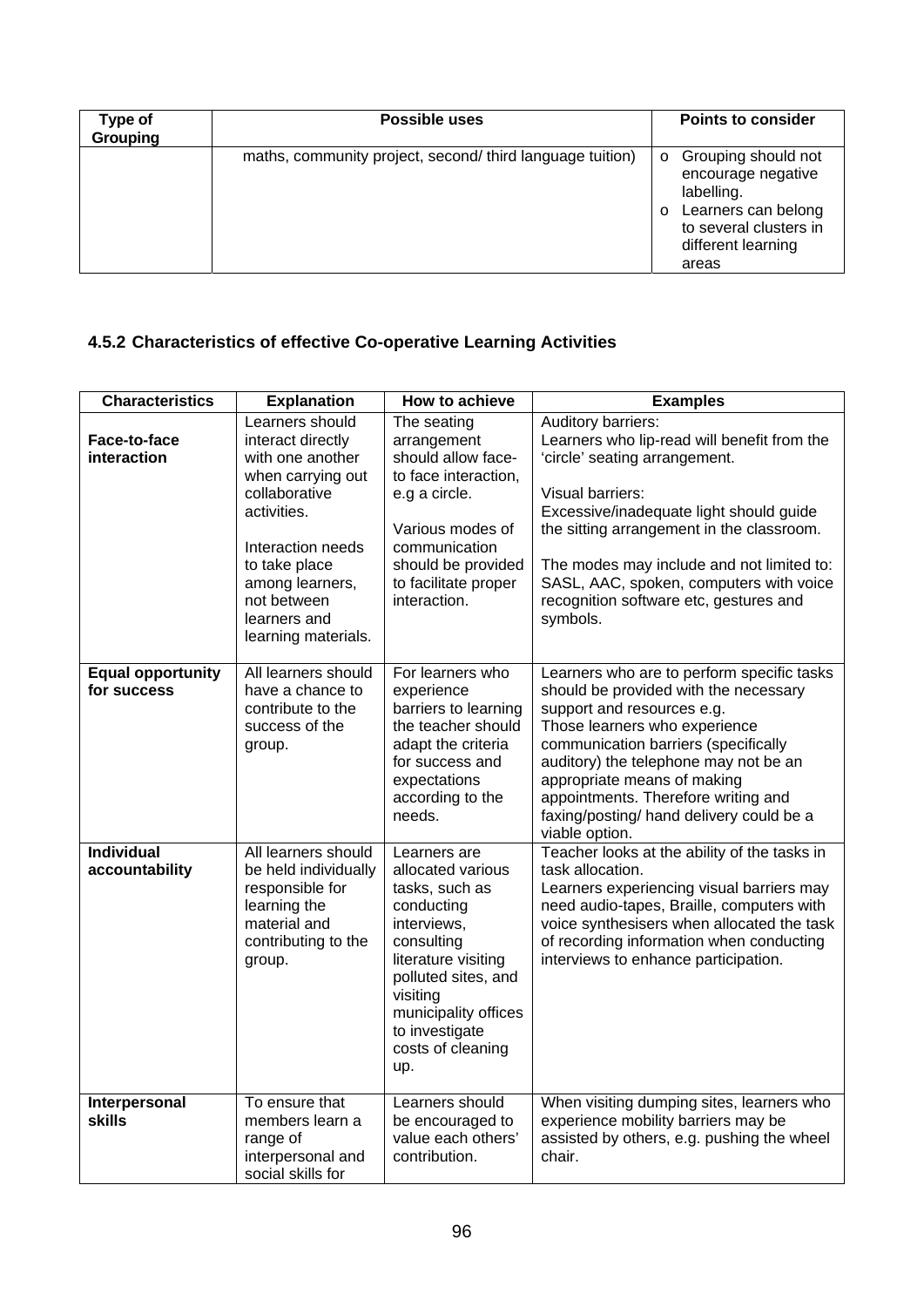| <b>Characteristics</b>               | <b>Explanation</b>                                                                                                                                         | How to achieve                                                                                                                                                | <b>Examples</b>                                                                                                                                                                                                                                                                                                                                                                                                                                                                                                                                                                                                                                                                                                                                                                                                                         |
|--------------------------------------|------------------------------------------------------------------------------------------------------------------------------------------------------------|---------------------------------------------------------------------------------------------------------------------------------------------------------------|-----------------------------------------------------------------------------------------------------------------------------------------------------------------------------------------------------------------------------------------------------------------------------------------------------------------------------------------------------------------------------------------------------------------------------------------------------------------------------------------------------------------------------------------------------------------------------------------------------------------------------------------------------------------------------------------------------------------------------------------------------------------------------------------------------------------------------------------|
|                                      | example<br>communication<br>skills, leadership<br>skills, decision-<br>making skills, trust<br>building, time<br>management and<br>conflict<br>management. | Learn to listen to<br>each other and not<br>to outsmart each<br>other.<br>Learn to take turns<br>in discussions and<br>not dominate.                          | Where shelves are too high, they may help<br>with bringing the books nearer.<br>At the dumping site, learners with visual<br>barriers; may be offered sighted guidance                                                                                                                                                                                                                                                                                                                                                                                                                                                                                                                                                                                                                                                                  |
| <b>Learner reflection</b>            | At the end of the<br>activity learners<br>evaluate how well<br>their group<br>functioned and<br>whether their goals<br>were achieved.                      | Learners raise<br>problems<br>experienced, what<br>they learnt from<br>the exercise.<br>Write about the<br>challenges, how<br>they overcame the<br>obstacles. | Communication barrier:<br>e.g. learners entitled to SASL were not<br>accommodated.<br><b>Physical Barrier:</b><br>Appropriate transport was not provided.<br>Visual barrier:<br>At the dumping site there was no person<br>to explain to learners.<br>Social barriers:<br>Lack of co-operation among learners.                                                                                                                                                                                                                                                                                                                                                                                                                                                                                                                          |
| <b>Positive inter-</b><br>dependence | The<br>accomplishment of<br>the group goal<br>should depend on<br>all group members<br>working together<br>and co-ordinating<br>their actions.             | Each learner<br>should be<br>encouraged to<br>participate fully or<br>partially in group<br>activities.                                                       | Identify strengths of learners within the<br>group (logical-mathematical, linguistic,<br>spatial, intra-personal, interpersonal,<br>musical, bodily-kinesthetic and visual<br>intelligences). E.g. The information<br>gathered from interviews or field work in<br>Braille, tape-recorder and computer (were<br>possible). They may also conduct<br>interviews learner with strong linguistic<br>intelligence will do report writing, and the<br>one with a strong mathematical<br>intelligence will interpret graphs, loads of<br>trucks and their cost. and the with musical<br>intelligence can compose a song about<br>pollution. In be responsible for recording<br>A learner with very little written language<br>might be expected to do an oral<br>presentation that is shorter than that of<br>others. (Communication barrier) |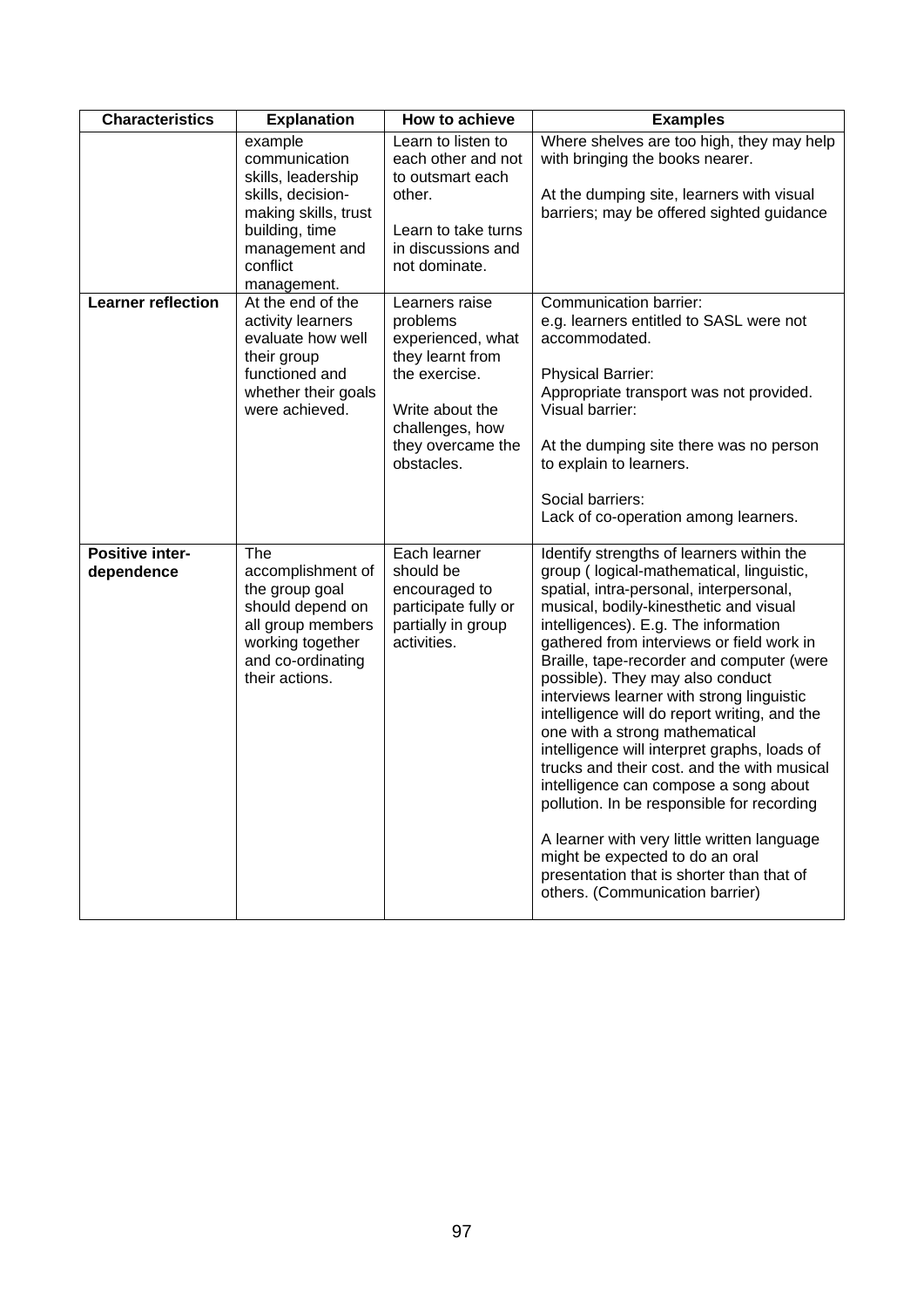#### **SECTION 5**

### **INCLUSIVE STRATEGIES FOR LEARNING, TEACHING AND ASSESSMENT**

#### **5.1 Introduction**

Inclusive strategies for learning, teaching and assessment allow learners to demonstrate a level of competence and to achieve an outcome in a way which suit their needs. All assessment practices should be in line with the NCS guidelines. Assessment should be adapted according to the level of support that each learner needs. The curriculum emphasizes the principles of social justice, healthy environment, human rights and inclusivity (DOE, 2003: Teacher's Guide for the development of Learning Programmes, p.5). Thus, regarding assessment, (i) More time can be provided for assessment (DOE, 2003: Teacher's Guide for the development of Learning Programmes, p.11) and (ii) Methods of assessment are flexible (DOE, 2003: Teacher's Guide for the development of Learning Programmes, p.1). There are many practical ways in which teachers can adapt the way in which activities and assessment are planned, structured and conducted.

- Teachers should be aware that some learners might experience more than one barrier. In order to determine the nature and extent of support in terms of assessment, each learner will have to be assessed individually. Some learners may need to be monitored regularly and encouraged to complete activities.
- It is important to keep in mind that inclusive assessment strategies cannot be separated from learning and teaching, and that these strategies together form part of a continuous process. Inclusive assessment strategies thus are not to be limited to formal assessment situations but are also to be included in everyday learning and teaching.
- The following questions will be dealt with:
	- o What are inclusive strategies for learning, teaching and assessment?
	- o What are the logistic arrangements necessary for implementing these inclusive strategies?
	- o How will learners be assessed to determine the nature and level of support they need?
	- o What is the role of the teacher?
	- o Which barriers need to be addressed through inclusive learning, teaching and assessment strategies?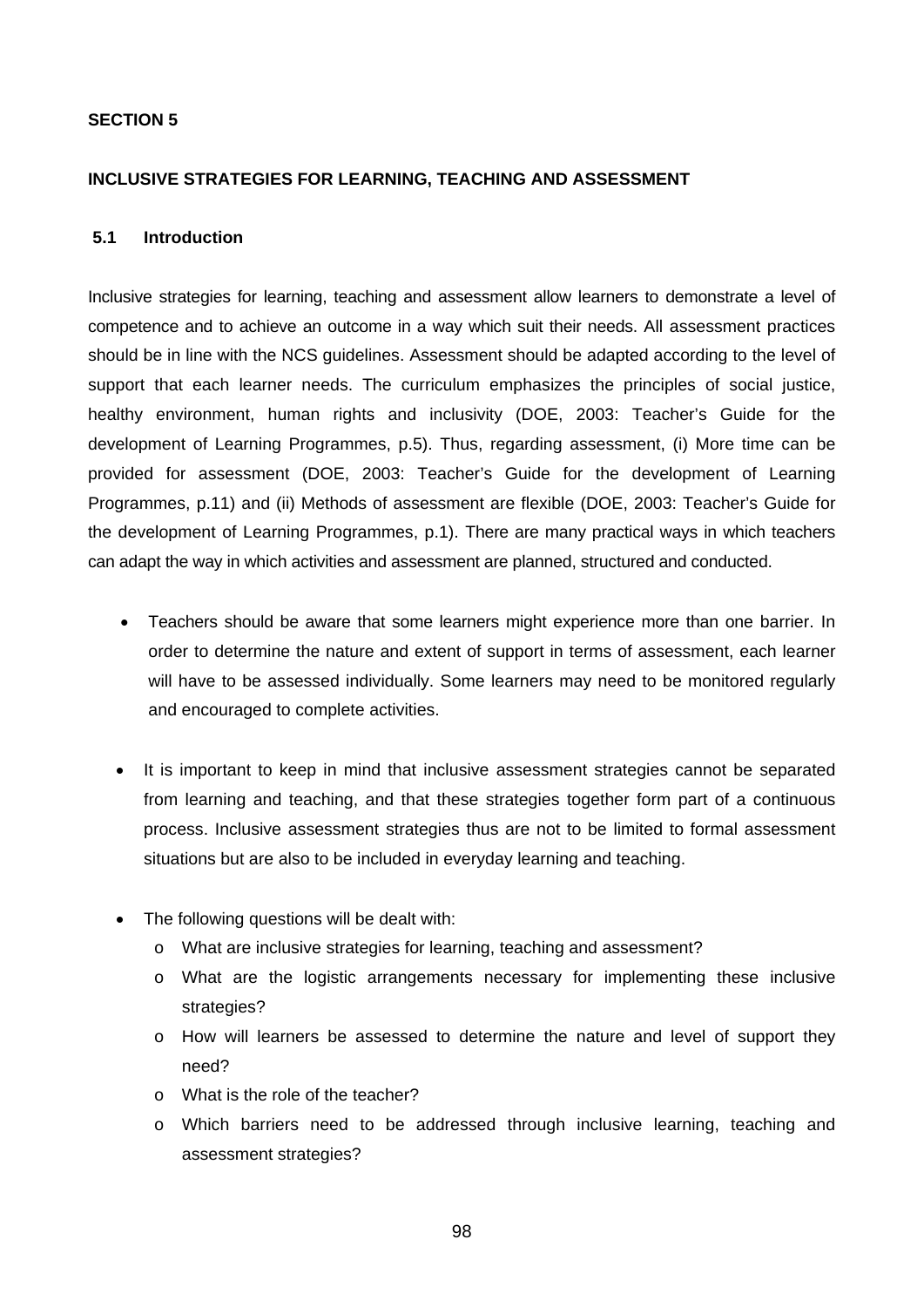- o How can inclusive learning, teaching and assessment strategies be applied in the six main learning outcomes?
- o Formal assessment tasks: venues and specific interventions
- o Terminology for clarification

## **5.2 What are Inclusive Strategies for Learning, Teaching and Assessment?**

- Inclusive strategies of learning, teaching and assessment allow learners to demonstrate a level of competence and to achieve an outcome in a way that suit their needs. All assessment strategies should be in line with the NCS guidelines. Assessment, including CASS, should be adapted according to the level of support that each learner needs. Different types of barriers will have to be addressed through different inclusive methods of assessment. A specific barrier might require differentiation in more than one way. Strategies to be applied will vary according to whether the barrier is long-standing, recently acquired, fluctuating, intermittent or temporary.
- Some general strategies, applying to all learning outcomes:
	- o Some learners may need to write in a separate venue so that a teacher or trained person assists them to become settled, and to structure the task and time allocation. This could be a temporary arrangement.
	- o Long assessment tasks could be broken down into smaller chunks, on separate blocks of paper. Provide clear deadlines and checkpoints to measure progress.
	- o Some learners may need minimised visual distractions in the environment.
	- o Some learners may need to work in short units of time with controlled breaks.
	- o Demonstrate tasks / activities to learners and provide them with a checklist.
	- o Emphasise detail / important information through colour coding or isolation.
	- o For some learners drawings should be embossed or made in such a way that learners can feel them in order to respond.
	- $\circ$  Provide visual auditory reminders indicating the amount of time left for activities.
- Inclusive learning, teaching and assessment strategies may be dictated by factors such as time, mode and necessity for substitution.
- Inclusive learning, teaching and assessment strategies will be indicated in terms of the six language learning outcomes identified in the NCS. With the exception of language structure and use, all the outcomes can be applied to all learning areas.
	- Listening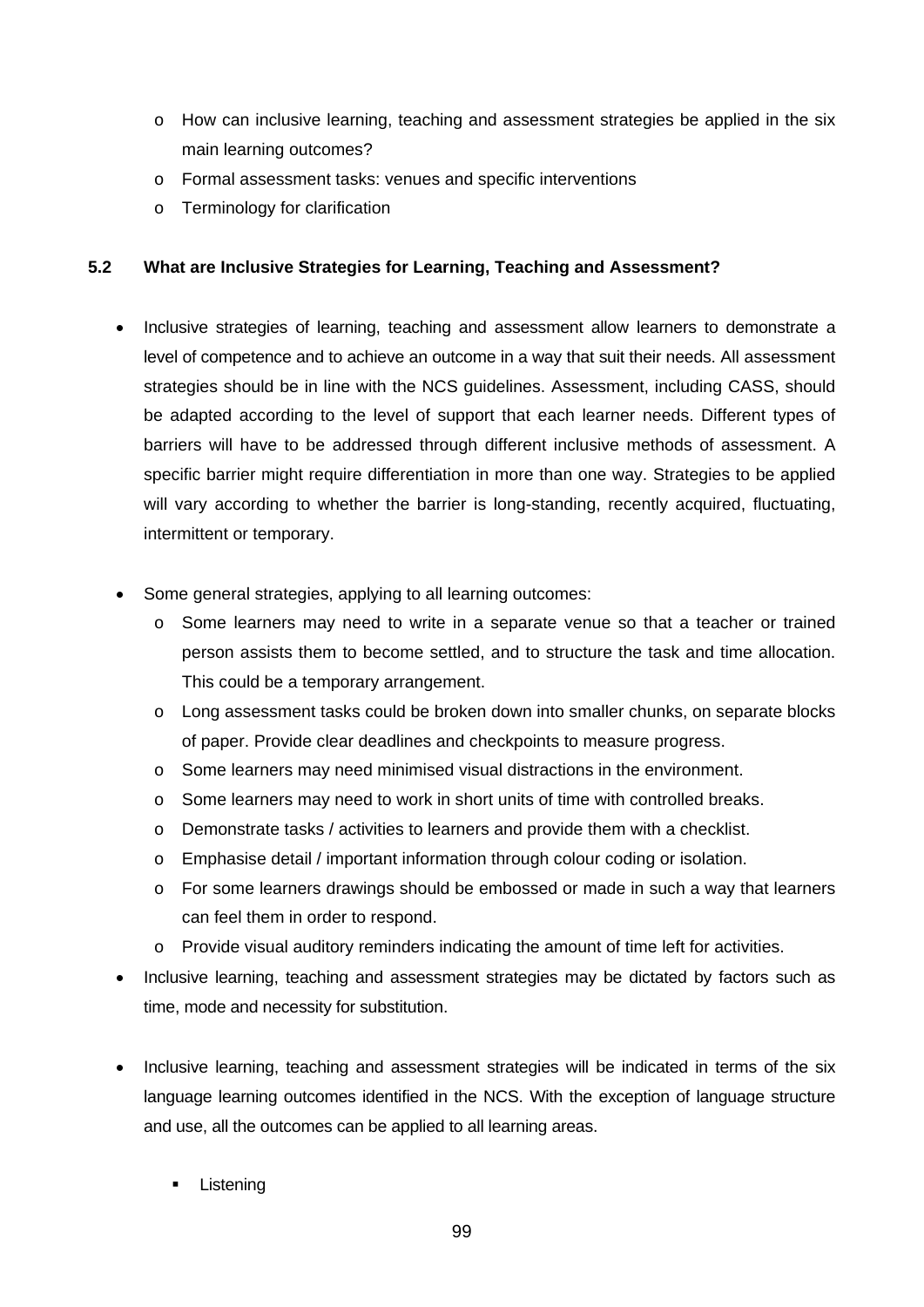- **Speaking**
- Reading and viewing
- **•** Writing

- **Thinking and reasoning**
- **Language structure and use**
- **Mathematics Learning Outcomes**

## **5.3 What are the Logistic Arrangements Necessary for Successful Implementation of Inclusive Learning, Teaching and Assessment Strategies?**

The learning site where the inclusive learning, teaching and assessment strategies are implemented must ensure that the following are in place:

| Audio equipment:                      | Audio-tape recorders; cassettes; batteries; microphones; Dictaphones<br>Headphones are permissible in order not to create a disturbance.<br>$\bullet$                                                                                                                                                                                                                                                                                                                                                                                                                                                                                                                                                           |
|---------------------------------------|-----------------------------------------------------------------------------------------------------------------------------------------------------------------------------------------------------------------------------------------------------------------------------------------------------------------------------------------------------------------------------------------------------------------------------------------------------------------------------------------------------------------------------------------------------------------------------------------------------------------------------------------------------------------------------------------------------------------|
| Video equipment:                      | Video-recorders, televisions, video cameras, cassettes; batteries; closed-<br>$\bullet$<br>circuit television                                                                                                                                                                                                                                                                                                                                                                                                                                                                                                                                                                                                   |
| Assistive devices:                    | <b>FM</b> system <sup>1</sup> ; batteries for assistive listening devices<br>$\bullet$                                                                                                                                                                                                                                                                                                                                                                                                                                                                                                                                                                                                                          |
| Computers:                            | Voice synthesiser programmes; Braille printers; Braille programmes; back-up<br>$\bullet$<br>systems; headsets / pointers                                                                                                                                                                                                                                                                                                                                                                                                                                                                                                                                                                                        |
| Electrical equipment:                 | Cables, power points, extension cables, adaptors,<br>$\bullet$                                                                                                                                                                                                                                                                                                                                                                                                                                                                                                                                                                                                                                                  |
| Accessible and<br>appropriate venues: | Ensure that the inclusive learning, teaching and assessment strategies venue<br>$\bullet$<br>is accessible to all learners and staff (e.g. ramps and wide enough doors).<br>Ensure that bathrooms are close and accessible to all learners while still<br>allowing privacy.<br>Ensure that equipment is accessible to all learners (e.g. pay attention to height<br>of laboratory tables, etc.).<br>Adequate space for equipment and / or extra support staff (e.g. South African<br>Sign Language interpreters, scribes and readers).<br>Separate assessment / task completion venue for learners who use<br>equipment which may distract other learners or for learners who need to<br>complete tasks orally. |
|                                       | Appropriate lighting for different needs (e.g. some learners may need dim<br>light, others bright light).                                                                                                                                                                                                                                                                                                                                                                                                                                                                                                                                                                                                       |
| Addressing time<br>constraints:       | Material should be taped well in advance (audio and video).<br>$\bullet$<br>Material should be converted into Braille well in advance.<br>$\bullet$<br>Equipment should be checked on a regular basis to ensure equal access to<br>$\bullet$<br>inclusive learning, teaching and assessment strategies.<br>Teachers should make provision for learners who need extra time to complete<br>tasks.<br>Extra time should also be allocated for learners who may need to rest during<br>activities / tasks.                                                                                                                                                                                                         |
| Access to support<br>services:        | <b>Braille printing services</b><br>$\bullet$                                                                                                                                                                                                                                                                                                                                                                                                                                                                                                                                                                                                                                                                   |
| Support staff for<br>equipment:       | Staff members who are capable of solving problems with equipment should be<br>$\bullet$<br>immediately available.<br>Alternatively, all teachers should be trained to deal with equipment.                                                                                                                                                                                                                                                                                                                                                                                                                                                                                                                      |

 $1$  Please note that explanations of all underlined terms are provided at the end of this section.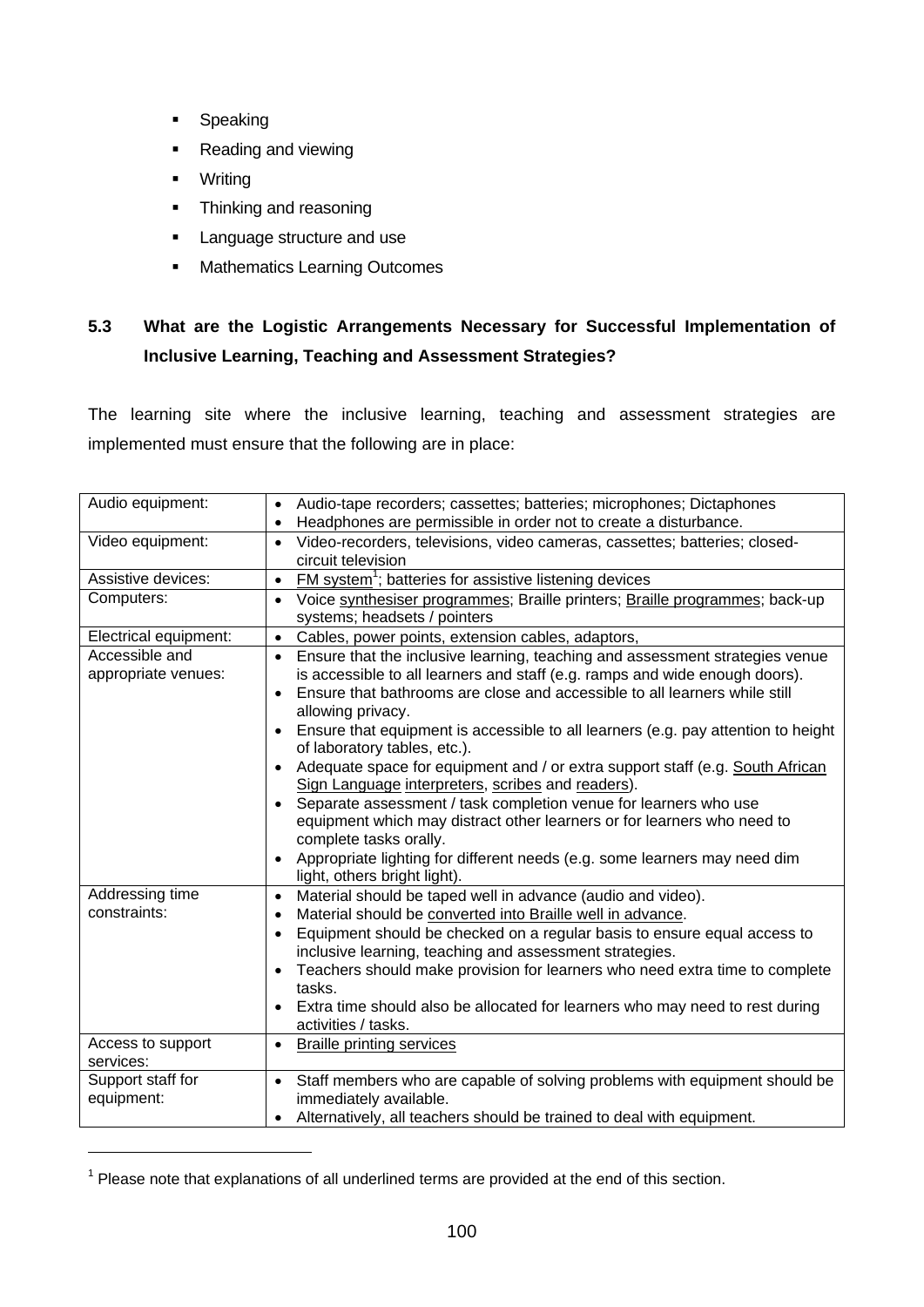| <b>Scribes</b>              | Learning sites need to employ a number of full-time scribes, depending on the<br>$\bullet$<br>need of the learners at the learning site.<br>Scribes should be trained for educational purposes.<br>$\bullet$                                                                                                                                                                                                                                                                                                                                                    |
|-----------------------------|-----------------------------------------------------------------------------------------------------------------------------------------------------------------------------------------------------------------------------------------------------------------------------------------------------------------------------------------------------------------------------------------------------------------------------------------------------------------------------------------------------------------------------------------------------------------|
| <b>SASL</b> interpreters    | If there is a need for SASL interpreters, it means that two interpreters per<br>$\bullet$<br>class should be employed on a full-time basis.<br>SASL Interpreters should be trained for educational interpreting<br>Learners, who need SASL, will need it not only for assessment purposes, but<br>$\bullet$<br>also throughout the inclusive learning, teaching and assessment process.<br>Information on available SASL interpreters should be obtained from the DST.<br>$\bullet$<br>Teachers and learners should be informed of the role of the interpreter. |
| <b>Tactile interpreters</b> | Some learners need to access communication through tactile means, which<br>$\bullet$<br>can only take place by means of one-to one communication.<br>Two such interpreters need to be employed for an individual learner.                                                                                                                                                                                                                                                                                                                                       |
| Readers                     | Some learners may need a reader to be able to access written texts.                                                                                                                                                                                                                                                                                                                                                                                                                                                                                             |

## **5.4 How will learners be Assessed to Determine the Nature and Extent of their Needs in terms of Inclusive Learning, Teaching and Assessment Strategies?**

### **Assessment and support teams**

Each school must have an assessment team with representation from the different phases, which will be responsible for determining the policy and procedures as early as possible in the year. This team will take decisions on:

- Which learners must have access to inclusive strategies of learning, teaching and assessment
- Please take note that some learners may experience more than one barrier.
- The materials needed and practical arrangements to be made
- The monitoring and reporting of the process

Staff from special schools, special schools as resource centres, full service schools, university professionals and district officials could train, monitor and support the school teams in the process. All decisions made by the school team regarding inclusive strategies of learning, teaching and assessment will be included in the learner profile, which accompanies him/her to the end of his/her school career. Teachers and school assessment teams should have clarity on the process-taking place between the District Support Team and the school assessment team. (See District Support Team Concept Document.)

## **5.5 What is the Role of the Teacher in the Inclusive Learning, Teaching and Assessment Strategies?**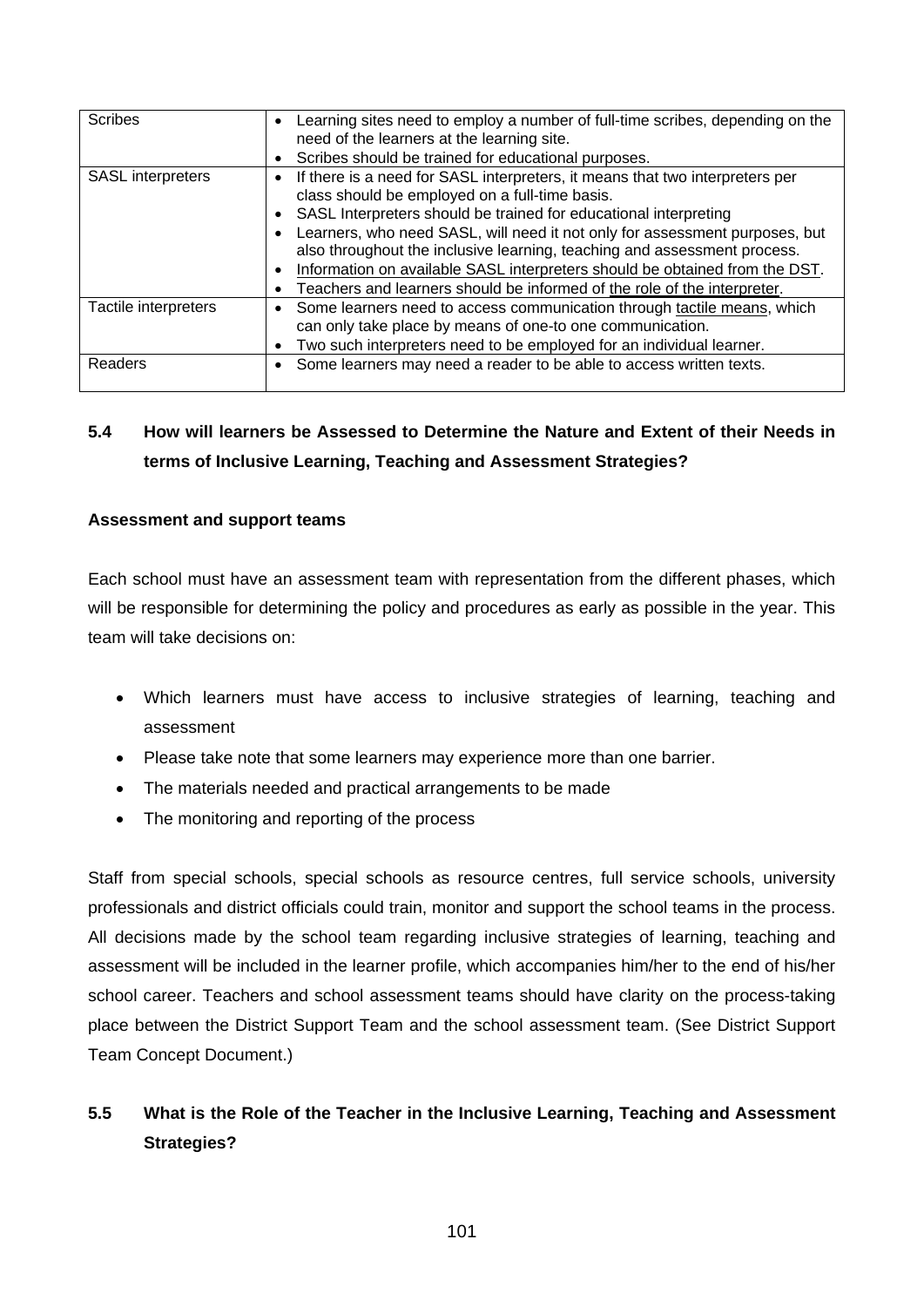- Learners should be assisted by the teacher to settle down and to understand the structure of the task and the time allocation per activity for continuous assessment. (CASS).
- Before and during the learning, teaching and assessment process the teacher must ensure that equipment is in working order (See section on logistics).
- At the end of a 'formal assessment session', the teacher must make sure that all assessment sheets/papers are collected and the number of pages written verified.
- Please take note that when an SASL interpreter is used for learning, teaching and assessment tasks, the interpreting process should not be interrupted under any circumstances because it will be disruptive and distractive for the learner.

## **5.6 Which Barriers Need to be Addressed by Inclusive Learning, Teaching and Assessment Strategies?**

- Visual barriers
- Communication barriers
- Physical barriers
- Cognitive barriers
- Social and environmental barriers
- Auditory barriers

## **5.7 Inclusive Learning, Teaching and Assessment Strategies and the Learning Outcomes**

The six language learning outcomes of the NCS will be used to illustrate implementation of inclusive learning, teaching and assessment strategies. (Mathematics is included as well.) Teachers should keep in mind that these outcomes apply to all learning areas.

- Listening
- Speaking
- Reading and Viewing
- Writing
- Thinking and Reasoning
- Language structure and use
- **Mathematics**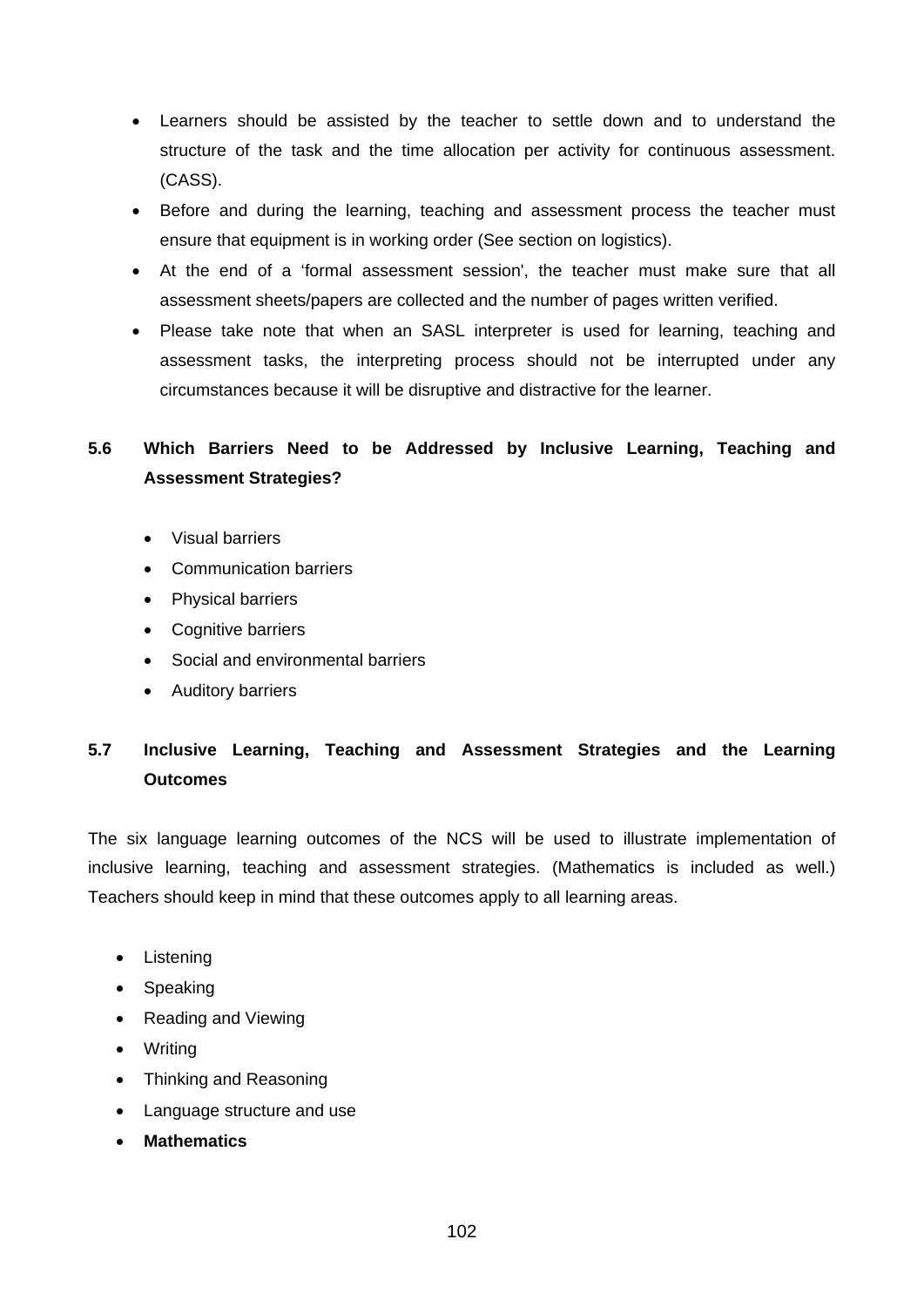# **5.8 How can the 'Listening' Outcome of the NCS be Attained Through Inclusive Learning, Teaching and Assessment Strategies?**

| <b>ACTIVITY / LEARNING</b> | <b>INCLUSIVE STRATEGIES</b>                                                                                                                                                                                                                               |
|----------------------------|-----------------------------------------------------------------------------------------------------------------------------------------------------------------------------------------------------------------------------------------------------------|
| <b>MATERIALS</b>           |                                                                                                                                                                                                                                                           |
| Multimedia texts such as   | Repeat information verbally or in writing.<br>$\bullet$                                                                                                                                                                                                   |
| videos, DVDs; radio        | Explain visual information contained in multimedia texts to those learners                                                                                                                                                                                |
| broadcasts                 | who need it.                                                                                                                                                                                                                                              |
|                            | Learners who need SASL use an SASL interpreter. Information is<br>presented with subtitles or in SASL format. If necessary, learners can<br>rewind the video to clarify information. Subtitles are also necessary to<br>improve learners' reading skills. |
|                            | Use tactile forms of communication / language to convey information to<br>learners.                                                                                                                                                                       |
|                            | Provide simplified, written text based on the multimedia texts for learners<br>whose home language is not the LOLT. Make provision for extra time for<br>completion of activities or assessment tasks, based on the needs of<br>learners.                 |
|                            | Learners who experience auditory barriers should be seated in such a<br>way that they can optimise the use of their residual hearing (they should<br>not be seated far away from the person leading information / learning<br>sessions).                  |
|                            | Make use of lip-reading (lip movements should be clear, but not<br>exaggerated)                                                                                                                                                                           |
|                            | The teacher should clarify with learners whether or not access to<br>information is problematic                                                                                                                                                           |
|                            | Acquire or develop visually orientated materials to augment orally<br>presented tasks. Use an overhead projector.                                                                                                                                         |
|                            | Make sure background noises are minimized when learners are in the<br>$\bullet$                                                                                                                                                                           |
|                            | process of accessing information relating to activities.                                                                                                                                                                                                  |
|                            | Some learners may need to listen to information repeatedly. Audiotapes<br>$\bullet$                                                                                                                                                                       |
|                            | could be used for this purpose. Allow opportunities for replaying the tape                                                                                                                                                                                |
|                            | if there is a need to do so.                                                                                                                                                                                                                              |
|                            | Provide tactile diagrams.                                                                                                                                                                                                                                 |

## **5.9 How can the 'Speaking' Outcome of the NCS be Attained Through Inclusive Learning Teaching and Assessment Strategies?**

| All learning activities,<br>SASL interpreter will voice-over for learners who use SASL.<br>$\bullet$<br>learning materials; CASS<br>The voice-over will then be recorded on an audiotape for assessment                                                                                                                                                                                                                                                                                                                                                                                            | <b>ACTIVITY / LEARNING</b><br><b>MATERIALS</b> | <b>INCLUSIVE STRATEGY</b>                                                                                                                                                                              |
|----------------------------------------------------------------------------------------------------------------------------------------------------------------------------------------------------------------------------------------------------------------------------------------------------------------------------------------------------------------------------------------------------------------------------------------------------------------------------------------------------------------------------------------------------------------------------------------------------|------------------------------------------------|--------------------------------------------------------------------------------------------------------------------------------------------------------------------------------------------------------|
| Please take note that an SASL interpreter cannot interpret and act as a<br>$\bullet$<br>scribe as the same time.<br>$\bullet$<br>communicative content and not for grammatical correctness. Give<br>learners pictures and flashcards. Provide extra time for these learners<br>while others are engaged in group work.<br>Encourage learners to share their home languages with each other and<br>$\bullet$<br>provide opportunities for this interaction.<br>Allow learners who are not comfortable with using the LOLT to write and<br>$\bullet$<br>encourage them to start using the LOLT.<br>٠ | Tasks                                          | purposes if the assessment task requires this.<br>Learners, whose home language is not the LOLT, should be assessed for<br>Learners use gestures to point at pictures or objects to indicate what they |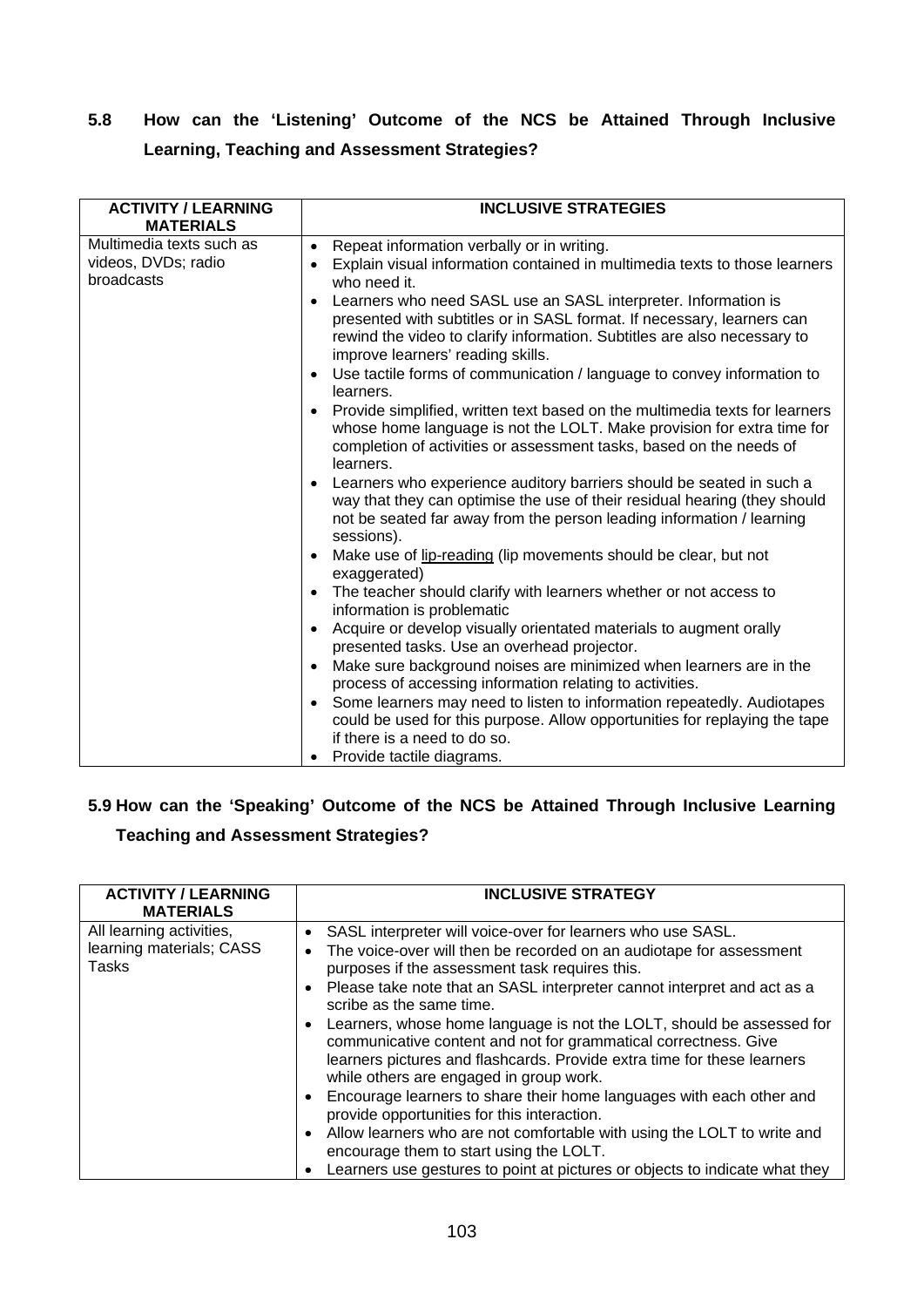| <b>ACTIVITY / LEARNING</b><br><b>MATERIALS</b> | <b>INCLUSIVE STRATEGY</b>                                                                                                                                                                                                                                                                                                                                           |
|------------------------------------------------|---------------------------------------------------------------------------------------------------------------------------------------------------------------------------------------------------------------------------------------------------------------------------------------------------------------------------------------------------------------------|
|                                                | want to say.<br>A practical activity can be arranged for learners experiencing language<br>barriers to enable them to demonstrate competence<br>Intervention in terms of pronunciation may be required.<br>$\bullet$<br>'Describe', 'tell', 'speak', 'explain' and similar verbs are to be read as<br>'sign', meaning that learners will participate by using SASL. |

## **5.10 How can the 'Reading and Viewing' Learning Outcome of the NCS be Attained Through Inclusive Learning Teaching and Assessment Strategies?**

| <b>ACTIVITY / LEARNING</b><br><b>MATERIALS</b> | <b>INCLUSIVE STRATEGY</b>                                                                                                                                                                                                                                                                                                                                                                                                                                                                                                                                                                                                                                                                                                                                                             |
|------------------------------------------------|---------------------------------------------------------------------------------------------------------------------------------------------------------------------------------------------------------------------------------------------------------------------------------------------------------------------------------------------------------------------------------------------------------------------------------------------------------------------------------------------------------------------------------------------------------------------------------------------------------------------------------------------------------------------------------------------------------------------------------------------------------------------------------------|
| All learning, teaching and<br>assessment tasks | Ensure that all learners are familiar with their surroundings. When visiting<br>$\bullet$<br>places, e.g. museums, provide learners with visual information about their<br>surroundings and assist them in orientating themselves in their new<br>environment.<br>Provide opportunities for learners to work in groups, especially when the<br>assignment has a visual component (e.g. conducting an experiment in a<br>science class.)<br>Include tactile components in all tasks where possible.<br>$\bullet$<br>Do not change the content of tasks.<br>$\bullet$<br>Rather ensure that sentences are not too complex and give synonyms for<br>$\bullet$<br>words, e.g. 'Provide (give)'.<br>Present written material in video / audio format. Include sub-titles / SASL<br>format. |
| Illustrations and diagrams                     | Avoid using illustrations only, especially diagrams with fine details.<br>$\bullet$<br>Tactile diagrams could be used.<br>$\bullet$<br>Drawings / diagrams could be described.<br>$\bullet$<br>This type of question may be substituted with alternative questions,<br>depending on different needs of learners.                                                                                                                                                                                                                                                                                                                                                                                                                                                                      |
| Dictionaries:                                  | Learners should be given dictionaries if they need that. Ensure that an<br>adequate number of dictionaries are available.<br>Teachers should be aware that not all learners are able to use a dictionary<br>independently.<br>Intervention through SASL may still be required.                                                                                                                                                                                                                                                                                                                                                                                                                                                                                                        |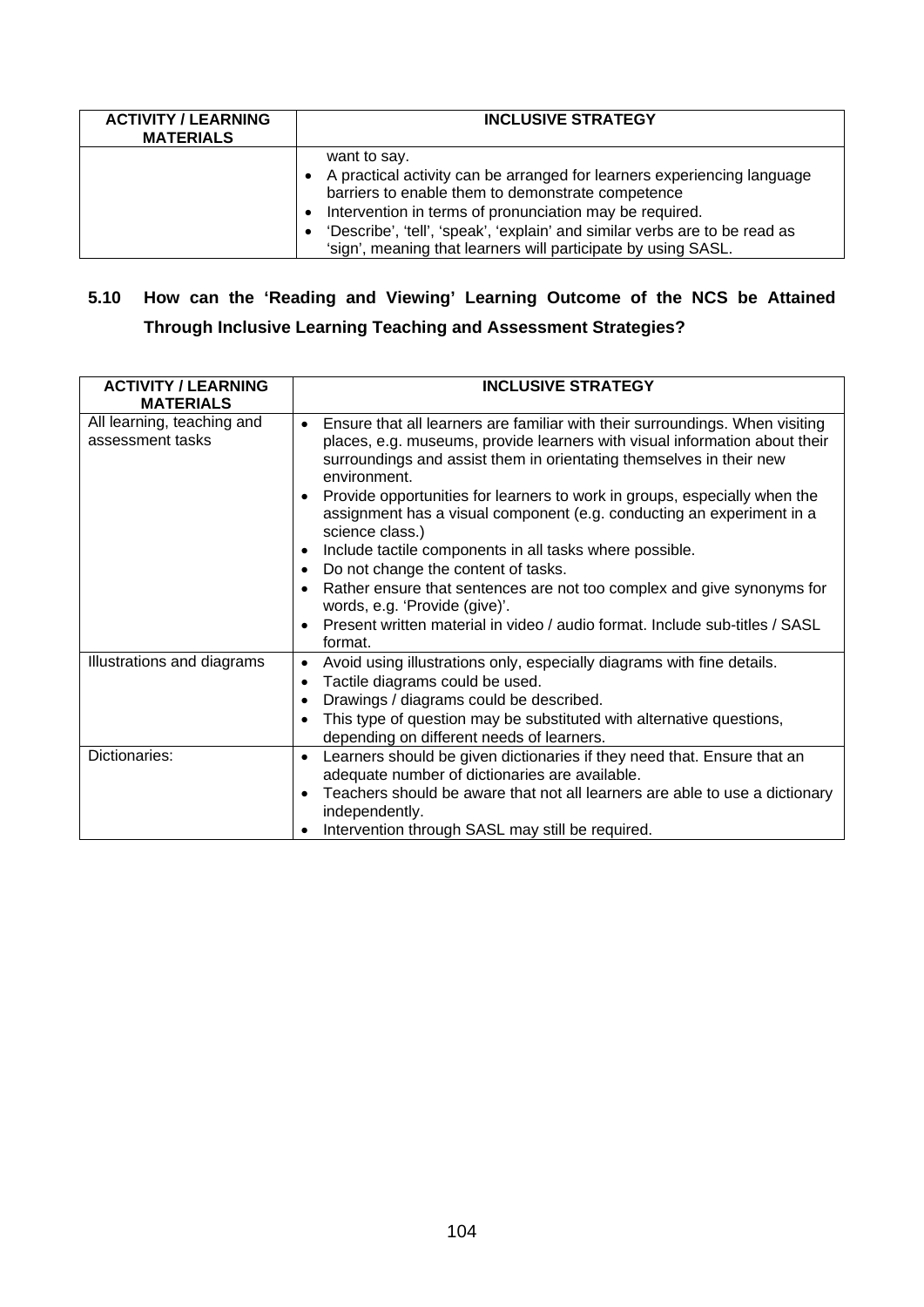# **5.11 How can the 'Writing' Learning Outcome of the NCS be Attained Through Inclusive Learning Teaching and Assessment Strategies?**

| <b>ACTIVITY / LEARNING</b><br><b>MATERIALS</b> | <b>INCLUSIVE STRATEGY</b>                                                                                                                                                                                                                                                                                                                                                                                                                                                                                                                                                                                                                                                                                                                                                                                                                                                                                                                                                                                                                                                                                                                                                                                                                                                                                                                                                                                                                                                                                                                                                                                                                                                                                |
|------------------------------------------------|----------------------------------------------------------------------------------------------------------------------------------------------------------------------------------------------------------------------------------------------------------------------------------------------------------------------------------------------------------------------------------------------------------------------------------------------------------------------------------------------------------------------------------------------------------------------------------------------------------------------------------------------------------------------------------------------------------------------------------------------------------------------------------------------------------------------------------------------------------------------------------------------------------------------------------------------------------------------------------------------------------------------------------------------------------------------------------------------------------------------------------------------------------------------------------------------------------------------------------------------------------------------------------------------------------------------------------------------------------------------------------------------------------------------------------------------------------------------------------------------------------------------------------------------------------------------------------------------------------------------------------------------------------------------------------------------------------|
| All materials, activities and<br>CASS tasks    | • Learners can respond in Braille, by typing, SASL or orally.<br>Allow learners to circle or underline responses or point to the desired<br>choices for specific activities.<br>• The use of a computer (including voice-synthesiser programmes) /<br>typewriter during the learning, teaching and assessment process may be<br>used for the purpose of a) providing activities / tasks in a format that is<br>accessible to the learner or, and b) to formulate and produce answers.<br>The learner should be familiar with the specific software/typewriter.<br>• When a learner who uses SASL presents a written task, it is essential that<br>the assessor understand the structure of SASL in order to verify the<br>content and to assess the task fairly.<br>• In order to enable learners to improve their writing skills, the teacher<br>should be able to explain the difference in structure between SASL and<br>the LOLT of the learning site.<br>• Provide dictionaries.<br>Learners may use personal computers with spelling and grammar<br>checkers. Teachers should first try other means of developing writing<br>skills.<br>• Additional time for learners with different needs, e.g. where the learner<br>types by means of a head pointer or toe, educational interpreting,<br>audiotapes etc.<br>• Allow drawing or oral explanations instead of writing.<br>Provide written copies of work that need to be copied from the chalkboard<br>$\bullet$<br>or overhead projector. Alternatively, a viable solution might be to provide<br>the learner with a copy of the assessment task produced by the teacher or<br>the peer.<br>• Provide worksheets with larger space for writing. |

## **5.12 How can the 'Critical Thinking and Reasoning' Learning Outcomes of the NCS be Attained Through Inclusive Learning, Teaching and Assessment Strategies?**

| <b>ACTIVITY / LEARNING</b><br><b>MATERIALS</b>              | <b>INCLUSIVE STRATEGY</b>                                                               |
|-------------------------------------------------------------|-----------------------------------------------------------------------------------------|
| Arguments, debates,<br>analysis of phenomena,<br>evaluation | For inclusive strategies refer to speaking, listening, reading / viewing and<br>writing |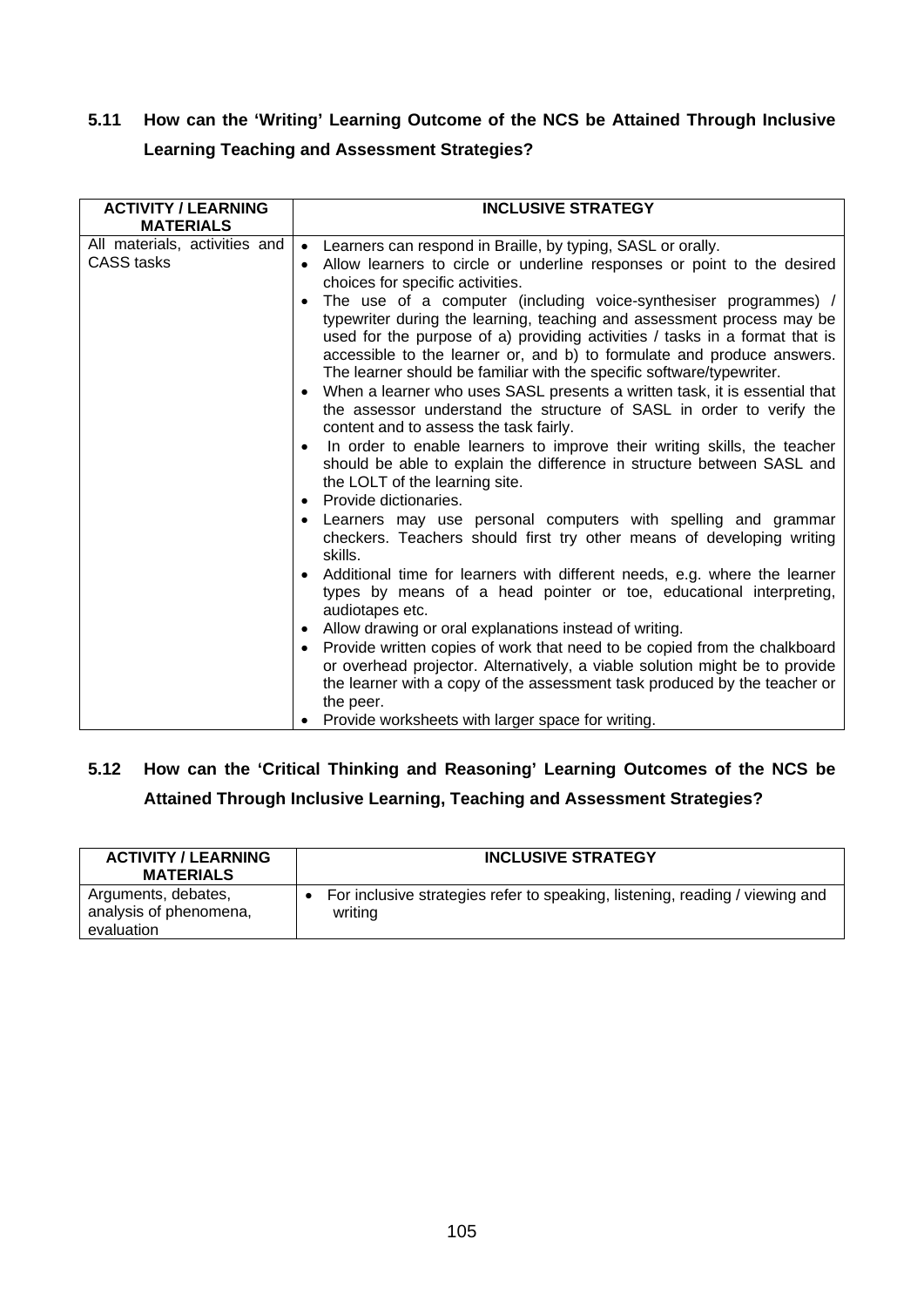## **5.13 How can the 'Language Structure and Use' Learning Outcome of the NCS be Attained Through Inclusive Learning Teaching and Assessment Strategies?**

| <b>ACTIVITY / LEARNING</b><br><b>MATERIALS</b> | <b>INCLUSIVE STRATEGY</b>                                                                                                                                                                          |
|------------------------------------------------|----------------------------------------------------------------------------------------------------------------------------------------------------------------------------------------------------|
|                                                | Learners whose home languages is different from the LOLT, should be<br>allowed to take their home language as a subject (languages learning area -<br>11 official languages, including SASL – NCS) |

## **5.14 How can the Mathematics Learning Outcomes of the NCS be Attained Through Inclusive Learning Teaching and Assessment Strategies?**

| <b>ACTIVITY / LEARNING</b><br><b>MATERIALS</b> | <b>INCLUSIVE STRATEGY</b>                                                                                                                                                                                                                                                                                                                                              |
|------------------------------------------------|------------------------------------------------------------------------------------------------------------------------------------------------------------------------------------------------------------------------------------------------------------------------------------------------------------------------------------------------------------------------|
|                                                | • Use of calculator, matrixes, computer programmes and concrete objects<br>• Use of reader / scribe<br>• Multiple choice and short answer questions instead of word-problems<br>• A graph paper could be used to assist learners to align numbers.<br>• Have learners use a picture or sequence of pictures to demonstrate<br>understanding of a concept or a process. |

### **5.15 Formal Assessment Tasks: Venues and Specific Interventions**

Some learners may prevent others from giving a true account of their knowledge and skills when assessed/examined, and might require assessment and assessment concessionary measures. There need to be some documentary proof to substantiate the following barriers. School teams can discuss decisions in this area with the institution based support teams, personnel from special schools, special schools as resource centres, full service schools or necessary district-officials.

#### **Ad-hoc arrangements**

 This applies in cases of pregnancy or in cases of injury, trauma, hospitalisation and imprisonment or problems due to medical conditions just before or during assessment. Should it become necessary for a learner to apply for alternative assessment procedure due to one or more of the above reasons, an ad-hoc decision should be taken at that time,in consultation with the Provincial Assessment Concessions Committee.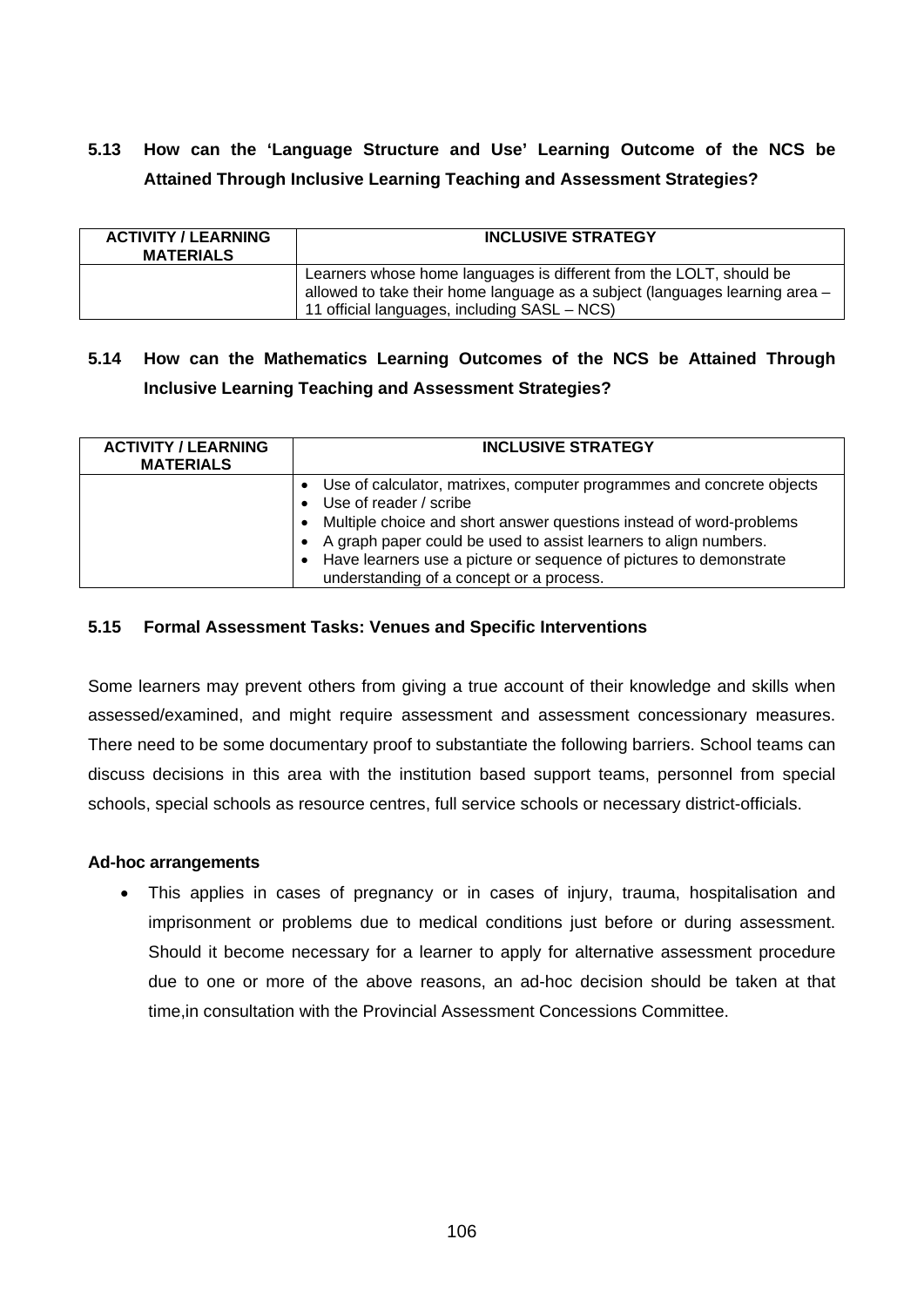## **CLARIFICATION OF TERMINOLOGY**

## • FM system:

A device which is used by teachers and learners to amplify the teacher's voice and reduce background noise.

• Lip-reading

Many learners who are deaf or experience hearing loss have acquired the skill to read lips. Teachers must in all cases of hearing loss take the necessary measures to ensure that they face learners when speaking and facilitate lip reading.

- Voice synthesiser programmes: Computer devices that convert text into audible language for learners who experience vision barriers.
- Braille programmes Programmes that convert ordinary text into Brailled text
- South African Sign Language (SASL)

SASL is the primary means of learning and communicating for a number of pupils. It is a visual-gestural language, which is acquired naturally by young children, provided they are exposed to it. The minority of learners who need SASL acquires it at home, and the majority acquires it at schools where SASL is used as the medium of instruction. Therefore, any spoken /written language must be considered as a second language. Oral language acquisition is very slow and in most cases inadequate. A learner who needs SASL support does not necessarily access spoken language fully by means of lip-reading.

Recommendation: It is recommended that legislation be passed according to which SASL will be recognised as an official language and be offered as such to learners who need it as a LOLT, and also to other learners who may learn it as a First or Second Additional Language. This recommendation is linked to the recommendation by PanSALB as stated in the NCS.

- SASL interpreter: A person who converts spoken language to SASL or visa-versa.
- Scribe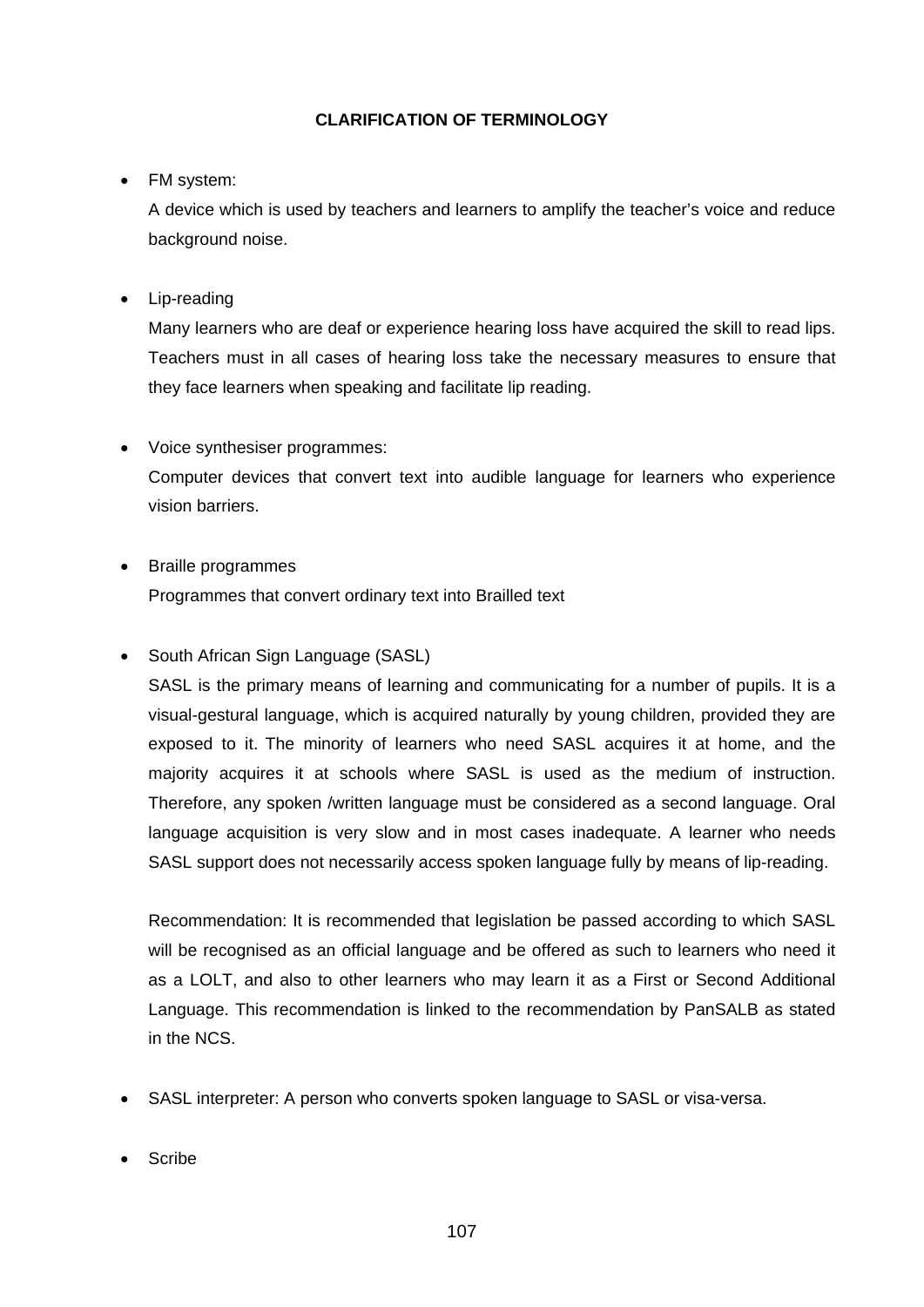A person (scribe) reads questions / tasks / activities to the learner and writes down the learner's spoken words verbatim. A scribe could be an teacher or a departmental official, but does not have to be a member of staff of the centre concerned. Training of scribes is highly recommended. When transcribing takes place place for assessment purposes, it is recommended that a separate, venue be provided for each scribe. The scribe and the learner must each receive a copy of the question paper. In the case of writing an external assessment, a continuous cassette recording of the assessment must be made. The recorder may only be switched off to turn or replace a cassette. These recordings must be kept until the results are known. An application for additional time should accompany the application amanuensis It is recommended that, in the case of an assessment in subjects where Mathematical skills are being tested, a scribe should not be used.

#### • Readers Reading to a learner/group of learners

The reader can read the paper to one or more learners simultaneously. Both the reader and the learner(s) should have assessment tasks. The reader should preferably be a qualified teacher, but not necessarily from the same centre. The reader remains neutral and impartial when reading the assessment task. The learner has to finish the assessment within the allocated time. In subjects where speed is required, for example, in the speed accuracy test in Typing, and when the reading of the question paper by the learner is too time-consuming, the question paper may be read to the learner. This will require the reader to sit beside the learner throughout the learning, teaching and assessment process.

#### **Assistive Devices for Writing:**

Computers can be used to enhance the writing abilities of students by offering alternative strategies to production and learning.

As students begin the writing process, they associate sounds with the shapes of words and letters. They look to see if the words make sense and are spelled

correctly. They read what they have written to themselves or out loud. When composing or revising, they look to previous sections and insert, erase, reorganize or make notes. Pens and pencils are their writing tools; legibility in written work is important.

#### **The Writing Continuum**

Students with disabilities frequently require alternative ways of creating written text. There is a continuum of writing tools and strategies that includes pencils to computers to input by voice.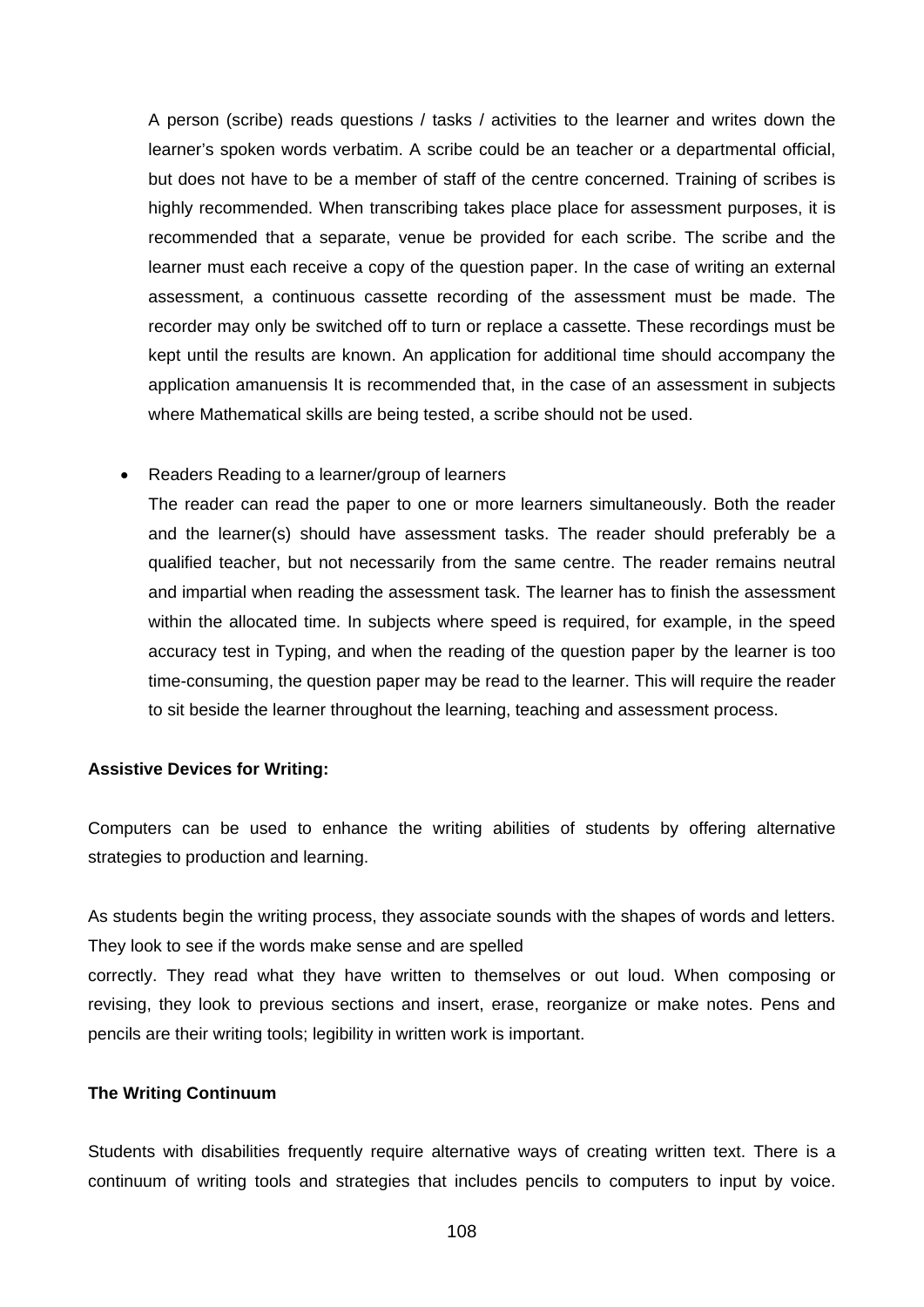Although low-tech options should be considered, computers offer a variety of features that can support the writing process.

By using a keyboard to write, legibilty issues are often eliminated. Students are able to see and hear as they write with special software programs. Computers can also provide assistance with visual organization, outlining, and step-by-step direction following - - all of which support the writing process.

# **How Computers Change the Writing Process**

Electronic editing changes the writing process by separating the composition of ideas from printing the ideas on paper with ink. With a computer as a writing tool…

- Handwriting problems disappear
- Proofreading is easier because text is more legible
- Students experience less frustration with the tool's limitations
- Complete re-writes are unnecessary
- Students produce less cramped vocabulary (and thinking) based on fear of making mistakes
- Spelling and mechanics can be de-emphasized and moved to the end of the writing process
- Organization can be dealt with easily by cutting and pasting and/or using outlining programs

# **Switches**

# **Purpose of Switch Use**

Switches offer access to anything electronic for persons with disabilities and are a great way to begin experiencing independent control. Through a variety of interfaces, switches are connected to electronic devices. They work to turn things on and off or indicate choices when used with scanning software or interfaces. For children with physical disabilities, a single, reliable movement can cause a toy to move or turn a radio on. Those with sensory impairments learn that they can be the controlling source of sound, light and vibration; and those with cognitive impairments are able to interact with toys and computers with a single "button", limiting the need for more complex directions. Switches provide new opportunities to learn and participate.

For example, a simple battery interface can assist a student in creating a 'Spin Art' picture with friends.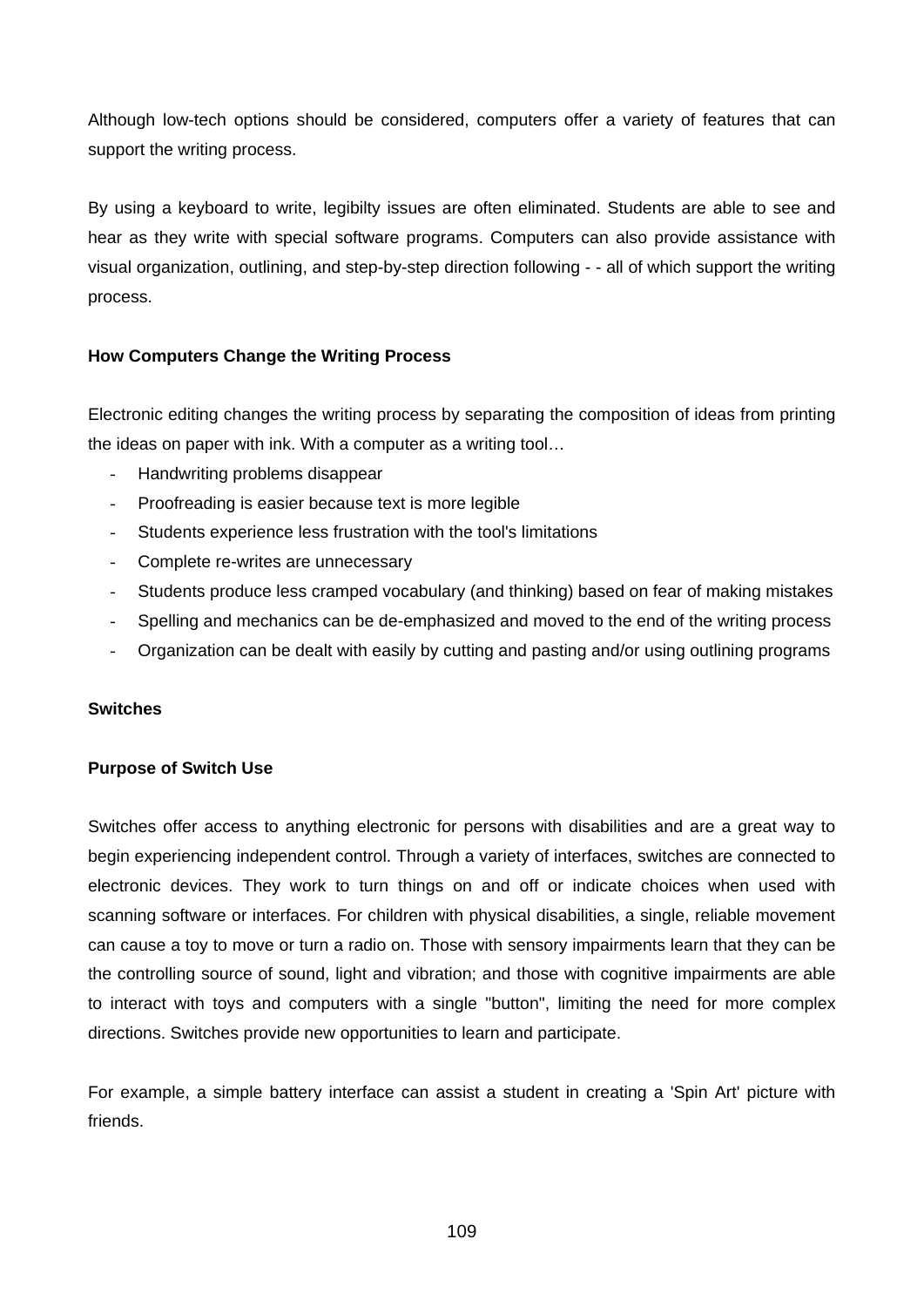Children often begin by using switches with toys. This develops skills that can include: turning them on and off, moving them for social and communicative purposes and making choices to indicate preferences. These skills provide a foundation for learning and also for more complex technology use such as multiple switch use, computer interactions and more extensive environmental control.

## **Types of Switch Use**

- Young girl using a blender controlled by a switch. Environmental Control of appliances such as radios, fans, blenders, televisions, etc., found in homes and schools.
- Play & Exploration are expanded through using switches to independently participate in games and other recreation activities. Battery-operated toys or games such as Light Brite and Spin Art can be easily adapted for switch use.
- Movement can be experienced with motorized mobility items such as powered wheelchairs and motorized cars (Jeeps, Big Foot cars) that are driven with single and multiple switches.
- Young boy in powered wheelchair.
- Computer Access is achieved through single and multiple switch access. Switches can be used in combination with other input devices such as head pointers and voice dictation software. Scanning systems can be employed, giving a single switch user full access to any commercial software program.
- Young girl pressing switch on computer monitor
- Communication is encouraged through early switch use. Single switch devices with recorded messages provide a way to relate language to the activity at hand and to initiate and participate in a variety of activities. More complex systems use multiple switches or internal scanning methods to access multi-layered designs.

#### **Compact Keyboards**

These keyboards have smaller keys, fewer key choices or a more "compact" layout. Some compact keyboards include a built-in track ball and/or wrist rest and may be a better choice for smaller hands or for older students with a limited range of motion. These keyboards typically feature a total of 65-90 keys with 15mm key spacing. Rather than a separate numeric pad, the numeric keys are embedded within the alpha-numeric keys; a toggle key turns them on and off.

#### **Keyboard Layouts**

The physical layout or organization of the keys is another important area to consider when selecting alternate keyboards. The standard keyboard is designed with a "QWERTY" layout,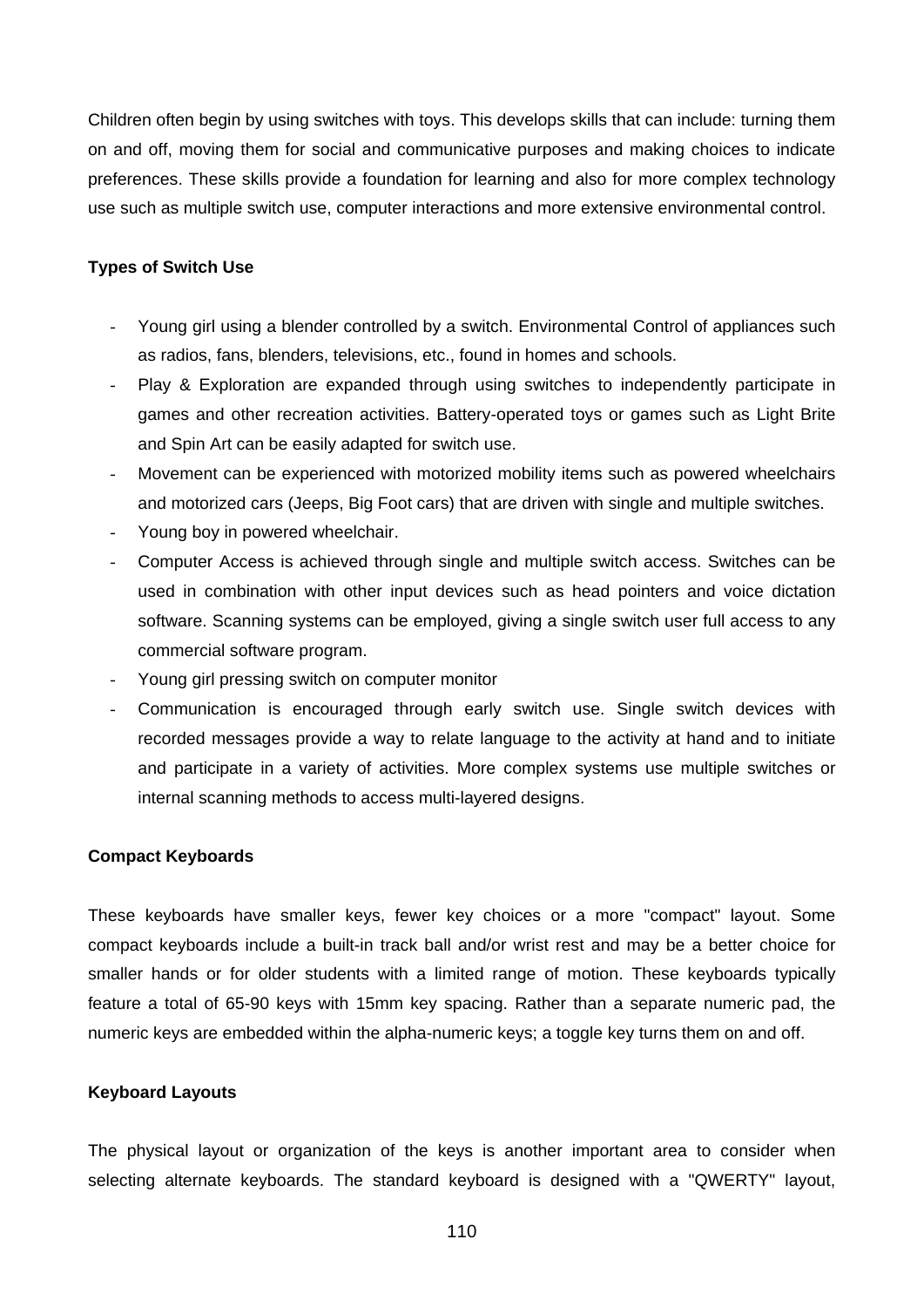modeled after the typewriter. This layout however may not be ideal for use by non-typists or young users and may not be the most efficient design for students with single side use.

Some keyboards are available with an alphabetical layout design. These may be preferred by students just beginning to use the computer for writing. Often keyboards with an "ABC Layout" also have larger keys. This design reinforces and builds on the student's experience with the alphabet while making the keys easier to find. The emphasis is on letter location and not on efficiency. (The first two examples were also describes under Enlarged Keyboards; they contain both features.)

There are also flexible keyboards coming with six standard overlays. The alphabet overlay is designed with larger key areas that are spaced farther apart for more controlled access. It is often used for early writing activities.

Another keyboard layout is designed for students who are able to write but who need a more efficient typing system. The keyboard design places most frequently used keys closer to the stronger fingers. It also is available in right and left-hand only layouts, making the keyboard more accessible to persons with a single functional hand.

Software utilities are available which provide the means to redesign the standard keyboard into a different layout.

In all cases, the keyboard would need new key labels to identify the new key functions.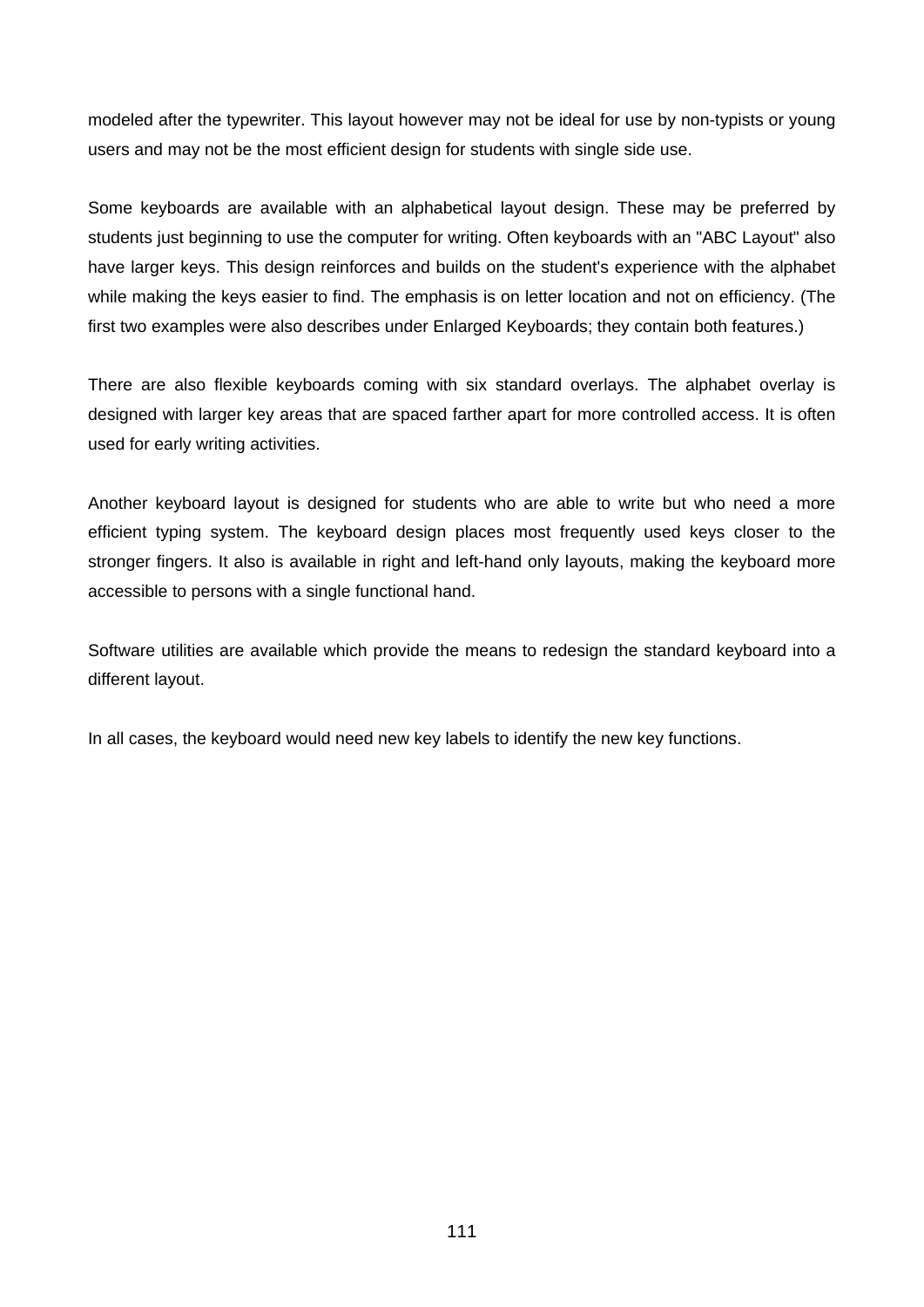## **SECTION 6**

## **LEARNING STYLES AND MULTIPLE INTELLIGENCES**

#### **6.1 Introduction**

The diversity of learners dictates the manner of implementing the curriculum. Recognition of the fact that learners possess different or multiple intelligences is crucial for the inclusive classroom. The learners' intelligence and accompanying learning styles, therefore, should be taken as a starting point in determining the teaching methodologies and assessment procedures to be applied.

## **LEARNING STYLES**



All learners seem to possess these intelligences to a greater and / or lesser degree.  $3$  Teachers should be aware of the different multiple intelligences of learners and be able to identify them. These intelligences are of utmost importance in guiding the choice of appropriate teaching and learning strategies.

<sup>&</sup>lt;sup>2</sup> Gardner

 $3$  Armstrong 2003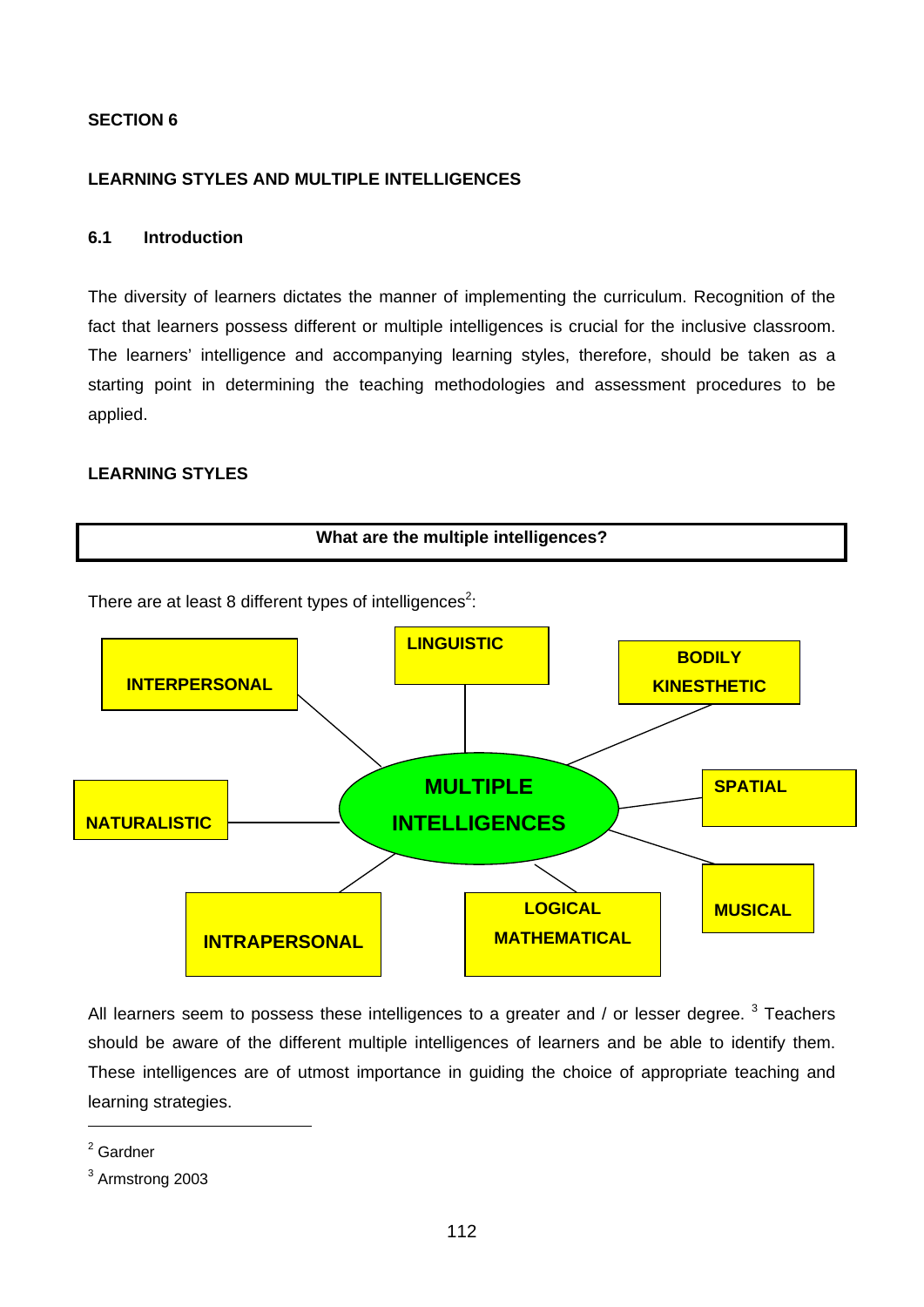# **6.2 How do we Recognise the Way in which Different Intelligences Process Information, and How do we Link this to Different Learning Styles?**

| Intelligence | <b>Recognize by</b>  | <b>Learning Style</b> | Ways to reach all learners                                                          |
|--------------|----------------------|-----------------------|-------------------------------------------------------------------------------------|
| Logical-     | Strong at math &     | The highly logical    | SOLVING MATHEMATICAL PROBLEMS                                                       |
| Mathematical | problem-solving      | mathematical          | - Problems should relate to social and                                              |
|              | skills               | learners will be      | environmental situations                                                            |
|              | Ability to discern   | interested in         | - Ensure that problems presented are                                                |
|              | logical or numerical | problem solving       | varied in terms of complexity to address                                            |
|              | patterns             | and hypothesis -      | difference in abilities.                                                            |
|              | Ability to pursue    | testing strategies.   | - All barriers to learning should be                                                |
|              | extended lines of    |                       | addressed                                                                           |
|              | logic and reasoning  |                       | - Tactile shapes could be used for some                                             |
|              | Asks 'why' & 'how'   |                       | learners, word-problems for others etc.                                             |
|              | questions, wants to  |                       | Special attention should be paid to the                                             |
|              | reason things out,   |                       | language competence of the highly                                                   |
|              | wants to know        |                       | mathematical learners                                                               |
|              | 'what's coming up    |                       | Ensure that learners are adequately                                                 |
|              | next' - sequential   |                       | involved in reading and writing                                                     |
|              | thinking             |                       | activities, and discussions<br>Provide opportunities for learners to                |
|              |                      |                       | $\frac{1}{2}$<br>read stories involving mathematics                                 |
|              |                      |                       | word problems                                                                       |
|              |                      |                       | Provide learners with the opportunities<br>$\overline{\phantom{a}}$                 |
|              |                      |                       | for solving word problems                                                           |
|              |                      |                       |                                                                                     |
|              |                      |                       | Examples:                                                                           |
|              |                      |                       | Jane has three bags of oranges. In each                                             |
|              |                      |                       | bag there are six oranges. How many                                                 |
|              |                      |                       | oranges does she have?                                                              |
|              |                      |                       | Some learners may have to see / feel the                                            |
|              |                      |                       | oranges, others will cope with the wording,                                         |
|              |                      |                       | yet others may have to draw it for                                                  |
|              |                      |                       | themselves visually. It may be useful to re-                                        |
|              |                      |                       | word the problem in a different context for                                         |
|              |                      |                       | some learners, or make it more complex,                                             |
|              |                      |                       | e.g. My father has lost six of his cattle and                                       |
|              |                      |                       | now has six at his place and another six                                            |
|              |                      |                       | are at his brother's place. How many cattle<br>did my father have at the beginning? |
|              |                      |                       | <b>COMPUTER TIME</b>                                                                |
|              |                      |                       | Where possible, all learners need to                                                |
|              |                      |                       | have the opportunity to spend independent                                           |
|              |                      |                       | time with computers.                                                                |
|              |                      |                       | - Provide Braille keyboards and printers                                            |
|              |                      |                       | - Ensure that voice synthesizer                                                     |
|              |                      |                       | programmes are available.                                                           |
|              |                      |                       | -Teacher moves around to assist learners                                            |
|              |                      |                       | with different needs                                                                |
|              |                      |                       | - Ensure that computer tables are of                                                |
|              |                      |                       | appropriate height for wheelchair-users                                             |
|              |                      |                       | <b>OTHER WAYS TO REACH:</b><br>objects to sort, classifying, writing                |
|              |                      |                       | applications, gadgets to take apart or fix,                                         |
|              |                      |                       | magnets, exploring, solving mysteries,                                              |
|              |                      |                       | word problems, museum trips, riddles,                                               |
|              |                      |                       | analysing information, outlining, grouping                                          |
|              |                      |                       | and calculation activities                                                          |
|              |                      |                       |                                                                                     |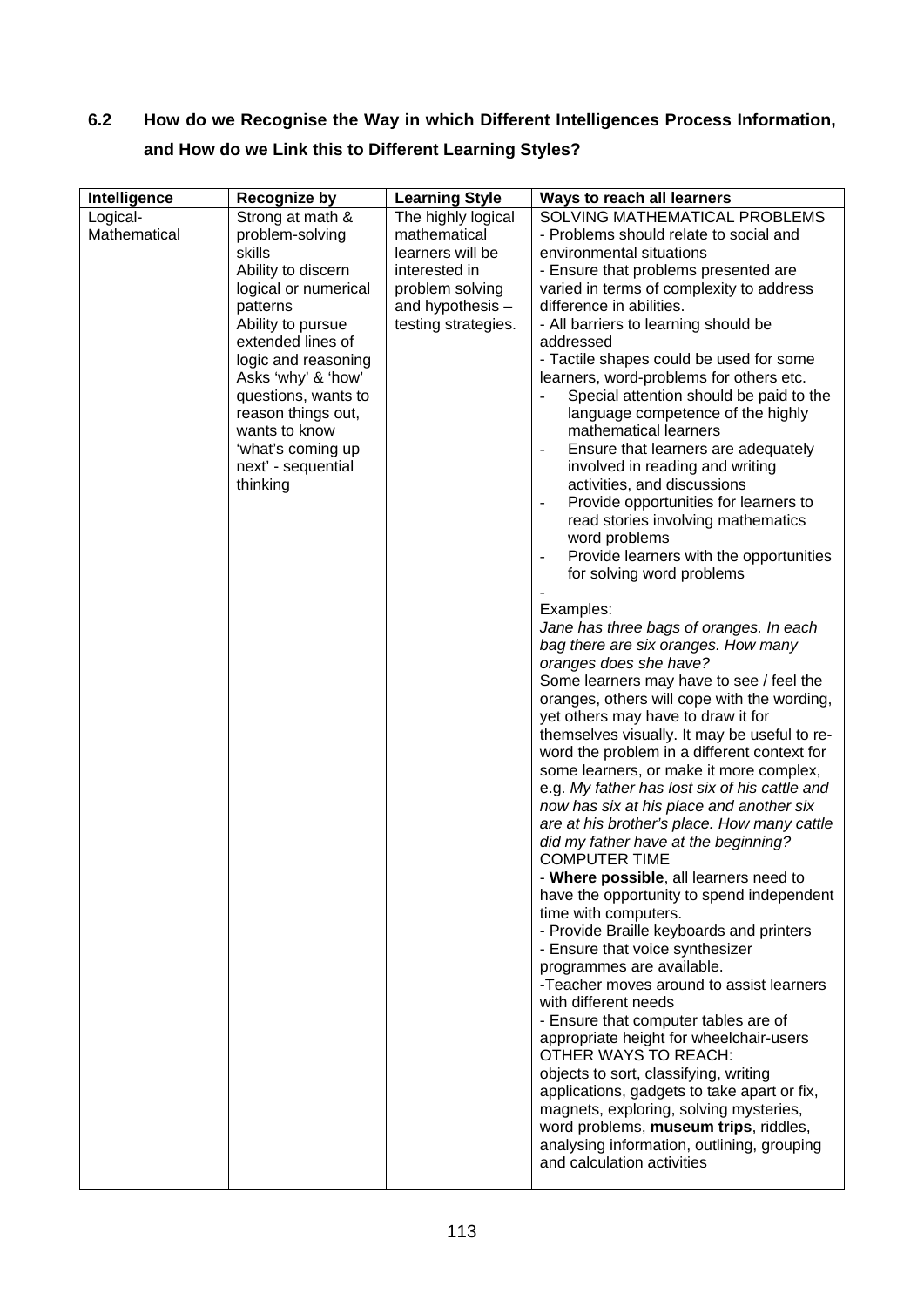| Intelligence | <b>Recognize by</b>                                                                                                                                                                                                                                                                                                                                                                                                                                                                                                                                                  | <b>Learning Style</b>                                                                                                                                                                                                   | Ways to reach all learners                                                                                                                                                                                                                                                                                                                                                                                                                                                                                                                                                                                                                                                                                                                                                                                                                                                                                                                                                                                                                                                                                                                                                                                                                                                                   |
|--------------|----------------------------------------------------------------------------------------------------------------------------------------------------------------------------------------------------------------------------------------------------------------------------------------------------------------------------------------------------------------------------------------------------------------------------------------------------------------------------------------------------------------------------------------------------------------------|-------------------------------------------------------------------------------------------------------------------------------------------------------------------------------------------------------------------------|----------------------------------------------------------------------------------------------------------------------------------------------------------------------------------------------------------------------------------------------------------------------------------------------------------------------------------------------------------------------------------------------------------------------------------------------------------------------------------------------------------------------------------------------------------------------------------------------------------------------------------------------------------------------------------------------------------------------------------------------------------------------------------------------------------------------------------------------------------------------------------------------------------------------------------------------------------------------------------------------------------------------------------------------------------------------------------------------------------------------------------------------------------------------------------------------------------------------------------------------------------------------------------------------|
| Spatial      | Strong visual<br>imagination and<br>other spatial abilities<br>Likes to design,<br>draw, read graphics,<br>posters<br>Needs pictures to<br>understand, likes<br>puzzles, mazes,<br>organizing space,<br>objects and areas<br>Has ability to<br>mentally manipulate<br>forms, objects or<br>people in space or<br>transfer them to<br>other locations or<br>into other elements<br>It's the capacity to<br>recognize forms,<br>shapes and how<br>they relate and<br>interact with another<br>It is also sensitivity<br>to the balance and<br>composition of<br>shapes | Learners who are<br>visually-spatially<br>strong learn best<br>from information<br>that they see or<br>read. They have<br>strong visual<br>imaginations and<br>are inclined to be<br>involved in spatial<br>activities. | - Provide learners with opportunities to<br>visualize, and sketch as they read.<br>- Integrate painting or any other visual art<br>form with learning experiences.<br>- Unfamiliar words maybe explained by<br>drawing pictures or by finding relevant<br>images on the Internet or in SASL and<br>Braille.<br>- Allow use of colored pencils and supply<br>paper in a range of shapes and sizes.<br>- Learners should be allowed to illustrate<br>their writing by drawings.<br>- Use pictures out of magazines.<br>- Introduce the drawing of cartoons with<br>captions.<br>- Use television shows or video programs<br>that allow one to see the action, hear the<br>words, and at the same time, read the text<br>of the dialogue at the bottom of the screen;<br>SASL interpreter if learners with SASL<br>needs in class<br>- Allow learners to use colored background<br>(on computers) and / or to highlight any<br>component of the reading texts.<br><b>OTHER ACTIVITIES</b><br>Art, changing locations, stacking objects,<br>putting pieces together, sports, large<br>pieces of paper, trying things from a<br>different angle, movement, likes mind-<br>mapping, video, films, map making, charts,<br>theater, wind-surfing, sculpture, roller<br>blading, drawing and painting |
| nterpersonal | Strong people skills<br>Ability to make<br>distinctions among<br>others in their<br>moods, feelings,<br>biases, thoughts<br>and values<br>It's the ability to act<br>appropriately using<br>knowledge of others<br>Loves to talk &<br>influence, usually a<br>group leader, an<br>organizer<br>Communicates well<br>Good at conflict<br>resolution, listening,<br>negotiating &<br>persuasion                                                                                                                                                                        | Highly<br>interpersonal<br>learners enjoy<br>engaging in<br>learning<br>experiences in a<br>social setting.                                                                                                             | - Provide opportunities to read out loud /<br>sign and think out loud / sign about the text<br>learners would be reading. (Take note that<br>some readers may need SASL<br>intervention in order to engage with written<br>texts).<br>- Allow group discussions (SASL<br>interpreter for learners with SASL needs).<br>Ensure that topic for discussion doesn't<br>disadvantage learners on the basis of their<br>social economic background<br>- It is essential for some learners to talk<br>out loud or fingerspell words as they write.<br>-Encourage learners to create text directly<br>from their spoken language / SASL.<br><b>OTHER ACTIVITIES:</b><br>Promote friendships, interactive games,<br>teams, pair up with partner, one-on-one<br>discussion, peer teaching, group work,<br>collaboration & empathy                                                                                                                                                                                                                                                                                                                                                                                                                                                                      |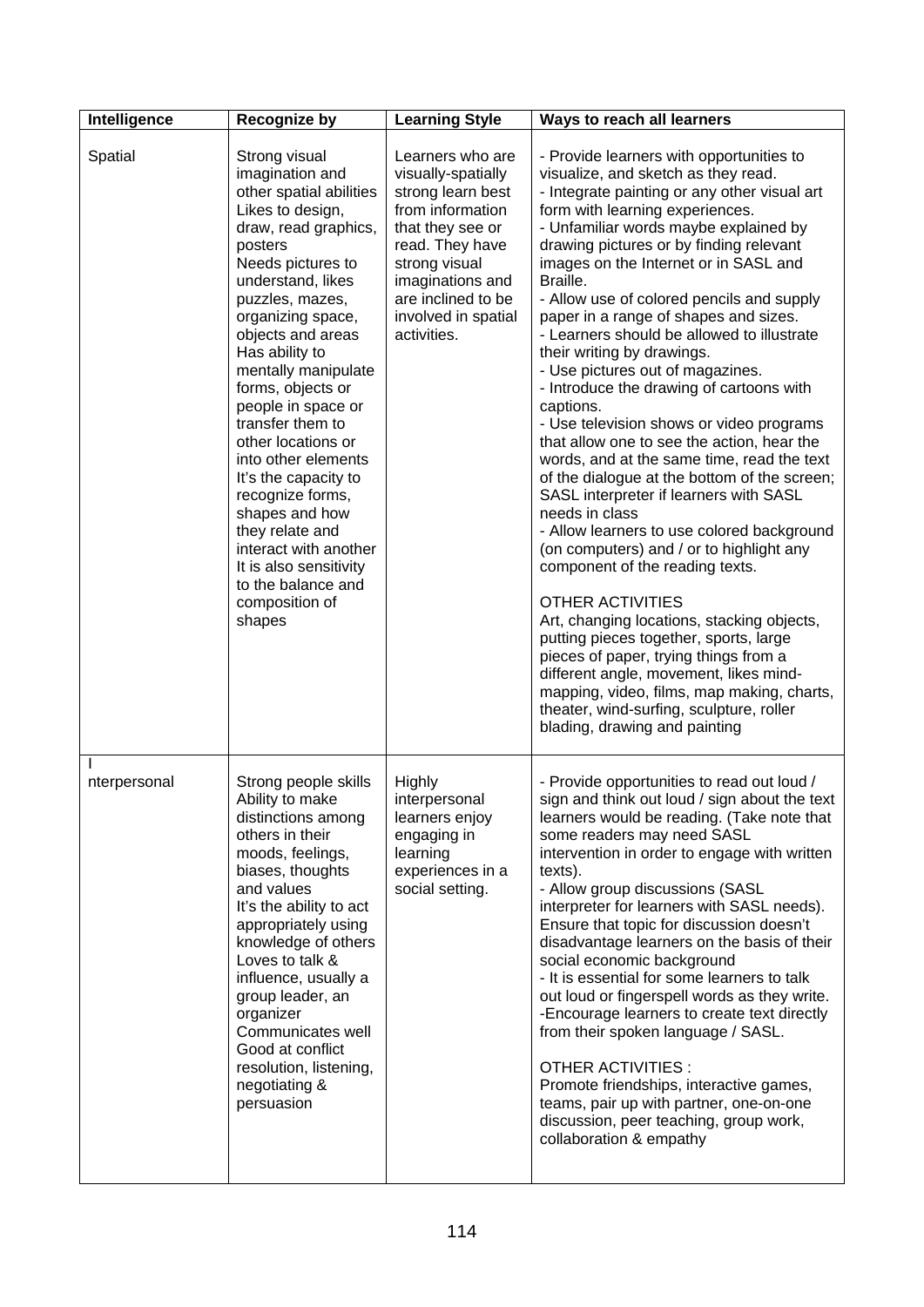| Intelligence       | <b>Recognize by</b>                                                                                                                                                                                                                                                                                                                                  | <b>Learning Style</b>                                                                                                                                                                               | Ways to reach all learners                                                                                                                                                                                                                                                                                                                                                                                                                                                                                                                                                                                                                                                                                                                                                                                                                                                                                                                                                                                                                                                                                                                                                                                                                                                                                 |
|--------------------|------------------------------------------------------------------------------------------------------------------------------------------------------------------------------------------------------------------------------------------------------------------------------------------------------------------------------------------------------|-----------------------------------------------------------------------------------------------------------------------------------------------------------------------------------------------------|------------------------------------------------------------------------------------------------------------------------------------------------------------------------------------------------------------------------------------------------------------------------------------------------------------------------------------------------------------------------------------------------------------------------------------------------------------------------------------------------------------------------------------------------------------------------------------------------------------------------------------------------------------------------------------------------------------------------------------------------------------------------------------------------------------------------------------------------------------------------------------------------------------------------------------------------------------------------------------------------------------------------------------------------------------------------------------------------------------------------------------------------------------------------------------------------------------------------------------------------------------------------------------------------------------|
| Bodily-Kinesthetic | Ability to handle<br>objects skilfully,<br>either fine or gross<br>motor movements<br>Also the ability to<br>control your own<br>movements for<br>function or<br>expression<br>Desire to move!<br>Constant movement<br>or commitment to<br>comfort<br>Wants to get up,<br>move around, tap,<br>touch, fiddle with<br>things & do things              | Learners who are<br>highly bodily-<br>kinesthetic enjoy<br>learning whilst<br>moving about<br>freely and<br>touching. They<br>also learn best<br>from handling<br>materials, writing<br>and drawing | - Allow learners to read standing up, lying<br>down or in some any other posture so long<br>as it is comfortable for the learner.<br>- Provide learners with opportunity to read<br>and move at the same time .An older<br>learner can read while on an exercise bike,<br>for example.<br>Learners should be allowed to use their<br>hands and fingers while they read.<br>Touching the words that they read<br>increases their kinesthetic connection to<br>the material<br>- Learners whenever possible should be<br>allowed to write in the books (not<br>workbooks) they are reading from. It is<br>believed this improves the real sense of<br>kinesthetic involvement with a book.<br>- The use of pens and pencils, as well as<br>the use of paper that has interesting<br>textures and surfaces provide tactile<br>stimulation.<br>- Physical exercise designed for relaxation<br>may precede or follow reading and writing<br>exercises.<br><b>OTHER ACTIVITIES</b><br>Stretching, role play, Simon Says games,<br>new games, building models,<br>demonstrations, changing seating, drama,<br>exercise, body sculpture, crafts & hobbies,<br>dancing, games & sporting events (Ensure<br>that the chosen activities do not exclude<br>some learners; use parallel activities for<br>this purpose) |
| Verbal-linguistic  | Use of core<br>operations of<br>language<br>Sensitivity to the<br>meaning, sound,<br>inflection and order<br>of words<br>Loves language -<br>reads and loves to<br>talk<br>Constant talking, a<br>good memory for<br>dates & names<br>Likes to tell and<br>listen to stories<br>Likes a variety of<br>voices and<br>remember jokes<br>Enjoys reading | Learners with<br>strong oral / SASL<br>language abilities<br>like to read and<br>think out loud/<br>sign                                                                                            | Provide opportunities for presentations,<br>speeches, role-play, dialogue, interactive<br>games, writing, group work, doing reports,<br>discussion, listening to tapes and reading -<br>especially books with dialogue.<br>Ensure that topics /activities do not<br>exclude some learners on the basis of<br>barriers identified in White Paper 6.                                                                                                                                                                                                                                                                                                                                                                                                                                                                                                                                                                                                                                                                                                                                                                                                                                                                                                                                                         |